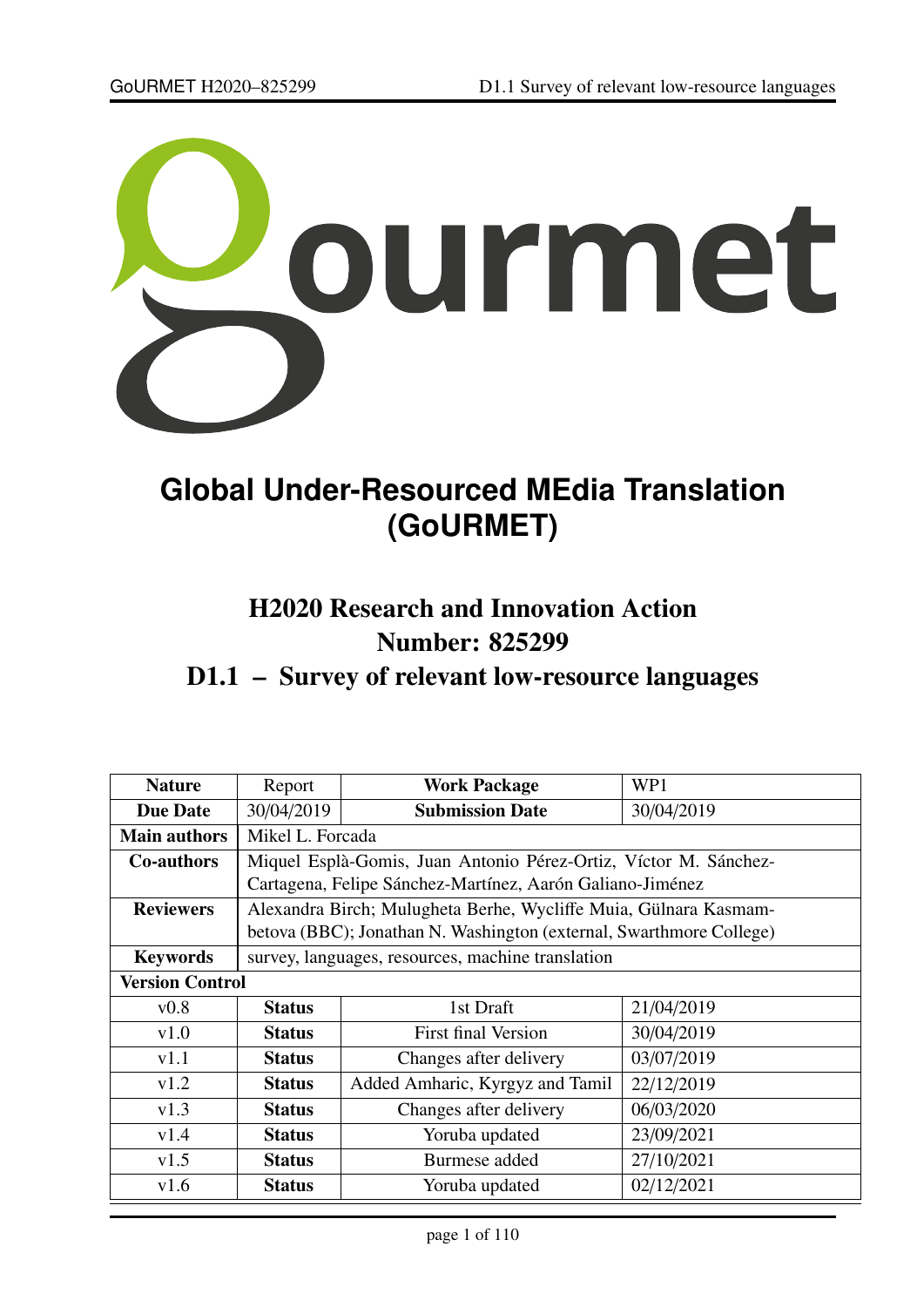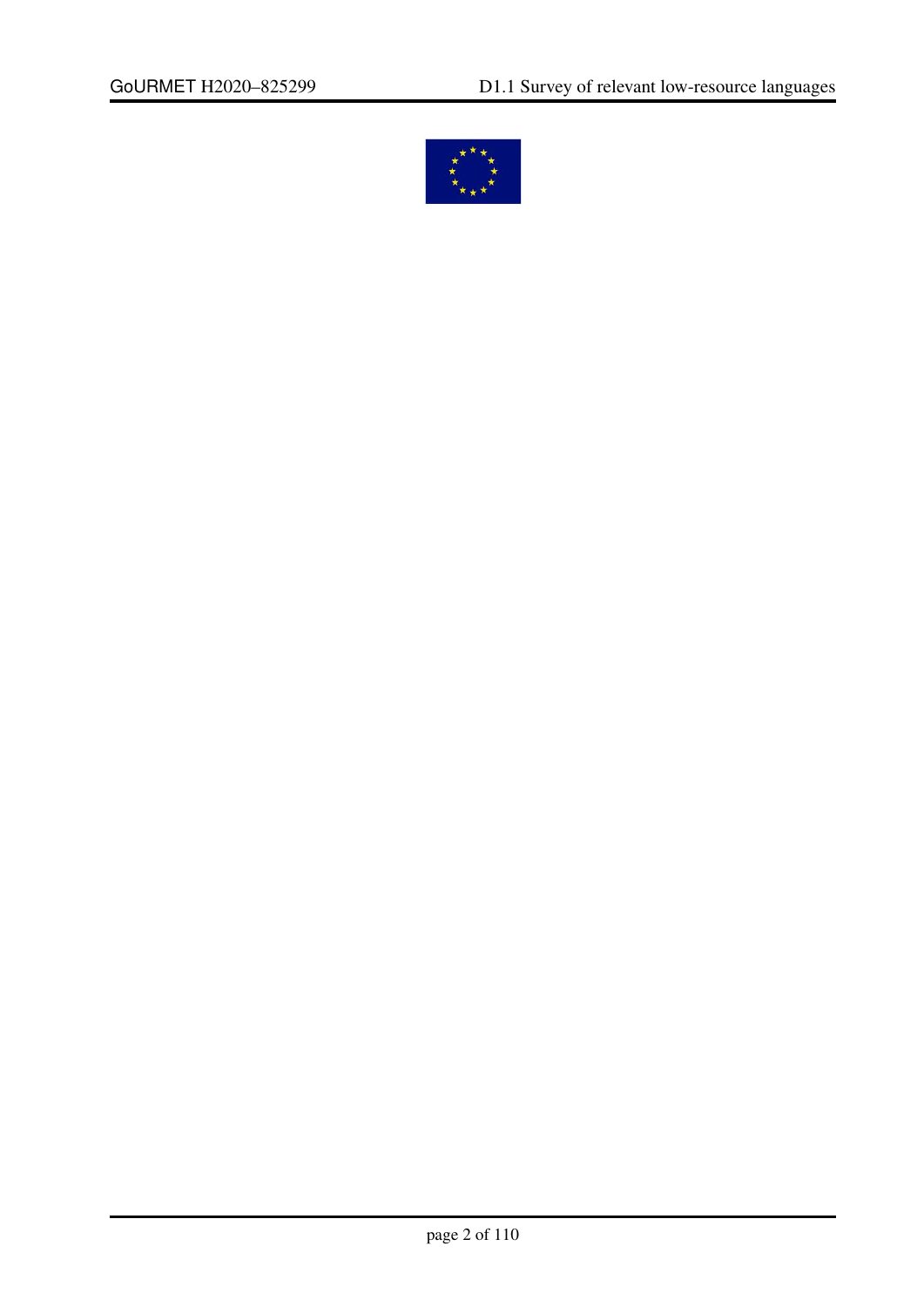# **Contents**

| $\mathbf{1}$ |     | <b>Introduction</b> |                                                      | 8  |
|--------------|-----|---------------------|------------------------------------------------------|----|
|              | 1.1 |                     |                                                      | 9  |
| 2            |     | <b>Languages</b>    |                                                      | 10 |
|              | 2.1 |                     |                                                      | 11 |
|              |     | 2.1.1               |                                                      | 11 |
|              |     | 2.1.2               |                                                      | 11 |
|              |     | 2.1.3               |                                                      | 14 |
|              |     | 2.1.4               |                                                      | 15 |
|              |     | 2.1.5               | Challenges for corpus-based MT from English          | 15 |
|              | 2.2 |                     |                                                      | 17 |
|              |     | 2.2.1               |                                                      | 17 |
|              |     | 2.2.2               |                                                      | 17 |
|              |     | 2.2.3               |                                                      | 18 |
|              |     | 2.2.4               |                                                      | 20 |
|              |     | 2.2.5               | Challenges for corpus-based MT to/from English       | 21 |
|              | 2.3 |                     |                                                      | 22 |
|              |     | 2.3.1               |                                                      | 22 |
|              |     | 2.3.2               |                                                      | 22 |
|              |     | 2.3.3               |                                                      | 22 |
|              |     | 2.3.4               |                                                      | 23 |
|              |     | 2.3.5               | Challenges for corpus-based MT from English          | 23 |
|              | 2.4 |                     |                                                      | 24 |
|              |     | 2.4.1               |                                                      | 24 |
|              |     |                     |                                                      | 24 |
|              |     | 2.4.3               | Corpora                                              | 25 |
|              |     | 2.4.4               |                                                      | 28 |
|              |     | 2.4.5               | Challenges for corpus-based MT from English          | 29 |
|              | 2.5 |                     |                                                      | 30 |
|              |     | 2.5.1               |                                                      | 30 |
|              |     | 2.5.2               |                                                      | 30 |
|              |     | 2.5.3               | Challenges for neural MT between Burmese and English | 31 |
|              |     | 2.5.4               |                                                      | 31 |
|              | 2.6 |                     |                                                      | 35 |
|              |     |                     |                                                      |    |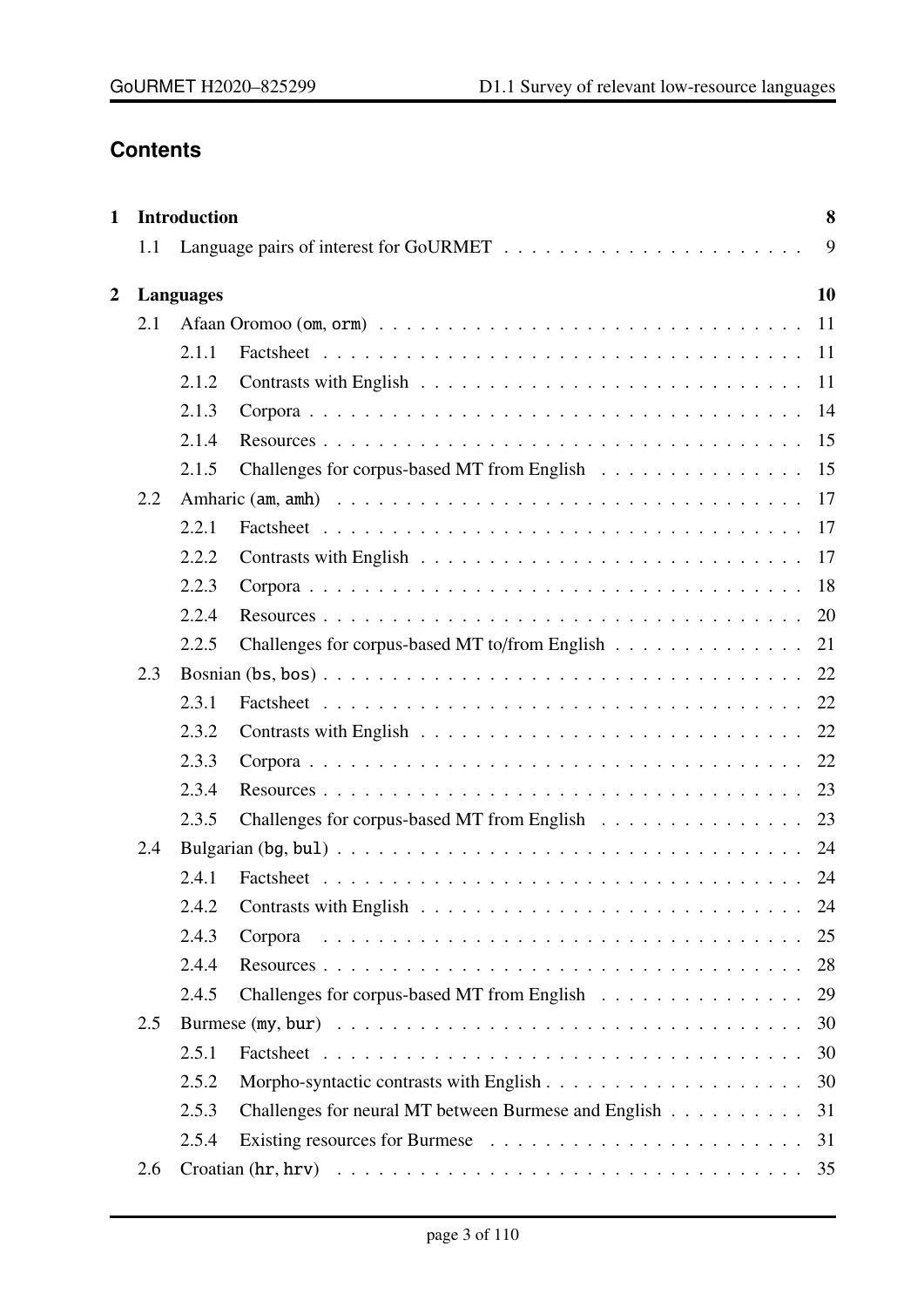|     | 2.6.1 |                                                                                                       | 35 |
|-----|-------|-------------------------------------------------------------------------------------------------------|----|
|     | 2.6.2 |                                                                                                       |    |
|     | 2.6.3 |                                                                                                       | 36 |
|     | 2.6.4 |                                                                                                       | 38 |
|     | 2.6.5 | Challenges for corpus-based MT from English                                                           | 39 |
| 2.7 |       |                                                                                                       | 40 |
|     | 2.7.1 |                                                                                                       | 40 |
|     | 2.7.2 |                                                                                                       | 40 |
|     | 2.7.3 |                                                                                                       | 41 |
|     | 2.7.4 |                                                                                                       | 43 |
|     | 2.7.5 | Challenges for corpus-based MT from English                                                           | 44 |
| 2.8 |       | Hausa (ha, hau) $\ldots \ldots \ldots \ldots \ldots \ldots \ldots \ldots \ldots \ldots \ldots \ldots$ | 45 |
|     | 2.8.1 |                                                                                                       | 45 |
|     | 2.8.2 |                                                                                                       | 45 |
|     | 2.8.3 |                                                                                                       | 48 |
|     | 2.8.4 |                                                                                                       |    |
|     | 2.8.5 |                                                                                                       | 49 |
| 2.9 |       |                                                                                                       |    |
|     | 2.9.1 |                                                                                                       | 50 |
|     | 2.9.2 |                                                                                                       | 50 |
|     | 2.9.3 |                                                                                                       | 51 |
|     | 2.9.4 |                                                                                                       | 52 |
|     | 2.9.5 | Challenges for corpus-based MT from English                                                           | 52 |
|     |       |                                                                                                       | 53 |
|     |       |                                                                                                       |    |
|     |       |                                                                                                       |    |
|     |       |                                                                                                       |    |
|     |       |                                                                                                       |    |
|     |       | 2.10.5 Challenges for corpus-based MT to English 58                                                   |    |
|     |       |                                                                                                       |    |
|     |       |                                                                                                       |    |
|     |       |                                                                                                       | 59 |
|     |       |                                                                                                       | 61 |
|     |       |                                                                                                       | 63 |
|     |       |                                                                                                       | 64 |
|     |       |                                                                                                       |    |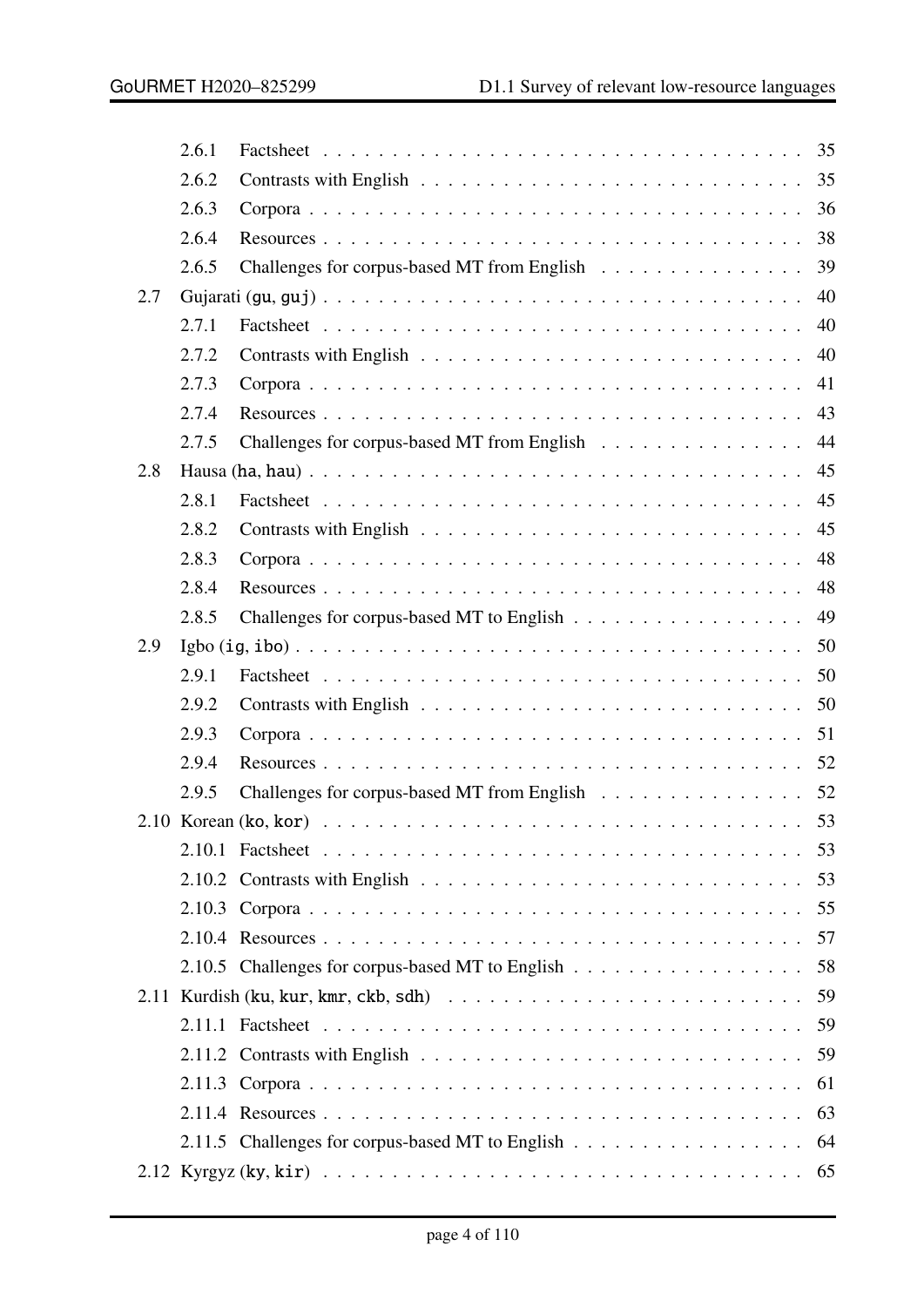|  |                                                       | 65 |
|--|-------------------------------------------------------|----|
|  |                                                       | 68 |
|  |                                                       | 68 |
|  | 2.12.5 Challenges for corpus-based MT to/from English | 68 |
|  |                                                       | 69 |
|  |                                                       | 69 |
|  |                                                       | 69 |
|  |                                                       |    |
|  |                                                       | 70 |
|  | 2.13.5 Challenges for corpus-based MT from English 71 |    |
|  |                                                       |    |
|  |                                                       | 72 |
|  |                                                       |    |
|  |                                                       |    |
|  |                                                       |    |
|  |                                                       | 75 |
|  |                                                       |    |
|  |                                                       |    |
|  |                                                       | 77 |
|  |                                                       | 77 |
|  |                                                       | 79 |
|  | 2.15.5 Challenges for corpus-based MT from English    | 79 |
|  |                                                       | 80 |
|  |                                                       | 80 |
|  |                                                       | 80 |
|  |                                                       | 83 |
|  |                                                       | 84 |
|  |                                                       | 84 |
|  |                                                       | 86 |
|  |                                                       | 86 |
|  |                                                       | 86 |
|  |                                                       | 87 |
|  |                                                       | 88 |
|  | 2.17.5 Challenges for corpus-based MT To/from English | 89 |
|  |                                                       | 90 |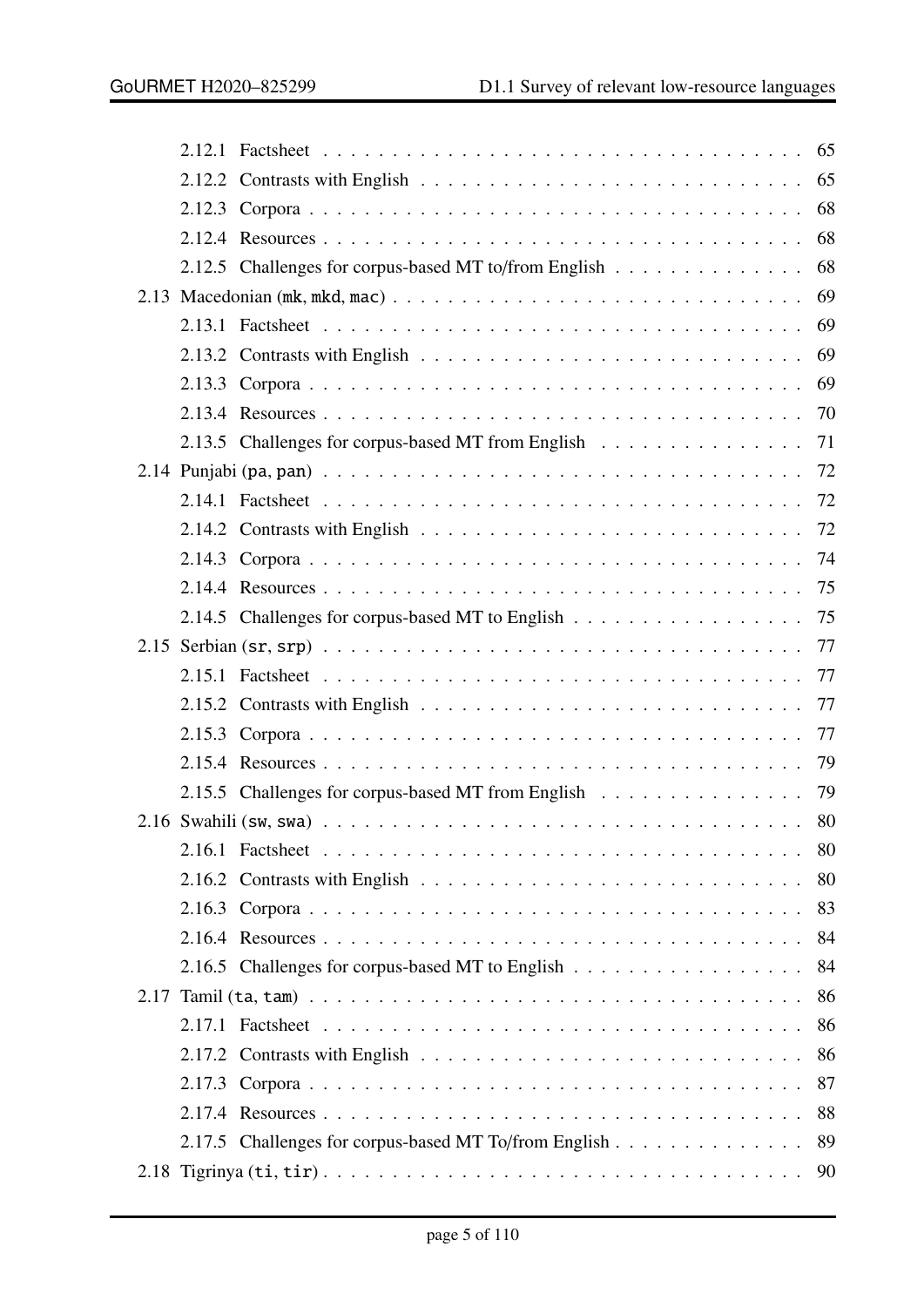| 3 | <b>Conclusion</b> |                                                        | 105 |
|---|-------------------|--------------------------------------------------------|-----|
|   |                   | 2.20.5 Challenges for corpus-based MT from English 103 |     |
|   |                   |                                                        |     |
|   |                   |                                                        |     |
|   |                   |                                                        |     |
|   |                   |                                                        |     |
|   |                   |                                                        |     |
|   |                   | 2.19.5 Challenges for corpus-based MT to English 98    |     |
|   |                   |                                                        |     |
|   |                   |                                                        |     |
|   |                   |                                                        |     |
|   |                   |                                                        |     |
|   |                   |                                                        |     |
|   |                   | 2.18.5 Challenges for corpus-based MT from English 92  |     |
|   |                   |                                                        |     |
|   |                   |                                                        |     |
|   |                   |                                                        |     |
|   |                   |                                                        |     |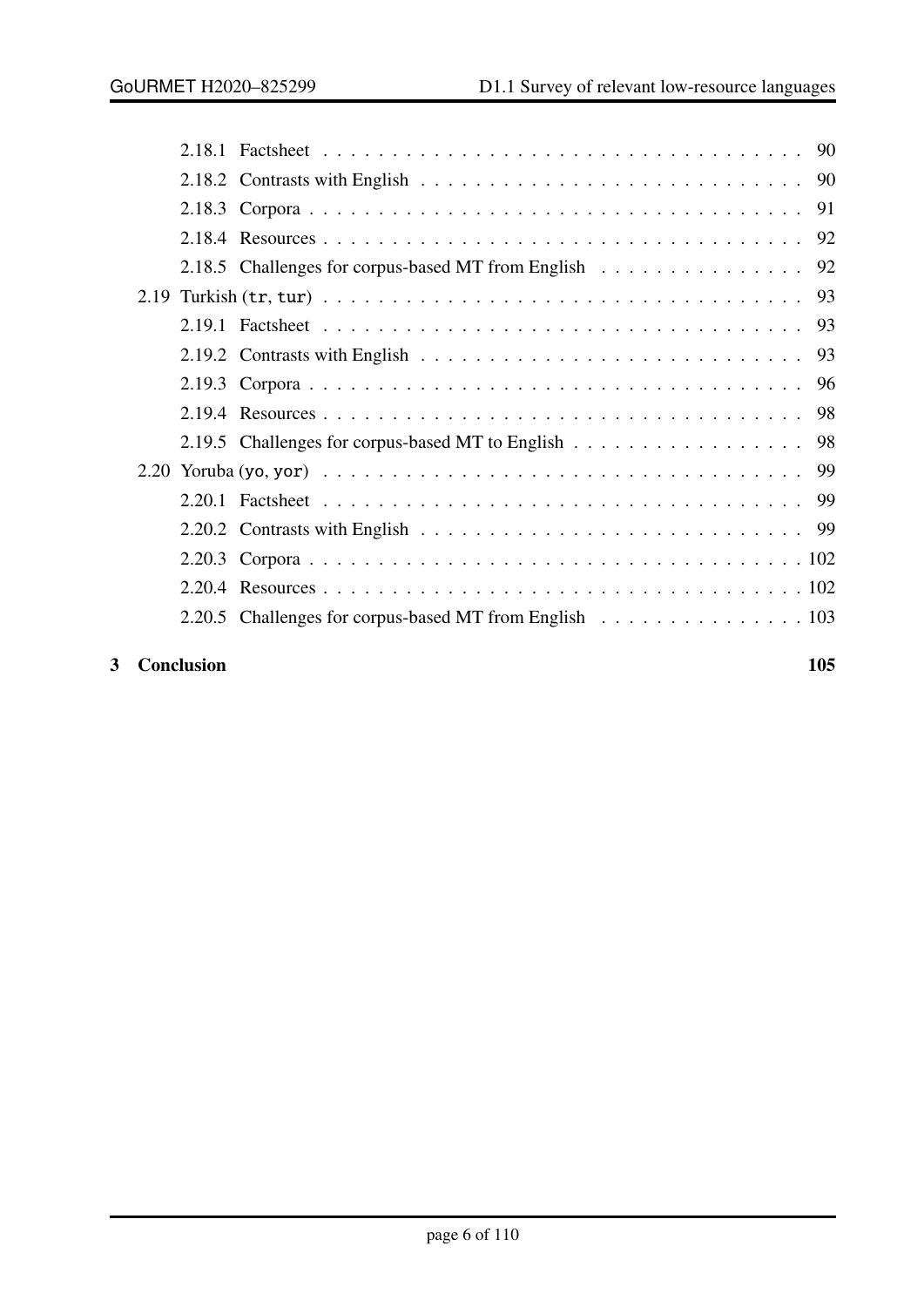## **Abstract**

This deliverable describes the low-resource languages of interest for project GoURMET, each of which is paired to English in the specific direction (to English or from English), depending on the use cases envisaged by the media partners of the project. A description is provided for each language: a small fact sheet, a study of the main linguistic contrasts with English, an account of corpora and language resources, both monolingual and bilingual, and a brief summary of expected challenges when building machine translation for that language pair.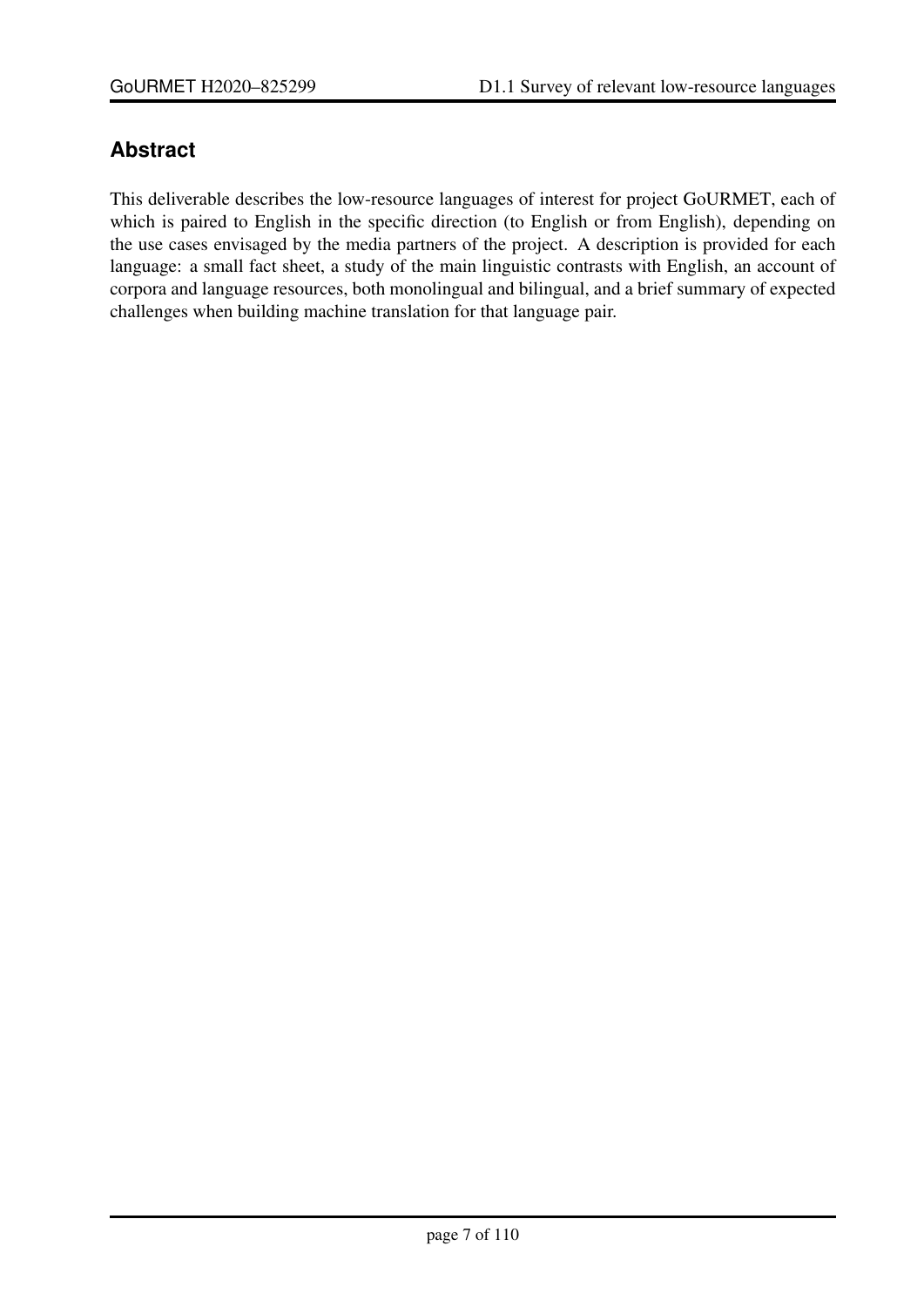## <span id="page-7-0"></span>**1 Introduction**

This deliverable describes the low-resource languages which are of interest for the GoURMET project. The aim of the deliverable is to inform discussions about which languages to cover in years two and three of the project, as well as to document for researchers the challenges and opportunities related to these language pairs. During the first year of the project GoURMET focuses on Swahili, Gujarati, Bulgarian and Turkish; for years two and three GoURMET will focus on twelve additional languages and on a surprise language.

For each language, this deliverable provides:

- A factsheet for each language, specifying its number of speakers, language family, geographical area, writing system(s), level of standardization (as regards spelling and grammar), dialectal spread or divergence, and similarity to other GoURMET languages or other better-resourced languages.
- A description of important differences or contrasts between the language and English which may have an important effect on machine translation. This will be based in part on a comparison of the values of relevant features (where available or where feasible with the available information) from those collected in the World Atlas of Language Structures (WALS, <http://wals.info>). Additional literature is cited if used.
- The monolingual and bilingual corpora (generally with English) which are available for them, including:
	- ready-made corpora;
	- monolingual and bilingual text which can be crawled from publicly-available text on the Internet.
- The monolingual and bilingual language resources (generally with English) which are available for them, with an indication of licensing.
- A summary of challenges likely to be faced when building corpus-based (mainly neural) machine translation systems to or from English, as required.

We would like to note that it is, however, difficult to predict in advance how hard it is to build a machine translation system for a given language pair, leaving aside, of course, the effect of the scarcity of data. Researchers in GoURMET addressed this problem [\(Birch et al.,](#page-105-0) [2008\)](#page-105-0) in the case of *statistical* machine translation for the languages of the European Union; they found that the stronger predictors are (a) the amount of reordering, the (b) morphological complexity of the target language, and (c) the historical relatedness of the two languages. As English is not related to any of the languages covered in this deliverable, the descriptions for each language focuses mainly on the first two predictors.

However, as GoURMET will build *neural* machine translation systems, where target words (a) are sequentially generated from a joint representation of the whole source sentence and (b) may be built from automatically-learned sub-word units, the actual magnitude of the effect of reordering and target-side morphological complexity may be even harder to predict. Descriptions for each case below try to give an account of important linguistic differences between English and each of the languages (with a focus on the specific direction envisaged for each language), as neural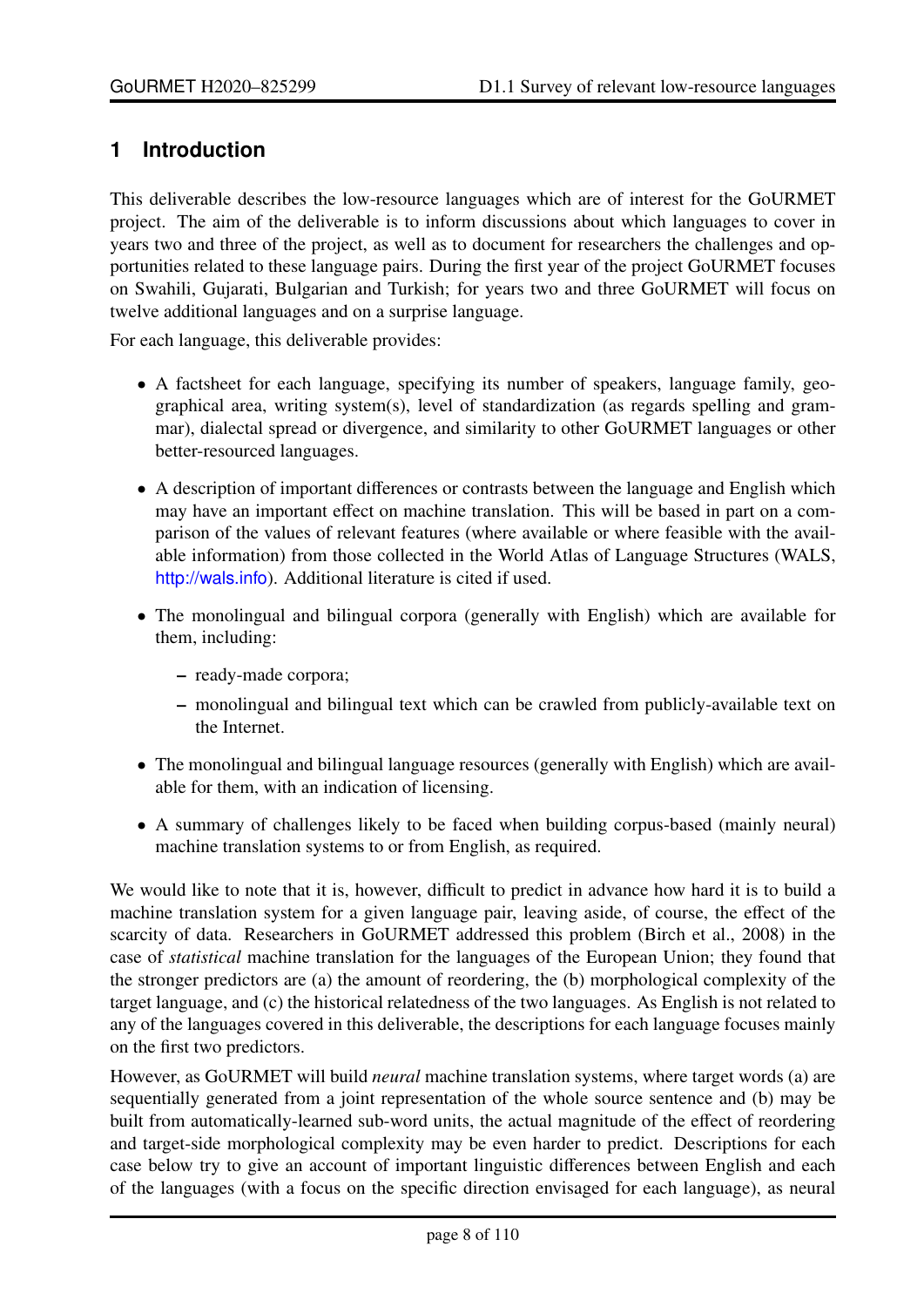<span id="page-8-1"></span>

| Language       | ISO-639 codes                      | Use case         | <b>Partner</b> |
|----------------|------------------------------------|------------------|----------------|
| Afaan Oromoo   | om, orm <sup>2</sup> $\leftarrow$  | Content creation | <b>BBC</b>     |
| <b>Bosnian</b> | bs, bos $\leftarrow$               | Content creation | <b>DW</b>      |
| Bulgarian      | $bg, bul \leftarrow$               | Content creation | DW             |
| Croatian       | $hr, hrv \leftarrow$               | Content creation | <b>DW</b>      |
| Gujarati       | gu, guj $\leftarrow$               | Content creation | <b>BBC</b>     |
| Hausa          | ha, hau $\rightarrow$              | Media monitoring | BBC, DW        |
| Igbo           | ig ibo←                            | Content creation | <b>BBC</b>     |
| Korean (North) | ko, ko $r^3 \rightarrow$           | Media monitoring | <b>BBC</b>     |
| Kurdish        | ku, kur <sup>4</sup> $\rightarrow$ | Media monitoring | <b>BBC</b>     |
| Macedonian     | mk, mkd (also mac) $\leftarrow$    | Content creation | <b>DW</b>      |
| Punjabi        | pa, pan←                           | Content creation | <b>BBC</b>     |
| Serbian        | $sr$ , srp $\leftarrow$            | Content creation | BBC, DW        |
| Swahili        | SW, SW $a^5 \rightarrow$           | Media monitoring | BBC, DW        |
| Tigrinya       | ti, tir←                           | Content creation | <b>BBC</b>     |
| Turkish        | $tr, tur \leftarrow$               | Content creation | <b>DW</b>      |
| Yoruba         | yo, yor←                           | Content creation | <b>BBC</b>     |

**Table 1:** Low-resource languages of interest for GoURMET, with an indication of ISO-639-2 and ISO-639-3 language codes, of whether GoURMET is interested in translations into (←) or from  $(\rightarrow)$  these languages, the use case, and the industrial partner interested.

attention mechanisms would easily deal with one-to-one monotonous translations where little word reordering occurs and the level of morphological complexity is small on both sides.

#### <span id="page-8-0"></span>**1.1 Language pairs of interest for GoURMET**

The low-resource languages of interest<sup>1</sup> are listed in Table [1.](#page-8-1) The table indicates the ISO-639 language codes, the use case, whether GoURMET is interested in translations into  $(\leftarrow)$  or from  $(\rightarrow)$  these languages), and the partners interested.

Note that Table [1,](#page-8-1) and the descriptions provided basically reflect the translation direction and interested partners described in the project proposal. As media partners undertake research for project deliverable D5.2 *Use Case Description and Requirements*, new requirements are revealed. For example, DW have expressed their interest in translation from English to Hausa and Swahili for content creation. The BBC has expressed interest in translation from English into North Korean, Hausa and Swahili for content creation. Additionally the BBC has clarified that for media monitoring, translation from English into Kurdish should focus on the Sorani variety, and expressed

<sup>&</sup>lt;sup>1</sup> Note that GoURMET has a business news use case which involves better-resourced languages, Spanish and German, which will not be considered in this deliverable.

<sup>&</sup>lt;sup>2</sup> Inclusive code: there are also gax, Borana–Arsi–Guji–Wallaggaa–Shawaa Oromo; hae, Eastern Oromo; orc, Orma; gaz, West Central Oromo; and ssn, Waata

<sup>&</sup>lt;sup>3</sup> There is no special code for North Korean

<sup>&</sup>lt;sup>4</sup> Inclusive code. Includes: ckb, Central Kurdish or Sorani; kmr, Northern Kurdish or Kurmanji; sdh, Southern Kurdish (set of dialects)

<sup>&</sup>lt;sup>5</sup> Inclusive code. Includes: swc, Congo Swahili; swh, Coastal Swahili; ymk, Makwe; wmw, Mwani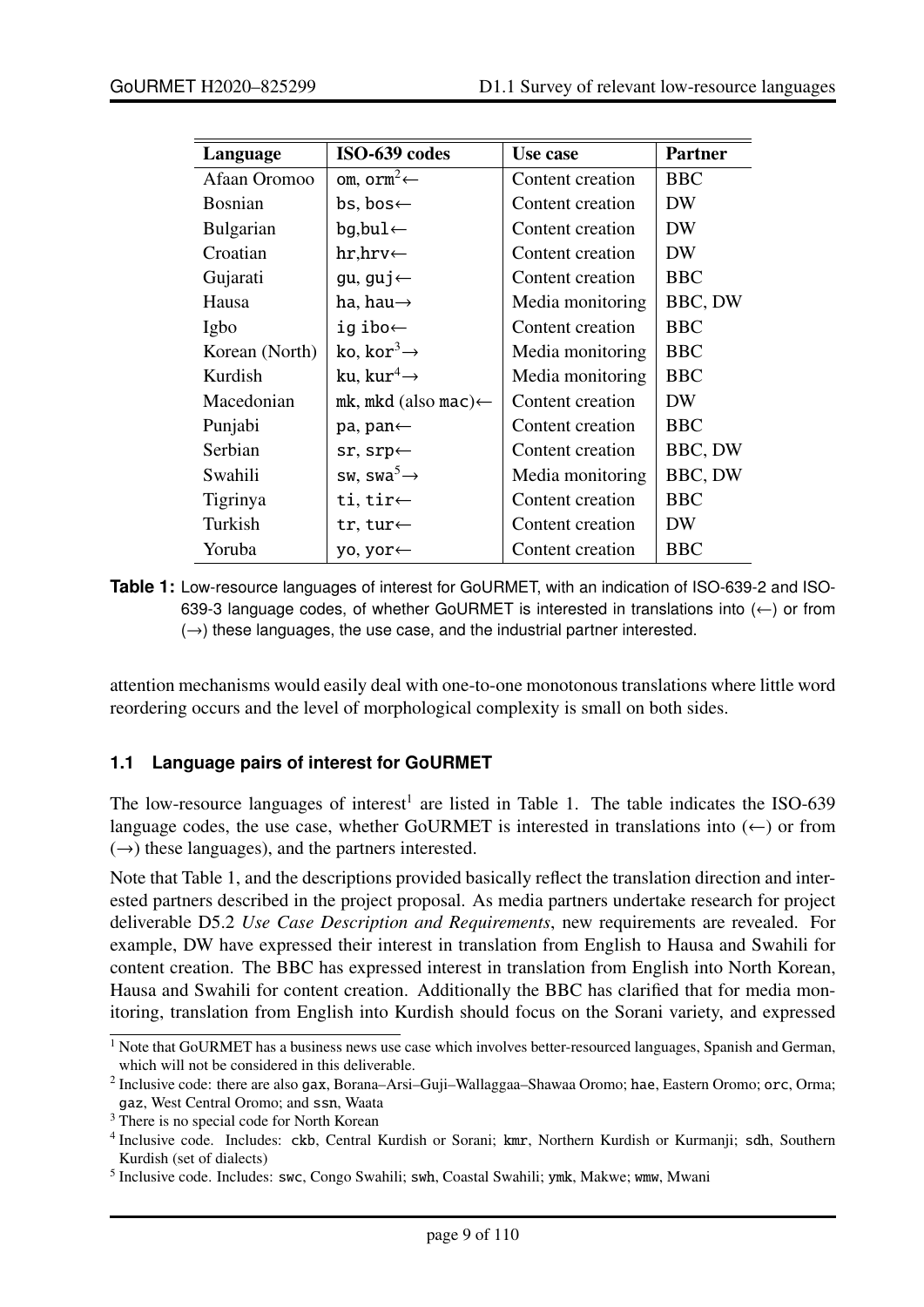interest on direct translation from Somali into Swahili. Tamil (Section [2.17\)](#page-85-0), Kyrgyz (Section [2.12\)](#page-64-0) and Amharic (Section [2.2\)](#page-16-0) have been added in 2019. Additional decisions regarding support of new language pairs and/or translation directions will be made as the project progresses.

## <span id="page-9-0"></span>**2 Languages**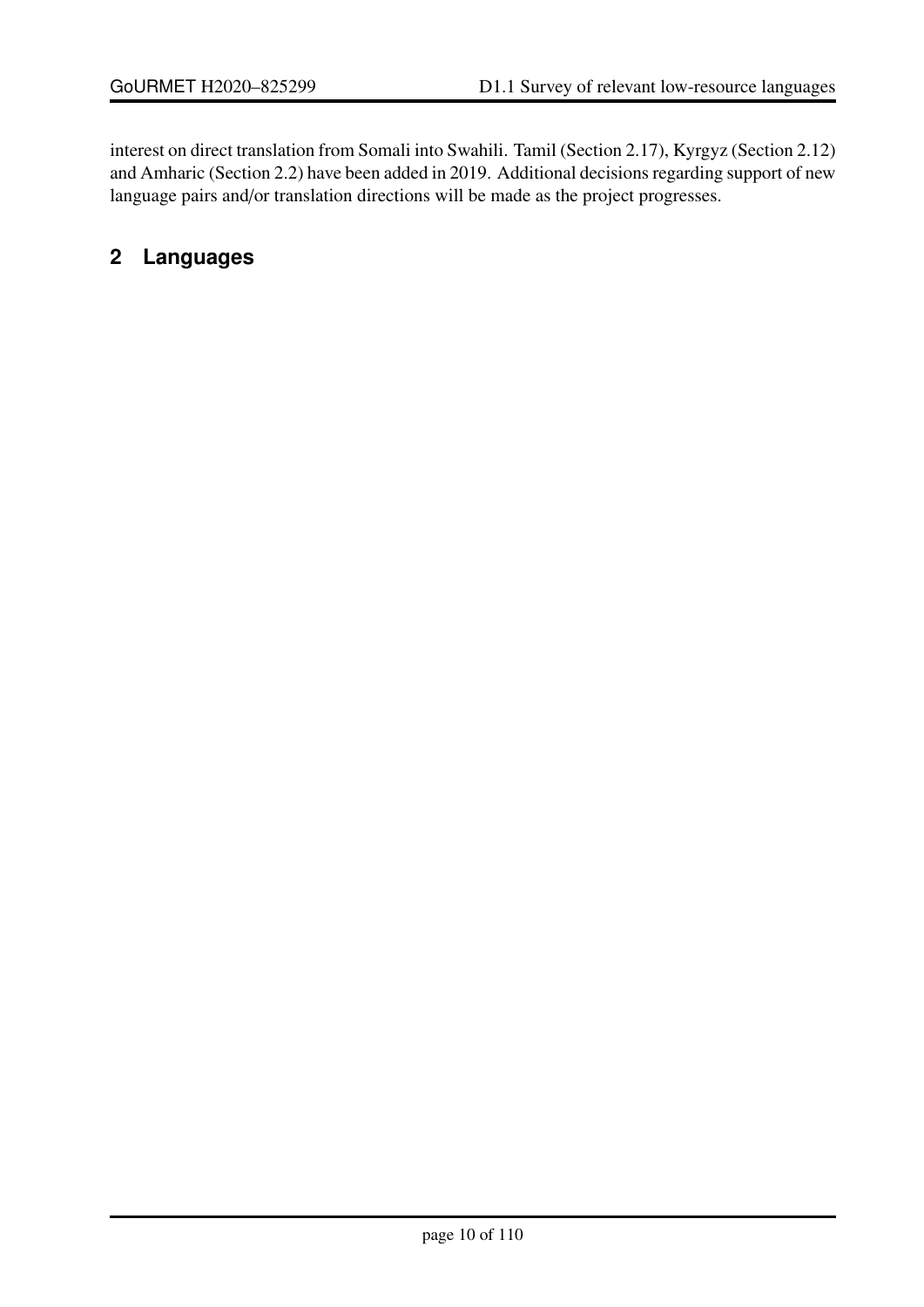#### <span id="page-10-0"></span>**2.1 Afaan Oromoo (**om**,** orm**)**

#### <span id="page-10-1"></span>**2.1.1 Factsheet**

According to Wikipedia, rather than a language, Afaan Oromoo, also called simply *Oromo*, is a group of Afro-Asiatic languages (also called *macrolanguage*) in the Cushitic family; in contrast, Tigrinya (§ [2.18\)](#page-89-0) and Hausa (§ [2.8\)](#page-44-0) are Afro-Asiatic languages in the Chadic family. Afaan Oromoo comprises four main dialects: Southern Oromoo, Eastern Oromoo, Orma, and West-Central Oromoo, and it may be considered a continuum of dialects where the level of mutual understanding depends on the geographical distance between the dialects. It is spoken by about 34,000,000 people<sup>6</sup> in Ethiopia and Kenya (where it is recognized as a minority language) and also in Somalia.

Oromoo is written using the Latin alphabet; long vowels and geminated (doubled) consonants are written by repeating the letter (although this may not be done in a completely consistent way). Stress or tones are not usually marked.

#### <span id="page-10-2"></span>**2.1.2 Contrasts with English**

The World Atlas of Linguistic Structures describes four different varieties of Afaan Oromoo but it does so with different level of detail. Therefore, the contrasts shown in the following tables may not be completely correct for all of them. Examples are not provided for all contrasts; some of them are taken from Wikipedia, and some from [Campbell and King](#page-105-1) [\(2010\)](#page-105-1).

 $\sqrt{6}$  [Campbell and King](#page-105-1) [\(2010\)](#page-105-1) report 24,000,000.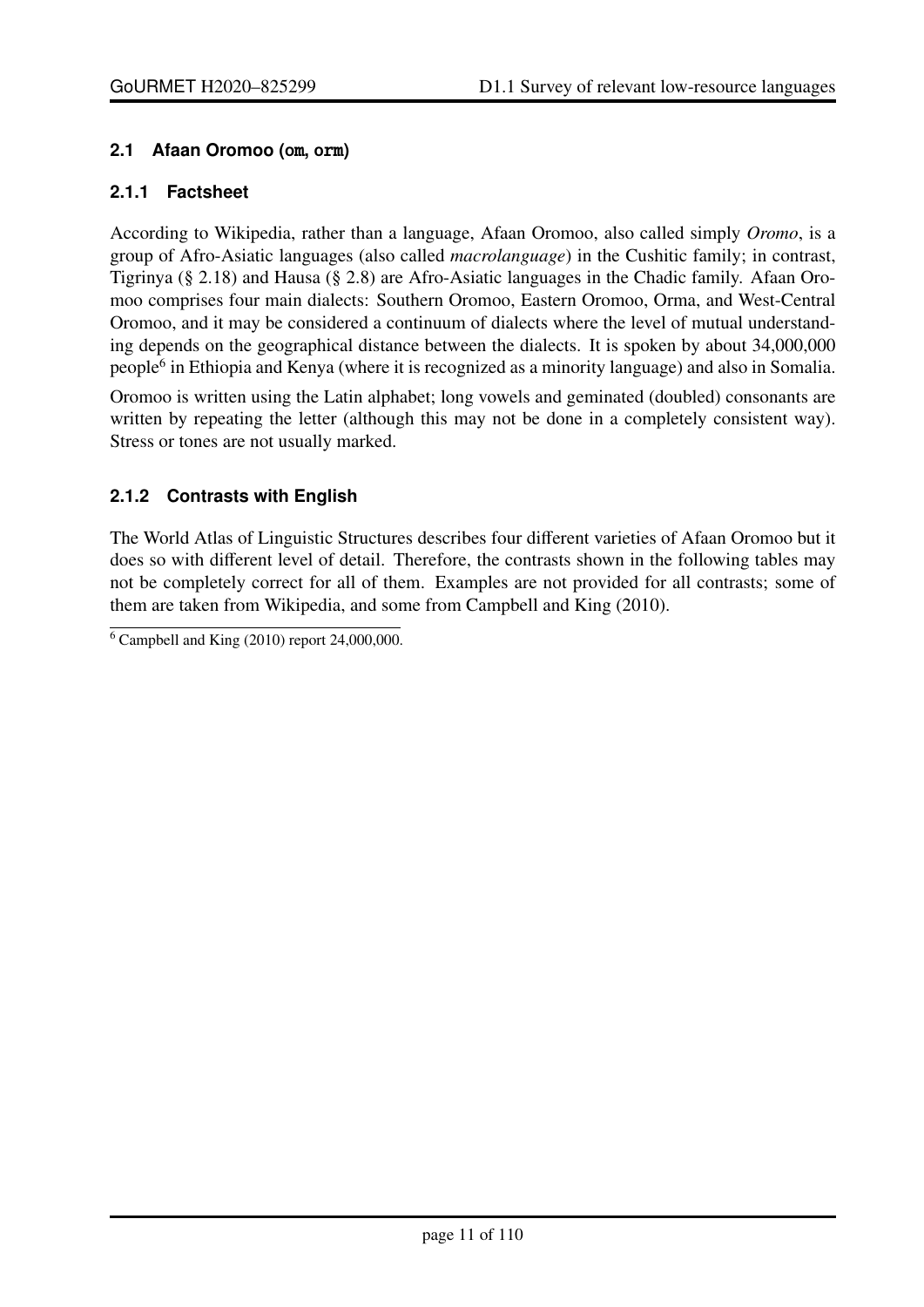| <b>Morphology</b>     |                                                                                                 |                                                                                                                 |                                                                                                                                                                                                                                                                                                                                               |  |
|-----------------------|-------------------------------------------------------------------------------------------------|-----------------------------------------------------------------------------------------------------------------|-----------------------------------------------------------------------------------------------------------------------------------------------------------------------------------------------------------------------------------------------------------------------------------------------------------------------------------------------|--|
| <b>Feature</b>        | Value in Eng-<br>lish                                                                           | <b>Value</b><br>in<br><b>Afaan</b><br>Oro-<br>moo                                                               | <b>Examples</b>                                                                                                                                                                                                                                                                                                                               |  |
| Genders               | Three,<br>but<br>only<br>in<br>third-person<br>singular<br>pro-<br>and<br>nouns<br>possessives. | genders<br>Two<br>(semantically<br>formally<br><sub>or</sub><br>assigned)                                       | <i>ilma</i> 'son' (masc.); <i>intala</i> 'girl, daughter'<br>(fem.); $aduu$ 'sun' (fem.).                                                                                                                                                                                                                                                     |  |
| Morphological<br>case | No case, ex-<br>cept for pro-<br>nouns                                                          | Seven<br>cases,<br>marked<br>by<br>suffix<br>$fi-$<br><sub>or</sub><br>nal<br>vowel<br>lengthening <sup>7</sup> | Ibsaan konkolaataa qaba 'Ibsaa has a<br>car', lit. 'Ibsaa (+nominative ending) car<br>has'; mana binne 'we bought a house',<br>lit. 'house (base case) we bought'; bar-<br>umsa afaanii 'the study of language', lit<br>'study language ('afaan'+genitive end-<br>ing); harkaan 'by hand, with a hand'<br>('harka'+instrumental ending), etc. |  |
| Noun plural           | Always<br>marked<br>$(suf -$<br>fix)                                                            | Optional (suf-<br>fix)                                                                                          | 'friend'/'friends',<br>hiriyaa<br>hiriyoota<br>'friends'                                                                                                                                                                                                                                                                                      |  |
| Adjective<br>plural   | Not marked                                                                                      | Suffixing, par-<br>tial reduplica-<br>tion                                                                      | diimaa 'red' (singular), diddiimoo 'red'<br>(plural) (Campbell and King, 2010)                                                                                                                                                                                                                                                                |  |
| Verb inflection       | Tense<br>and<br>(weakly)<br>person                                                              | Aspect, mood,<br>gender<br>(3rd)<br>person singu-<br>lar), polarity,<br>voice,<br>and<br>person                 | beekne 'we knew' (perfective); beekte<br>'you knew' (perfective); beekna 'we<br>know' (imperfective), beekta 'you know'<br>(imperfective); hin beeknu 'we don't<br>know', haa beeknu 'let us know'; beeki<br>'know!'<br>(singular); <i>beekaa</i> 'know!'<br>(plural).                                                                        |  |

 $\frac{1}{7}$  Nominative, accusative (base case), dative, ablative, instrumental, locative and genitive.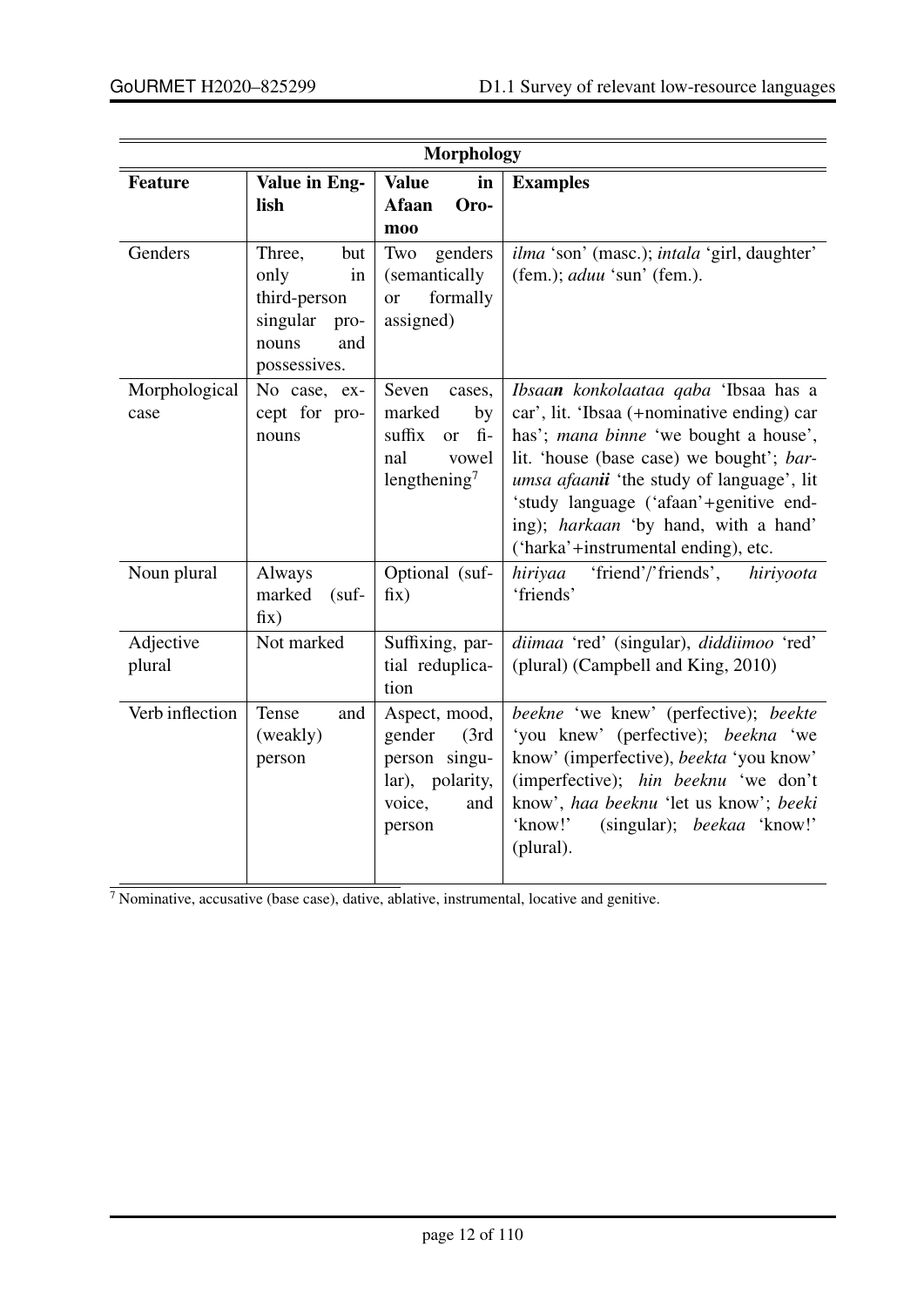| <b>Function words</b> |               |                            |                                  |  |  |  |
|-----------------------|---------------|----------------------------|----------------------------------|--|--|--|
| <b>Feature</b>        | Value in Eng- | in<br><b>Value</b>         | <b>Examples</b>                  |  |  |  |
|                       | lish          | Afaan<br>Oro-              |                                  |  |  |  |
|                       |               | moo                        |                                  |  |  |  |
| Indefinite Art-       | Indefinite    | No definite or             |                                  |  |  |  |
| icles                 | word distinct | indefinite art-            |                                  |  |  |  |
|                       | from 'one'    | icle                       |                                  |  |  |  |
| Definite              | Definite word | definite<br>N <sub>0</sub> | karaa 'road', karicha 'the road' |  |  |  |
| Articles              | distinct from | indefinite<br>or           |                                  |  |  |  |
|                       | demonstrative | article (Some)             |                                  |  |  |  |
|                       |               | dialects mark              |                                  |  |  |  |
|                       |               | definiteness               |                                  |  |  |  |
|                       |               | with a suffix)             |                                  |  |  |  |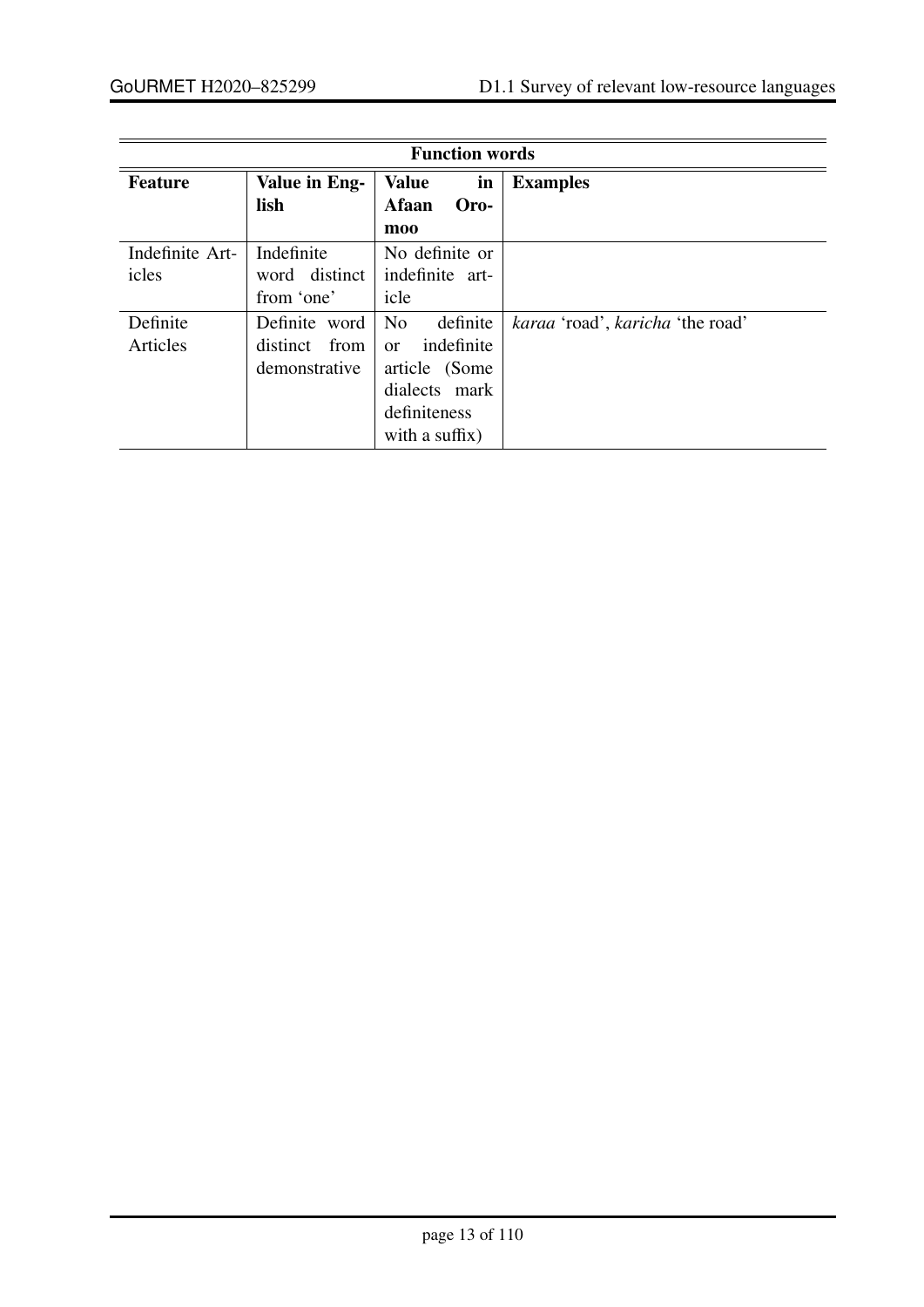| <b>Syntax</b>                                                                 |                                                     |                                                  |                                                                                            |  |
|-------------------------------------------------------------------------------|-----------------------------------------------------|--------------------------------------------------|--------------------------------------------------------------------------------------------|--|
| <b>Feature</b>                                                                | Value in Eng-<br>lish                               | <b>Value</b><br>in<br>Afaan<br>Oro-<br>moo       | <b>Examples</b>                                                                            |  |
| Order of sub-<br>object<br>ject,<br>and verb                                  | Subject-verb-<br>object                             | Subject-<br>object-verb                          | Ibsaan konkolaataa qaba 'Ibsaa has a<br>car', lit. 'Ibsaa (+nominative ending) car<br>has' |  |
| Order of Ob-<br>ject, Oblique,<br>and Verb                                    | Verb-Object-<br>Oblique                             | Object-<br>Oblique–Verb                          |                                                                                            |  |
| Order of Ad-<br>jective<br>and<br>Noun                                        | Adjective-<br>Noun                                  | Noun-<br>Adjective                               |                                                                                            |  |
| Order<br>of<br>Demonstrative<br>and Noun                                      | Demonstrative-<br>Noun                              | Noun-<br>Demonstrative                           |                                                                                            |  |
| Order<br>of<br>Numeral<br>and<br>Noun                                         | Numeral-<br>Noun                                    | Noun-<br>Numeral                                 | nama shan 'five men', lit. 'man five'                                                      |  |
| Order of Gen-<br>itive and Noun                                               | dominant<br>N <sub>o</sub><br>order                 | Noun-<br>Genitive                                | hojii 'job', Caaltuu (woman's name),<br>hojii Caaltuu, 'Caaltuu's job'                     |  |
| Position<br>of<br>Interrogat-<br>Phrases<br>ive<br>Content<br>in<br>Questions | Initial<br>in-<br>terrogative<br>phrase             | initial<br><b>Not</b><br>interrogative<br>phrase |                                                                                            |  |
| Polar<br>Ques-<br>tions                                                       | Interrogative<br>word order                         | Interrogative<br>intonation<br>only              |                                                                                            |  |
| Prepositions<br>postposi-<br>or<br>tions?                                     | Prepositions                                        | Postpositions                                    |                                                                                            |  |
| Expression of<br>Pronominal<br>Subjects                                       | Obligatory<br>pronouns<br>subject<br>in<br>position | Subject affixes<br>on verb                       | kaleessa dhufne 'we came yesterday', lit.<br>'yesterday came-2ND.PL.'                      |  |

#### <span id="page-13-0"></span>**2.1.3 Corpora**

**Bilingual corpora:** The amount of parallel corpora freely available is scarce. OPUS ([http:](http://opus.nlpl.eu/) [//opus.nlpl.eu/](http://opus.nlpl.eu/)) contain three corpora comprising about 200,000 sentence pairs.

**Monolingual corpora:** Oromoo Wikipedia is available at <https://om.wikipedia.org/wiki/>. As of April 2019 it contains 14,545 entries (see stats on [https://stats.wikimedia.org/EN/SummaryOR.](https://stats.wikimedia.org/EN/SummaryOR.htm)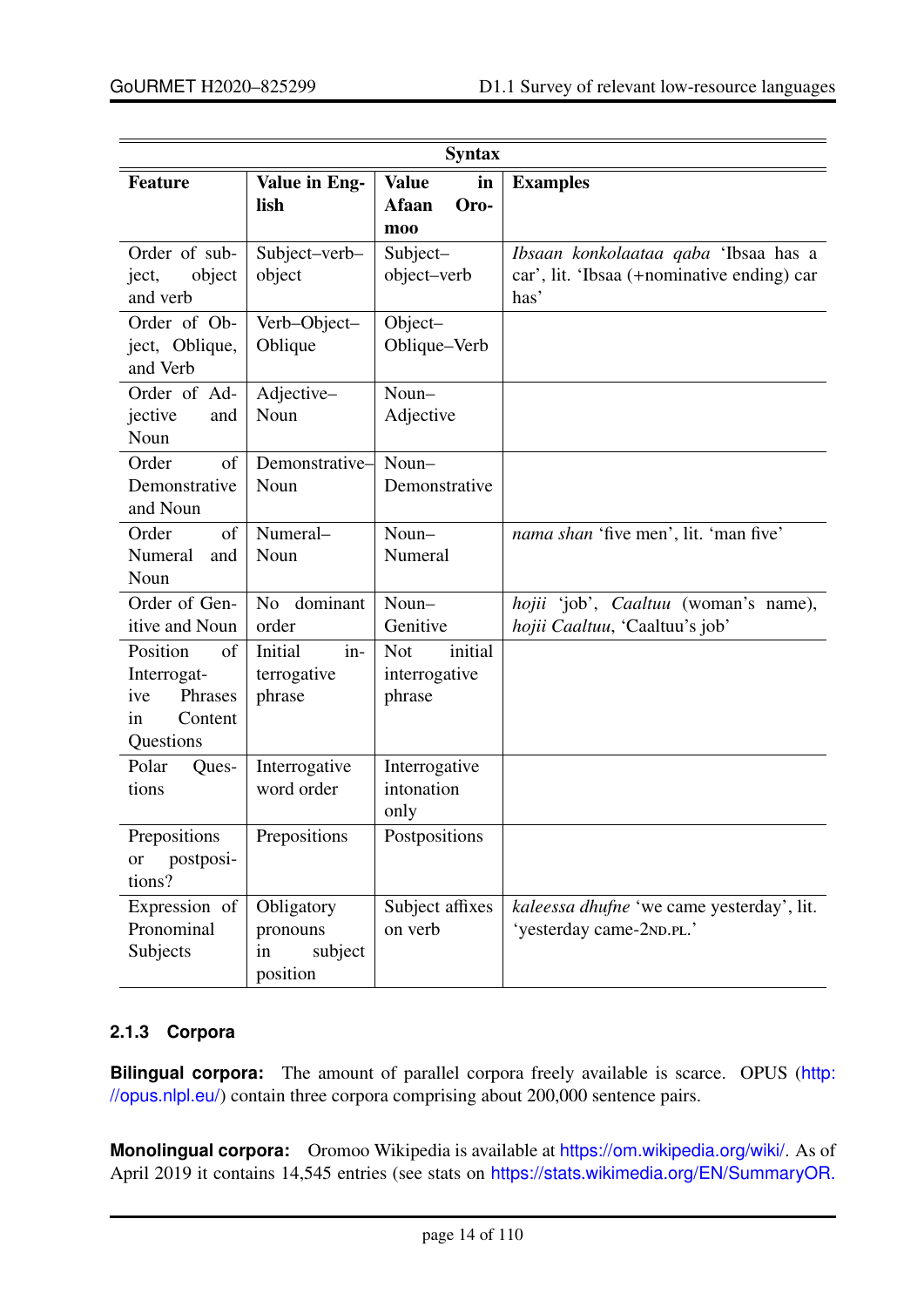| corpus                  |      |                | doc's sent's en tokens om tokens |      |
|-------------------------|------|----------------|----------------------------------|------|
| wikimedia $v20190628$ 1 |      |                | 7.7M                             | 1.1k |
| JW300 v1                |      | 2059 0.2M 3.0M |                                  | 2.8M |
| Ubuntu $v14.10$         | 9    | 0.2k           | 4.9k                             | 1.0k |
| total                   | 2069 | $0.2M$ 10.7M   |                                  | 2.8M |

**Table 2:** Distribution of the sentences in the OPUS Oromo–English corpus.

[htm](https://stats.wikimedia.org/EN/SummaryOR.htm)). A monolingual dump is periodically made available at <https://dumps.wikimedia.org/omwiki/>. There is a Wikipedia dump already preprocessed that is available in plain text format ([http://hdl.](http://hdl.handle.net/11234/1-2735) [handle.net/11234/1-2735](http://hdl.handle.net/11234/1-2735)). It contains around 5,000 sentences and 175,000 words.

The Oromo Web Corpus (<https://habit-project.eu/wiki/OromoCorpus>) contains 5.1 million tokens and is made up of texts collected from the Internet. It can be queried at [https://corpora.fi.muni.cz/](https://corpora.fi.muni.cz/habit/run.cgi/first_form?corpname=orwac16) [habit/run.cgi/first\\_form?corpname=orwac16](https://corpora.fi.muni.cz/habit/run.cgi/first_form?corpname=orwac16) but it has not been made available for downloading.

In addition to the BBC (<https://www.bbc.com/afaanoromoo>), the Voice of America ([https://www.](https://www.voaafaanoromoo.com/) [voaafaanoromoo.com/](https://www.voaafaanoromoo.com/)) publishes news in Afaan Oromoo.

#### <span id="page-14-0"></span>**2.1.4 Resources**

**Bilingual resources:** PanLex contains a bilingual English–Oromo dictionary that can be queried online (<https://translate.panlex.org/?langDe=eng-000&langAl=orm-000>).

The Glosbe bilingual concordancer (<https://glosbe.com/om/en>) offers translations into English for Afaan Oromoo words in context.

**Monolingual resources:** HornMorphoA (<https://github.com/hltdi/HornMorpho>) is a morphological analyser for languages of the Horn of Africa that supports Oromoo, as well as Tigrinya (§ [2.18\)](#page-89-0).

[Wegari](#page-108-0) [\(2011\)](#page-108-0) developed a part-of-speech tagger that can be used online ([https://nlp.fi.muni.cz/](https://nlp.fi.muni.cz/projekty/habit/omtag/index.cgi) [projekty/habit/omtag/index.cgi](https://nlp.fi.muni.cz/projekty/habit/omtag/index.cgi)).

[Tesfaye and Abebe](#page-108-1) [\(2010\)](#page-108-1) designed an Oromoo stemmer, although it is not available for downloading.

#### <span id="page-14-1"></span>**2.1.5 Challenges for corpus-based MT from English**

The main challenge when trying to build a machine translation system from English into Afaan Oromoo comes from the scarcity of available parallel corpora. Even if more parallel corpora could be obtained, the following issues would still stand when building an English-to-Oromoo corpusbased machine translation system:

• The order of words in the English and Afaan Oromoo sentence (see contrasts above) is radically different in so many respects (Afaan Oromoo is a subject–object–verb language, uses case suffixes and postpositions instead of prepositions, places demonstratives, numerals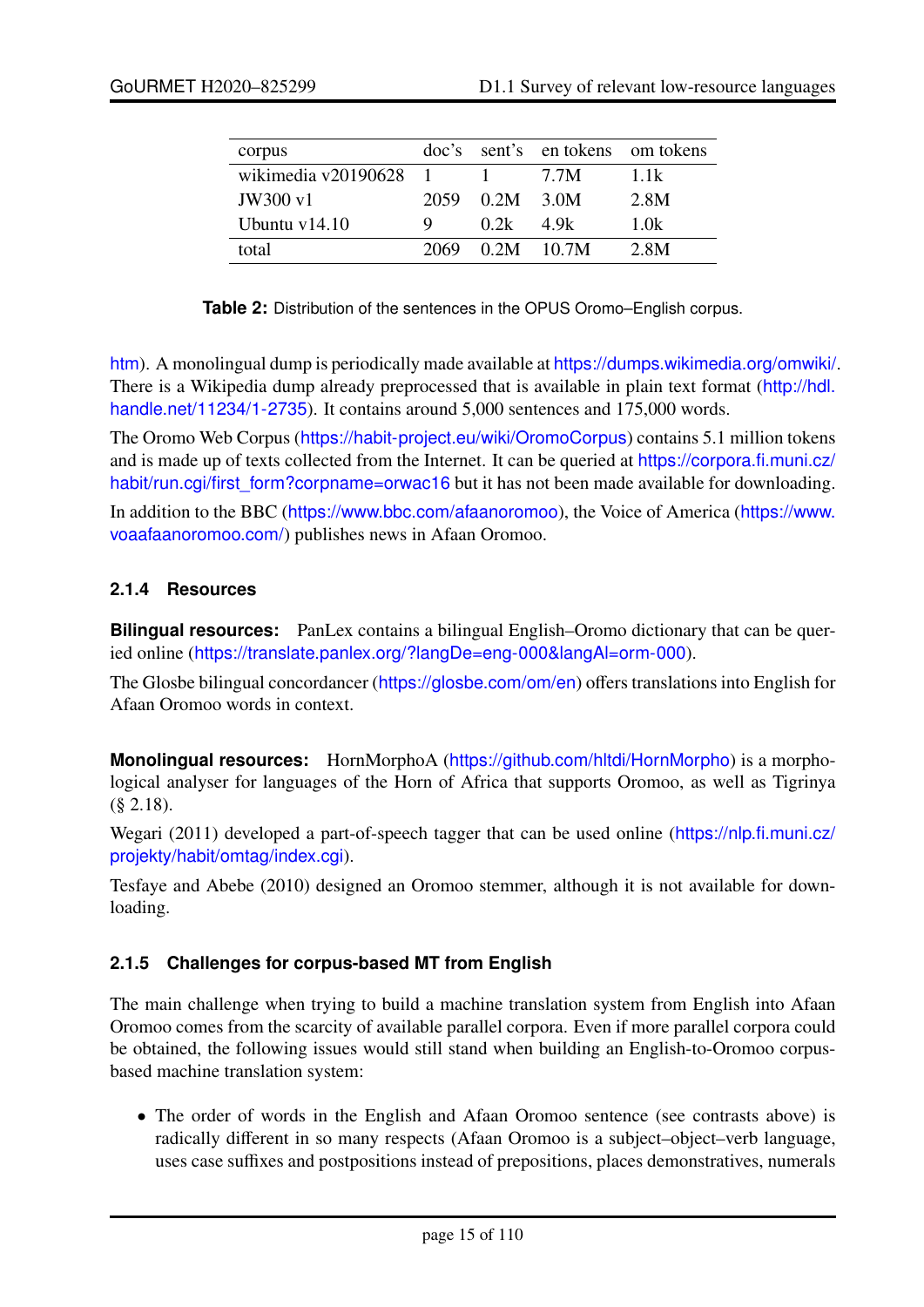and adjectives after nouns, etc.). This property may make the generation of the right word order in Afaan Oromoo difficult.

- Morphological case needs to be marked overtly in Oromo nouns using information which is distributed in English (word order, prepositions, etc.). Similarly, the gender of nouns and adjectives and number of adjectives is not directly present in English words, which makes difficult the generation of grammatically correct Afaan Oromoo.
- Afaan Oromoo is a highly inflected language: for instance, verbs inflect for aspect, mood, gender, polarity, voice and person. This can cause data sparseness problems: if the MT system treats the words as atomic units, the system will likely have to produce words that have not been observed in the training corpus. It is desirable that that the grammatical suffixes that mark case, number, aspect, mood, etc. are represented as independent tokens to allow the system to generalise better from the training data.
- As Afaan Oromoo is technically not a language but a group of languages or *macrolanguage*, selecting a specific rendition of Afaan Oromoo news which is understood by most literate speakers is no minor challenge.<sup>8</sup>

 $8$  Partner BBC uses the standard version of the language, as used by the regional state administration, media houses, academic institutions (including the research centers on the language itself); this standard is the one maintained by the Oromia Culture and Tourism Bureau (<https://www.oromiatourism.gov.et>).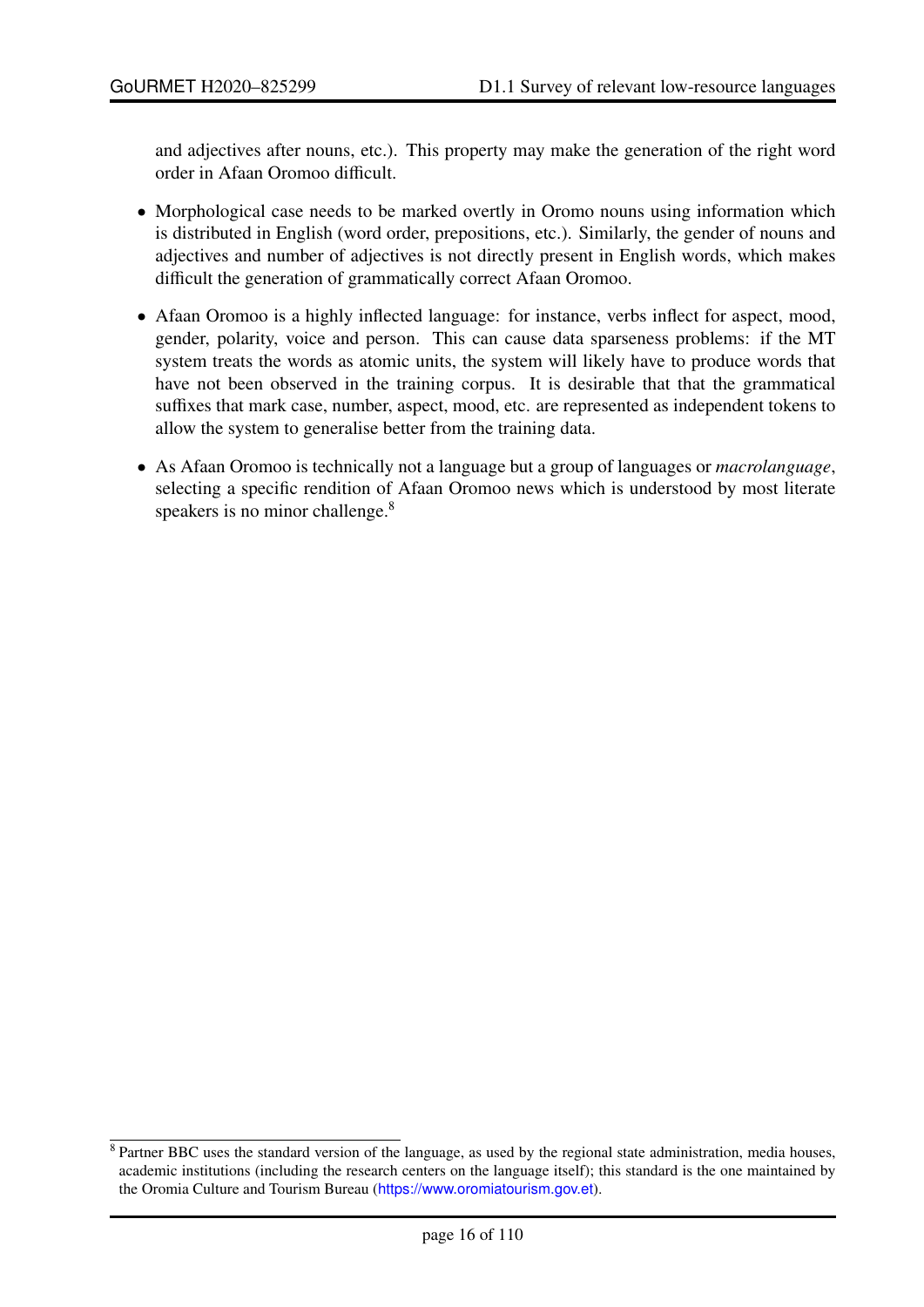#### <span id="page-16-0"></span>**2.2 Amharic (**am**,** amh**)**

#### <span id="page-16-1"></span>**2.2.1 Factsheet**

According to Wikipedia, Amharic has around 22 million speakers. It is spoken (and official) in Ethiopia. It is a Semitic language. It is in the same family (Ethiopic) as Tigrinya (see Section [2.18\)](#page-89-0).

Tigrinya is written in the Ge'ez script, an *abugida* (syllabary) which is also used for its smaller neighbour Tigrinya (spoken in Erithrea and parts of Ethiopia).

#### <span id="page-16-2"></span>**2.2.2 Contrasts with English**

Examples are given in Google transliteration; note that many words are transliterated with syllables ending in *i* while this vowel is not written in other romanization systems (*beruni* 'house'  $\rightarrow$  *berun*; *sewiyewi* 'man' → *sewyew*, etc.), which may also drop vowel length marks ( $\bar{a}$ firīka 'Africa' → *afrika*) or use diphtongs to represent them ( $b\bar{e}tuni \rightarrow bietun$ )

Contrasts are based on those described the World Atlas of Linguistic Structures. Examples are missing for some of them.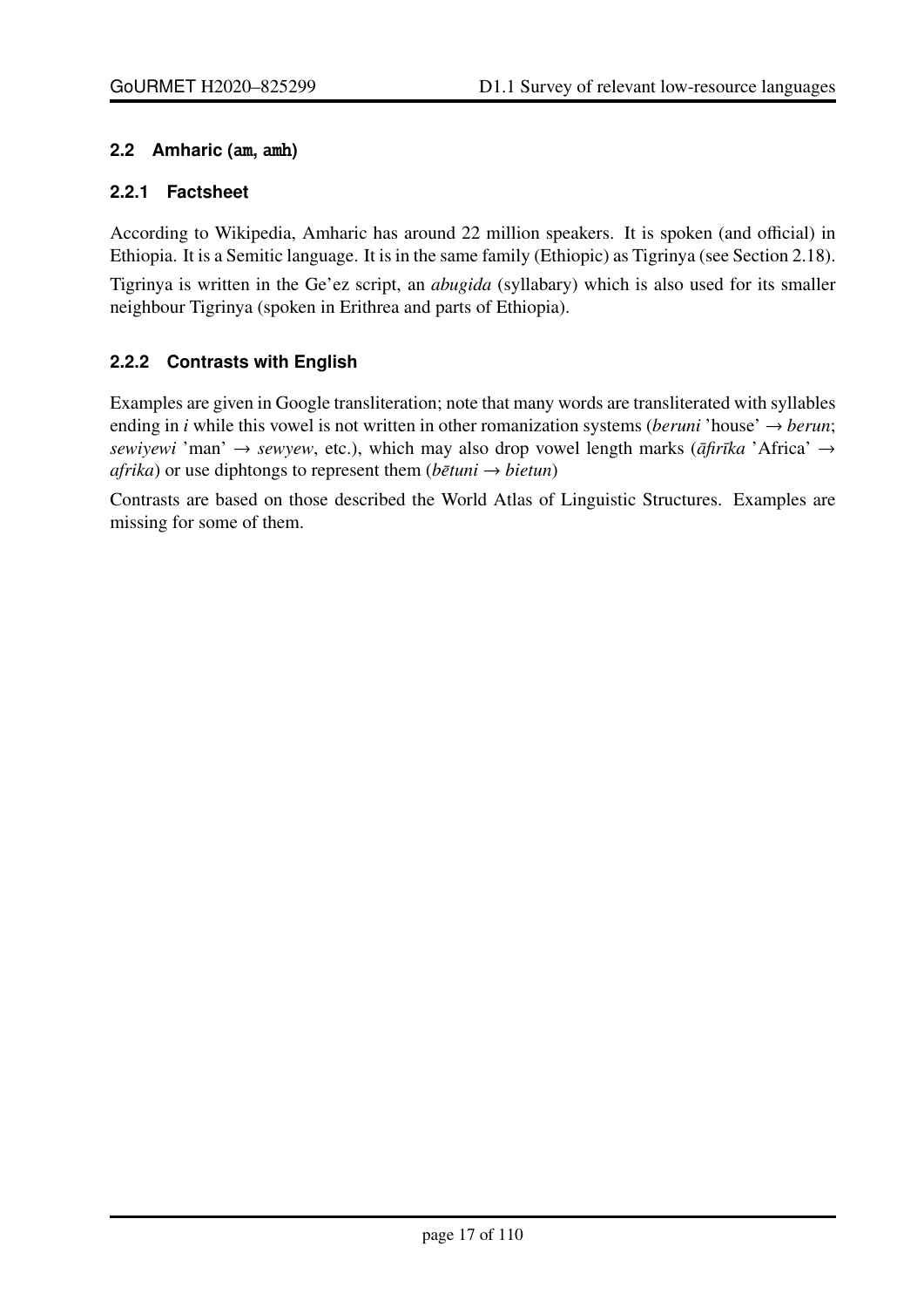| <b>Syntax</b>           |                              |                                 |                                             |  |  |
|-------------------------|------------------------------|---------------------------------|---------------------------------------------|--|--|
| <b>Feature</b>          | Value in Eng-                | Value in Am-                    | <b>Examples</b>                             |  |  |
|                         | lish                         | haric                           |                                             |  |  |
| Order of Sub-           | Subject-                     | Subject-                        | sewiyewi beruni kefete 'The man opened      |  |  |
| Object<br>ject,         | Verb-Object                  | Object-Verb                     | the door' (lit. 'The man door opened').     |  |  |
| and Verb                |                              |                                 |                                             |  |  |
| Adpositions:            | Prepositions                 | <b>Both</b><br>(but             | āfirīka 'Africa', be'āfirīka wisit'i 'in    |  |  |
| prepositions            |                              | predominantly                   | Africa'                                     |  |  |
| postposi-<br>or         |                              | postpositions)                  |                                             |  |  |
| tions?                  |                              |                                 |                                             |  |  |
| Polar<br>ques-          | Interrogative                | Same order as                   | irisasi ālewoti? 'Do you have a pencil?';   |  |  |
| tions                   | word order                   | affirmative                     | <i>irisasi ālewoti</i> 'You have a pencil'; |  |  |
| Order of gen-           | No dominant                  | Noun-                           | yesewiyewi wenidimi 'The man's brother'     |  |  |
| itive and noun          | order                        | genitive                        | lit. 'Man' (genitive) brother'              |  |  |
| Negative                | Negative                     | Negative affix                  | sewiyewi bētuni āye 'The man saw the        |  |  |
| Morphemes               | particle                     |                                 | house'; sewiyewi bētuni ālayewimi 'The      |  |  |
|                         |                              |                                 | man did not see the house'                  |  |  |
| Possessives             | Separate                     | Affixes                         | bēti 'house'; bēte 'my house'; bētachewi    |  |  |
|                         | words                        |                                 | 'their house'                               |  |  |
| Verbal Person           | Only the<br>$\mathbf{A}$     | A (agent) or $P$                |                                             |  |  |
| Marking                 | argument                     | (patient) argu-                 |                                             |  |  |
|                         | (agent)                      | ment                            |                                             |  |  |
| The Morpho-             | N <sub>o</sub><br>specific   | Second singu-<br>lar and second |                                             |  |  |
| logical Imper-<br>ative | second-person<br>imperatives | plural                          |                                             |  |  |
| dis-<br>Gender          | Only 3rd sin-                | 2nd and<br>3rd                  | ānite 'you' (masc.); ānichī 'you' (fem.);   |  |  |
| tinction<br>in          | gular                        | singular                        | isu 'he'; iswa 'she'                        |  |  |
| pronouns                |                              |                                 |                                             |  |  |
| Person Mark-            | N <sub>o</sub><br>person     | Pronouns only                   |                                             |  |  |
| ing on Adpos-           | marking                      |                                 |                                             |  |  |
| itions                  |                              |                                 |                                             |  |  |

#### <span id="page-17-0"></span>**2.2.3 Corpora**

**Monolingual Corpora:** Amharic Wikipedia is available at <https://am.wikipedia.org/wiki/>. As of September 2019, it contains 15,039 entries (see stats on [https://stats.wikimedia.orge/EN/Summa](https://stats.wikimedia.orge/EN/SummaryAM.htm)ryAM. [htm](https://stats.wikimedia.orge/EN/SummaryAM.htm)). A monolingual dump is periodically made available at <https://dumps.wikimedia.org/amwiki/>. There is a Wikipedia dump already preprocessed that is available in plain text format ([http://hdl.](http://hdl.handle.net/11234/1-2735) [handle.net/11234/1-2735](http://hdl.handle.net/11234/1-2735)). It contains around 50,000 sentences and 800,000 words.

The W2C (Web to Corpus) corpora is a set of corpora ([http://hdl.handle.net/11858/00-097C-](http://hdl.handle.net/11858/00-097C-0000-0022-6133-9)[0000-0022-6133-9](http://hdl.handle.net/11858/00-097C-0000-0022-6133-9)) for 120 languages automatically collected from Wikipedia and the web. The Amharic corpus only contains 233 sentences and less than 9,000 words.

The Amharic "Web as Corpus" corpus (*amWaC16*; [https://lindat.mff.cuni.cz/repository/xmlui/](https://lindat.mff.cuni.cz/repository/xmlui/handle/11234/1-2587) [handle/11234/1-2587](https://lindat.mff.cuni.cz/repository/xmlui/handle/11234/1-2587)) was automatically collected from the web. It contains 20 million tokens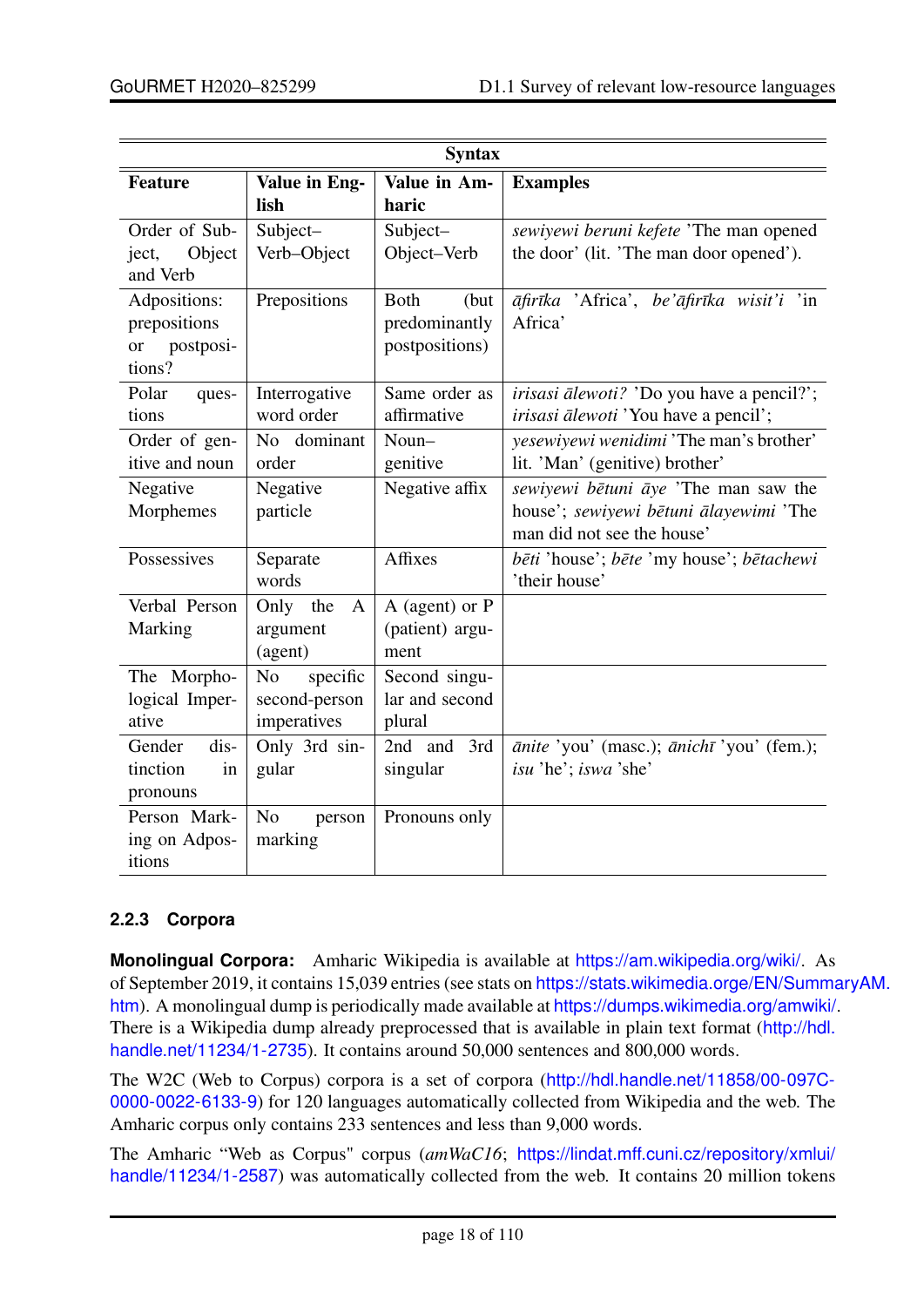and it is morphologically annotated. A slightly larger version is available at the Sketch Engine platform (<https://www.sketchengine.eu/amwac-amharic-corpus/>), but it requires a subscription.

The Contemporary Amharic Corpus [\(Gezmu et al.,](#page-106-0) [2018\)](#page-106-0) was also crawled from the web and annotated morphologically. Some automatic spelling error corrections were carried out too. It contains 24 million tokens and can be downloaded from [http://www.findke.ovgu.de/findke/en/](http://www.findke.ovgu.de/findke/en/Research/Data+Sets/Contemporary+Amharic+Corpus+%28CACO%29.html) [Research/Data+Sets/Contemporary+Amharic+Corpus+%28CACO%29.html](http://www.findke.ovgu.de/findke/en/Research/Data+Sets/Contemporary+Amharic+Corpus+%28CACO%29.html).

During the ALFFA project [\(Gauthier et al.,](#page-106-1) [2016\)](#page-106-1), automatic speech recognition data for Amharic (which includes a monolingual text corpus of speech transcription) was collected. It can be downloaded from [https://github.com/besacier/ALFFA\\_PUBLIC/tree/master/ASR/AMHARIC](https://github.com/besacier/ALFFA_PUBLIC/tree/master/ASR/AMHARIC).

The Amharic WIC Corpus (Rychl $\hat{y}$  and Lemma, [2018\)](#page-107-0) contains about 210,000 words with manually annotated parts of speech. It was obtained from web news published by the Walta Information Center (<http://www.waltainfo.com>). It can be downloaded from [http://hdl.handle.net/11234/1-](http://hdl.handle.net/11234/1-2593) [2593](http://hdl.handle.net/11234/1-2593).

The corpus "An Amharic corpus for machine learning" [\(Gambäck et al.,](#page-106-2) [2009\)](#page-106-2) was created from 8,715 Amharic news articles from the years 2001-2004. It was morphologically analysed and manually part-of-speech tagged by staff at the Ethiopian Languages Research Center at Addis Ababa University. Authors did not provide a download link.

Other sources from which monolingual corpora could be downloaded include the aforementioned website of the Walta Information Center (<http://www.waltainfo.com>), which is regularly updated; the Universal Declaration of Human Rights ([https://www.unicode.org/udhr/d/udhr\\_amh.html](https://www.unicode.org/udhr/d/udhr_amh.html)); and the URLs included in the Crúbadán repository for Amharic ([http://crubadan.org/languages/](http://crubadan.org/languages/am) [am](http://crubadan.org/languages/am)).

**Bilingual corpora:** Parallel corpora for 100 languages were extracted from the Bible by [Christo](#page-105-2)[douloupoulos and Steedman](#page-105-2) [\(2015\)](#page-105-2). The English–Amharic parallel corpus contains around 30,000 sentences and it can be downloaded from <https://github.com/christos-c/bible-corpus>.

Agić and Vulić [\(2019\)](#page-105-3) performed complete crawl of all the publications from the website [https:](https://www.jw.org) [//www.jw.org](https://www.jw.org) and published parallel corpora for over 300 languages. The English–Amharic corpus contains around 700,000 parallel sentences.

[Abate et al.](#page-105-4) [\(2019\)](#page-105-4) gathered an English–Amharic corpus containing around 40,000 sentences that belong to the religious, historical and legal domains. It can be downloaded from [https://github.](https://github.com/admasethiopia/parallel-text/) [com/admasethiopia/parallel-text/](https://github.com/admasethiopia/parallel-text/).

The Data and Knowledge Engineering Group from Otto-von-Guericke-Universität Magdeburg made available 145,820 English–Amharic parallel sentences from various sources, that can be downloaded from [http://www.findke.ovgu.de/findke/en/Research/Data+Sets/Amharic\\_English+](http://www.findke.ovgu.de/findke/en/Research/Data+Sets/Amharic_English+Parallel+Corpus-p-1144.html) [Parallel+Corpus-p-1144.html](http://www.findke.ovgu.de/findke/en/Research/Data+Sets/Amharic_English+Parallel+Corpus-p-1144.html).

The Amharic-English bilingual corpus available at [https://catalog.elra.info/en-us/repository/brows](https://catalog.elra.info/en-us/repository/browse/ELRA-W0074/)e/ [ELRA-W0074/](https://catalog.elra.info/en-us/repository/browse/ELRA-W0074/) contains parallel text from legal and news domains in Amharic script, in transliterated form and in English. The size of the corpus is of 232,653 words in Amharic and 291,701 in English.

[Melese et al.](#page-107-1) [\(2017\)](#page-107-1) describe the preparation of 28,084 English–Amharic parallel sentences from the travel domain, and [Woldeyohannis et al.](#page-108-2) [\(2018\)](#page-108-2) describe a similar corpus. [Teshome and Be](#page-108-3)[sacier](#page-108-3) [\(2012\)](#page-108-3) report experiments on English–Amharic machine translation using a parallel corpus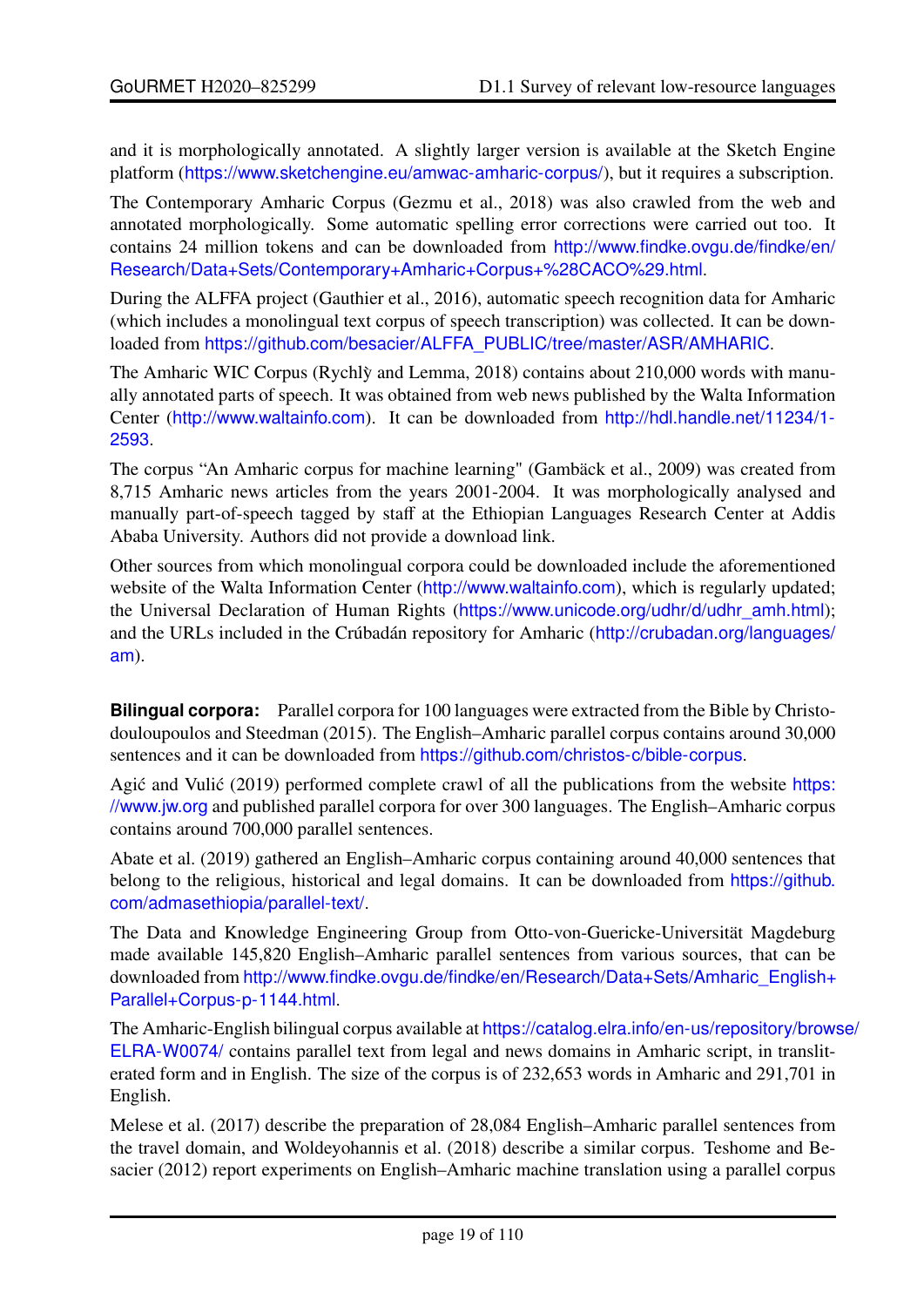<span id="page-19-2"></span>

| corpus               | doc's          | sent's | am tokens | en tokens |
|----------------------|----------------|--------|-----------|-----------|
| JW300                | 9424           | 0.7M   | 9.9M      | 12.4M     |
| Tatoeba              | 1              | 0.2k   | 0.8k      | 11.0M     |
| wikimedia            | 1              | 0.3k   | 79.2k     | 7.7M      |
| Tanzil (Quran) v1    | 15             | 0.1M   | 2.0M      | 2.8M      |
| bible-uedin          | $\overline{2}$ | 61.1k  | 1.0M      | 1.8M      |
| <b>GNOME</b> v1      | 569            | 95.9k  | 0.4M      | 1.2M      |
| Ubuntu $v14.10$      | 158            | 9.4k   | 23.4k     | 0.2M      |
| GlobalVoices v2017q3 | 54             | 1.6k   | 33.1k     | 44.5k     |
| total                | 798            | 0.24M  | 2.4M      | 23M       |

| Table 3: Distribution of the sentences in the Opus Amharic-English corpus. |  |  |
|----------------------------------------------------------------------------|--|--|
|----------------------------------------------------------------------------|--|--|

built from the proceedings of the Parliament of the Federal Democratic Republic of Ethiopia. [Ar](#page-105-5)[gaw and Asker](#page-105-5) [\(2005\)](#page-105-5) present a comparable English–Amharic parallel corpus crawled from the web. None of these corpora are publicly available for download.

<span id="page-19-0"></span>Opus (<http://opus.nlpl.eu>) has an Amharic–English corpus of approximately 240,000 parallel sentences distributed as shown in table [3.](#page-19-2)

#### **2.2.4 Resources**

**Monolingual resources:** HornMorphoA (<https://github.com/hltdi/HornMorpho>) is a morphological analyser for languages of the Horn of Africa that supports Amharic, as well as Oromo (§ [2.1\)](#page-10-0) and Tigrinya (§ [2.18\)](#page-89-0). Another Amharic morphological analyzer, that uses finite state technology, can be found at <https://sourceforge.net/projects/amharic-morph/>. [Abate and Assabie](#page-105-6) [\(2014\)](#page-105-6) developed a morphological analyzer based on memory-based supervised machine learning.

[Gambäck and Asker](#page-106-3) [\(2010\)](#page-106-3) evaluated different technologies for part-of-speech tagging and morphological analysis of Amharic text. They concluded that trigram, SVM and maximum entropy taggers achieve comparable results. Unfortunately, they did not publish the taggers used in their experiments. They also claimed that the most complete morphological processing tool for Amharic is HornMorpoA.

The Amharic Wiktionary (<https://am.wiktionary.org/wiki/>) contains 217 entries.

**Bilingual resources:** PanLex contains a bilingual English–Amharic dictionary that can be queried online (<https://translate.panlex.org/?langDe=eng-000&langAl=amh-000>). Abyssinica ([https:](https://dictionary.abyssinica.com) [//dictionary.abyssinica.com](https://dictionary.abyssinica.com)), AmharicPro (<http://www.amharicpro.com>) and SelamSoft ([https:](https://www.amharicdictionary.com) [//www.amharicdictionary.com](https://www.amharicdictionary.com)) also offer English–Amharic online dictionaries.

The Glosbe bilingual concordancer (<https://glosbe.com/am/en>) offers translations into English for Amharic words in context.

The following online machine translation systems support Amharic–English translation:

- Google Translate (<https://translate.google.com>)
- <span id="page-19-1"></span>• Yandex Translate (<https://translate.yandex.com>)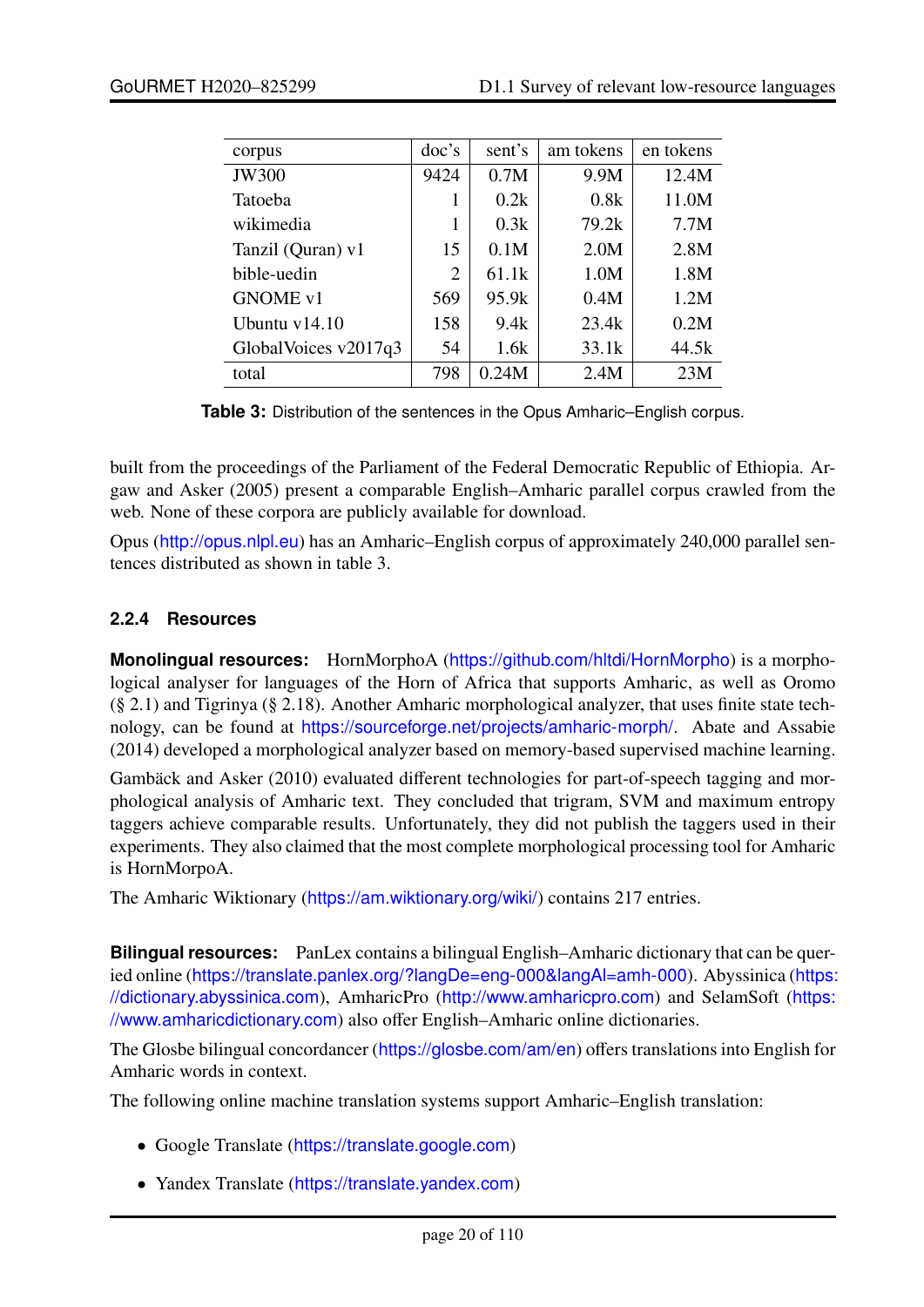#### **2.2.5 Challenges for corpus-based MT to/from English**

Here are the main challenges when generating Amharic from English:

- Relative scarcity of bilingual corpora.
- Very different sentence structure. In particular, interrogatives have to be reordered when translating from English, and verbs have to be moved closer to the subject.
- The absence of gender distinction on second person pronouns in English may make difficult to translate to the appropriate second-person pronoun in Amharic.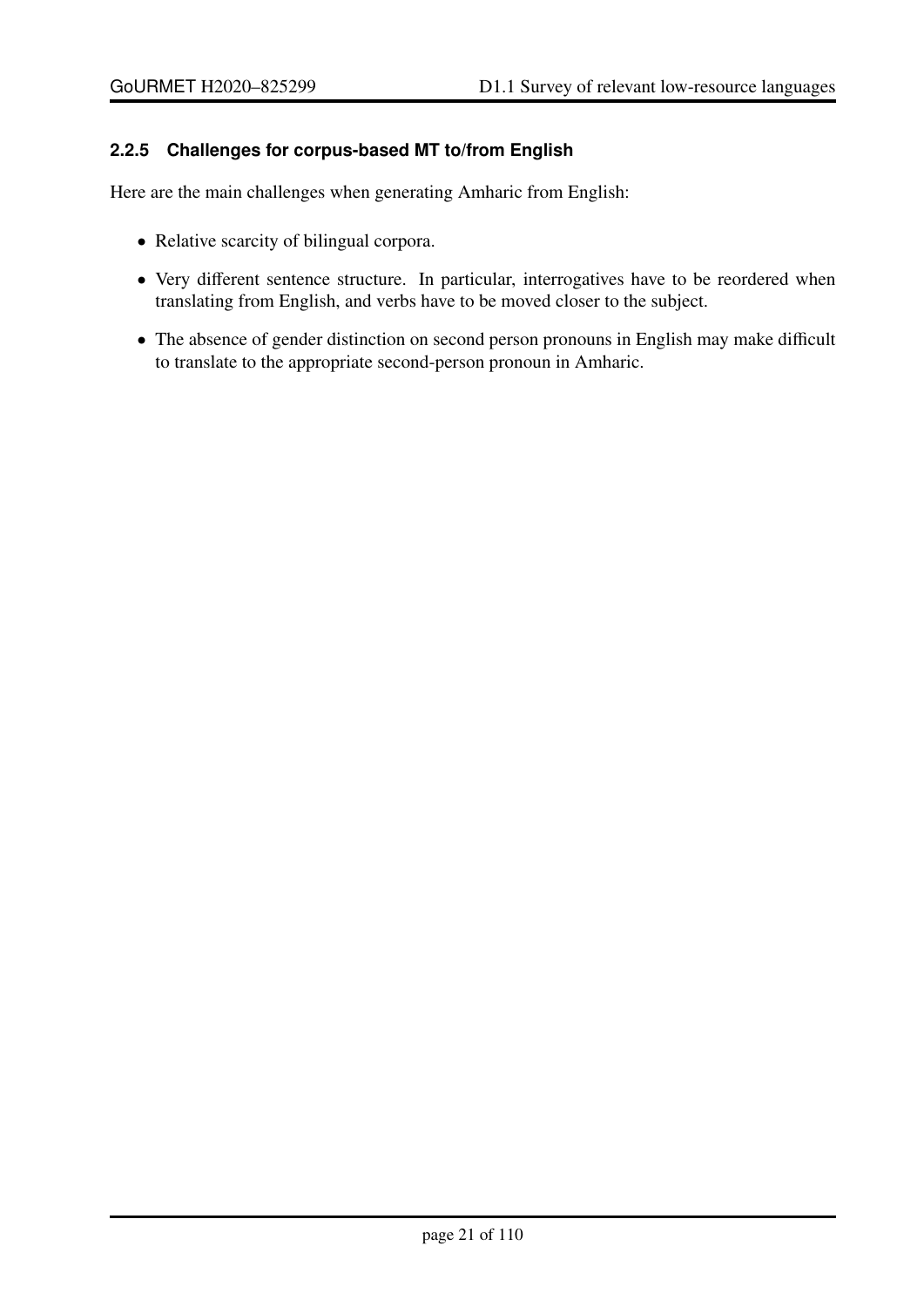<span id="page-21-4"></span>

| corpus              | doc's  | sent's | bs tokens | en tokens |
|---------------------|--------|--------|-----------|-----------|
| OpenSubtitles v2018 | 17,874 | 15.2M  | 97.9M     | 121.5M    |
| Tatoeba v20190709   | 1      | 0.5k   | 3.0k      | 11.0M     |
| Tanzil (Quran) v1   | 30     | 0.3M   | 4.7M      | 5.6M      |
| <b>SETIMES</b> v2   | 1      | 0.1M   | 3.1M      | 3.3M      |
| <b>GNOME v1</b>     | 488    | 0.2M   | 1.1M      | 1.0M      |
| Ubuntu $v14.10$     | 447    | 0.2M   | 0.6M      | 0.8M      |
| QED v2.0a           | 113    | 18.5k  | 0.2M      | 0.3M      |
| EUbookshop v2       | 4      | 0.6k   | 26.7k     | 85.3k     |
| total               | 18958  | 15.9M  | 107.7M    | 143.6M    |

**Table 4:** Distribution of the sentences in the OPUS Bosnian–English corpus.

#### <span id="page-21-0"></span>**2.3 Bosnian (**bs**,** bos**)**

#### <span id="page-21-1"></span>**2.3.1 Factsheet**

The Bosnian language is one of the standardized varieties of the Serbo-Croatian macrolanguage, namely the one mainly used by about 3 million people, living mostly in Bosnia (where it is official) and Herzegovina, but also in Serbia, Montenegro or Kosovo.

<span id="page-21-2"></span>Bosnian is written the same Latin script as Croatian (§ [2.6\)](#page-34-0).

#### **2.3.2 Contrasts with English**

<span id="page-21-3"></span>As regards contrasts with English, Bosnian has essentially the same contrasts as Croatian, see section [2.6.2.](#page-34-2)

#### **2.3.3 Corpora**

**Bilingual corpora:** The Southeast European Times (SETimes) is a central source of news and information about Southeastern Europe in ten languages: Albanian, Bosnian, Bulgarian, Croatian, English, Greek, Macedonian, Romanian, Serbian and Turkish. The SETimes corpus ([http://nlp.](http://nlp.ffzg.hr/resources/corpora/setimes/) [ffzg.hr/resources/corpora/setimes/](http://nlp.ffzg.hr/resources/corpora/setimes/)) was compiled and placed in the public domain by [Tyers and](#page-108-4) [Serdar Alperen](#page-108-4) [\(2010\)](#page-108-4) and refined by the Natural Language Processing group at the University of Zagreb. The Bosnian–English corpus contains approximately 138,000 sentences.

OPUS (<http://opus.nlpl.eu>) has a Bosnian–English corpus of approximately 16 million sentences, distributed as shown in table [4.](#page-21-4)

**Monolingual corpora:** bsWaC is a web corpus collected from the .ba top-level domain by [Ljube](#page-106-4)šic´ and Klubička [\(2014\)](#page-106-4). It contains 429 million tokens and is annotated with lemma, morphosyntax and dependency syntax layers.

The Twitter corpus BCMS (Ljubešić et al., [2014\)](#page-106-5) contains 379,255,987 words in Bosnian/Croatian/Montenegrin/Serbian. It is distributed as a set of tweet ID's that should be used to rebuild the corpora via the Twitter API.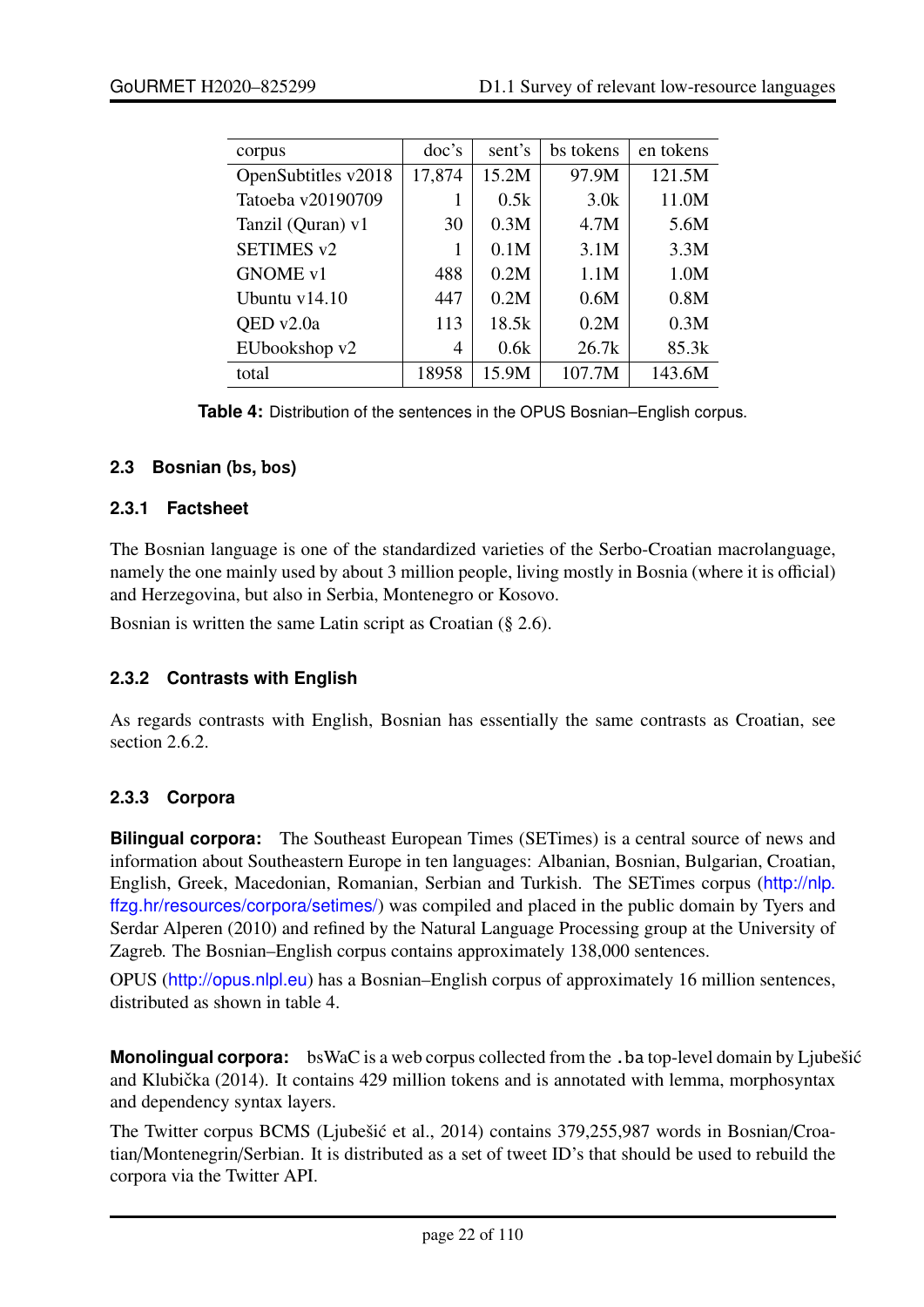The Bosnian Wikipedia is available at <https://bs.wikipedia.org/wiki/>. As of April 2019 it contains 79,223 entries (see stats on <https://stats.wikimedia.org/EN/SummaryBS.htm>). A monolingual dump is periodically made available at <https://dumps.wikimedia.org/bswiki/>. There is a Wikipedia dump already preprocessed that is available in plain text format ([http://hdl.handle.net/11234/1-](http://hdl.handle.net/11234/1-2735) [2735](http://hdl.handle.net/11234/1-2735)). It contains around 370,000 sentences and 13 million words.

The W2C (Web to Corpus) corpora is a set of corpora ([https://lindat.mff.cuni.cz/repository/xmlui/](https://lindat.mff.cuni.cz/repository/xmlui/handle/11858/00-097C-0000-0022-6133-9) [handle/11858/00-097C-0000-0022-6133-9](https://lindat.mff.cuni.cz/repository/xmlui/handle/11858/00-097C-0000-0022-6133-9)) for 120 languages automatically collected from Wikipedia and the web. The Bosnian corpus contains around 2 million sentences and 125 million words.

In addition to DW (<https://www.dw.com/bs>), the following international media outlets produce content in Bosnian: The Voice of America (<https://ba.voanews.com/>, and TWR360 ([https://www.](https://www.twr360.org/) [twr360.org/](https://www.twr360.org/), although mostly multimedia content). These outlets may be interesting sources from which to obtain monolingual corpora.

#### <span id="page-22-0"></span>**2.3.4 Resources**

**Bilingual resources** Apertium provides rule-based machine translation between Bosnian/Croatian/Serbian and English. The rule-based system contains bilingual dictionaries and transfer rules released under free licenses (<https://github.com/apertium/apertium-hbs-eng>).

PanLex contains a bilingual Bosnian–English dictionary that can be queried online ([https://translate](https://translate.panlex.org/?langDe=eng-000&langAl=bos-000). [panlex.org/?langDe=eng-000&langAl=bos-000](https://translate.panlex.org/?langDe=eng-000&langAl=bos-000)).

The Glosbe bilingual concordancer can be used online at <https://glosbe.com/en/bs>.

The following online machine translation systems support Bosnian–English translation:

- Google Translate (<https://translate.google.com>)
- Yandex Translate (<https://translate.yandex.com>)
- Bing Translator (<https://www.bing.com/translator>)

**Monolingual resources** Apertium contains a morphological analyser/PoS tagger/morphological generator for Bosnian, Croatian and Serbian (<https://github.com/apertium/apertium-hbs>) with 58,004 stems.

#### <span id="page-22-1"></span>**2.3.5 Challenges for corpus-based MT from English**

The linguistic contrasts between English and Bosnian are basically the same as those between English and Croatian (§ [2.6.2\)](#page-34-2), and so are the challenges for corpus-based MT from English (§ [2.6.5\)](#page-37-1). The main additional problem may lie in harvesting new corpora for Bosnian, as language identification is very likely to (expectedly) classify Croatian, or even Serbian text as Bosnian or vice-versa.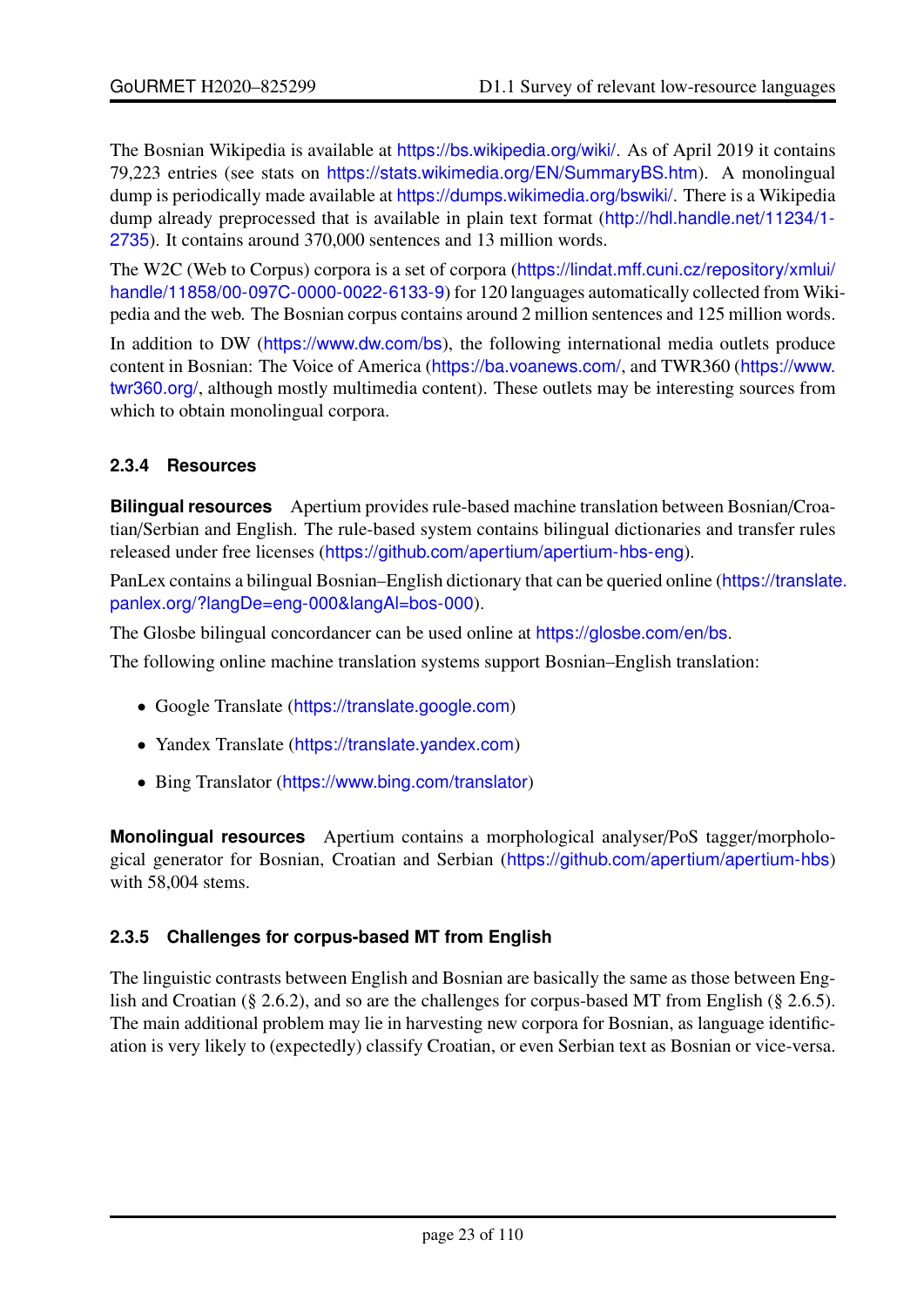#### <span id="page-23-0"></span>**2.4 Bulgarian (**bg**,** bul**)**

#### <span id="page-23-1"></span>**2.4.1 Factsheet**

Bulgarian is an Indo-European, Slavic language, as are the languages in the Serbo-Croatian macrolanguage (such as Bosnian (§ [2.3\)](#page-21-0), Croatian (§ [2.6\)](#page-34-0), and Serbian (§ [2.15\)](#page-76-0)), and the closely-related Macedonian (§ [2.13\)](#page-68-0). According to Wikipedia, it is spoken by 8–9 million people, mainly in Bulgaria (where it is official) but also in Albania, the Czech Republic, Hungary, Moldova, Romania, Serbia, and the Ukraine (where it has varying levels of recognition as a minority language). It is one of the 24 official languages of the European Union.

Bulgarian and Macedonian form the East South Slavic group, which departs dramatically from other Slavic languages in that they have done away with the case declension system, do not have a verb infinitive, and have acquired a definite article (written as a suffix), but have a much richer verb system, including evidentiality (for instance, it morphologically marks whether the action was witnessed directly by the speaker or was reported to them).

<span id="page-23-2"></span>Bulgarian uses the Cyrillic alphabet.

#### **2.4.2 Contrasts with English**

Examples are given in transliteration.

| <b>Function words</b> |                   |                  |                                      |
|-----------------------|-------------------|------------------|--------------------------------------|
| <b>Feature</b>        | Value in Eng-     | Value in Bul-    | <b>Examples</b>                      |
|                       | lish              | garian           |                                      |
| Definite              | Definite word     | Definite word    | kniga ('book'), knigata, 'the book'. |
| articles              | from<br>distinct. | distinct<br>from |                                      |
|                       | demonstrat-       | demonstrat-      |                                      |
|                       | separate<br>ive,  | ive, suffix.     |                                      |
|                       | word              |                  |                                      |
| Indefinite art-       | Indefinite        | No indefinite    | <i>kniga</i> ('book', 'a book').     |
| icles                 | distinct<br>word  | article          |                                      |
|                       | from <i>one</i>   |                  |                                      |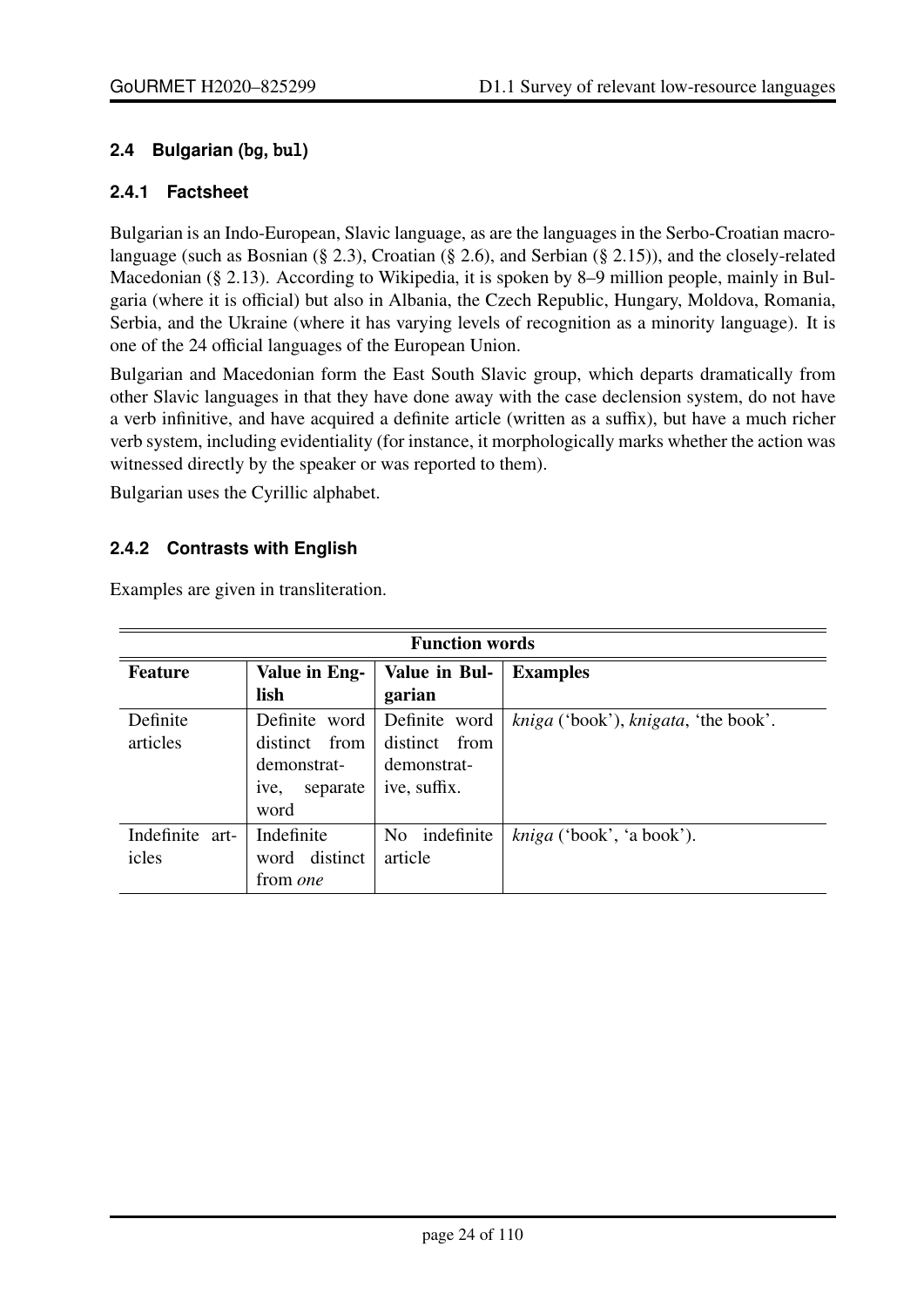| <b>Morphology</b> |                         |                  |                                                |  |
|-------------------|-------------------------|------------------|------------------------------------------------|--|
| <b>Feature</b>    | Value in Eng-           | Value in Bul-    | <b>Examples</b>                                |  |
|                   | lish                    | garian           |                                                |  |
| Coding<br>of      | N <sub>0</sub><br>gram- | Evidentials      | Tot e bil ('He was', direct evidence)          |  |
| evidentiality     | matical                 | part of the      | vs. Toï bil ('He reportedly was', indirect     |  |
|                   | evidentials             | verb system      | evidence).                                     |  |
| The<br>perfect    | Uses <i>have</i> as     | Does not use     | Az sum napisal ('I have written', where        |  |
| (verbs)           | an auxiliary            | have             | $Az \, \textit{sum}$ means 'I am').            |  |
| 2nd<br>person     | different<br>Not        | Special<br>and   | karaĭ! ('Drive!', sing.); karaĭte! ('drive',   |  |
| morphological     | from<br>base            | different<br>for | plural).                                       |  |
| imperative        | form                    | singular<br>and  |                                                |  |
|                   |                         | plural           |                                                |  |
| Perfective vs.    | No grammat-             | Grammatical      | <i>Kogato cheta kniga</i> ('When I read a      |  |
| Imperfective      | ical marking            | marking          | book', imperfective, unfinished action);       |  |
| Aspect:           |                         |                  | <i>Kogato procheta knigata</i> ('When I finish |  |
|                   |                         |                  | reading the book', perfective, finished ac-    |  |
|                   |                         |                  | tion).                                         |  |

| <b>Syntax</b>    |                            |                 |                                                   |  |
|------------------|----------------------------|-----------------|---------------------------------------------------|--|
| <b>Feature</b>   | Value in Eng-              | Value in Bul-   | <b>Examples</b>                                   |  |
|                  | lish                       | garian          |                                                   |  |
| Order of sub-    | Subject-Verb               | No preference   | Pozdravi Ivan momichetata or Ivan                 |  |
| ject and verb    |                            |                 | <i>pozdravi momichetata</i> ('Ivan greets the     |  |
|                  |                            |                 | girls'                                            |  |
| Polar (yes/no)   | question<br>N <sub>0</sub> | in<br>Particle  | <i>Imate kniga</i> ('You have got a book'),       |  |
| questions        | particle,<br>$sig-$        | the<br>second   | <i>Imate li kniga?</i> ('Have you got a book?')   |  |
|                  | nalled<br>by               | position        |                                                   |  |
|                  | word order or              |                 |                                                   |  |
|                  | auxiliary                  |                 |                                                   |  |
| Expression of    | Mandatory                  | Person affix in | Vidyakhte ('You saw'), vidyakhme ('We             |  |
| pronominal       | pronoun                    | verb            | saw'), <i>Vidyakha</i> ('They saw').              |  |
| subjects         | subject<br>1n              |                 |                                                   |  |
|                  | position                   |                 |                                                   |  |
| 'Want'<br>$Com-$ | Subject is left            | is<br>Subject   | <i>Iskam da pluvam</i> ('I want to swim', lit.    |  |
| plement Sub-     | implicit                   | expressed       | 'I want that I swim', parallel to <i>Iskam da</i> |  |
| jects            |                            | overtly         | <i>pluvash</i> 'I want you to swim').             |  |

#### <span id="page-24-0"></span>**2.4.3 Corpora**

**Bilingual corpora:** The Southeast European Times (SETimes) is a central source of news and information about Southeastern Europe in ten languages: Albanian, Bosnian, Bulgarian, Croatian, English, Greek, Macedonian, Romanian, Serbian and Turkish. The SETimes corpus ([http://nlp.](http://nlp.ffzg.hr/resources/corpora/setimes/) [ffzg.hr/resources/corpora/setimes/](http://nlp.ffzg.hr/resources/corpora/setimes/)) was compiled and put in the public domain by [Tyers and](#page-108-4) [Serdar Alperen](#page-108-4) [\(2010\)](#page-108-4) and refined by the Natural Language Processing group at the University of Zagreb. The Bulgarian–English corpus contains approximately 213,000 sentences.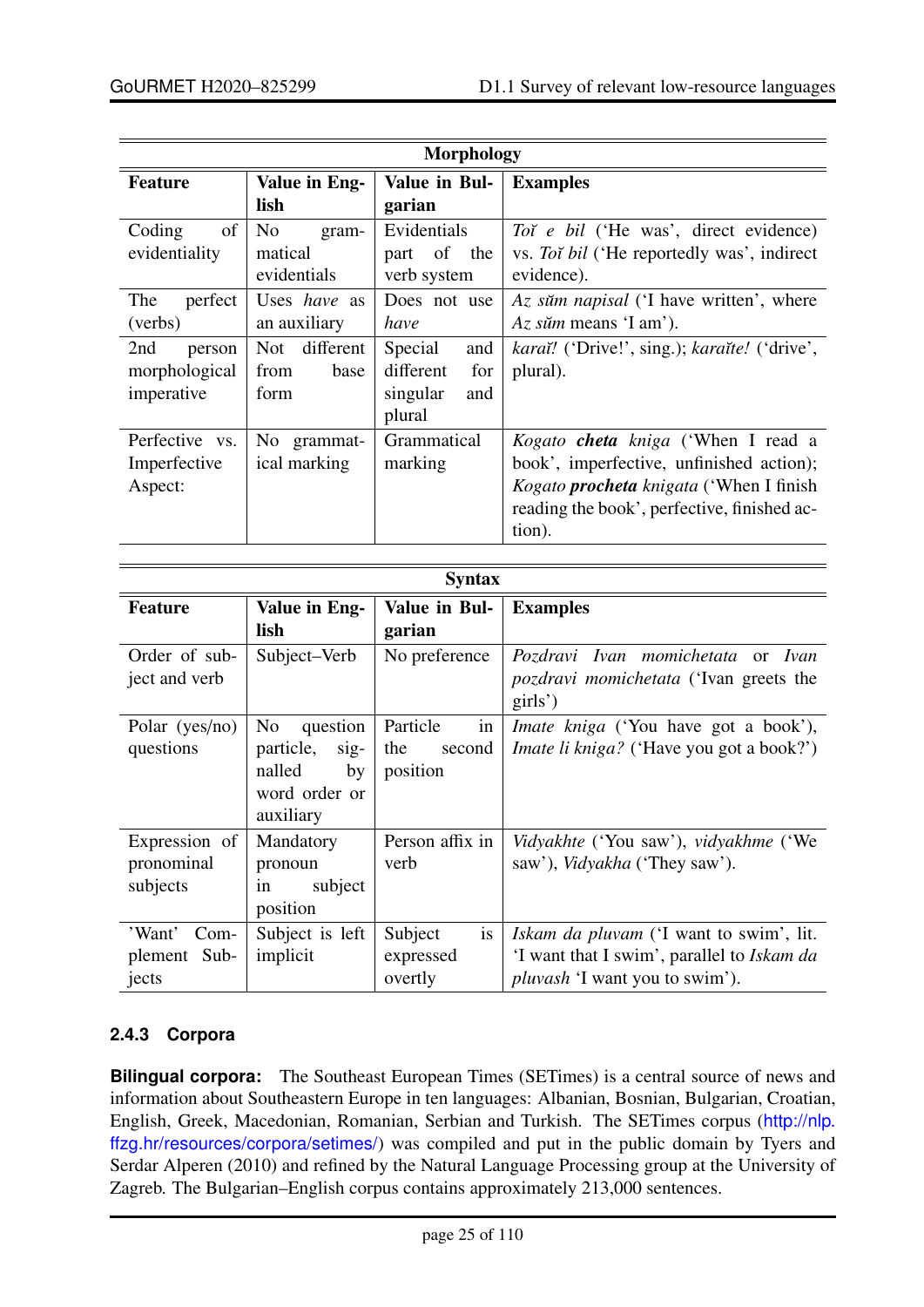ParaSol (<http://parasolcorpus.org/>) is a parallel aligned corpus of translated and original belletristic texts in Slavic and some other languages. The amount of parallel corpora depends on the particular language pair. Languages include Bulgarian, Belarusian, Czech, Croatian, Macedonian, Polish, Russian, Slovak, Slovene, Serbian, Ukrainian, Upper Sorbian, German, English, Dutch, Spanish, French, Italian, and a few others. Croatian texts are tagged and lemmatized. The Bulgarian part has 2,125,936 tokens and 47,172 lemmas, whereas the English part has 814,289 tokens and 19,886 lemmas. Access to ParaSol and downloads are provided by a web interface which requires authentication.

Europarl (<http://www.statmt.org/europarl/>) has a Bulgarian–English section with around 400,000 parallel sentences.

The DGT translation memory ([https://ec.europa.eu/jrc/en/language-technologies/dgt-translation](https://ec.europa.eu/jrc/en/language-technologies/dgt-translation-memory)[memory](https://ec.europa.eu/jrc/en/language-technologies/dgt-translation-memory)) contains 4,316,876 Bulgarian–English translation units, while the EAC translation memory (<https://ec.europa.eu/jrc/en/language-technologies/eac-translation-memory>) contains only 4,061 translation units and the ECDC translation memory ([https://ec.europa.eu/jrc/en/language-technol](https://ec.europa.eu/jrc/en/language-technologies/ecdc-translation-memory)ogies/ [ecdc-translation-memory](https://ec.europa.eu/jrc/en/language-technologies/ecdc-translation-memory)) contains 2,567 translation units.

The Digital Corpus of the European Parliament ([https://ec.europa.eu/jrc/en/language-technologie](https://ec.europa.eu/jrc/en/language-technologies/dcep)s/ [dcep](https://ec.europa.eu/jrc/en/language-technologies/dcep)) contains the majority of the documents published on the European Parliament's official website. The Bulgarian–English section contains around 35 million words in Bulgarian. The JRC-Acquis corpus (<https://ec.europa.eu/jrc/en/language-technologies/jrc-acquis>) is a parallel corpus extracted from the body of European Union (EU) law applicable in the the EU Member States. It contains around 46,000 Bulgarian–English parallel sentences.

In addition to the aforementioned sentence-aligned parallel corpora published by European institutions, DGT-Acquis (<https://ec.europa.eu/jrc/en/language-technologies/dgt-acquis>) is a paragraphaligned corpus that contains around 56 million words in Bulgarian. It needs to be sentence-aligned before it can be used for training MT systems.

The release 4.0 of the Paracrawl parallel corpora collection (<lhttps://paracrawl.eu/releases.html>) contains an Bulgarian–English parallel corpus with around 1 million sentences.

The EUR-Lex Corpus (<https://www.sketchengine.eu/eurlex-corpus/>) is a multilingual corpus in all the official languages of the European Union. The corpus has been built from HTML files available in the EUR-Lex database. It is released under CC-BY-NC-SA licence. It is paragraphaligned and contains around 17 million Bulgarian–English paragraph pairs.

The EMP-BTB-CSLI-MWA and EMP-BTB-JH0-MWA datasets ([http://bultreebank.org/bg/btb](http://bultreebank.org/bg/btb-results-from-euromatrixplus-project/)[results-from-euromatrixplus-project/](http://bultreebank.org/bg/btb-results-from-euromatrixplus-project/)) were produced during the EuroMatrixPlus Project. They respectively contain 893 and 250 parallel sentences manually aligned at the word level.

The novel "1984" by George Orwell tagged with lemma and part of speech in Bulgarian and English can be downloaded from <https://www.clarin.si/repository/xmlui/handle/11356/1043>. English original has 79,718 sentences and 106,4424 words. The corpus is licensed under a CC BY-NC-SA 4.0 license.

The QTLeap parallel corpus, available via Portulan Clarin (<https://portulanclarin.net/>), is composed by 4,000 question and answer pairs in the domain of computer and IT troubleshooting.

As part of the Machine Translation of IT domain shared task at the WMT16 conference ([http://](http://www.statmt.org/wmt16/it-translation-task.html) [www.statmt.org/wmt16/it-translation-task.html](http://www.statmt.org/wmt16/it-translation-task.html)) a parallel corpus built from software localization files was released. It contains around 100,000 Bulgarian–English parallel sentences.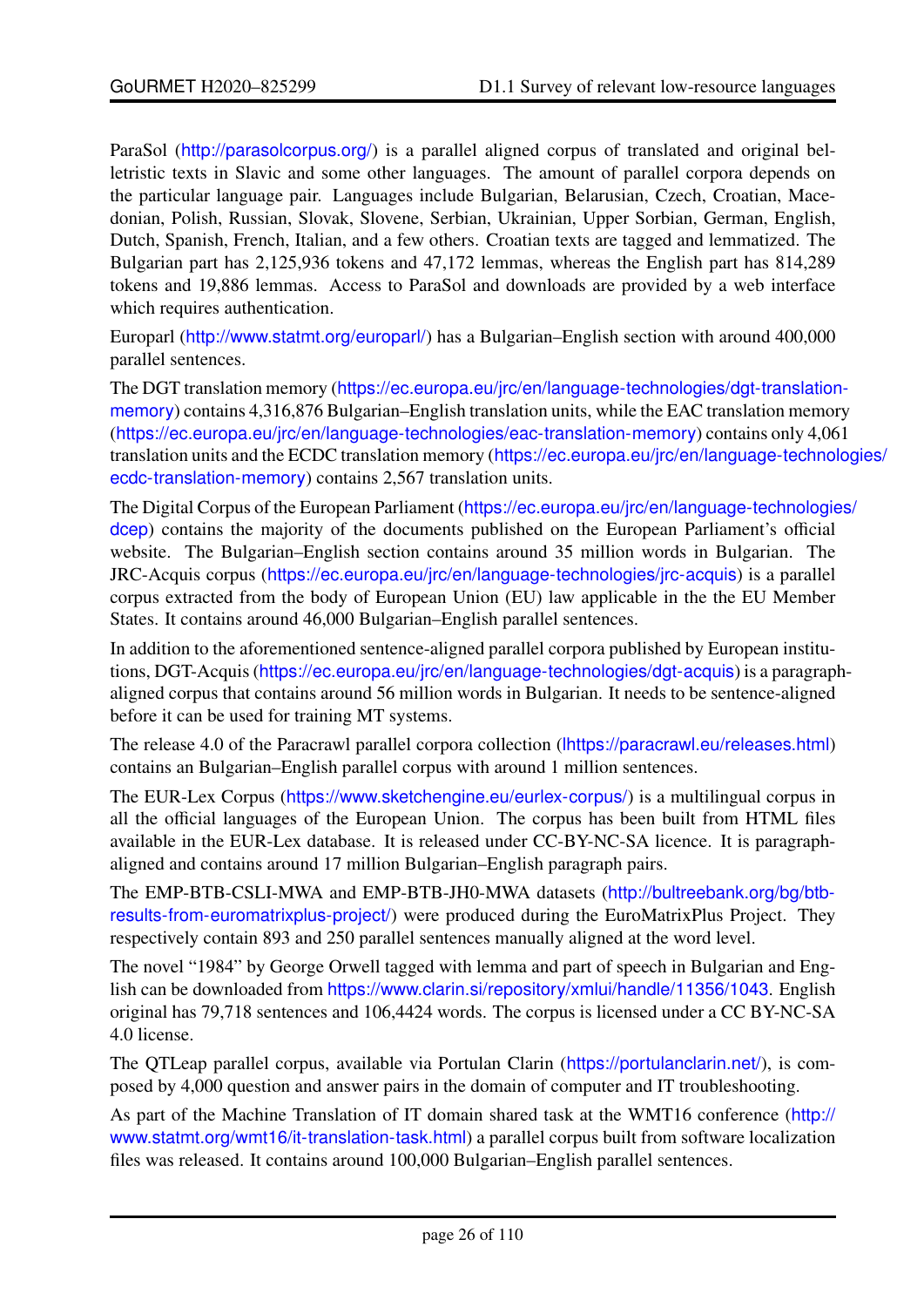<span id="page-26-0"></span>

| corpus               | doc's  | sent's | bg tokens | en tokens |
|----------------------|--------|--------|-----------|-----------|
| OpenSubtitles v2018  | 52151  | 42.9M  | 289.1M    | 349.9M    |
| DGT v2019            | 23853  | 3.6M   | 74.3M     | 86.3M     |
| ParaCrawl v5         | 52     | 2.6M   | 61.0M     | 62.9M     |
| JW300 v1             | 9639   | 0.7M   | 13.0M     | 13.4M     |
| EMEA <sub>v3</sub>   | 1596   | 1.1M   | 14.6M     | 11.0M     |
| EUbookshop v2        | 740    | 0.2M   | 10.0M     | 12.8M     |
| Europarl v8          | 7520   | 0.4M   | 10.6M     | 11.0M     |
| QED v2.0a            | 3921   | 0.6M   | 7.6M      | 9.0M      |
| Tatoeba v20190709    | 1      | 17.7k  | 0.2M      | 11.0M     |
| <b>SETIMES v2</b>    | 1      | 0.2M   | 5.2M      | 5.1M      |
| JRC-Acquis v3.0      | 688    | 49.6k  | 2.8M      | 2.4M      |
| Tanzil v1            | 15     | 0.1M   | 2.3M      | 2.8M      |
| <b>GNOME v1</b>      | 1326   | 0.6M   | 2.4M      | 2.6M      |
| bible-uedin v1       | 2      | 62.1k  | 1.5M      | 1.8M      |
| Wikipedia v1.0       | 1      | 79.8k  | 1.4M      | 1.7M      |
| KDE4 v2              | 651    | 0.1M   | 0.7M      | 0.8M      |
| Ubuntu $v14.10$      | 350    | 79.0k  | 0.3M      | 0.5M      |
| GlobalVoices v2017q3 | 293    | 5.7k   | 0.1M      | 0.1M      |
| TildeMODEL v2018     | 1      | 2.9k   | 85.7k     | 0.2M      |
| total                | 102801 | 53.5M  | 497.3M    | 585.6M    |

**Table 5:** Distribution of the sentences in the Opus Bulgarian–English corpus.

Opus (<http://opus.nlpl.eu>) has a Bulgarian–English corpus of approximately 54 million sentences distributed as shown in table [5.](#page-26-0)

**Monolingual corpora:** Bulgarian Wikipedia is available at <https://bg.wikipedia.org/wiki/>. As of April 2019 it contains 248,310 entries (see stats on [https://stats.wikimedia.org/EN/SummaryBG](https://stats.wikimedia.org/EN/SummaryBG.htm). [htm](https://stats.wikimedia.org/EN/SummaryBG.htm)). A monolingual dump is periodically made available at <https://dumps.wikimedia.org/bgwiki/>. There is a Wikipedia dump already preprocessed that is available in plain text format ([http://hdl.](http://hdl.handle.net/11234/1-2735) [handle.net/11234/1-2735](http://hdl.handle.net/11234/1-2735)). It contains around 2.1 million sentences and 37 million words.

The W2C (Web to Corpus) corpora is a set of corpora ([http://hdl.handle.net/11858/00-097C-](http://hdl.handle.net/11858/00-097C-0000-0022-6133-9)[0000-0022-6133-9](http://hdl.handle.net/11858/00-097C-0000-0022-6133-9)) for 120 languages automatically collected from Wikipedia and the web. The Bulgarian corpus contains around 1.4 million sentences and 50 million words.

Crawls of Bulgarian news text are available at <http://data.statmt.org/news-crawl/bg/>. As of April 2019, the crawls contain 35 million sentences and 600 million words.

The bgTenTen corpus (<https://www.sketchengine.eu/bgtenten-bulgarian-corpus/>) is a Bulgarian corpus made up of texts collected from the Internet. It is available at the Sketch Engine platform, but it requires a subscription.

The Brown corpus of Bulgarian ([http://dcl.bas.bg/Corpus/home\\_en.html](http://dcl.bas.bg/Corpus/home_en.html)) consists on 500 text samples distributed in 15 categories from two types of texts: fiction and informative prose. The corpus amounts to 1,001,286 words.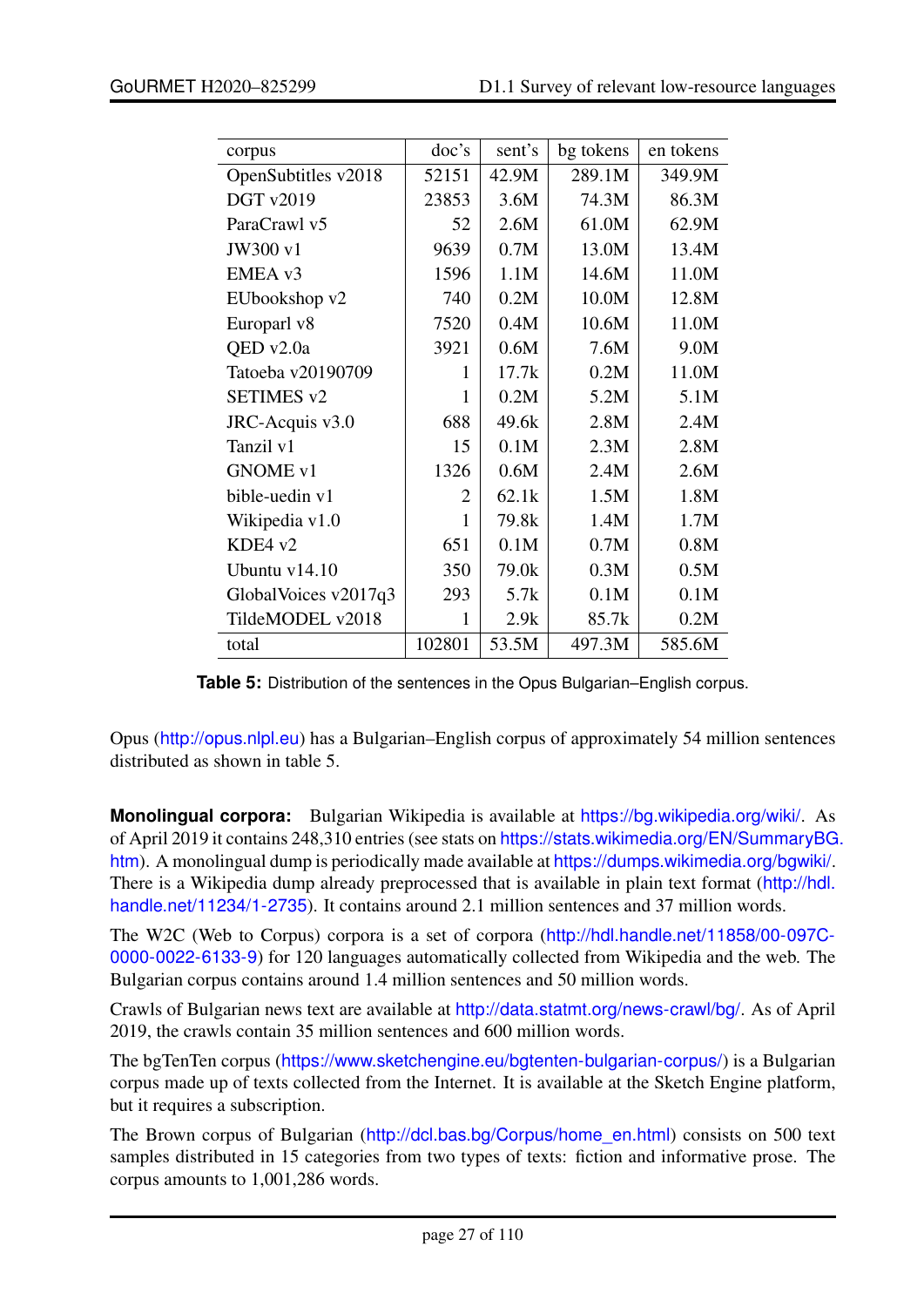The Bulgarian National Corpus (<https://www.sketchengine.eu/bulgarian-national-corpus/>) is a Bulgarian corpus made up of texts collected from various sources such as scanned books, transcribed data, Internet texts, etc. It contains 419 million words. It is available at the Sketch Engine platform, but it requires a subscription.

The BgSpeech database ([http://bgspeech.net/en/resources\\_en.html](http://bgspeech.net/en/resources_en.html)) contains transcriptions of spoken Bulgarian, which are available for research and academic purposes.

The C4Corpus (<https://dkpro.github.io/dkpro-c4corpus/>) is extracted from the on-line available CommonCrawl, a massive crawl of documents from the Internet and contains monolingual text in Bulgarian.

The BulTreeBank corpus [\(Simov et al.,](#page-107-2) [2002\)](#page-107-2) is a syntactically annotated Bulgarian corpus. A subset of it can be downloaded at <http://bultreebank.org/en/resources/>. The same website also contains some sections of the Bulgarian National Reference Corpus (available for research purposes).

In addition to DW (<https://www.dw.com/bg>), the following international media outlets produce content in Bulgarian: China Plus (formerly China Radio International, <http://bulgarian.cri.cn/>) Vatican Radio (<https://www.vaticannews.va/bg.html>), and TWR360 (<https://www.twr360.org/>, although most of it is multimedia content). These outlets may be interesting sources from which to obtain monolingual corpora.

#### <span id="page-27-0"></span>**2.4.4 Resources**

**Monolingual resources:** Apertium has fair-coverage morphological resources for Bulgarian (<https://github.com/apertium/apertium-bul>, 8578 lemmata).

Besides Apertium, the MULTEXT-East lexicons (<http://hdl.handle.net/11356/1041@format=cmdi>) also contain morphological inflection information for Bulgarian words.

Moreover, there are PoS tagging models for 3 different tools available at [http://bultreebank.org/](http://bultreebank.org/en/resources/part-speech-tagging-bultreebank-bulgarian-taggers/) [en/resources/part-speech-tagging-bultreebank-bulgarian-taggers/](http://bultreebank.org/en/resources/part-speech-tagging-bultreebank-bulgarian-taggers/).

There are monolingual resources for syntactic analysis of Bulgarian too, such as the BURGER resource grammar (<http://bultreebank.org/en/bulgarian-resource-grammar-burger/>) and a dependency parser trained on the BulTreeBank corpus [\(Marinov and Nivre,](#page-107-3) [2005\)](#page-107-3).

**Bilingual resources:** PanLex contains a bilingual Bulgarian–English dictionary that can be queried online (<https://translate.panlex.org/?langDe=eng-000&langAl=bul-000>).

A crowd-sourced Bulgarian–English dictionary ([http://www.seas.upenn.edu/~nlp/resources/TAC](http://www.seas.upenn.edu/~nlp/resources/TACL-data-release/dictionaries.tar.gz)L[data-release/dictionaries.tar.gz](http://www.seas.upenn.edu/~nlp/resources/TACL-data-release/dictionaries.tar.gz)) has been made available by [Pavlick et al.](#page-107-4) [\(2014\)](#page-107-4).

Open Multilingual Wordnet (<http://compling.hss.ntu.edu.sg/omw/>) contains synsets in Bulgarian linked to the corresponding entry in the Princeton Wordnet of English ([https://wordnet.princeton.](https://wordnet.princeton.edu/) [edu/](https://wordnet.princeton.edu/)). A Bulgarian–English bilingual dictionary could be easily extracted from this resource.

The Glosbe bilingual concordancer can be used online at <https://glosbe.com/en/bg>.

The following online machine translation systems support Bulgarian–English translation:

• Google Translate (<https://translate.google.com>)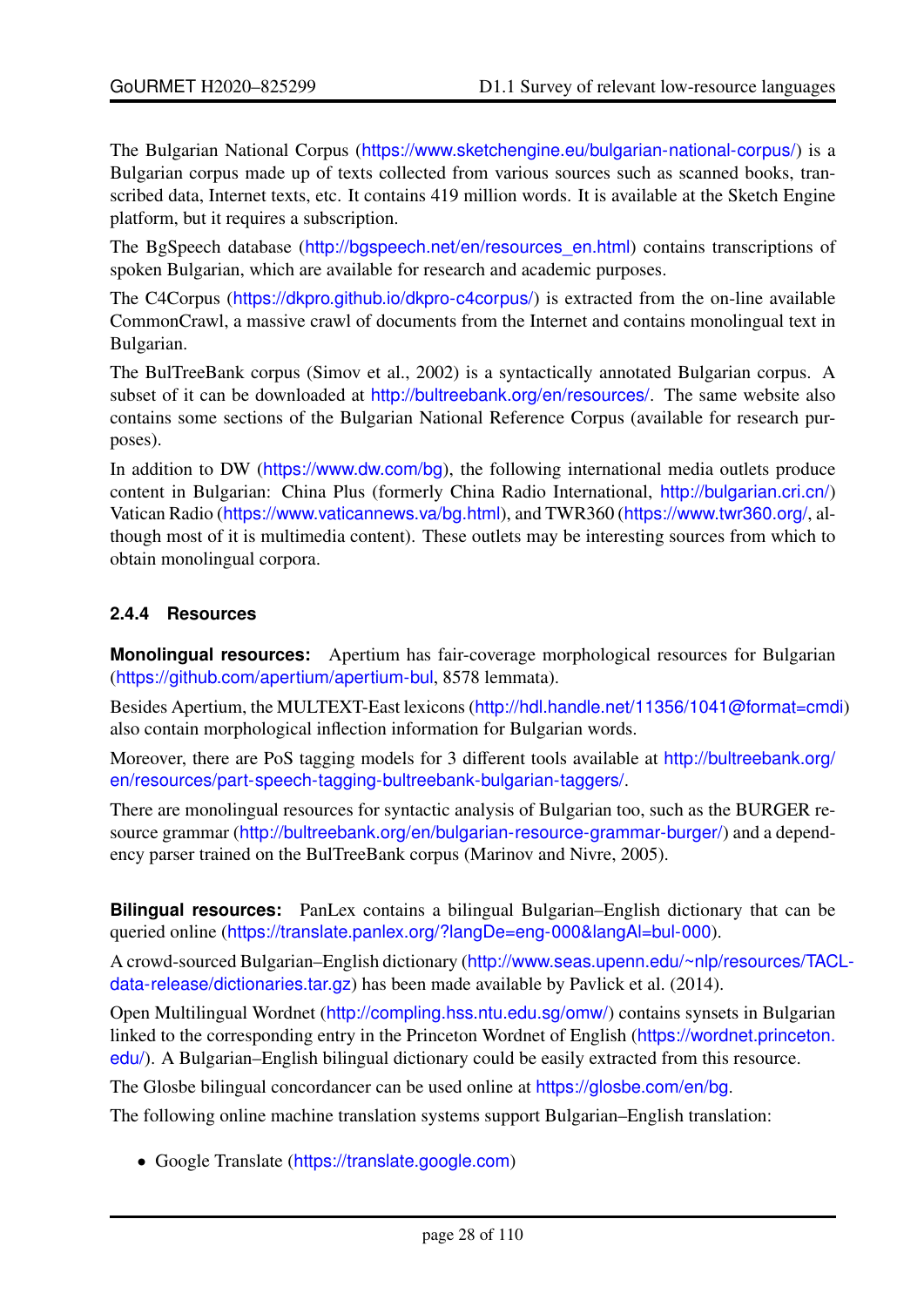- Yandex Translate (<https://translate.yandex.com>)
- Bing Translator (<https://www.bing.com/translator>)

#### <span id="page-28-0"></span>**2.4.5 Challenges for corpus-based MT from English**

Since Bulgarian is an official language of the EU, bilingual corpus scarcity is less of an issue for the Bulgarian–English language pair than it is for most of the languages in GoURMET.

These are the main divergences with English when generating Bulgarian:

- Definiteness needs to be marked overtly in Bulgarian nouns using information from the determiners in English.
- Pronominal subjects need to be expressed as verb affixes in Bulgarian using information from the personal pronouns in English.
- Subject of the complement of the verb *want* needs to be expressed overtly in Bulgarian using information from the subject of the verb *want*.
- Evidentiality, perfective/imperfective aspect, and number of 2nd person morphological imperative, which are not explicitly encoded in English, need to be marked in Bulgarian verbs. The MT system would need to make use of all the information in the SL sentence (and maybe in the surrounding ones) to guess the value of these morphological features.
- The polarity of questions needs to be expressed with a particle by rearranging the word order (including a possible auxiliary verb) in English.
- Bulgarian is a highly inflected language. This can cause data sparseness problems if the MT system treats the words as atomic units. It is desirable that that the grammatical suffixes that mark defineteness, evidentiality, etc. are represented as independent tokens to allow the system to generalise better from the training data.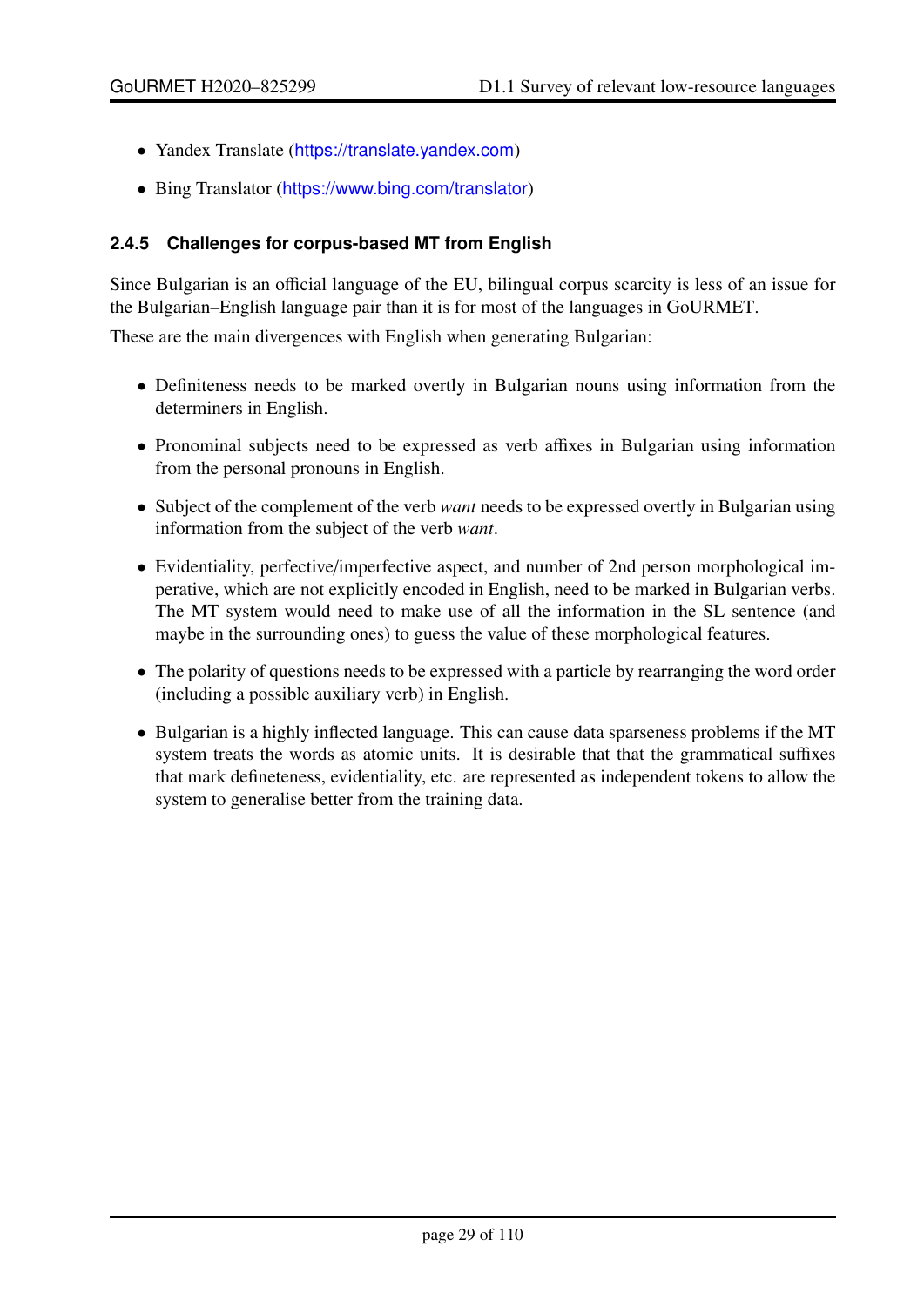#### <span id="page-29-0"></span>**2.5 Burmese (**my**,** bur**)**

#### <span id="page-29-1"></span>**2.5.1 Factsheet**

According to the English Wikipedia, Burmese (also called *Myanmar*) is a Sino-Tibetan tonal language (such as Chinese). It is official in Myanmar (Burma). About 33 million people speak it as a first language, and perhaps an additional 10 million speak it as a second language.

Burmese has its own writing system (an *abugida* or syllabary where consonants are assumed to have an implicit *a* vowel) consisting of 33 letters and 12 vowels with characteristic circular shapes; tone markings and vowel-modifying diacritics can be placed before, after, above or below letters. Burmese is written from left to right. Spaces between words are not mandatory, but are used by writers as a sort of *pauses* to make reading easier.<sup>9</sup>

#### <span id="page-29-2"></span>**2.5.2 Morpho-syntactic contrasts with English**

According to the World Atlas of Linguistic Structures and the English Wikipedia article on Burmese, these are some important grammatical contrasts between English and Burmese:

- The standard sentence order in Burmese is subject, object and verb, while in English it is subject, verb and object.
- Accordingly, Burmese has postpositions where English has prepositions.
- Relative clauses precede the noun they modify, while in English, relative clauses come after the noun.
- Genitive (possessive, *of*) constructs always precede the noun in Burmese: in English they may precede or follow.
- *Adjectives* (Burmese does not have proper adjectives but verbs carrying the meaning *to be X*) follow nouns in Burmese, while in English they precede nouns.
- Numerals follow nouns in Burmese, while in English they precede nouns.
- Burmese does not show passive verb constructions.
- Burmese does not require pronouns in subject position, while English does, even if Burmese verbs do not mark the person.
- Burmese shows double negation, which is often mandatory.
- Yes/no questions are marked in Burmese verb morphology, while in English they are signalled by changes in word order or by the introduction of an auxiliary verb.
- Burmese interrogative phrases are not mandatorily placed at the beginning of the sentence, but where their counterparts in the affirmative sentence would be.
- Burmese can drop the copula verb *to be* in predicative constructs.

<sup>9</sup> Note the large token ratio reported in <http://opus.nlpl.edu> between English and Burmese, see Table [6](#page-33-0)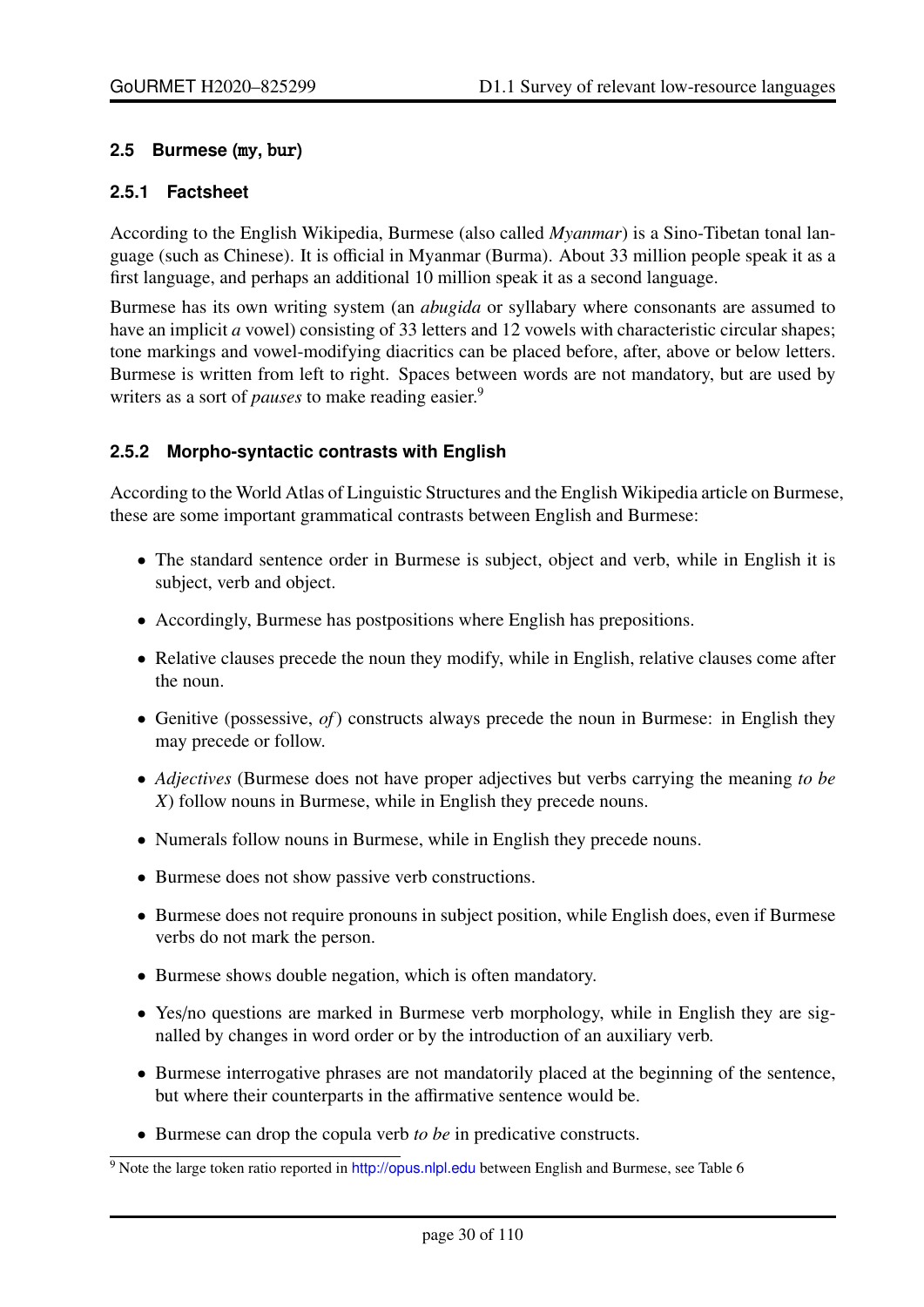- To mark possession, English uses *have* but Burmese uses *locative* constructs of the style of *A car is on me* to say *I have a car*.
- Reduplication is sometimes used in Burmese to intensify or weaken adjectives, to make adverbs from adjectives, or to form the plural of nouns.
- In Burmese, white space is not generally used to separate words. It is sometimes used to separate phrases or clauses to enhance readability, but this is basically left to the writer, and can be omitted altogether.
- Burmese does not have grammatical gender; English gender only shows in third-personsingular pronouns or possessives.
- Burmese has a rather complex systems of honorifics that English does not have.

#### <span id="page-30-0"></span>**2.5.3 Challenges for neural MT between Burmese and English**

- Spaces are used inconsistently in Burmese, mainly when the author thinks it is a good idea to mark the end of a phrase or clause. This, coupled with sub-word methods such as SentencePiece or byte pair encoding may lead to unnecessary vocabulary sparseness. A possible way to mitigate this would be to remove all space.
- While syntactic differences do not seem to be a major problem for present-day neural machine translation systems, the mismatch between grammatical categories between Burmese and English may pose some problems. For example, when translating into Burmese, the correct honorifics need to be generated; conversely, when translating into English, missing pronouns or third-personal genders have to be generated.
- While Burmese and Chinese are both Sino-Tibetan languages, they are very different, as they belong to different subfamilies (Lolo-Burmese and Sinitic respectively); for example, Chinese is subject–verb–object, adjective–noun, and mixed prepositional/postpositional while Burmese is subject–object–verb, noun–adjective and postpositional. It may however still be worth trying some kind of transfer learning starting from a pretrained Chinese/English system, if one can work around the problem posed by the radically different writing systems.

#### <span id="page-30-1"></span>**2.5.4 Existing resources for Burmese**

#### **Monolingual resources**

#### Alphabet, fonts and encoding:

- An explanation of the Burmese alphabet [https://www.loc.gov/catdir/cpso/romanization](https://www.loc.gov/catdir/cpso/romanization/burmese.pdf)/ [burmese.pdf](https://www.loc.gov/catdir/cpso/romanization/burmese.pdf).
- Encoding of the Burmese alphabet in Unicode <https://unicodemap.org/range/28/Myanmar/>.
- An explanation of Zawgyi, which is another encoding used for Burmese [https://en.](https://en.wikipedia.org/wiki/Zawgyi_font) [wikipedia.org/wiki/Zawgyi\\_font](https://en.wikipedia.org/wiki/Zawgyi_font) (its encoding is implemented in the Burmese block of Unicode but in a non-compliant way).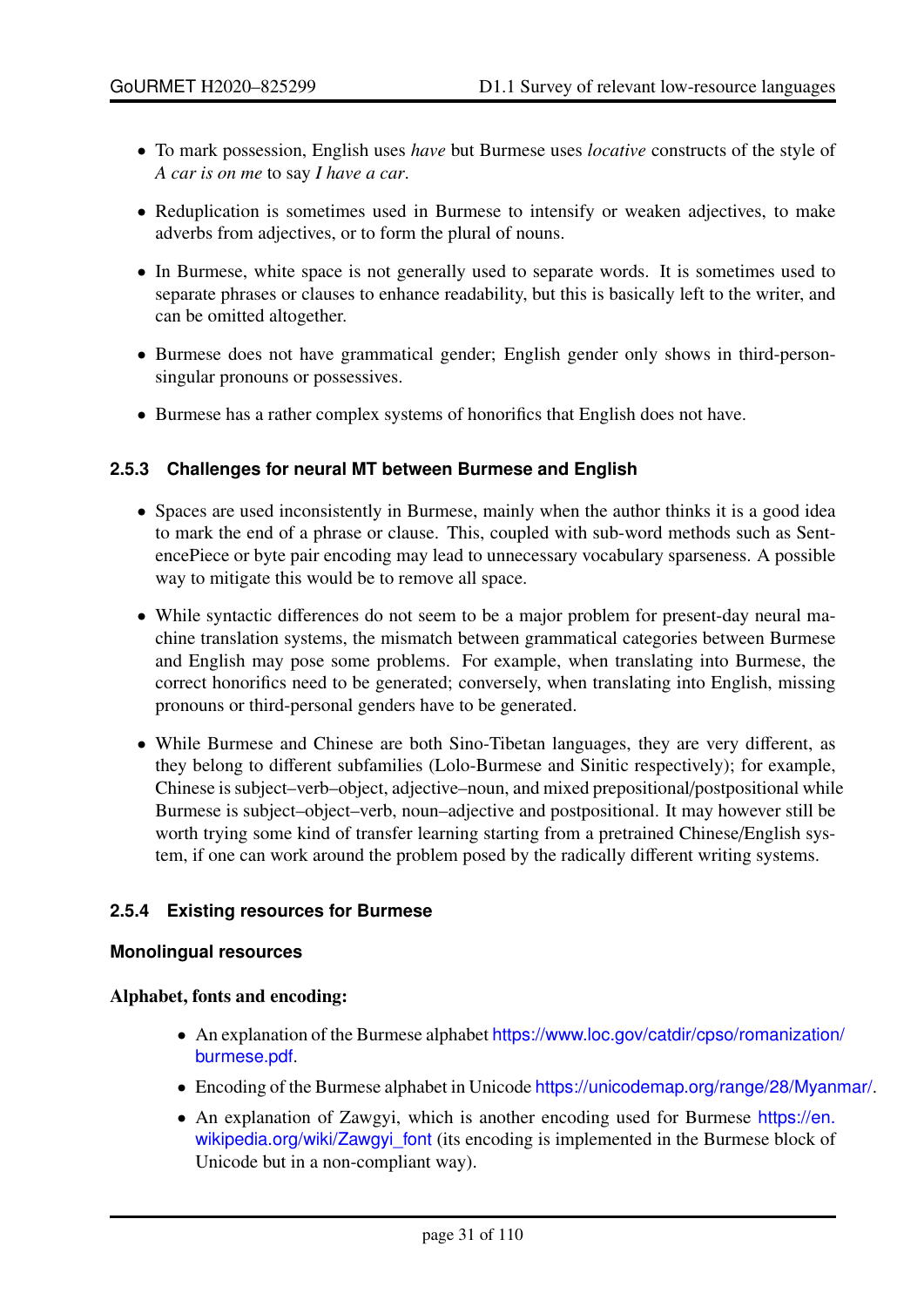- Corpora: A recent Wikipedia dump is available from [https://archive.org/details/mywiki-](https://archive.org/details/mywiki-20210420)[20210420](https://archive.org/details/mywiki-20210420).
	- Collection of corpora extracted from CommonCrawl in several languages, including Burmese <http://data.statmt.org/ngrams/raw/>. We have taken the dataset my.2017\_17.raw.xz. After de-duplication, this resulted in approximately 28 million unique lines.
	- Monolingual Burmese corpus with 2207994 lines [https://metatext.io/datasets/cc100](https://metatext.io/datasets/cc100-burmese) [burmese](https://metatext.io/datasets/cc100-burmese). Created in 2020 from CommonCrawl snapshots from January to December 2018 from the CC-Net repository.
	- Monolingual Burmese corpus of 19565 lines https://zenodo.org/record/1202324#.YNAwmEyUXI Corpus of "modern" Burmese compiled in 1990 and recently converted to Unicode.

#### Dictionaries:

• List of monolingual Burmese dictionaries [https://github.com/myanmartools/myanmar](https://github.com/myanmartools/myanmar-words)[words](https://github.com/myanmartools/myanmar-words).

#### Tools:

- Zawgyi to Unicode converter and detector <https://github.com/google/myanmar-tools>. Developed by Google but not officially supported.
- Burmese segmenter <http://lotus.kuee.kyoto-u.ac.jp/WAT/my-en-data/>. Separates sentences by each character with its respective diacritics. Used in  $WAT2020^{10}$  to evaluate.
- Language independent tokenizer <https://github.com/google/sentencepiece>.
- Polyglot is a natural language pipeline that supports massive multilingual applications <https://github.com/aboSamoor/polyglot>. Used by language detection, sentence split and tokenization.
- Burmese word segmenter <https://github.com/stevenay/myan-word-breaker>. This segmenter consists of two phases: syllabic segmentation with a rule-based heuristic approach and syllable merging using a dictionary-based statistical approach.
- Python library for Myanmar language <https://github.com/kaunghtetsan275/pyidaungsu>. It offers syllabe-level tokenization for Burmese, Karen, Shan and Mon. For Burmese only, word-level tokenization is available.
- Javascript library for Burmese text extraction and word segmentation (In development) <https://github.com/myanmartools/myanmar-text-extractor-js>.
- Burmese syllable segmenter <https://github.com/ye-kyaw-thu/sylbreak>.

#### **Bilingual resources**

#### Corpora:

• As of June 29, 2021, OPUS (<opus.nlpl.eu>) contains about 1,600,000 sentence pairs in various parallel corpora (see Table [6\)](#page-33-0). Most of the sentence pairs come from Jehovah's Witnesses websites (JW300), followed by TED Talks and the Qatar Computing Research Institute Educational Domain corpus QED.

<sup>10</sup><http://lotus.kuee.kyoto-u.ac.jp/WAT/WAT2020/>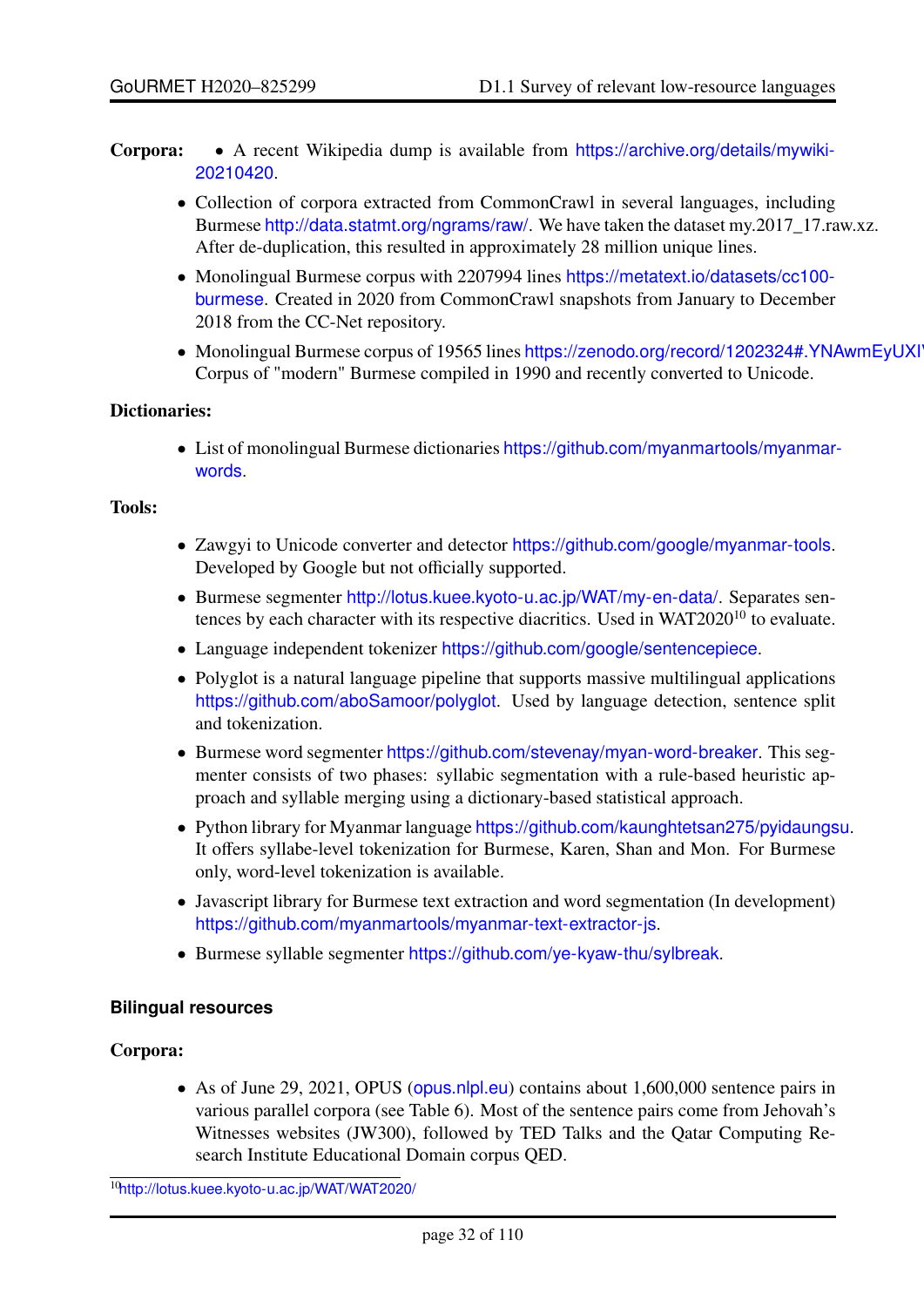- WAT2020 (The Workshop on Asian Translation) is an open machine translation evaluation campaign focusing on Asian languages. One of the tasks of the workshop is the automatic translation from Burmese-English. For this task, WAT2020 provides two parallel corpora <http://lotus.kuee.kyoto-u.ac.jp/WAT/my-en-data/>. The ALT corpus is one part from the Asian Language Treebank Project, consisting of 20.000 Burmese-English parallel sentences from news articles. The UCSY corpus is constructed by the NLP Lab, University of Computer Studies, Yangon and consists of 200.000 Burmese-English parallel sentences collected from different domains, including news articles and textbooks.
- Corpus composed of 1372 Japanese sentences translated into Korean, Burmese, Indonesian, Malay, Thai, Vietnamese and English <https://github.com/matbahasa/TALPCo>.
- Dataset for evaluation obtained from FLORES-101 Evaluation Benchmark [https://dl.](https://dl.fbaipublicfiles.com/flores101/dataset/flores101_dataset.tar.gz) [fbaipublicfiles.com/flores101/dataset/flores101\\_dataset.tar.gz](https://dl.fbaipublicfiles.com/flores101/dataset/flores101_dataset.tar.gz). It consists of 2000 sentences extracted from English Wikipedia and translated by professional translators. The dataset covers multiple domains.

#### Dictionaries and word lists:

- A GitHub repository (<https://github.com/mcfnlp/Dictionary>) contains a part-of-speech annotated English–Burmese dictionary in two Excel (.xls) files, with about 100,000 entries, but declares no licence. The author has been contacted.
- List of 1000 Burmese words with their English translation and word form: <https://cracking-burmese.com/2018/03/05/burmese-top-150-and-top-1000-word-list/>.
- A Swadesh list<sup>11</sup> of 207 words in Burmese, compared with that of English [https://en.](https://en.wiktionary.org/wiki/Appendix:Burmese_Swadesh_list) [wiktionary.org/wiki/Appendix:Burmese\\_Swadesh\\_list](https://en.wiktionary.org/wiki/Appendix:Burmese_Swadesh_list).
- List of 1000 words in English and Burmese [https://1000mostcommonwords.com/](https://1000mostcommonwords.com/1000-most-common-myanmar-words/) [1000-most-common-myanmar-words/](https://1000mostcommonwords.com/1000-most-common-myanmar-words/).
- Burmese–English dictionary <https://glosbe.com/my/en>. When entering a text with no translation available, it offers Google's automatic translation.

#### Machine translation:

• Google<sup>12</sup> and MBart-50<sup>13</sup> offer machine translation for Burmese.

#### Other:

- Repository of resources in Burmese (collection of vocabulary, parallel sentences, etc.) <https://github.com/alvations/myth>.
- (see Glosbe above)

 $<sup>11</sup>A$  Swadesh list contains lexical designations of basic culture-independent concepts; their use is common in compar-</sup> ative (and historical) linguistics.

<sup>12</sup><http://translate.google.com>

 $13$ [https://huggingface.co/transformers/model\\_doc/mbart.html](https://huggingface.co/transformers/model_doc/mbart.html); fine-tuned for machine translation at [https://](https://huggingface.co/facebook/mbart-large-50-one-to-many-mmt) [huggingface.co/facebook/mbart-large-50-one-to-many-mmt](https://huggingface.co/facebook/mbart-large-50-one-to-many-mmt)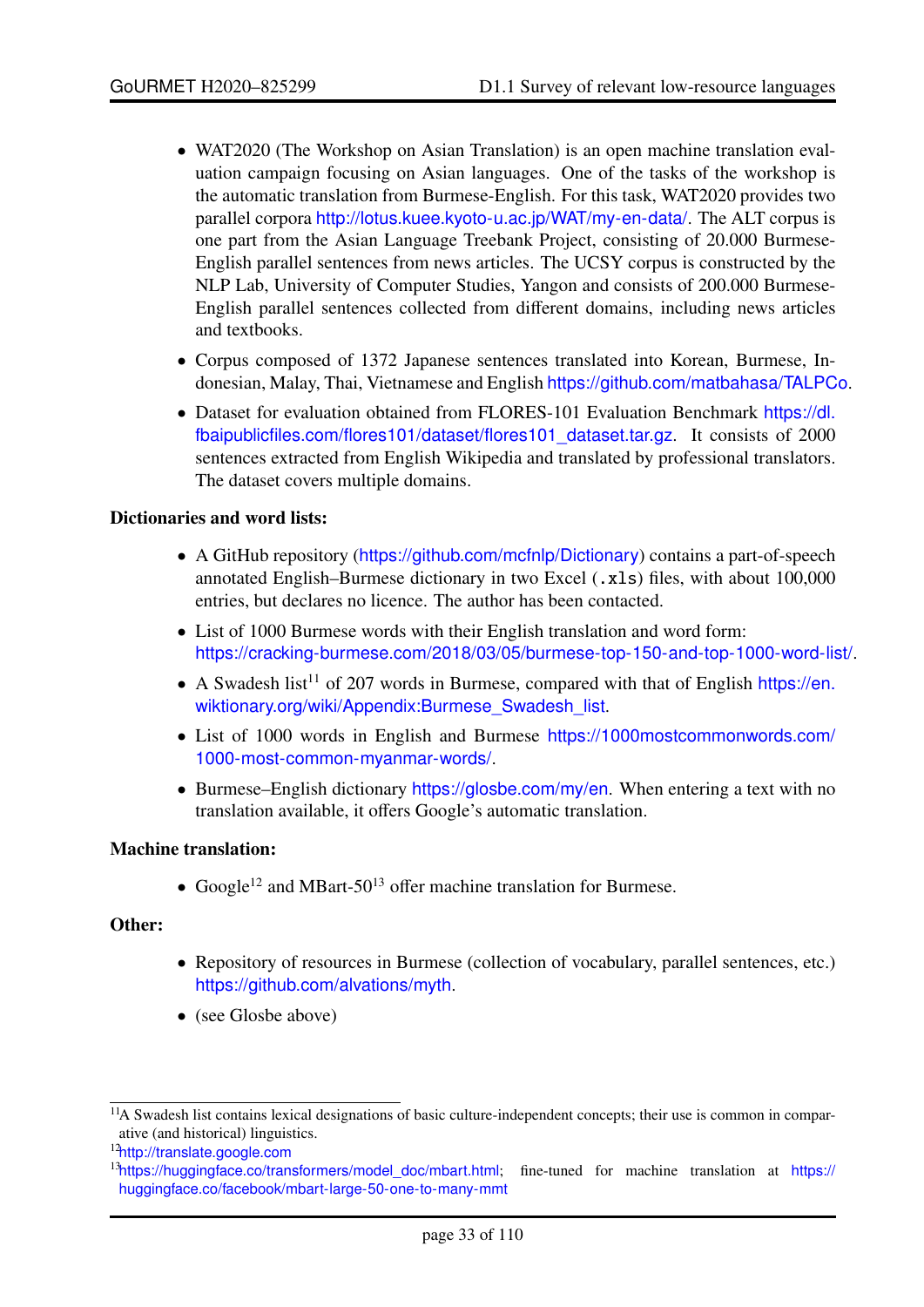<span id="page-33-0"></span>

| <b>Corpus</b>         | <b>Documents</b> | <b>Sentences</b> | <b>English tokens</b> | <b>Burmese tokens</b> |
|-----------------------|------------------|------------------|-----------------------|-----------------------|
| wikimedia v20210402   | 1                | 14.9k            | 349.2M                | 1.1M                  |
| XLEntv1.1             | 1                | 59.9k            | 198.7M                | 0.3M                  |
| JW300 v1b             | 8772             | 0.9M             | 11.9M                 | 16.4M                 |
| Tatoeba v2021-03-10   | $\overline{2}$   | 0.2k             | 12.3M                 | 4.9k                  |
| CCAligned v1          | 6                | 0.3M             | 4.8M                  | 5.6M                  |
| bible-uedin v1        | $\overline{2}$   | 61.9k            | 1.8M                  | 1.0M                  |
| TED2020 v1            | 935              | 62.5k            | 1.2M                  | 1.4M                  |
| ParaCrawl v8          | 1                | 31.4k            | 0.9M                  | 0.9M                  |
| QED v2.0a             | 1001             | 60.2k            | 1.1M                  | 0.5M                  |
| GNOME <sub>v1</sub>   | 170              | 70.4k            | 0.5M                  | 0.8M                  |
| Mozilla-I10n v1       | 1                | 27.6k            | 0.7M                  | 0.1M                  |
| Ubuntu $v14.10$       | 283              | 30.3k            | 0.4M                  | 0.2M                  |
| tico-19 v2020-10-28   | 1                | 3.1k             | 80.5k                 | 0.2M                  |
| Global Voices v2018q4 | 116              | 2.4k             | 54.7k                 | 0.1M                  |
| total                 | 11292            | 1.6M             | 583.7M                | 28.6M                 |

**Table 6:** OPUS parallel resources for English–Burmese as of June 29, 2021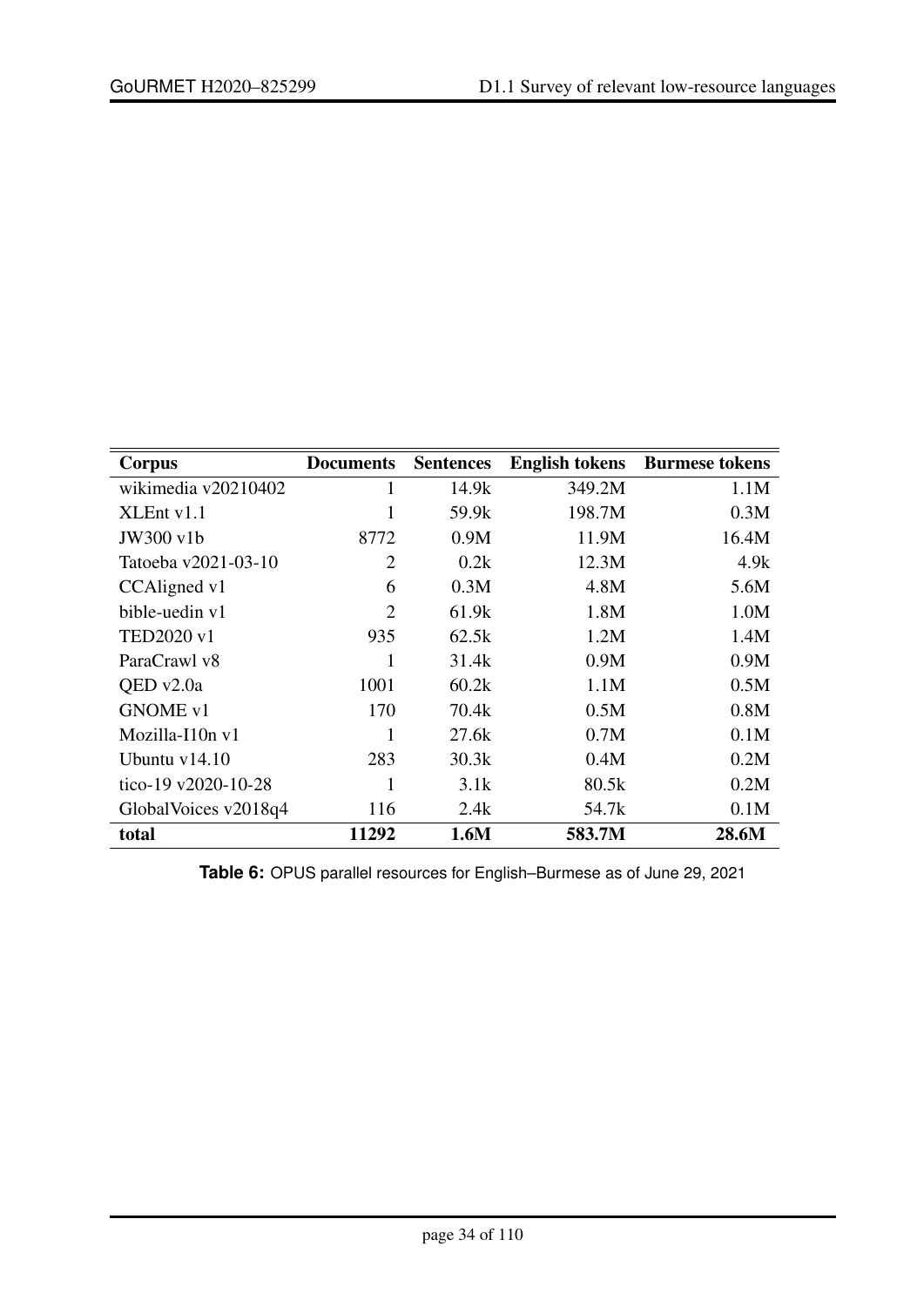### <span id="page-34-0"></span>**2.6 Croatian (**hr**,** hrv**)**

#### <span id="page-34-1"></span>**2.6.1 Factsheet**

According to Wikipedia, Croatian is the standardized variety of the Serbo-Croatian macro-language used by about 5.6 million Croats, principally in Croatia (where it is official), Bosnia and Herzegovina (where it is one of the official language), the Serbian province of Vojvodina (where it is recognized as a minority language), and other neighboring countries. It is one of the 24 official languages of the European Union. Bosnian (§ [2.3\)](#page-21-0) and Serbian (§ [2.15\)](#page-76-0) are the other two languages in this projects belonging to the same macro-language. The Serbo-Croatian macro-language, as well as Bulgarian (§ [2.4\)](#page-23-0) and Macedonian (§ [2.13\)](#page-68-0) in this project, belong to the Slavic group inside the Indo-European family.

Croatian is written with the Latin script, supplemented with the following letters:  $\check{c}$ ,  $\acute{c}$ ,  $\check{d}$ ,  $\check{s}$ , and  $\check{z}$ (upper case  $\check{C}$ ,  $\acute{C}$ ,  $\acute{D}$ ,  $\check{S}$ , and  $\check{Z}$ ).

| <b>Function words</b> |                  |                 |                                               |
|-----------------------|------------------|-----------------|-----------------------------------------------|
| <b>Feature</b>        | Value in Eng-    | in<br>Value     | <b>Examples</b>                               |
|                       | lish             | <b>Croatian</b> |                                               |
| Definite              | Definite word    | No definite or  | <i>knjiga</i> ('book', 'the book', 'a book'). |
| articles              | from<br>distinct | indefinite art- |                                               |
|                       | demonstrative    | icle            |                                               |
| Indefinite art-       | Indefinite       | No definite or  | knjiga ('book', 'the book', 'a book').        |
| icles                 | word distinct    | indefinite art- |                                               |
|                       | from <i>one</i>  | icle            |                                               |

#### <span id="page-34-2"></span>**2.6.2 Contrasts with English**

| <b>Morphology</b> |                           |                    |                                                            |  |
|-------------------|---------------------------|--------------------|------------------------------------------------------------|--|
| <b>Feature</b>    | Value in Eng-             | <b>Value</b><br>in | <b>Examples</b>                                            |  |
|                   | lish                      | Croatian           |                                                            |  |
| of<br>Number      | 2<br>cases, only          | $5-7$ cases        | Knjiga je tamo ('the book is there', nom-                  |  |
| cases             | for<br>pronouns           |                    | inative); <i>Imam knjigu</i> ('I have a book',             |  |
|                   | similar<br>and            |                    | accusative); Cijena knjige ('The price of                  |  |
|                   | words                     |                    | the book', genitive); Govorio je o knj-                    |  |
|                   |                           |                    | <i>izi</i> ('He talked about <b>the book</b> ', preposi-   |  |
|                   |                           |                    | tional); <i>Došao je s knjigom</i> ('He arrived            |  |
|                   |                           |                    | with <b>the book</b> ', instrumental).                     |  |
| Position<br>of    | N <sub>0</sub><br>case    | Case suffixes      | knjiga ('book', nominative),<br>knjig <b>om</b>            |  |
| case affixes      | affixes<br>$\alpha$       |                    | ('book', instrumental)                                     |  |
|                   | adpositional              |                    |                                                            |  |
|                   | clitics                   |                    |                                                            |  |
| morpho-<br>The    | N <sub>0</sub><br>second- | Second singu-      | <i>Pročitati</i> ('read'); <i>pročitaj!</i> ('read!', sin- |  |
| logical Imper-    | person imper-             | lar and second     | gular); <i>pročitajte!</i> ('read!', plural).              |  |
| ative             | atives                    | plural             |                                                            |  |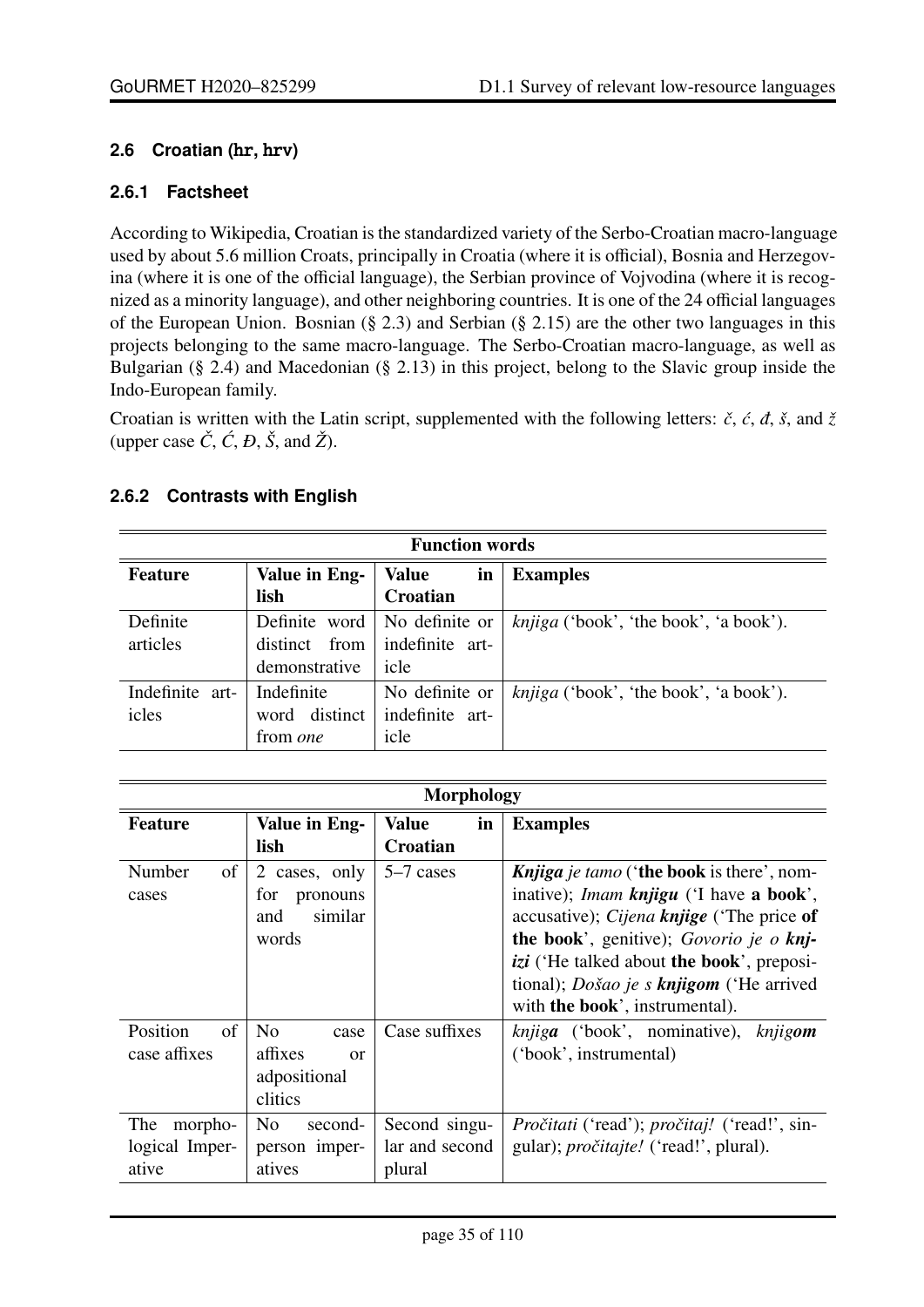| <b>Syntax</b>                           |                                                                            |                                                                                                 |                                                                                                                                                                                                                                                                     |  |
|-----------------------------------------|----------------------------------------------------------------------------|-------------------------------------------------------------------------------------------------|---------------------------------------------------------------------------------------------------------------------------------------------------------------------------------------------------------------------------------------------------------------------|--|
| <b>Feature</b>                          | Value in Eng-                                                              | <b>Value</b><br>in                                                                              | <b>Examples</b>                                                                                                                                                                                                                                                     |  |
|                                         | lish                                                                       | Croatian                                                                                        |                                                                                                                                                                                                                                                                     |  |
| Yes-no ques-<br>tions                   | N <sub>o</sub><br>question<br>particle, uses<br>word order or<br>auxiliary | Question<br>particle in a<br>few<br>specific<br>positions                                       | Razumijete. ('You understand'); Da li ra-<br>zumijete? or Razumijete li? ('Do you un-<br>derstand?').                                                                                                                                                               |  |
| Expression of<br>pronominal<br>subjects | Obligatory<br>pronouns<br>subject<br>in<br>position                        | Subject<br>af-<br>fixes<br>on<br>verbs, number<br>gender<br>and<br>agreement on<br>participles. | Razumije ('He or she understands'); Ra-<br>zumju ('They understand'); Razumio je<br>('He has understood'), Razumjela je<br>('She has arrived'), Razumjeli su ('They<br>[masc] have arrived'), etc.                                                                  |  |
| Multiple nega-<br>tion                  | Changes<br>polarity                                                        | Does<br>not<br>change<br>po-<br>often<br>larity,<br>mandatory                                   | Nigdje nisam vidio nikoga ('I haven't<br>seen anyone anywhere', lit. 'Nowhere'<br>I haven't seen no one'); Nisam vidio<br><i>nikoga</i> ('I haven't seen anyone', lit. 'I<br>haven't seen no one').                                                                 |  |
| Order of gen-<br>itive and noun         | No dominant<br>order                                                       | Noun-<br>genitive<br>but<br>some<br>constructs<br>differ                                        | Cijena knjige 'The price (cijena) of the<br>book (knjige)'; Auto moje majke 'My<br>mother's car'; but: Mamin auto 'Mom's<br>car'; Covjekov auto 'The man's car' (with<br>adjective-forming suffixes $-in$ and $-ov$ ap-<br>plied to <i>mama</i> and <i>čovjek</i> ) |  |

#### <span id="page-35-0"></span>**2.6.3 Corpora**

**Bilingual corpora:** The Southeast European Times (SETimes) is a central source of news and information about Southeastern Europe in ten languages: Albanian, Bosnian, Bulgarian, Croatian, English, Greek, Macedonian, Romanian, Serbian and Turkish. The SETimes corpus ([http://nlp.](http://nlp.ffzg.hr/resources/corpora/setimes/) [ffzg.hr/resources/corpora/setimes/](http://nlp.ffzg.hr/resources/corpora/setimes/)) was compiled and put in the public domain by [Tyers and](#page-108-4) [Serdar Alperen](#page-108-4) [\(2010\)](#page-108-4) and refined by the Natural Language Processing group at the University of Zagreb. The Croatian–English corpus contains approximately 200,000 sentences.

ParaSol (<http://parasolcorpus.org/>) is a parallel aligned corpus of translated and original belletristic texts in Slavic and some other languages. The amount of parallel corpora depends on the particular language pair. Languages include Bulgarian, Belarusian, Czech, Croatian, Macedonian, Polish, Russian, Slovak, Slovene, Serbian, Ukrainian, Upper Sorbian, German, English, Dutch, Spanish, French, Italian, and a few others. Croatian texts are tagged and lemmatized. The Croatian part has 1,184,904 tokens and 55,538 lemmas, whereas the English part has 814,289 tokens and 19,886 lemmas. Access to ParaSol and downloads are provided by a web interface which requires authentication.

The hrenWaC — Croatian–English Parallel Web Corpus <http://nlp.ffzg.hr/resources/corpora/hrenwac/> consists of 99,001 Croatian–English sentence pairs. It is published under the CC-BY-SA license.

The Croatian–English TED talks parallel corpus (<http://nlp.ffzg.hr/resources/corpora/ted-talks/>) is a collection of parallel sentences extracted from the Croatian-English TED talks transcripts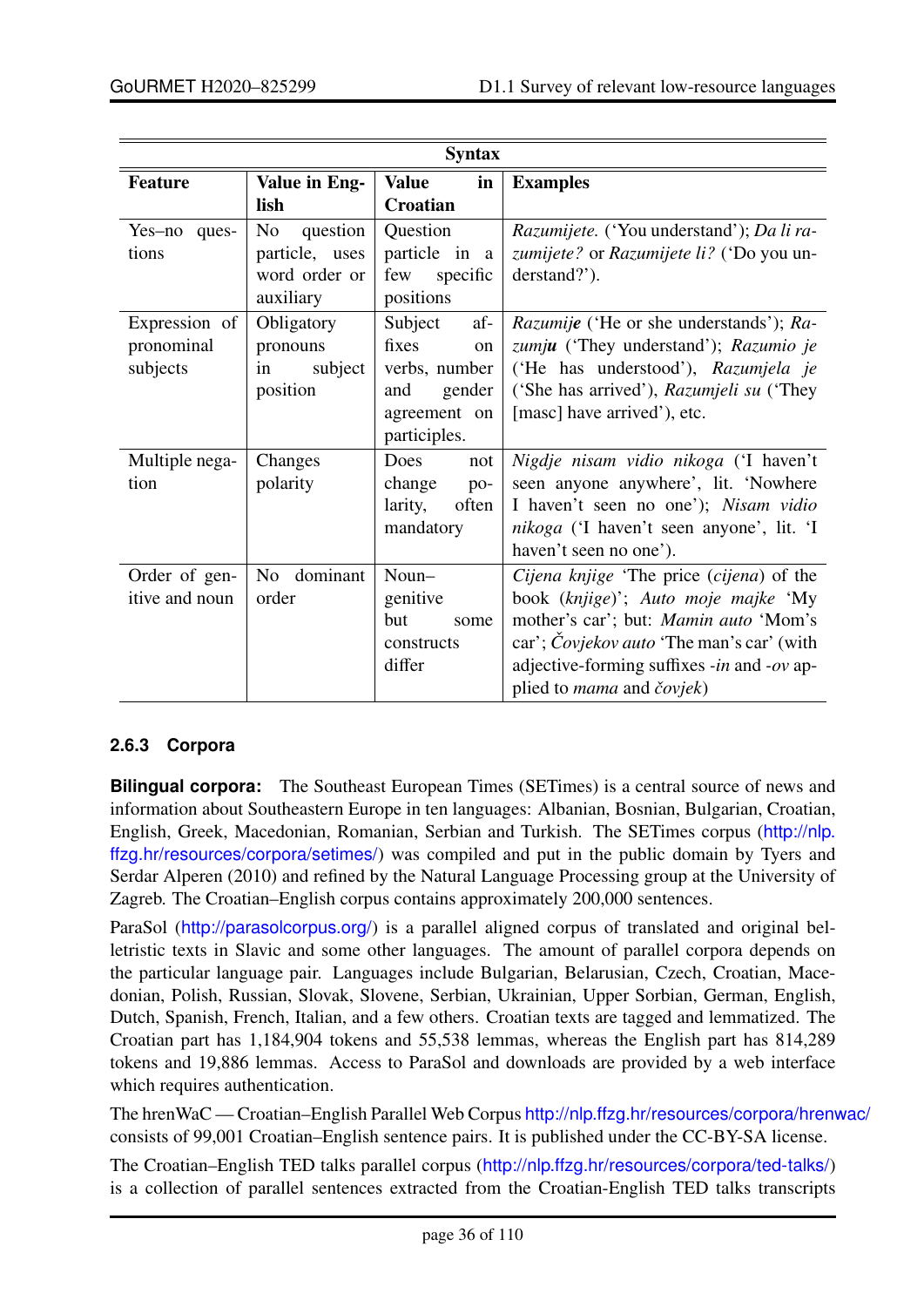<span id="page-36-0"></span>

| corpus              | doc's          | sent's | en tokens | hr tokens |
|---------------------|----------------|--------|-----------|-----------|
| OpenSubtitles v2018 | 46239          | 37.5M  | 305.7M    | 243.4M    |
| TildeMODEL v2018    | 5              | 0.7M   | 133.9M    | 15.2M     |
| ParaCrawl v5        | 38             | 1.9M   | 49.5M     | 46.3M     |
| JW300 v1            | 14473          | 1.1M   | 19.5M     | 17.7M     |
| <b>DGT</b> v2019    | 4193           | 0.7M   | 17.3M     | 14.3M     |
| Tatoeba v20190709   | 1              | 2.4k   | 11.0M     | 33.7k     |
| <b>SETIMES</b> v2   | 1              | 0.2M   | 4.9M      | 4.6M      |
| wikimedia v20190628 | 1              | 2.5k   | 7.7M      | 0.5M      |
| QED v2.0a           | 1736           | 0.2M   | 3.7M      | 3.0M      |
| hrenWaC v1          | 1              | 99.0k  | 2.6M      | 2.3M      |
| bible-uedin v1      | $\overline{2}$ | 62.2k  | 1.8M      | 1.4M      |
| <b>GNOME v1</b>     | 886            | 0.3M   | 1.9M      | 1.0M      |
| TedTalks v1         | 1              | 86.3k  | 1.5M      | 1.3M      |
| KDE4 v2             | 809            | 0.1M   | 0.8M      | 0.5M      |
| Ubuntu $v14.10$     | 293            | 52.7k  | 0.5M      | 0.2M      |
| EUbookshop v2       | 23             | 6.2k   | 0.2M      | 0.2M      |
| total               | 68702          | 43.1M  | 562.7M    | 351.7M    |

**Table 7:** Distribution of the sentences in the Opus Croatian–English corpus.

available from WIT3. The corpus consists of 86.348 sentence pairs, 2.384.887 tokens.

The Tourism Croatian–English Parallel Corpus [\(Esplà-Gomis et al.,](#page-105-0) [2014\)](#page-105-0) is a sentence aligned parallel corpus built by automatically crawling 25 websites from the tourism domain. It contains 87,024 aligned segments.

The release 4.0 of the Paracrawl parallel corpora collection (<lhttps://paracrawl.eu/releases.html>) contains an Croatian–English parallel corpus with 1 million sentences.

The DGT translation memory ([https://ec.europa.eu/jrc/en/language-technologies/dgt-translation](https://ec.europa.eu/jrc/en/language-technologies/dgt-translation-memory)[memory](https://ec.europa.eu/jrc/en/language-technologies/dgt-translation-memory)) contains 2,288,146 Croatian–English translation units, while the EAC translation memory (<https://ec.europa.eu/jrc/en/language-technologies/eac-translation-memory>) contains only 573 translation units.

Opus (<http://opus.nlpl.eu>) has a Croatian–English corpus of approximately 44 million sentences distributed as shown in table [7.](#page-36-0)

**Monolingual corpora:** hrWaC is a web corpus collected from the .hr top-level domain by [Ljubeš](#page-106-0)ic´ and Klubička [\(2014\)](#page-106-0). It contains 1,900 million tokens and is annotated with lemma, morphosyntax and dependency syntax layers.

The Twitter corpus of BCMS (Ljubešić et al., [2014\)](#page-106-1) contains 379,255,987 words in Bosnian/Croatian/Montenegrin/Serbian. It is distributed as a set of tweet ids that should be used to rebuild the corpora via the Twitter API.

The Croatian Wikipedia is available at <https://hr.wikipedia.org/wiki/>. As of April 2019 it contains 201,390 entries (see stats on <https://stats.wikimedia.org/EN/SummaryHR.htm>). A monolingual dump is periodically made available at <https://dumps.wikimedia.org/hrwiki/>. There is a Wikipedia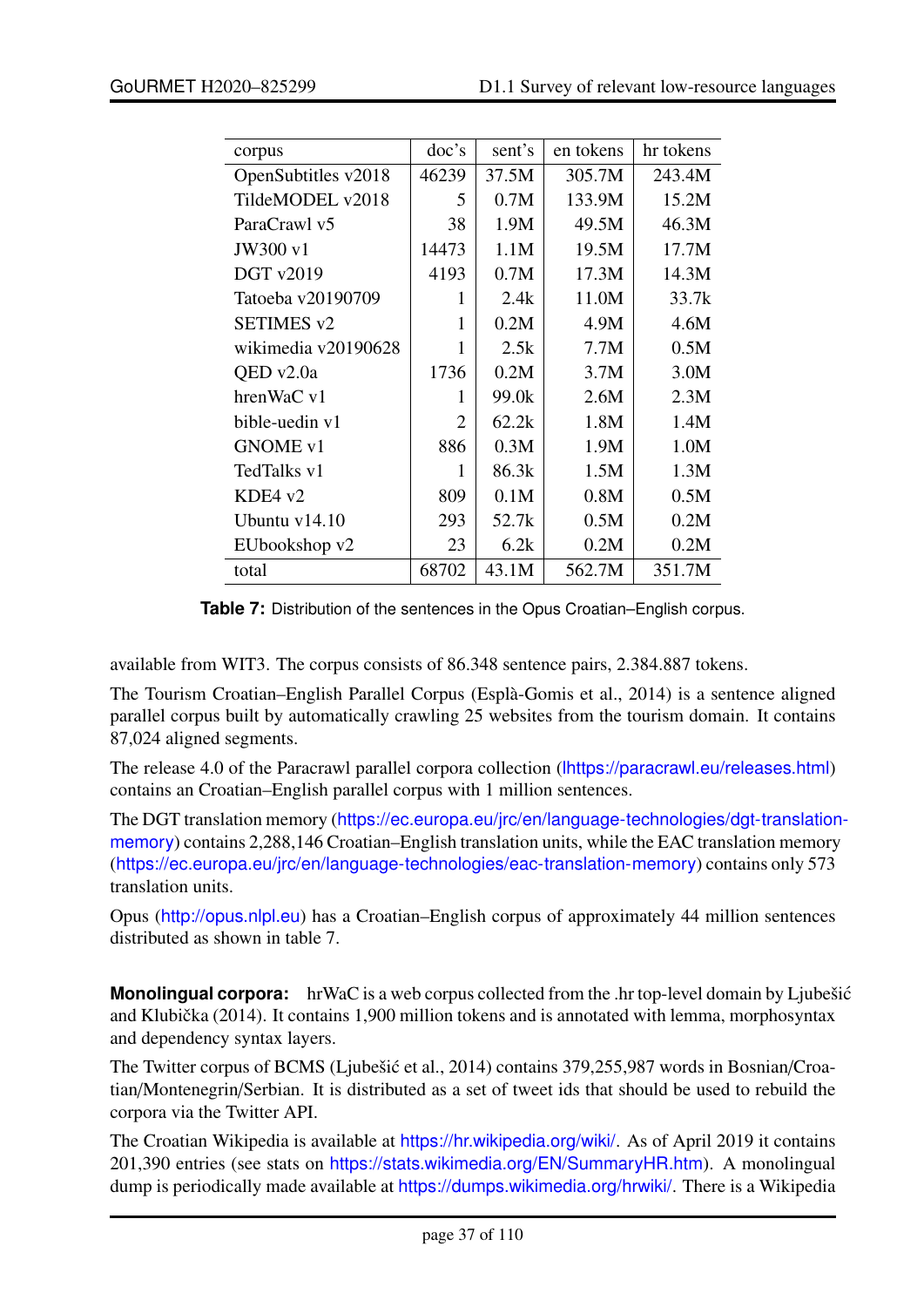dump already preprocessed that is available in plain text format ([http://hdl.handle.net/11234/1-](http://hdl.handle.net/11234/1-2735) [2735](http://hdl.handle.net/11234/1-2735)). It contains around 2.1 million sentences and 37 million words.

The W2C (Web to Corpus) corpora is a set of corpora ([http://hdl.handle.net/11858/00-097C-](http://hdl.handle.net/11858/00-097C-0000-0022-6133-9)[0000-0022-6133-9](http://hdl.handle.net/11858/00-097C-0000-0022-6133-9)) for 120 languages automatically collected from Wikipedia and the web. The Croatian corpus contains around 1.8 million sentences and 100 million words.

In addition to BBC (who have an archived Croatian news page, <http://www.bbc.co.uk/croatian/>, but no current page) and DW (<https://www.dw.com/hr/>), the following international media outlets produce content in Croatian: Vatican News (<https://www.vaticannews.va/hr.html>), China Plus (formerly China Radio International, <http://croatian.cri.cn/>) and TWR360 ([https://www.twr360.](https://www.twr360.org/) [org/](https://www.twr360.org/), although mostly multimedia content). These outlets may be interesting sources from which to obtain monolingual corpora.

### **2.6.4 Resources**

**Bilingual resources:** Apertium provides rule-based machine translation between Bosnian/Croatian/Serbian and English. The rule-based system contains bilingual dictionaries and transfer rules released under free licenses (<https://github.com/apertium/apertium-hbs-eng>).

PanLex contains a bilingual Croatian–English dictionary that can be queried online ([https://translate](https://translate.panlex.org/?langDe=eng-000&langAl=hrv-000). [panlex.org/?langDe=eng-000&langAl=hrv-000](https://translate.panlex.org/?langDe=eng-000&langAl=hrv-000)).

A crowd-sourced Croatian–English dictionary ([http://www.seas.upenn.edu/~nlp/resources/TACL](http://www.seas.upenn.edu/~nlp/resources/TACL-data-release/dictionaries.tar.gz)[data-release/dictionaries.tar.gz](http://www.seas.upenn.edu/~nlp/resources/TACL-data-release/dictionaries.tar.gz)) has been made available by [Pavlick et al.](#page-107-0) [\(2014\)](#page-107-0).

The set of open-source bilingual dictionaries FreeDict (<https://github.com/freedict/fd-dictionaries>) contains an Croatian–English bilingual dictionary.

Open Multilingual Wordnet (<http://compling.hss.ntu.edu.sg/omw/>) contains synsets in Croatian linked to the corresponding entry in the Princeton Wordnet of English ([https://wordnet.princeton.](https://wordnet.princeton.edu/) [edu/](https://wordnet.princeton.edu/)). A Croatian–English bilingual dictionary could be easily extracted from this resource.

The Glosbe bilingual concordancer can be used online at <https://glosbe.com/en/hr>.

The following online machine translation systems support Croatian–English translation:

- Google Translate (<https://translate.google.com>)
- Yandex Translate (<https://translate.yandex.com>)
- Bing Translator (<https://www.bing.com/translator>)

**Monolingual resources** Apertium contains a morphological analyser/PoS tagger/morphological generator for Bosnian, Croatian and Serbian (<https://github.com/apertium/apertium-hbs>) with 58,004 stems.

The hrLex morphological lexicon (Ljubešić et al., [2016\)](#page-107-1), released under a free licence, can be used together with a CRF tagger (Ljubešić and Erjavec, [2016\)](#page-107-2) to morphologically analyze Croatian text.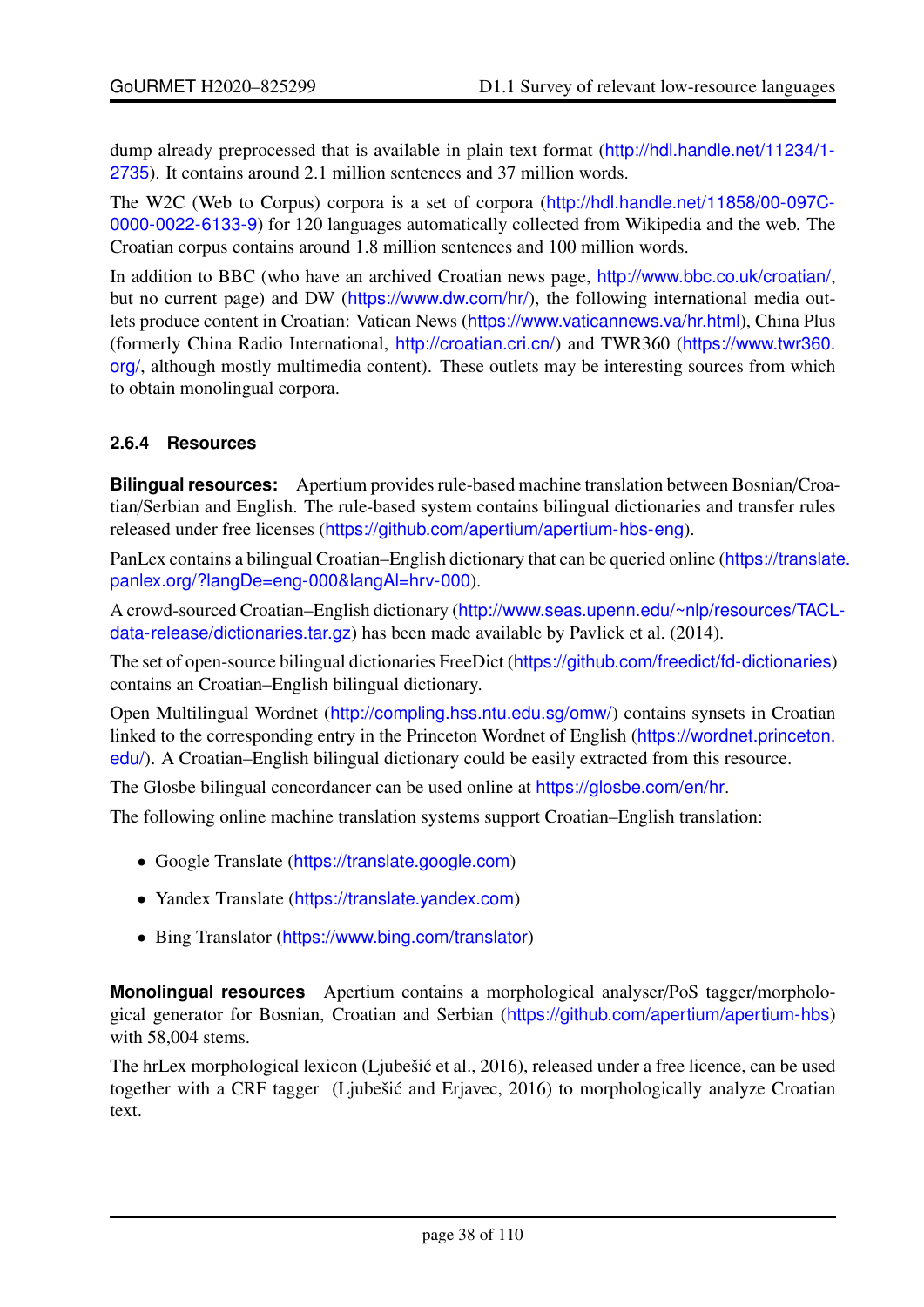### **2.6.5 Challenges for corpus-based MT from English**

Croatian is an official language of the EU since Croatia joined in July 2013; as a result, it is better resourced than most of the languages of interest for GoURMET. However, it may not be so well-resourced if one considers the specific domain of GoURMET, that is, news, as most of the EU-official material will likely be out-of-domain.

These are the main challenges when generating Croatian:

- Morphological case needs to be marked overtly in Croatian nouns and other noun-phrase elements such as adjectives and determiners, using information which is distributed in English (word order, prepositions, etc.).
- Due to the fact that nouns in Croatian inflect for up to 7 different grammatical cases, data sparseness issues can arise if the machine translation system operates on whole Croatian words. The inflected nouns that need to be generated to correctly translate an English noun may have not been observed in the training corpus. In fact, Klubička et al. [\(2018\)](#page-106-2) showed that agreement errors are reduced when NMT operating on byte-pair-encoded [\(Sennrich et al.,](#page-107-3) [2016\)](#page-107-3) words is used instead of SMT (operating on whole words).
- One needs to generate multiple negations in negative sentences.
- The order of genitive constructions, which is free in English, needs to be set in Croatian depending on set of factors such as whether the phrase that acts as the possessor is a proper noun or not.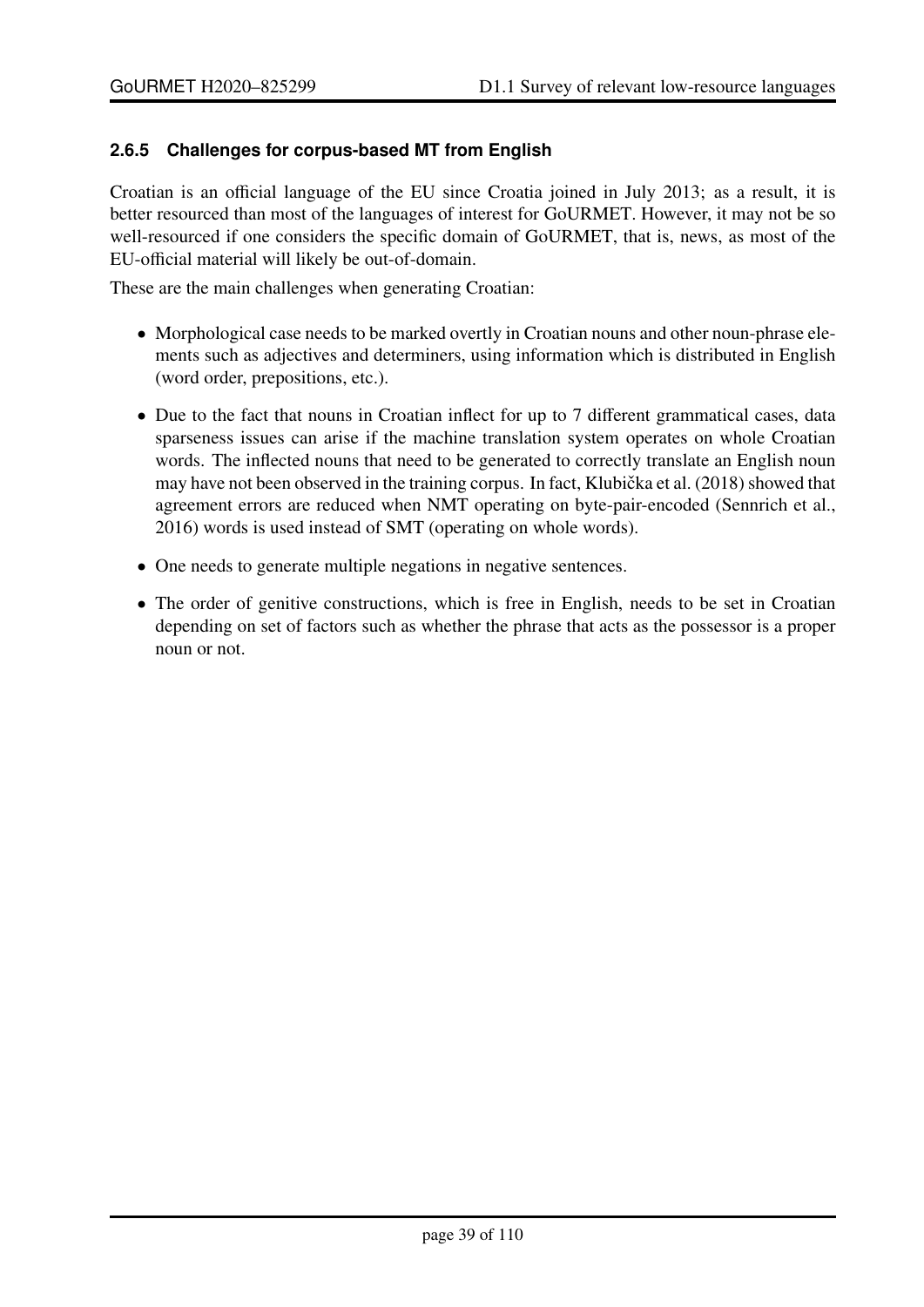# <span id="page-39-0"></span>**2.7 Gujarati (**gu**,** guj**)**

# **2.7.1 Factsheet**

According to Wikipedia, Gujarati has around 55,000,000 speakers. It is spoken (and official) in the state of Gujarat and in two *Union territories* (Daman and Diu and Dadra and Nagar Haveli) (India). It belongs to a very large family, the Indo-European family, as do many other languages in this project, namely Bosnian (§ [2.3\)](#page-21-0), Croatian (§ [2.6\)](#page-34-0), Serbian (§ [2.15\)](#page-76-0), Bulgarian (§ [2.4\)](#page-23-0), and Macedonian (§ [2.4\)](#page-23-0); however, these five languages are Slavic, while Gujarati, Punjabi (§ [2.14\)](#page-71-0) and Kurdish (§ [2.11\)](#page-58-0), also in this project, belong to the Indo-Iranian group.

Gujarati is written in a script of its own, the Gujarati script, which, as the Devanagari script used for Hindi, is an *alphasyllabary* in which consonant–vowel groups are written as a single character, with vowels being secondary to consonants.

# **2.7.2 Contrasts with English**

| <b>Syntax</b>                                                                 |                                         |                                                  |                                                                                                                                    |  |  |
|-------------------------------------------------------------------------------|-----------------------------------------|--------------------------------------------------|------------------------------------------------------------------------------------------------------------------------------------|--|--|
| <b>Feature</b>                                                                | Value in Eng-<br>lish                   | Value in Gu-<br>jarati                           | <b>Examples</b>                                                                                                                    |  |  |
| Order of Sub-<br>Object<br>ject,<br>and Verb                                  | Subject-<br>Object-Verb                 | Subject-<br>Verb-Object                          | <i>Chōkarō gāya ju'ē chē</i> ('The boy sees the<br>cow', lit. 'Boy cow sees')                                                      |  |  |
| Adpositions:<br>prepositions<br>postposi-<br><sub>or</sub><br>tions?          | Prepositions                            | Postpositions                                    | <i>ghara</i> ('The house'), <i>gharamām</i> ('In the<br>house'); kāra ('The car'). kāra mām ('In<br>the car').                     |  |  |
| of<br>Position<br>Interrogat-<br>Phrases<br>ive<br>Content<br>in<br>Questions | in-<br>Initial<br>terrogative<br>phrase | initial<br><b>Not</b><br>interrogative<br>phrase | Te ghara ju'e che ('She sees the house')<br>Tē śum ju'ē chē? ('What does she see?)                                                 |  |  |
| Polar<br>ques-<br>tions                                                       | Interrogative<br>word order             | Same order as<br>affirmative                     | $T\bar{e}$ ghara ju' $\bar{e}$ ch $\bar{e}$ ('She sees the house')<br><i>Sum tē ghara ju'ē chē?</i> ('Does she see<br>the house?') |  |  |

Gujarati examples are given in transliteration.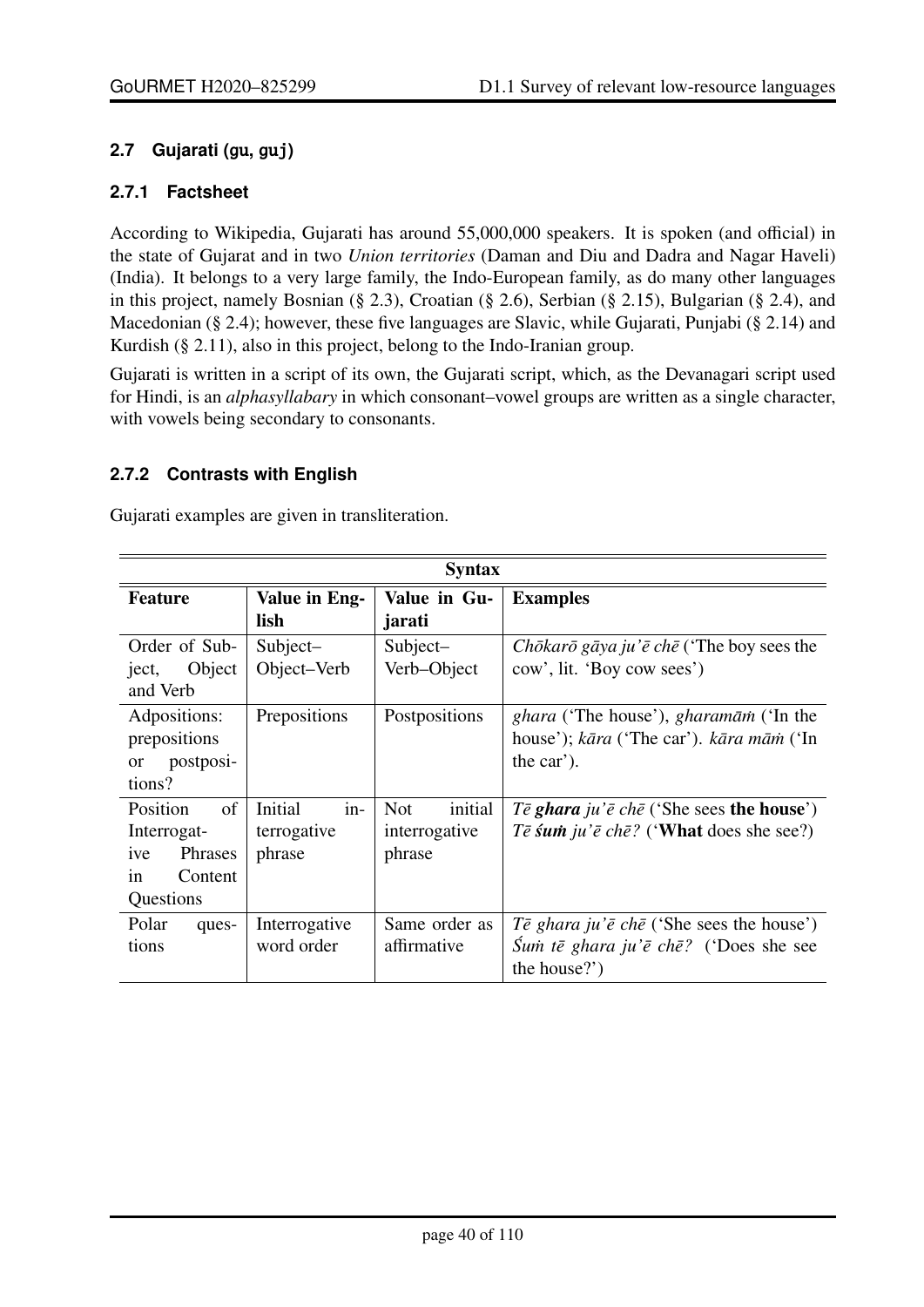| <b>Morphology</b>                        |                                                                                                |                                                                                                                                                                                          |                                                                                                                                                                                                                                                                                                                                                                                                                                                                                                                                                      |  |
|------------------------------------------|------------------------------------------------------------------------------------------------|------------------------------------------------------------------------------------------------------------------------------------------------------------------------------------------|------------------------------------------------------------------------------------------------------------------------------------------------------------------------------------------------------------------------------------------------------------------------------------------------------------------------------------------------------------------------------------------------------------------------------------------------------------------------------------------------------------------------------------------------------|--|
| <b>Feature</b>                           | Value in Eng-<br>lish                                                                          | Value in Gu-<br>jarati                                                                                                                                                                   | <b>Examples</b>                                                                                                                                                                                                                                                                                                                                                                                                                                                                                                                                      |  |
| Number<br>of<br>genders                  | but<br>Three,<br>3rd<br>only in<br>person singu-<br>lar<br>pronouns<br>and<br>possess-<br>ives | Two,<br>mascu-<br>line and fem-<br>inine                                                                                                                                                 | Chōkarō ūn̄cō chē ('The boy is tall',<br>masc.) <i>Chōkarī</i> $\bar{u}$ <i>ncī chē</i> ('The girl is<br>tall', fem.)                                                                                                                                                                                                                                                                                                                                                                                                                                |  |
| The transitive<br>verb<br>agrees<br>with | $\dots$ the<br>A<br>argument<br>$('agent'),$ if it<br>does                                     | $\dots$ the<br>A<br>argument<br>in<br>imperfective<br>verb<br>forms,<br>and<br>the<br>P<br>argument<br>('patient')<br>perfective<br>in<br>verb<br>forms<br>(split ergativ-<br>$ity^{14}$ | The verb agrees in number with P<br>(and not with A) in perfective con-<br>structs such as $\bar{E}$ ka mātā'ē ēka bālakanē<br>jōyō chē ('One mother-ERG one child-<br>ACC has-seen-SING'); Eka mātā'ē bē<br>$b\bar{a}$ lakonē jovā chē ('One mother has<br>seen two children', lit. 'One mother-ERG<br>two children-ACC has-seen-PLU'); Be<br>mātā'ō'ē ēka bālakanē jōyō chē ('Two<br>mothers see one child', lit. Two mothers-<br>ERG one child-ACC has-seen-SING')<br>but it agrees with A in imperfective con-<br>structs as it does in English. |  |
| Plurality<br>in<br>nouns                 | Always<br>ex-<br>pressed                                                                       | Optional                                                                                                                                                                                 |                                                                                                                                                                                                                                                                                                                                                                                                                                                                                                                                                      |  |
| Morphological<br>case                    | No case (ex-<br>cept for pro-<br>nouns, etc.)                                                  | Three<br>cases:<br>nominative,<br>oblique,<br>and,<br>for<br>non-<br>feminine<br>nouns, locat-<br>ive; pronouns<br>have<br>more<br>morphological<br>cases                                |                                                                                                                                                                                                                                                                                                                                                                                                                                                                                                                                                      |  |

# **2.7.3 Corpora**

**Monolingual corpora:** A crawl of Gujarati news text is available at [http://data.statmt.org/](http://data.statmt.org/news-crawl/gu/) [news-crawl/gu/](http://data.statmt.org/news-crawl/gu/). The monolingual dump of the Gujarati wikipedia is periodically made available at <https://dumps.wikimedia.org/guwiki/>. The C4Corpus (<https://dkpro.github.io/dkpro-c4corpus/>) is extracted from the on-line available CommonCrawl, a massive crawl of documents from the

<sup>&</sup>lt;sup>14</sup>A grammatical process shows *ergative* alignment when the subject of an intransitive verb (S) identifies with the object of a transitive verb (P, *patient*). It shows *accusative* alignment when the subject of a transitive verb (A, *agent*) identifies with the subject of an intransitive verb (S). Split ergativity (coexistence of ergative and accusative alignments) occurs only in some contexts, for instance when verbs are perfective in the case of Gujarati. Punjabi (§ [2.14\)](#page-71-0) also shows split ergativity.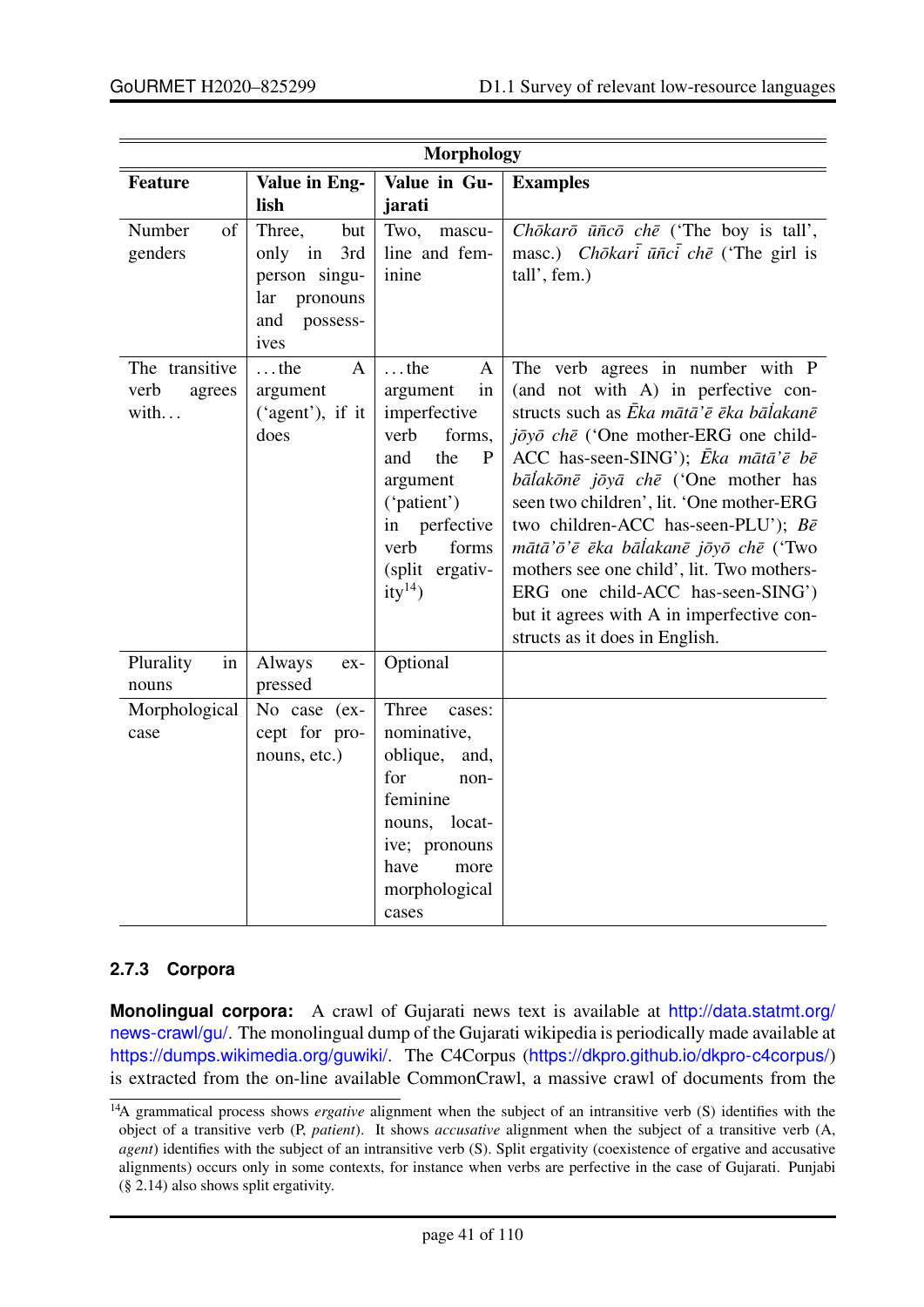Internet. Another Gujarati news corpus crawled from the Internet in 2014 is made available by the University of Leipzig ([https://clarinws.informatik.uni-leipzig.de/clarinwebservices/sentences/11](https://clarinws.informatik.uni-leipzig.de/clarinwebservices/sentences/11022/0000-0000-7F62-4/sentencestext/)022/ [0000-0000-7F62-4/sentencestext/](https://clarinws.informatik.uni-leipzig.de/clarinwebservices/sentences/11022/0000-0000-7F62-4/sentencestext/)). A set of corpora for 120 languages automatically collected from Wikipedia and the web is released under the name of W2C (Web to Corpus) corpora (<http://hdl.handle.net/11858/00-097C-0000-0022-6133-9>). A collection of monolingual corpora are made available by the Leipzig University through their corpora portal ([http://wortschatz.uni](http://wortschatz.uni-leipzig.de/en/download/)[leipzig.de/en/download/](http://wortschatz.uni-leipzig.de/en/download/)); custom tools need to be used to download the corpora.

The Deltacorpus 1.1 (<http://hdl.handle.net/11234/1-1743>) contains texts in 107 languages from the W2C corpus (<http://hdl.handle.net/11858/00-097C-0000-0022-6133-9>). The first 1,000,000 tokens of each language are part-of-speech-tagged by the de-lexicalized tagger described in Yu et al. (2016, LREC, Portorož, Slovenia)

There is a monolingual Gujarati corpus released as part of the Indian Languages Corpora Initiative phase–II. It contains about 30,000 sentences of general domain. Sentences have been part-ofspeech-tagged according to BIS (Bureau of Indian Standards) tagset. It is released under a research license and available under request at [http://tdil-dc.in/index.php?option=com\\_download&task=](http://tdil-dc.in/index.php?option=com_download&task=showresourceDetails&toolid=1882&lang=en) [showresourceDetails&toolid=1882&lang=en](http://tdil-dc.in/index.php?option=com_download&task=showresourceDetails&toolid=1882&lang=en).

The Gujarati News Corpus (SRIMCA), a corpus created at the *Shrimad Rajchandra Institute of Management and Computer Application*, covers news articles from different newspapers published in Gujarati. It contains 156, 210, 101 and 50 news articles in the domain of business, crime, politics and sports, respectively. It is released under a research license and is available under request at [http://tdil-dc.in/index.php?option=com\\_download&task=showresourceDetails&toolid=](http://tdil-dc.in/index.php?option=com_download&task=showresourceDetails&toolid=1998&lang=en) [1998&lang=en](http://tdil-dc.in/index.php?option=com_download&task=showresourceDetails&toolid=1998&lang=en).

The EMILLE Lancaster Monolingual Corpus ([http://catalog.elra.info/en-us/repository/browse/](http://catalog.elra.info/en-us/repository/browse/ELRA-W0038/) [ELRA-W0038/](http://catalog.elra.info/en-us/repository/browse/ELRA-W0038/)) provides monolingual data in seven South Asian languages (about 58,880,000 tokens), including Gujarati. This corpus is only available after paying a fee.

In addition to the BBC, only TWR360 has been identified as a media outlet containing Gujarati content (<https://www.twr360.org/>, although most of it is multimedia content). These outlets may be interesting sources from which to obtain monolingual corpora.

**Bilingual corpora:** The EMILLE Lancaster Corpus ([http://catalog.elra.info/en-us/repository/](http://catalog.elra.info/en-us/repository/browse/ELRA-W0038/) [browse/ELRA-W0038/](http://catalog.elra.info/en-us/repository/browse/ELRA-W0038/)) provides parallel sentences between English (about 200,000 tokens) and seven Sout Asian languages, including Gujarati. This corpus is only available after paying a fee.

Some parallel corpora are available for Gujarati–English language pair. Three of them can be downloaded from the OPUS corpora collection. In this case, all of them are obtained from three different free/open-source software projects (details are available in table [8\)](#page-42-0):

- GNOME: <http://opus.nlpl.eu/download.php?f=GNOME/v1/moses/en-gu.txt.zip>
- Ubuntu: <http://opus.nlpl.eu/download.php?f=Ubuntu/v14.10/moses/en-gu.txt.zip>
- KDE: <http://opus.nlpl.eu/download.php?f=KDE4/v2/moses/en-gu.txt.zip>

Some bilingual corpora have been provided by the organizers of the WMT 2019 news translation task:

• Wikipedia titles: <http://data.statmt.org/wikititles/v1/wikititles-v1.gu-en.tsv.gz> (12,000 titles)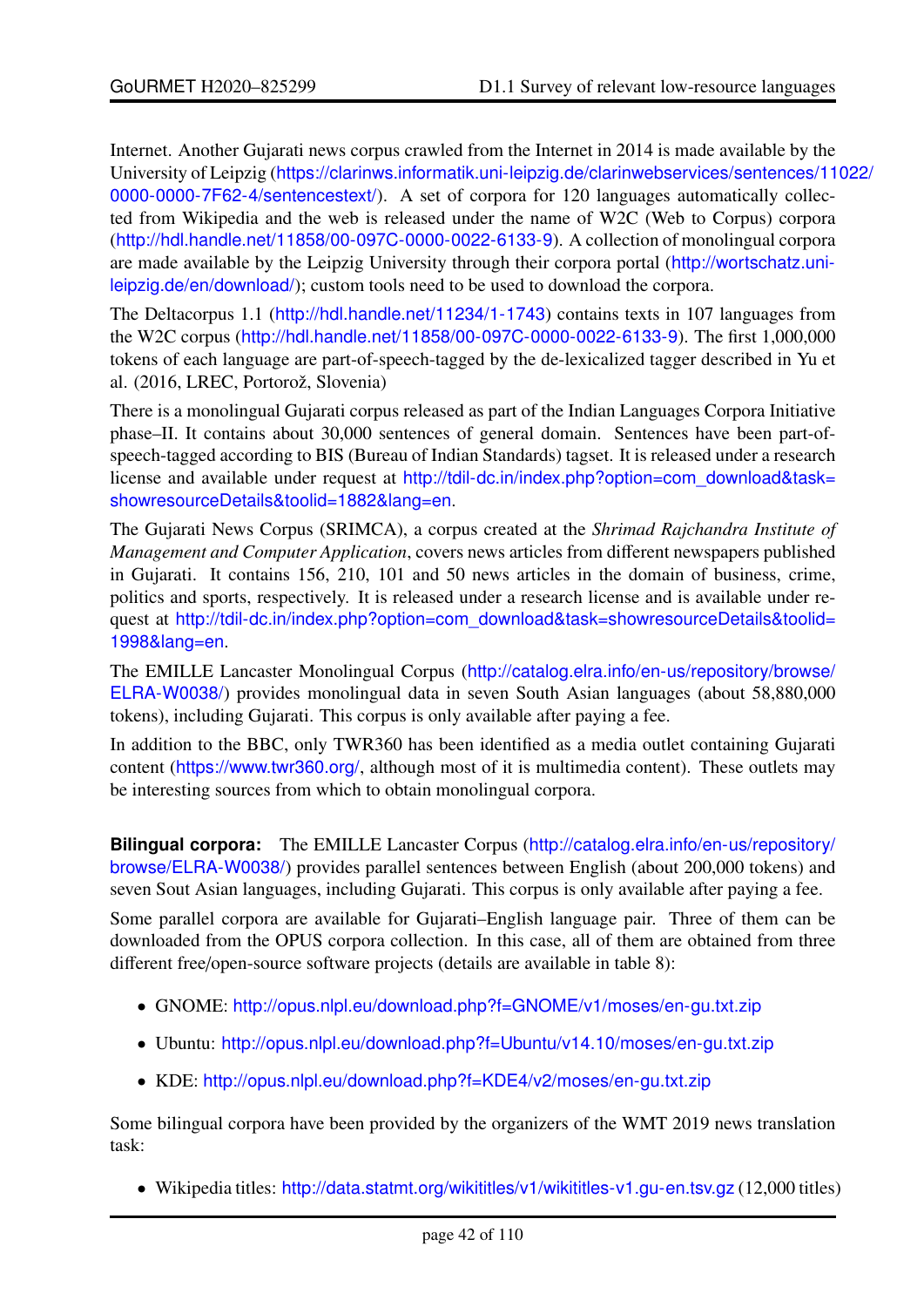<span id="page-42-0"></span>

| corpus            | doc's | sent's | en tokens | gu tokens |
|-------------------|-------|--------|-----------|-----------|
| JW300 v1          | 3977  | 0.4M   | 5.9M      | 5.6M      |
| Tatoeba v20190709 | 1     | 0.2k   | 11.0M     | 0.9k      |
| <b>GNOME</b> v1   | 1145  | 0.5M   | 2.4M      | 4.4M      |
| bible-uedin v1    | 2     | 15.6k  | 1.8M      | 0.5M      |
| Ubuntu $v14.10$   | 210   | 57.5k  | 0.3M      | 0.4M      |
| QED v2.0a         | 155   | 16.7k  | 0.3M      | 0.2M      |
| KDE4 v2           | 230   | 34.7k  | 0.2M      | 0.2M      |
| WMT-News v2019    | 4     | 6.0k   | 0.1M      | 0.1M      |
| total             | 5724  | 1.0M   | 22.1M     | 11.3M     |

**Table 8:** Distribution of the sentences in the Opus Gujarati–English corpus.

- A Bible corpus: <http://data.statmt.org/wmt19/translation-task/bible.gu-en.tsv.gz> (7,800 sentence pairs)
- The software localization corpora in OPUS: [http://data.statmt.org/wmt19/translation-task/](http://data.statmt.org/wmt19/translation-task/opus.gu-en.tsv.gz) [opus.gu-en.tsv.gz](http://data.statmt.org/wmt19/translation-task/opus.gu-en.tsv.gz) (108,000 sentence pairs)
- A parallel corpus extracted from Wikipedia and contributed by Alexander Molchanov (Yandex): <http://data.statmt.org/wmt19/translation-task/wikipedia.gu-en.tsv.gz> (18,000 sentence pairs)
- A corpus crawled from the Internet by WMT organizers. The clean version, [http://data.](http://data.statmt.org/wmt19/translation-task/govin-clean.gu-en.tsv.gz) [statmt.org/wmt19/translation-task/govin-clean.gu-en.tsv.gz](http://data.statmt.org/wmt19/translation-task/govin-clean.gu-en.tsv.gz), contains 11,000 sentence pairs. The raw version <http://data.statmt.org/wmt19/translation-task/govin-raw.gu-en.tsv.gz> is much larger.
- An English–Gujarati from health domain developed by the *English to Indian Language Machine Translation (EILMT) Consortium*. The size of the corpus is 14,961 sentence pairs and is available under request at [https://tdil-dc.in/index.php?option=com\\_download&task=](https://tdil-dc.in/index.php?option=com_download&task=showresourceDetails&toolid=1785&lang=en) [showresourceDetails&toolid=1785&lang=en](https://tdil-dc.in/index.php?option=com_download&task=showresourceDetails&toolid=1785&lang=en).

### **2.7.4 Resources**

**Monolingual resources:** A number of natural-language-processing tools are available for Gujarati. The indicNLP (<https://github.com/nisargjhaveri/indicNLP>) package provides a collection of utilities to process Gujarati text: sentence splitting, word tokenization, stopword detection, stemming, part-of-speech tagging, word-variation identification (text normalization), named-entity recognition, and document classification. NLP for Gujarati ([https://github.com/goru001/nlp](https://github.com/goru001/nlp-for-gujarati)[for-gujarati](https://github.com/goru001/nlp-for-gujarati)) provides word-tokenization and a pre-trainded language model. A wordnet ([https:](https://github.com/sagarpanchal8793/Gujarati-Wordnet) [//github.com/sagarpanchal8793/Gujarati-Wordnet](https://github.com/sagarpanchal8793/Gujarati-Wordnet)) and a named-entity recognition tool ([https:](https://github.com/nikitsaraf/Named-Entity-Tagger-Gujarati) [//github.com/nikitsaraf/Named-Entity-Tagger-Gujarati](https://github.com/nikitsaraf/Named-Entity-Tagger-Gujarati)) are also available. A repository with Gujarati stopwords can be downloaded from <https://github.com/gujarati-ir/Gujarati-Stop-Words>. The tool ReadabilityScore provides an indication of the readibility of a text written in Gujarati (<https://github.com/Somsubhra/ReadabilityScore>).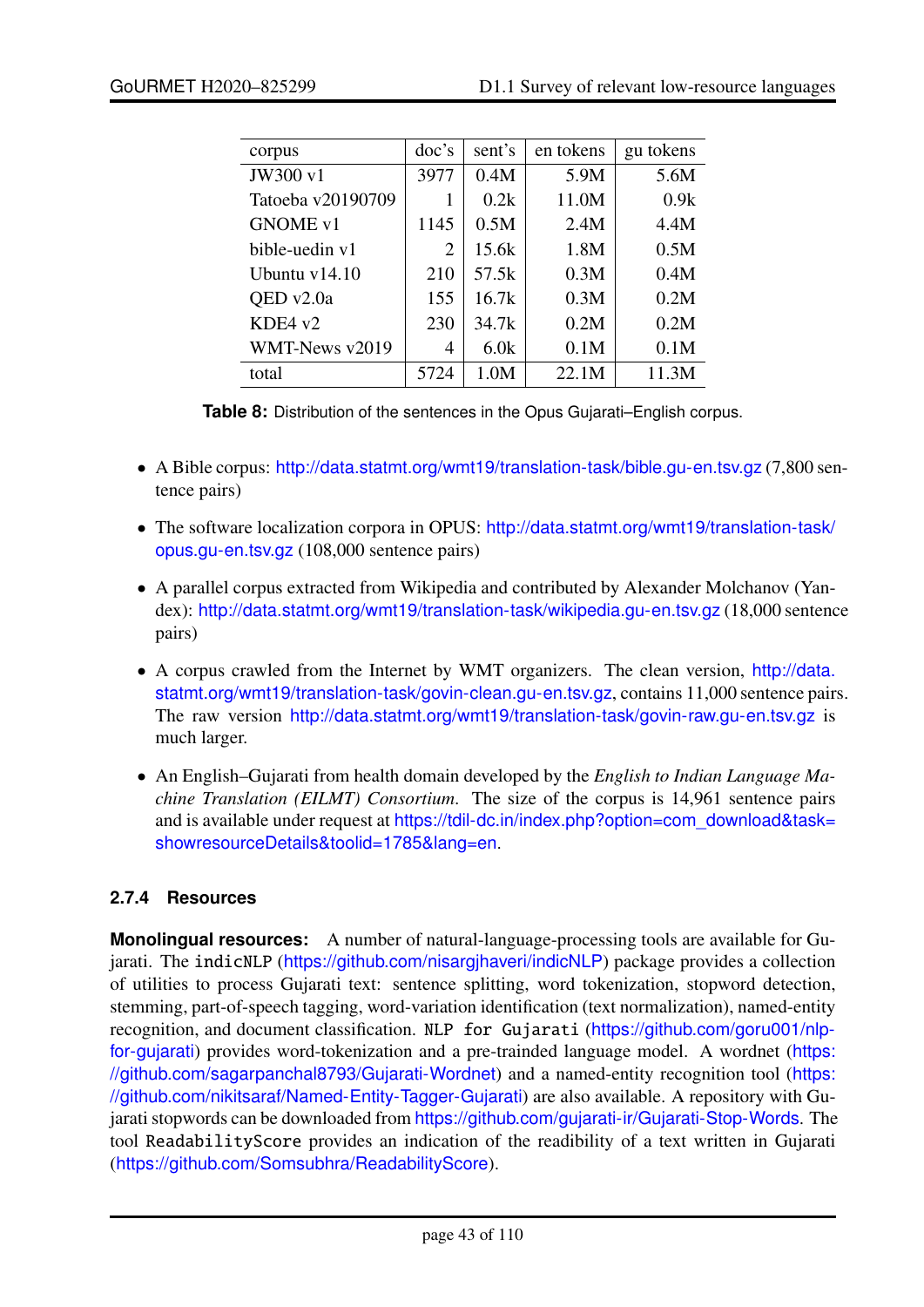**Bilingual resources:** A crowd-sourced Gujarati–English dictionary ([http://www.seas.upenn.](http://www.seas.upenn.edu/~nlp/resources/TACL-data-release/dictionaries.tar.gz) [edu/~nlp/resources/TACL-data-release/dictionaries.tar.gz](http://www.seas.upenn.edu/~nlp/resources/TACL-data-release/dictionaries.tar.gz)) has been made available by [Pavlick](#page-107-0) [et al.](#page-107-0) [\(2014\)](#page-107-0).

The *Glosbe* bilingual concordancer can be used online from the website: [https://glosbe.com/en/](https://glosbe.com/en/gu) [gu](https://glosbe.com/en/gu).

Some machine translation systems are freely available on the Internet:

- Yandex translate: <https://translate.yandex.com>
- Google Translate: <https://translate.google.com/#gu/en/>

### **2.7.5 Challenges for corpus-based MT from English**

In addition to the scarcity of Gujarati–English text, the main challenges probably come from generating Gujarati output with the right word order, namely at two levels:

- General sentence level: While English is a subject–verb–object language, Gujarati is a subject–object–verb language, which may lead to long-range reordering during translation.
- Phrase level: the use of post-positions vs. pre-positions, or pre-modifying relative clauses in Gujarati will require to re-order morphemes when translating English words.

This two-level re-ordering may be challenging for MT systems. Neural MT may be better at dealing with long-range reordering than statistical MT, though. Another challenging aspect may be to determine the correct case in Gujarati, which is not marked in English, and which affects morphology.

Another problem may be that the way in which verbs agree with their arguments (agent, patient, etc.) depends on verbal aspect, which is sometimes hard to determine in English text.

Generating the right word order in a question could be also challenging, given that Gujarati does not place interrogative phrases initially as English does, but instead it places them where the corresponding phrase in the affirmative sentence would be, and the order of words in polar questions does not change with respect to affirmative sentences.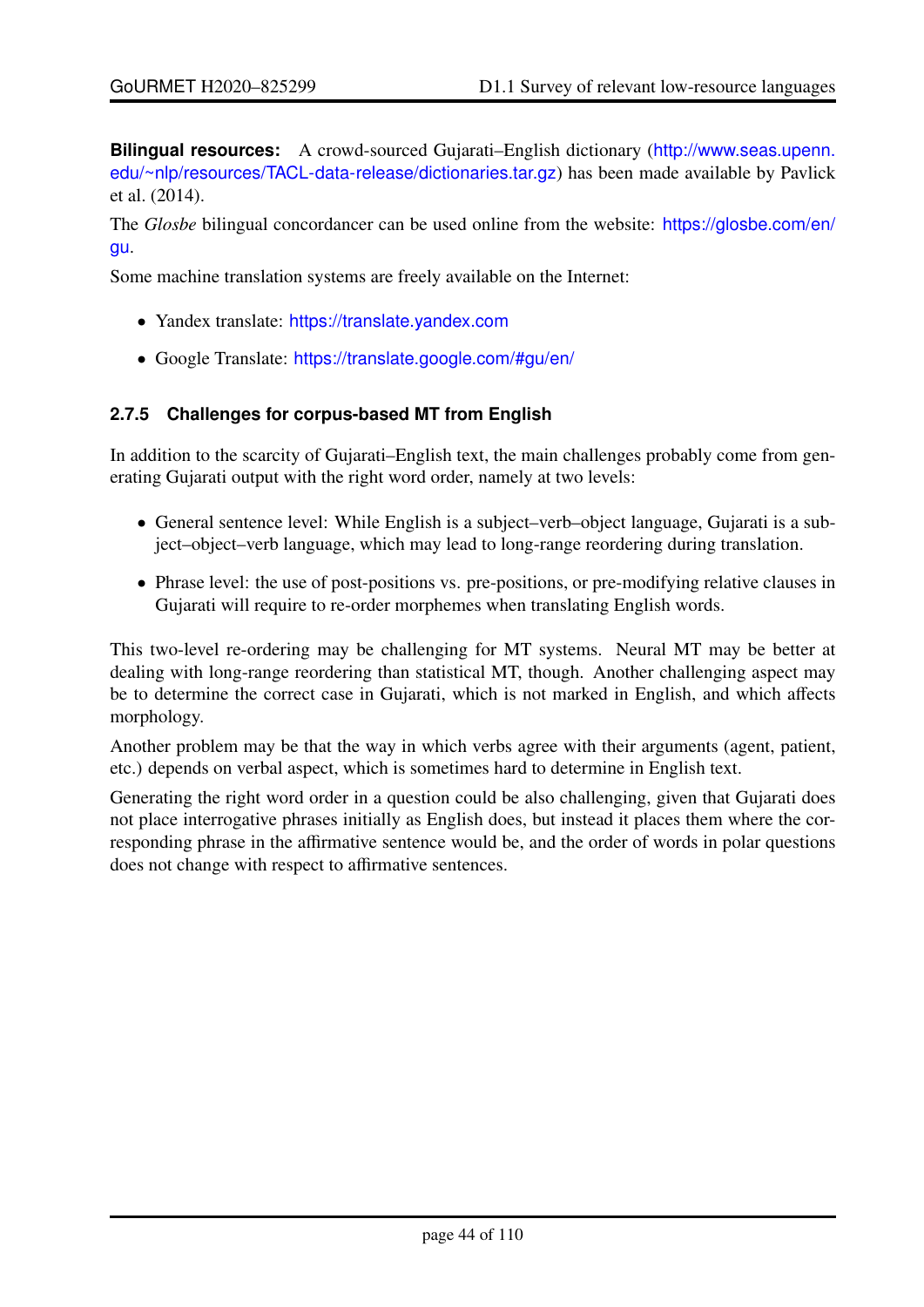# <span id="page-44-0"></span>**2.8 Hausa (**ha**,** hau**)**

# **2.8.1 Factsheet**

Hausa is an Afro-Asiatic language, as Tigrinya (§ [2.18\)](#page-89-0) in the Chadic family and Afaan Oromoo (§ [2.1\)](#page-10-0) in the Cushitic family. According to Wikipedia it is spoken by about 44 million people as a first language, and perhaps by about 20 million people as a second language (as it has reached the status of *lingua franca* in West Africa.<sup>15</sup> It is official in Nigeria, together with Igbo (§ [2.9\)](#page-49-0) and Yoruba (§ [2.20\)](#page-98-0), in Niger and in Ghana.

Hausa is written mostly with a modified Latin alphabet. There is a system called Boko, which contains a number of special characters  $(6, B, d, D, k, K, etc.)$ , which is however not used by broadcasters such as the BBC. Hausa is a tonal language, with three tones, but most writing does not mark tones (when it does, accents are used).

# **2.8.2 Contrasts with English**

Examples are written in the simplest possible transcription, disregarding tone marks and avoiding special Latin characters. A good part of the examples are taken from [Jaggar](#page-106-3) [\(2001\)](#page-106-3) and some from [Campbell and King](#page-105-1) [\(2010\)](#page-105-1). This is not an exhaustive list of contrasts: not all contrasts in the *World Atlas of Linguistic Structures* are documented.

<sup>15</sup>[Campbell and King](#page-105-1) [\(2010\)](#page-105-1) report 25 and 12 million respectively.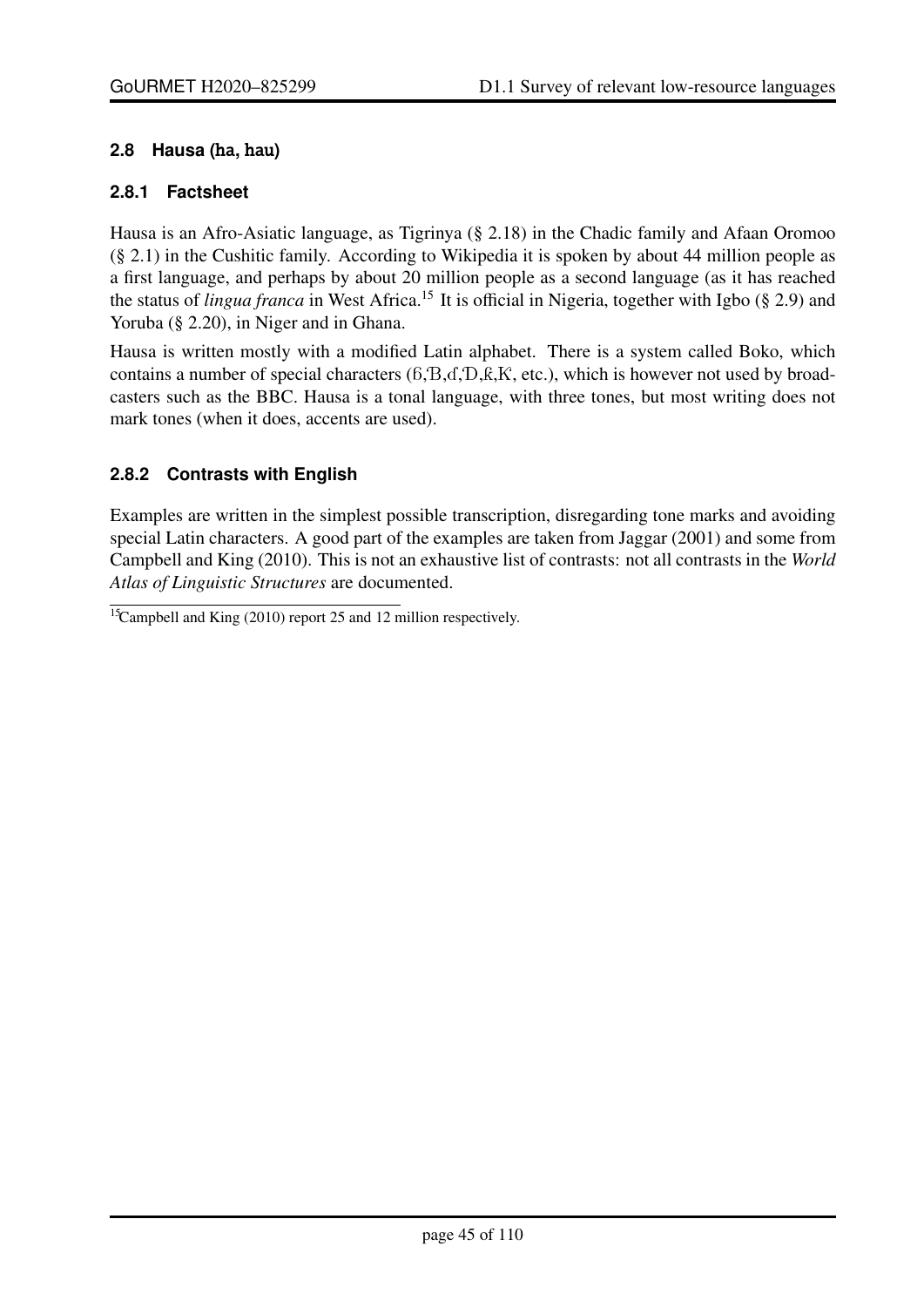| <b>Morphology</b> |                  |                    |                                           |  |
|-------------------|------------------|--------------------|-------------------------------------------|--|
| <b>Feature</b>    | Value in Eng-    | <b>Value</b><br>in | <b>Examples</b>                           |  |
|                   | lish             | Hausa              |                                           |  |
| Verb inflection   | Verbs may in-    | Verbs<br>con-      | Audu ya fita 'Audu went out', lit. 'Audu  |  |
|                   | flect for per-   | sist of<br>two     | 3rd-masculine-perfective go-out'; Audu    |  |
|                   | son and tense.   | the<br>parts:      | yana fita 'Audu is/was going out', lit.   |  |
|                   |                  | person-aspect      | 'Audu 3rd-masculine-imperfective go-      |  |
|                   |                  | complex<br>and     | out'.                                     |  |
|                   |                  | the the main       |                                           |  |
|                   |                  | itself.<br>verb    |                                           |  |
|                   |                  | The<br>verb        |                                           |  |
|                   |                  | system<br>is       |                                           |  |
|                   |                  | aspect-based       |                                           |  |
|                   |                  | rather<br>than     |                                           |  |
|                   |                  | tense-based.       |                                           |  |
| Nominal           | Mainly<br>suf-   | Complex sys-       | giwa 'elephant', pl. giwaye; gari 'town', |  |
| morphology        | fixing<br>where  | tem, including     | pl. garuruwa; makaranta 'school', pl.     |  |
| (nouns<br>and     | present          | suffixing          | makarantu.                                |  |
| adjectives)       |                  | and<br>partial     |                                           |  |
|                   |                  | reduplication.     |                                           |  |
| Number<br>of      | Three, only in   | Two, assigned      | sabon iyali 'new<br>family',<br>sabuwar   |  |
| genders           | third-person     | semantic-          | duniya 'new world'                        |  |
|                   | singular<br>pro- | ally but also      |                                           |  |
|                   | and<br>nouns     | formally           |                                           |  |
|                   | possessives      |                    |                                           |  |
| Demonstratives    | Two sets         | Four sets (but     | wannan riga 'This gown [near me]' or      |  |
|                   |                  | only two sets      | 'That gown [near you]' wancan riga        |  |
|                   |                  | unless<br>tones    | 'That gown [far from me and you]' or      |  |
|                   |                  | are marked)        | 'That gown [very far from me and you]'    |  |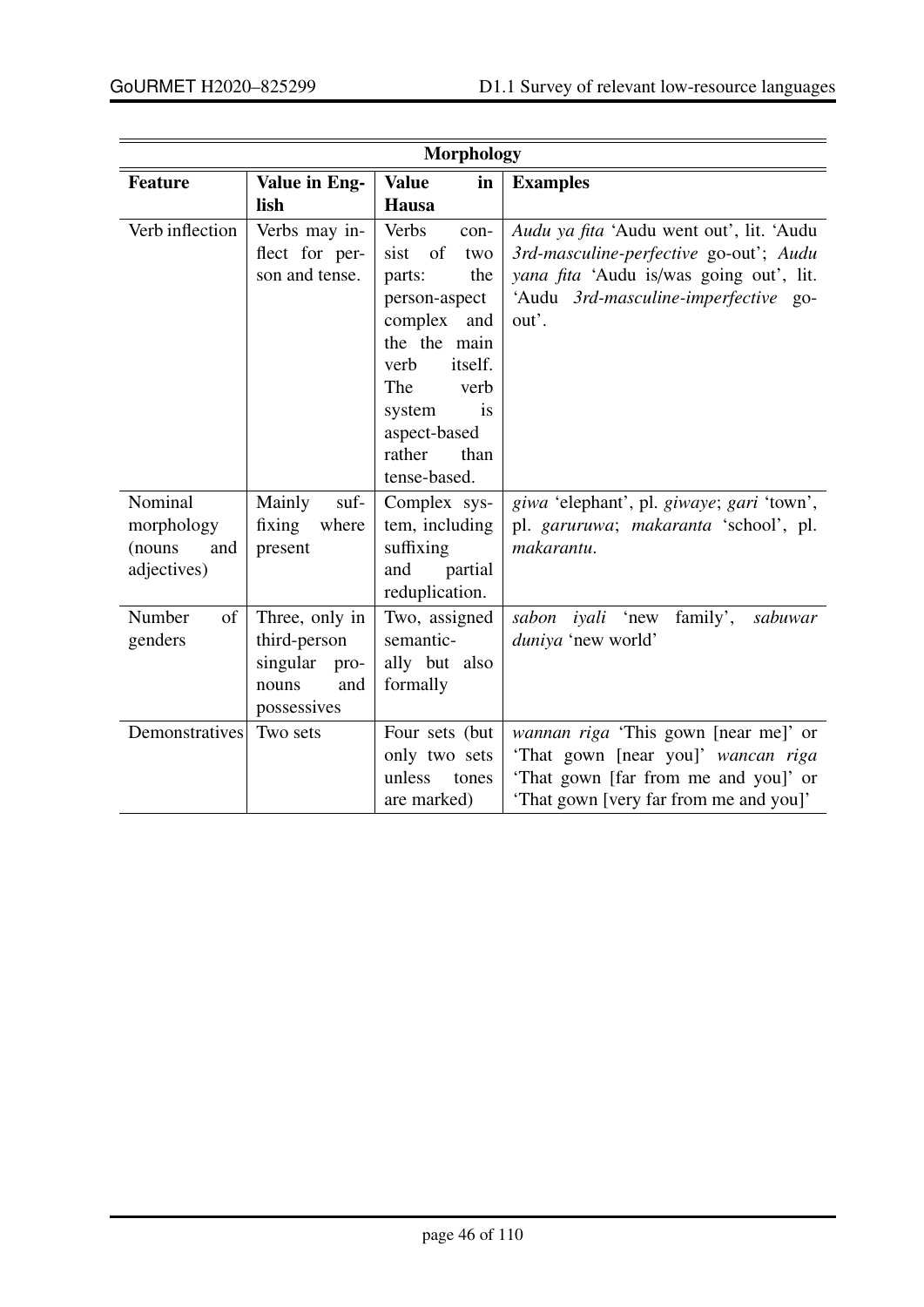| <b>Syntax</b>                            |                                           |                                                                                  |                                                                                                                                                                                                                                                                                                        |  |  |
|------------------------------------------|-------------------------------------------|----------------------------------------------------------------------------------|--------------------------------------------------------------------------------------------------------------------------------------------------------------------------------------------------------------------------------------------------------------------------------------------------------|--|--|
| <b>Feature</b>                           | Value in Eng-<br>lish                     | <b>Value</b><br>in<br>Hausa                                                      | <b>Examples</b>                                                                                                                                                                                                                                                                                        |  |  |
| Order of Gen-                            | No dominant                               | Noun-                                                                            | abooki-n ubaa 'The friend of the father'                                                                                                                                                                                                                                                               |  |  |
| itive and Noun                           | order                                     | Genitive                                                                         | (where <i>abooki</i> is masc.), approx. 'friend-<br>his father'; <i>goona-r ubaa</i> 'The field of the<br>father', approx. 'Field-his father' (where<br><i>goona</i> is feminine); note the use of mark-<br>ing on the <i>modified</i> noun, rather than on<br>the modifying genitive. <sup>16</sup> . |  |  |
| Definite<br>article                      | Word different<br>from demon-<br>strative | Bound suffix                                                                     | <i>mota</i> 'car', <i>motar</i> 'the car'; <i>yaro</i> 'boy',<br>yaron 'the boy'                                                                                                                                                                                                                       |  |  |
| Pronominal<br>subjects                   | Obligatory                                | Not obligatory                                                                   | Yana koyon Hausa 'He is/was learning<br>Hausa', lit. '3rd-masculine-imperfective<br>learning Hausa', no He pronoun.                                                                                                                                                                                    |  |  |
| of<br>Order<br>Demonstrative<br>and Noun | Demonstrative-<br>noun                    | Mixed                                                                            | yaron-nan 'This boy [we just talked<br>about]' but wannan yaro 'This boy [gen-<br>eral]'                                                                                                                                                                                                               |  |  |
| of<br>Order<br>numeral<br>and<br>noun    | Numeral-<br>noun                          | Noun-<br>numeral                                                                 | watanni uku 'Three months', lit. 'Months<br>three'                                                                                                                                                                                                                                                     |  |  |
| Possessive af-<br>fixes                  | No possessive<br>affixes                  | Possessive<br>suffixes,<br>ex-<br>tensively used<br>genitive<br>in<br>constructs | 'Audu's<br>kudi-n<br>Audu<br>lit.<br>money',<br>'Money-his Audu', baba-r yarinyar 'The<br>girl's mother', lit. 'Mother-her girl'                                                                                                                                                                       |  |  |
| Verbal<br>and<br>nominal<br>coordination | Same                                      | Different                                                                        | Shayi da sukari 'Tea and sugar', 'Tea<br>with sugar'; <i>Ya zo kuma ta gan shi</i> 'He<br>came <b>and</b> she saw him'                                                                                                                                                                                 |  |  |
| Verbal clause                            | Subject-                                  | Subject-                                                                         | Yara za su karanta littafin. 'The boys will                                                                                                                                                                                                                                                            |  |  |
| negation                                 | Negation-                                 | Negation-                                                                        | read the book', Yara ba za su karanta                                                                                                                                                                                                                                                                  |  |  |
|                                          | Verb-Object<br>(generally)                | Verb-Object-<br>Negation<br>(generally)                                          | <i>littafin ba.</i> 'The boys will not read the<br>book'.                                                                                                                                                                                                                                              |  |  |
| Position<br>of                           | Initial<br>in-                            | Mixed: initial                                                                   | Intital in Yaushe za ka dawo? 'When                                                                                                                                                                                                                                                                    |  |  |
| Interrogat-                              | terrogative                               | or non-initial                                                                   | will you come back?' but also in situ in                                                                                                                                                                                                                                                               |  |  |
| Phrases<br>ive                           | phrase                                    |                                                                                  | Ya tafi yaushe? 'When did he leave' lit.                                                                                                                                                                                                                                                               |  |  |
| Content<br>in<br>Questions               |                                           |                                                                                  | 'He left when?'                                                                                                                                                                                                                                                                                        |  |  |

<sup>16</sup>[Campbell and King](#page-105-1) [\(2010\)](#page-105-1) call this the *compound* state of the noun. It is used in many other grammatical constructs.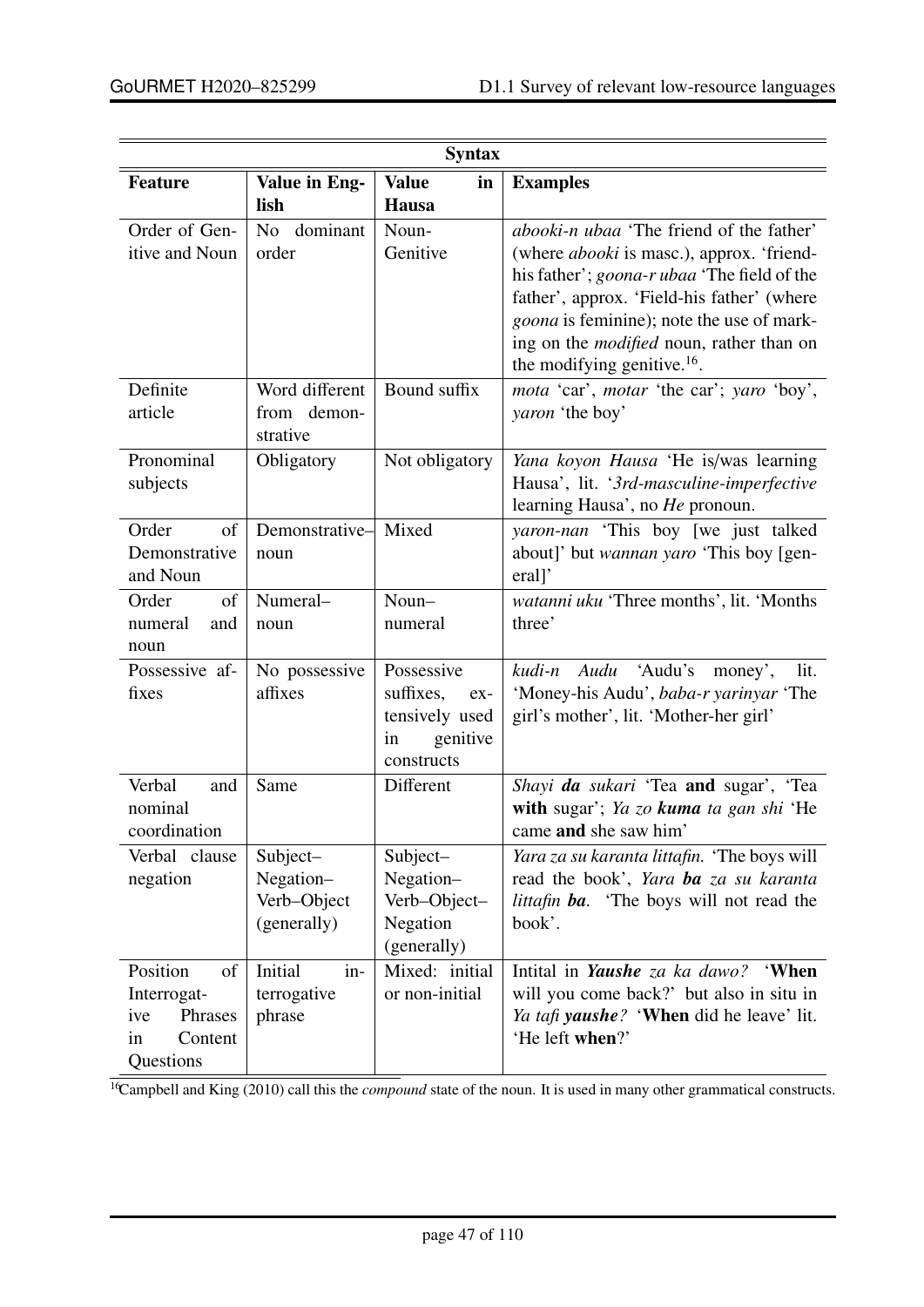<span id="page-47-0"></span>

| corpus              | doc's | sent's | en tokens | ha tokens |
|---------------------|-------|--------|-----------|-----------|
| Tatoeba v20190709   |       | 56     | 0.4k      | 0.3k      |
| JW300 v1            | 2476  | 0.2M   | 4.1M      | 4.6M      |
| wikimedia v20190628 |       | 0.3k   | 34k       | 31k       |
| Tanzil v1           | 15    | 0.1M   | 2.4M      | 2.4M      |
| <b>GNOME</b> v1     | 62    | 5.5k   | 38k       | 46k       |
| KDE4v2              | 3     | 1.5k   | 3.4k      | 4.7k      |
| Ubuntu $v14.10$     | 7     | 242    | 1.4k      | 1.7k      |
| total               | 2565  | 0.4M   | 6.6M      | 7.1M      |

**Table 9:** Distribution of the sentences in the Opus Hausa–English corpus.

# **2.8.3 Corpora**

**Monolingual corpora:** The monolingual dump of the Hausa wikipedia is periodically made available at <https://dumps.wikimedia.org/hawiki/>. The A5 Hausa Umarnin Uwa corpus ([https://](https://corpora.uni-hamburg.de/hzsk/de/islandora/object/spoken-corpus:a5hausaumarninuwa) [corpora.uni-hamburg.de/hzsk/de/islandora/object/spoken-corpus:a5hausaumarninuwa](https://corpora.uni-hamburg.de/hzsk/de/islandora/object/spoken-corpus:a5hausaumarninuwa)) is extracted from the Umarnin Uwa film transcripts and contains 47 transcripts with a total of 10,194 tokens in Hausa. It provides information including automatic part-of-speech tagging, speaker and extralinguistic information, foreign words and code-switching. Similarly, the A5 Hausa News corpus (<http://hdl.handle.net/11022/0000-0000-82AC-B>) is extracted from a collection of news articles from the online news service of DW and contains 4 texts with a total of 2,017 tokens. A Hausa conversation transcriptions corpus is provided by CoCooN ([https://cocoon.huma-num.fr/](https://cocoon.huma-num.fr/exist/crdo/search2.xql?subject=http%3A%2F%2Flexvo.org%2Fid%2Fiso639-3%2Fhau) [exist/crdo/search2.xql?subject=http%3A%2F%2Flexvo.org%2Fid%2Fiso639-3%2Fhau](https://cocoon.huma-num.fr/exist/crdo/search2.xql?subject=http%3A%2F%2Flexvo.org%2Fid%2Fiso639-3%2Fhau)).

Crawls of Hausa news text are avalable at <http://data.statmt.org/news-crawl/ha>. As of August 2020, these contain about 570k sentences.

**Bilingual corpora:** Seven corpora are available at OPUS, the largest one being JW300 (texts from the Jehova's Witnesses); and three of them come from free/open-source software projects (details are available in table [9\)](#page-47-0):

- Tanzil (Quran): <http://opus.nlpl.eu/download.php?f=Tanzil/v1/moses/en-ha.txt.zip>
- GNOME: <http://opus.nlpl.eu/download.php?f=GNOME/v1/moses/en-ha.txt.zip>
- Ubuntu: <http://opus.nlpl.eu/download.php?f=Ubuntu/v14.10/moses/en-ha.txt.zip>
- KDE: <http://opus.nlpl.eu/download.php?f=KDE4/v2/moses/en-ha.txt.zip>

### **2.8.4 Resources**

**Monolingual resources:** A collection of stopwords is provided by the more-stoplists project (<https://github.com/dohliam/more-stoplists>) for African languages such as Swahili, Yoruba, Hausa or Zulu.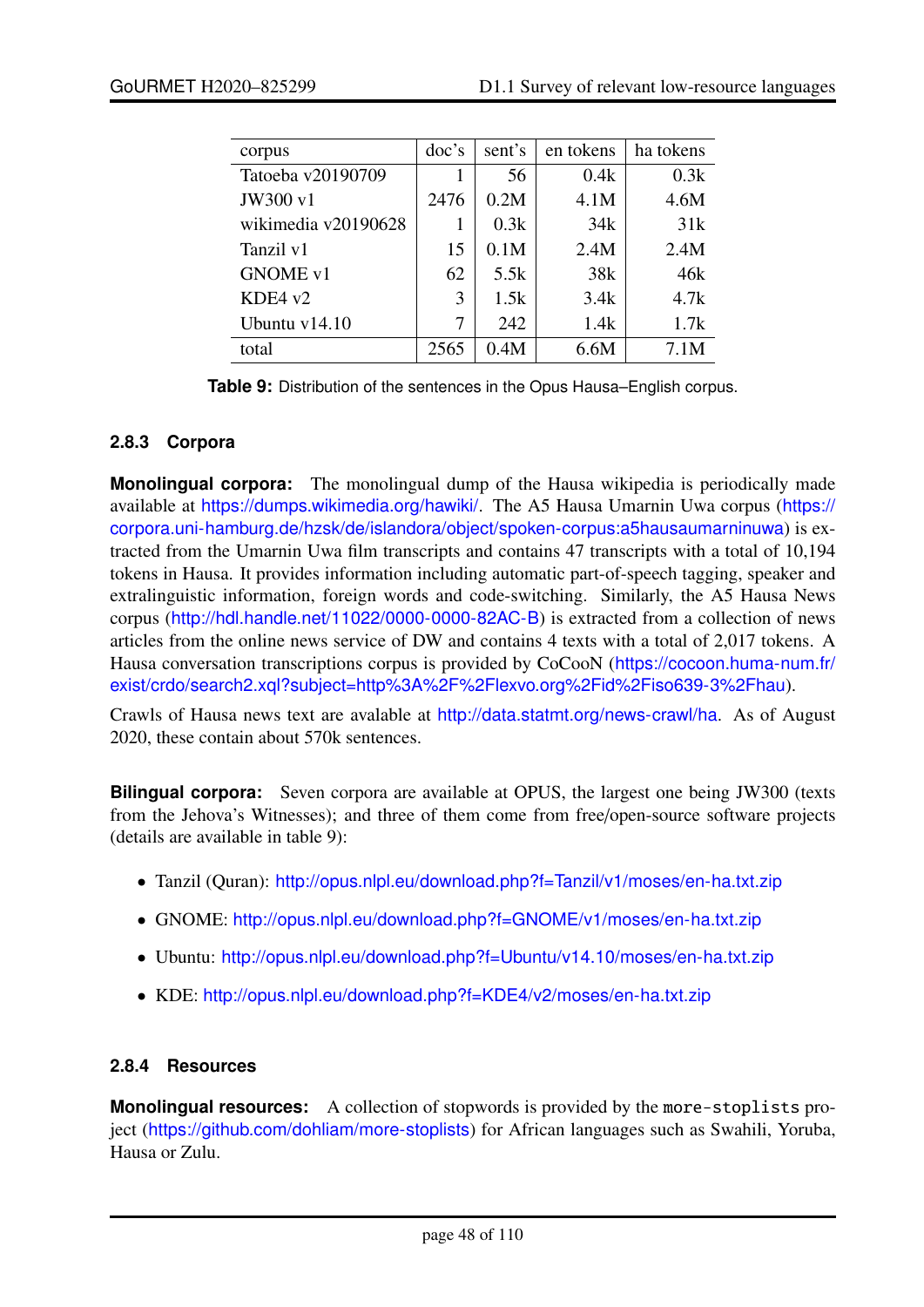**Bilingual resources:** The Glosbe bilingual concordancer (<https://glosbe.com/ha/en>) offers translations into English for Hausa words in context.

To the best of our knowledge, the only machine translation system available online is Google Translate: <https://translate.google.com/#ha/en/>

### **2.8.5 Challenges for corpus-based MT to English**

In addition to the scarcity of Hausa–English text, the main translation challenges are:

- The fact that the verbal system in Hausa is dominated by aspect (perfective or imperfective) rather than by tense means that inferring the correct English tense will be difficult.
- Complexity in nominal morphology, where both suffixing and partial reduplication are used for plurals.
- The possibility of not specifying the pronominal subject may be a source of ambiguity in some cases.
- The absence of tone markings may make some translations into English difficult. For instance, *wannan* could be 'this' (*wannàn*) or 'that' (*wànnan*).
- Lack of adherence to a single standardized orthography (for instance, as regards the use of special Boko characters such as  $6, d, etc.$ ).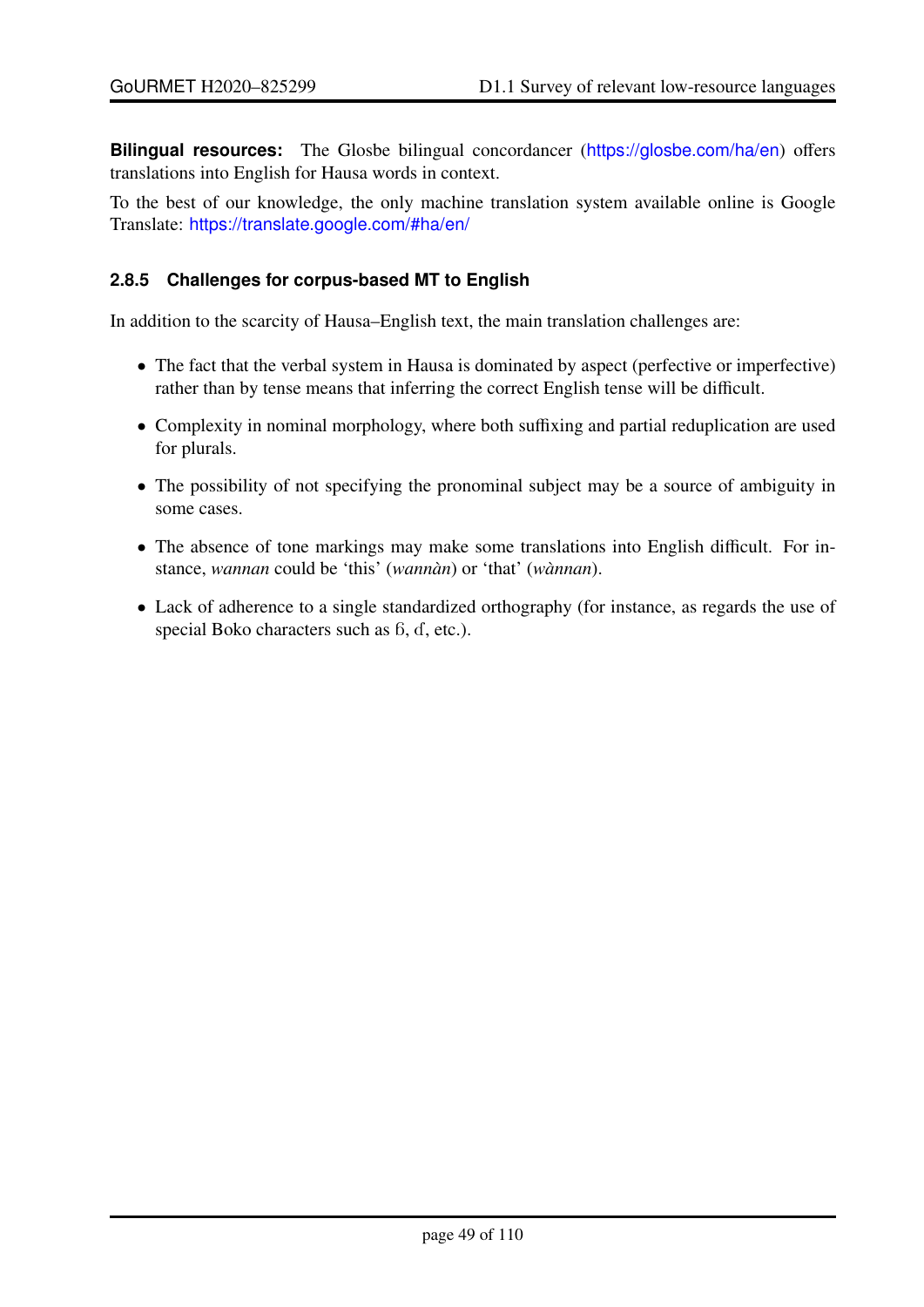# <span id="page-49-0"></span>**2.9 Igbo (**ig**,** ibo**)**

# **2.9.1 Factsheet**

According to Wikipedia, Igbo is the principal native language of the Igbo people, an ethnic group of southeastern Nigeria. The language has approximately 44 million speakers. Igbo is official in Nigeria, where Hausa (§ [2.8\)](#page-44-0) and Yoruba (§ [2.20\)](#page-98-0) are also large languages. It belongs to a very large family, the Niger–Congo family, as Swahili (§ [2.16\)](#page-79-0), and more specifically to the Volta–Niger group, as Yoruba (§ [2.20\)](#page-98-0).

Igbo is written with the Latin script, mostly in the *Onwu* script, which contains the modified letters *i*, *n*, *o*, *u*. Igbo is a tone language. Tones are not consistently indicated, despite their importance in distinguishing words (for instance, *oke* 'male' / *okè* 'limit' / *òkè* 'portion') [\(Ugochukwu,](#page-108-0) [2004\)](#page-108-0). If they are, acute and grave accents are used. Reputed news outlets such as the BBC Igbo news ([https:](https://www.bbc.com/igbo) [//www.bbc.com/igbo](https://www.bbc.com/igbo)) do not always write Igbo tones, similarly to what happens with Yoruba, see page [99.](#page-98-1)

# <span id="page-49-1"></span>**2.9.2 Contrasts with English**

Some examples are taken from [Ugochukwu](#page-108-0) [\(2004\)](#page-108-0) or from Glosbe (<https://glosbe.com/en/ig/>).

| <b>Morphology</b> |    |                  |               |                                                                 |
|-------------------|----|------------------|---------------|-----------------------------------------------------------------|
| <b>Feature</b>    |    | Value in Eng-    | Value in Igbo | <b>Examples</b>                                                 |
|                   |    | lish             |               |                                                                 |
| Number            | of | Three<br>(sex,   | None          | English has <i>she</i> , <i>he</i> , and <i>it</i> , where Igbo |
| genders           |    | based,<br>only   |               | uses only $o$ .                                                 |
|                   |    | singular<br>in   |               |                                                                 |
|                   |    | pronouns and     |               |                                                                 |
|                   |    | possessives)     |               |                                                                 |
| Coding            | of | plural suffix in | no morpholo-  | Plural expressed by numerals, by context,                       |
| Nominal           |    | most cases       | gical plural  | or by reduplication (non specific): ulo                         |
| Plurality:        |    |                  |               | <i>ato</i> 'Three houses', lit. 'House three';                  |
|                   |    |                  |               | <i>onono onono</i> 'bottles', 'many bottles', lit.              |
|                   |    |                  |               | 'bottle bottle' (Anagbogu, 1995)                                |

| Verbs          |                            |               |                                           |  |  |
|----------------|----------------------------|---------------|-------------------------------------------|--|--|
| <b>Feature</b> | Value in Eng-              | Value in Igbo | <b>Examples</b>                           |  |  |
|                | lish                       |               |                                           |  |  |
| Verbal person  | Marked<br>to-              | Neither<br>1S | O nà-azà ulò 'He is sweeping the house';  |  |  |
| number<br>and  | gether (when               | marked        | Anyi nà-azà ulò 'We are sweeping the      |  |  |
| marking        | marked)                    |               | house'.                                   |  |  |
| Morphological  | distinc-<br>$\overline{N}$ | Different     | Tàa àchichà! ('Eat biscuits!', singular), |  |  |
| imperative     | between<br>tion            | forms         | Tàanù àchichà! ('Eat biscuits', plural).  |  |  |
|                | 2nd<br>person              |               |                                           |  |  |
|                | singular<br>and            |               |                                           |  |  |
|                | plural                     |               |                                           |  |  |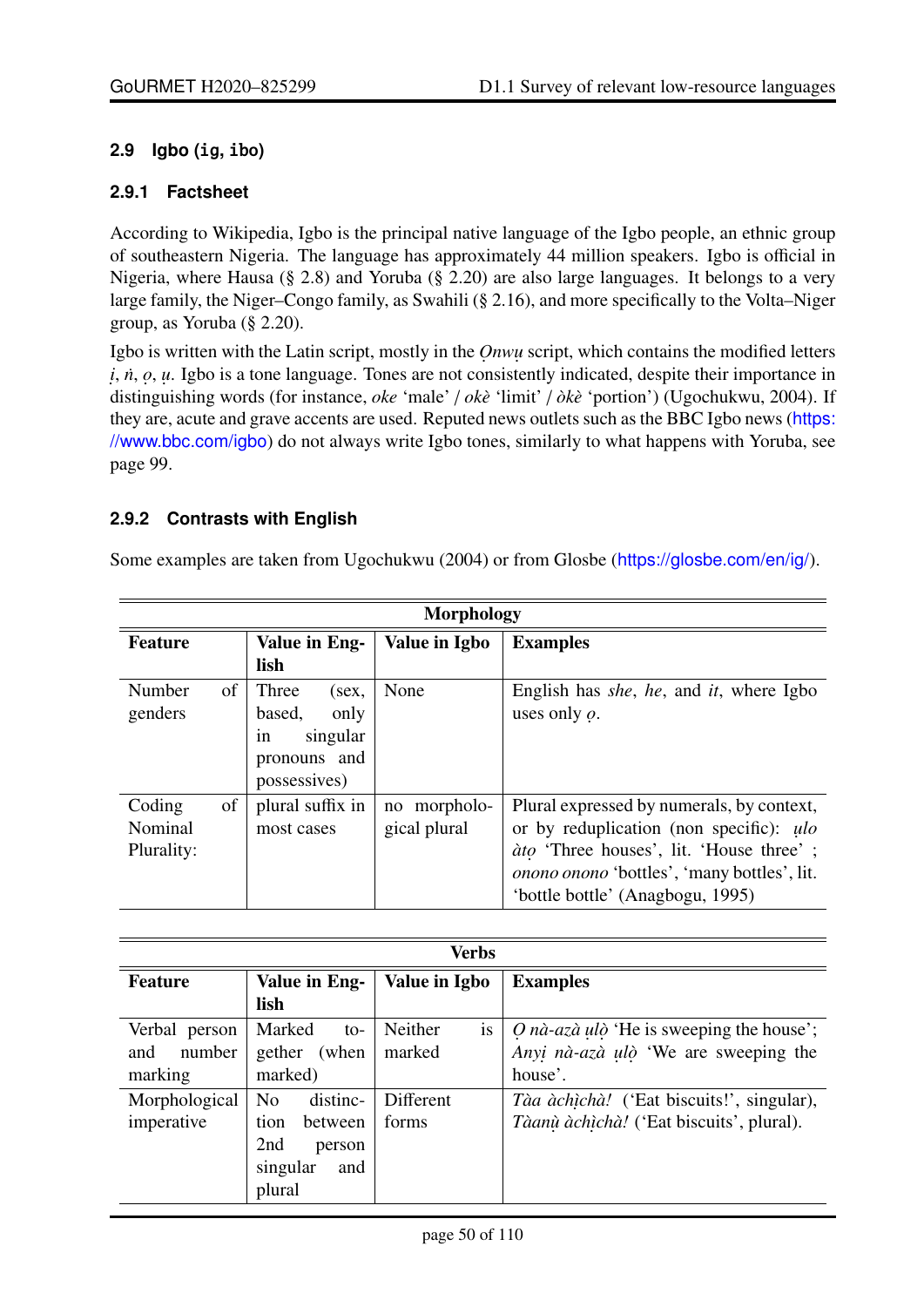| Word order and syntax                                                         |                                           |                                                  |                                                                                                                                                                       |  |
|-------------------------------------------------------------------------------|-------------------------------------------|--------------------------------------------------|-----------------------------------------------------------------------------------------------------------------------------------------------------------------------|--|
| <b>Feature</b>                                                                | Value in Eng-                             | Value in Igbo                                    | <b>Examples</b>                                                                                                                                                       |  |
| Order of gen-<br>itive and noun                                               | lish<br>No dominant<br>order              | Noun-genitive                                    | ulo Nna 'The Father's house' (lit. 'house<br>Father'); <i>ulo ya</i> 'his house' (lit. 'house<br>him').                                                               |  |
| Dominant or-<br>der of adject-<br>ive and noun                                | Adjective-<br>noun                        | Noun-<br>adjective                               | àgbà ohuu 'New Testament', lit. 'Testa-<br>ment New'; <i>àgwà ocha</i> 'white bean', lit.<br>'bean white'                                                             |  |
| Order<br>of<br>demonstrative<br>and noun                                      | Demonstrative-<br>noun                    | Noun-<br>demonstrative                           | Nwoke ahu 'That man', lit. 'Man that';                                                                                                                                |  |
| of<br>Order<br>numeral<br>and<br>noun                                         | Numeral-<br>noun                          | Noun-<br>numeral                                 | ulo àto 'Three houses', lit. 'House three'                                                                                                                            |  |
| Position<br>of<br>interrogat-<br>phrases<br>ive<br>content<br>in<br>questions | Initial<br>in-<br>terrogative<br>phrase   | initial<br><b>Not</b><br>interrogative<br>phrase | Aha gi bu gini? 'What is your name', lit.<br>'Name you is what?', same order as Aha<br>gi bu John 'Your name is John'                                                 |  |
| Passive<br>con-<br>structions                                                 | Present                                   | Absent                                           | Igbo has an impersonal pronoun $a/e$ in-<br>stead: E riri yaa 'Yam was eaten', lit.<br>'Someone ate yam', parallel to Anyi riri<br>yaa 'We ate yam' (Akinremi, 2013). |  |
| Yes/no<br>inter-<br>rogatives                                                 | Different<br>from<br>order<br>affirmative | Interrogative<br>intonation<br>only              | I na-eri nri? 'Do you eat bread'; compare<br>I na-eri nri 'You eat bread'                                                                                             |  |
| Nominal<br>and<br>Locational<br>Predication                                   | Identical                                 | Different                                        | John bu nwoke 'John is a man', but John<br>no n'ulo 'John is at home'.                                                                                                |  |

### **2.9.3 Corpora**

**Monolingual corpora:** The monolingual dump of the Igbo wikipedia is periodically made available at <https://dumps.wikimedia.org/igwiki/>. The *igTenTen* is available from the sketch platform, but requires a subscription: <https://www.sketchengine.eu/igtenten-igbo-corpus/>.

**Bilingual corpora:** In addition to the BBC (<https://www.bbc.com/igbo>, we have only found TWR360 to produce content in Igbo (<https://www.twr360.org/>, although mostly multimedia content). These outlets may be interesting sources from which to obtain monolingual corpora.

Five corpora are available at OPUS, the largest one being JW300 (texts from the Jehova's Witnesses), accounting for more than 95% of the available text; two come from free/open-source software projects (details are available in table [10\)](#page-51-0):

• GNOME: <http://opus.nlpl.eu/download.php?f=GNOME/v1/moses/en-ig.txt.zip>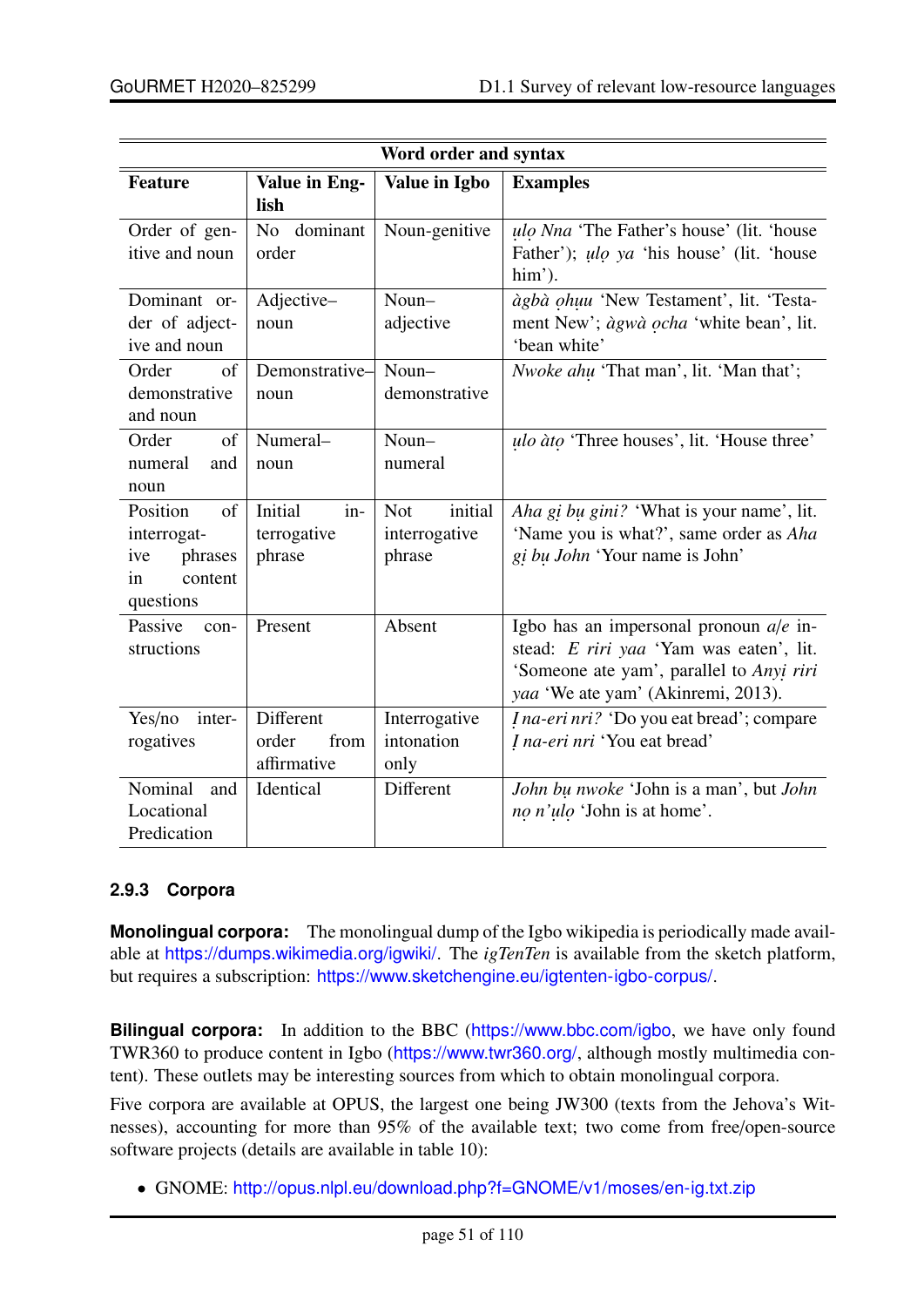<span id="page-51-0"></span>

| corpus              | doc's | sent's | en tokens | ig tokens |
|---------------------|-------|--------|-----------|-----------|
| JW300 v1            | 6210  | 0.5M   | 8.1M      | 10.3M     |
| Tatoeba v20190709   |       | 21     | 11.0M     | 0.1k      |
| wikimedia v20190628 |       | 1.5k   | 7.7M      | 0.1M      |
| <b>GNOME</b> v1     | 72    | 23.8k  | 0.2M      | 0.3M      |
| Ubuntu $v14.10$     | 8     | 0.6k   | 10.2k     | 4.6k      |
| total               | 6292  | 0.5M   | 27.0M     | 10.7M     |

**Table 10:** Distribution of the sentences in the OPUS Igbo–English corpus.

• Ubuntu: <http://opus.nlpl.eu/download.php?f=Ubuntu/v14.10/moses/en-ig.txt.zip>

#### **2.9.4 Resources**

**Monolingual resources:** No monolingual resources have been found for the Igbo language.

**Bilingual resources:** Some machine translation systems are freely available on the Internet:

- xLingua: <http://igbo.xlingua.net/ig/>
- Google Translate: <https://translate.google.com/#ig/en/>

Some collections of bilingual phrases are available at:

- Igbo English.com: <http://www.igboenglish.com/>
- Ilanguages.org: [http://ilanguages.org/igbo\\_phrases.php](http://ilanguages.org/igbo_phrases.php)

The *Glosbe* bilingual concordancer can be used online from the website: <https://glosbe.com/en/ig>

#### **2.9.5 Challenges for corpus-based MT from English**

One of the main challenges when translating English into Igbo is the lack of parallel corpora. Apart from this, Igbo has a simpler morphology than English. One of the most relevant challenges as regards morphology is the translation of plural nouns into Igbo: on the one hand, plural is not always marked morphologically, and, on the other hand, there are two different strategies to mark plurals, sometimes even through reduplication.

Word order is locally different between both languages. However, most of the differences happen in a small context in which most corpus-based MT systems should be able to succeed, for example, noun–genitive order or noun–adjective order (see section [2.9.2\)](#page-49-1).

One of the challenges to be faced by MT systems is to determine the initial position of an interrogative sentence in Igbo, given the fact that, in this language, interrogative phrases are placed where the corresponding phrases would be in an affirmative sentence.

Another relevant challenge may be to adequately translate English passive sentences, as passives do not exist in Igbo.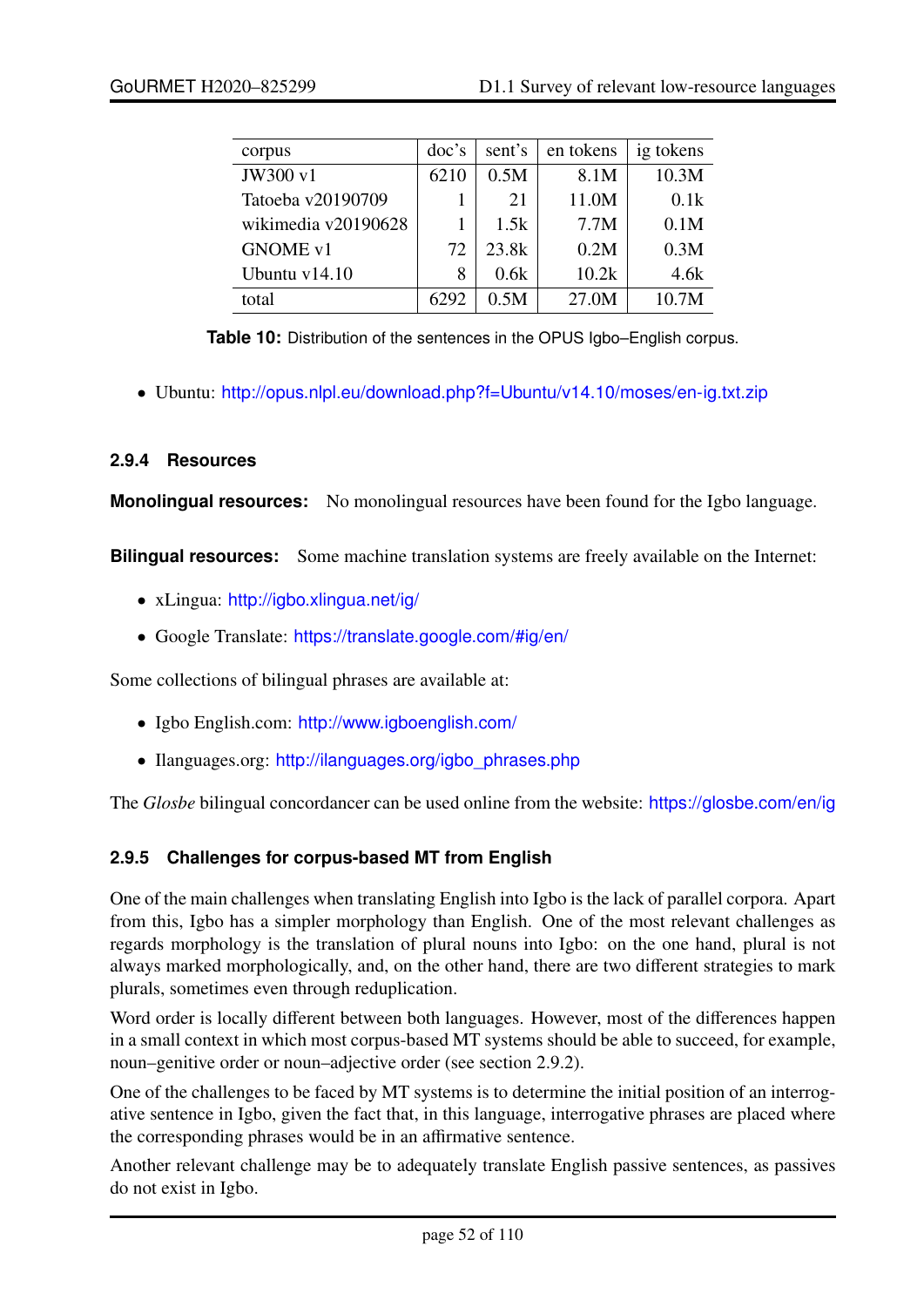# **2.10 Korean (**ko**,** kor**)**

### **2.10.1 Factsheet**

Korean —usually considered a language isolate despite having relatives in the Koreanic language family such as the Jeju language spoken in the Jeju province of South Korea— has more than 70 million speakers, according to Wikipedia, most of them in North and South Korea, where it is official. It is also official in the Yanbian prefecture of China.

It is written in Hangul,<sup>17</sup> a five-century-old syllabary unique to Korean<sup>18</sup> which has however undergone extensive reform since it was adopted in the 16th century.

Decades of political separation between North and South Korea have resulted in two different standards for the Korean language. As a result, there are some small graphical differences in the representation of some sounds, some differences in inflected forms of words, lexical differences, and even spacing differences, which may affect tokenization.

Project GoURMET is mostly interested in the North Korean variety. General Korean–English corpora, in addition to lacking examples of Northern grammar, spelling, and spacing, may not contain Northern named-entities or propose Southern variations for their English counterparts.

# **2.10.2 Contrasts with English**

Korean is quite typical of a subject–object–verb language: it has postpositions (some of which are also called *particles*) instead of English prepositions, modifiers precede the modified clauses, etc.

Examples are given in transliteration.

<sup>17</sup>Also called Chosongul in North Korea

<sup>&</sup>lt;sup>18</sup>Almost unique: it is also used to write Ciacia, a language spoken around the city of Baubau in Indonesia, and also for the related Jeju language.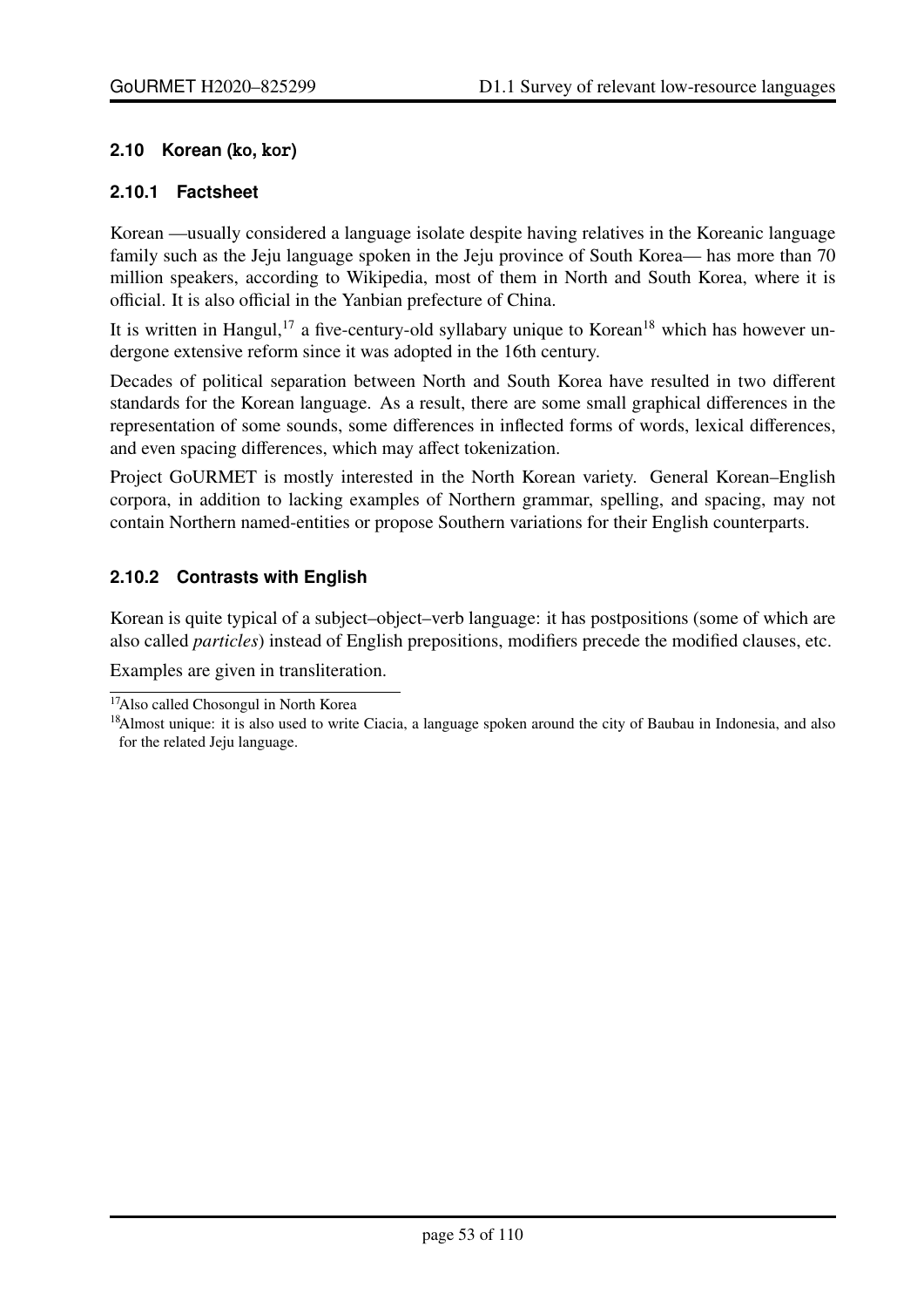| <b>Syntax</b>               |                        |                    |                                                        |  |  |
|-----------------------------|------------------------|--------------------|--------------------------------------------------------|--|--|
| <b>Feature</b>              | Value in Eng-          | <b>Value</b><br>in | <b>Examples</b>                                        |  |  |
|                             | lish                   | <b>Korean</b>      |                                                        |  |  |
| Order of sub-               | Subject-verb-          | Subject-           | Naneun ramyeoneul meogeotda 'I ate ra-                 |  |  |
| object<br>ject,<br>and verb | object                 | object-verb        | men' [I-TOPIC ramen-OBJECT ate]                        |  |  |
| Order of Ad-                | Prepositions           | Postpositions      | <i>jib-eseo</i> 'From the house'; <i>jib-e</i> 'To the |  |  |
| position<br>and             |                        | and<br>case        | house'.                                                |  |  |
| Noun Phrase                 |                        | suffixes           |                                                        |  |  |
| Order of Gen-               | No dominant            | Genitive-          | <i>namja[-ui] jadongchayeyo</i> 'The man's             |  |  |
| itive and Noun              | order                  | Noun               | car', lit. 'Man[GENITIVE] car'                         |  |  |
| Order of Re-                | Noun-                  | Relative           | Naega sassdeon cha 'The car that I                     |  |  |
| lative Clause               | Relative               | clause-Noun        | bought', lit. 'I bought-REL car'                       |  |  |
| and Noun                    | clause                 |                    |                                                        |  |  |
| Evidentiality               | N <sub>o</sub><br>mor- | Morphological      | Contrast: Peterga Maryga jandago mal-                  |  |  |
|                             | phological             | evidentials        | <i>hayeossda</i> 'Peter said that Mary was             |  |  |
|                             | evidentials            | (direct/indir-     | sleeping' (direct evidence);<br>Peterga                |  |  |
|                             |                        | ect)               | Maryga jandago malhadeora (indirect                    |  |  |
|                             |                        |                    | evidence coded in the verb 'said': 'I                  |  |  |
|                             |                        |                    | heard that Peter said') Song $(2010)$                  |  |  |
| Interrogative               | Initial                | Not initial        | jon-eun leondeon-e salgo issseubnida                   |  |  |
| phrases<br>in               |                        |                    | 'John lives in London'; jon-eun eodieseo               |  |  |
| content ques-               |                        |                    | salgo issseubnikka? 'Where does John                   |  |  |
| tions                       |                        |                    | live?'                                                 |  |  |

| <b>Function words</b> |                 |                            |                                                   |  |  |
|-----------------------|-----------------|----------------------------|---------------------------------------------------|--|--|
| <b>Feature</b>        | Value in Eng-   | <b>Value</b><br>in         | <b>Examples</b>                                   |  |  |
|                       | lish            | <b>Korean</b>              |                                                   |  |  |
| Definite              | Different from  | N <sub>0</sub><br>definite | <i>jadongcha</i> 'car' or 'the car'               |  |  |
| article               | demonstrative   | article                    |                                                   |  |  |
| Indefinite art-       | Different from  | No indefinite              | <i>jadongcha</i> 'car' or 'a car'                 |  |  |
| icle                  | 'one'           | article                    |                                                   |  |  |
| Distance              | Two-way         | Three-way                  |                                                   |  |  |
| Contrasts<br>in       | contrast (near) | contrast (near)            |                                                   |  |  |
| Demonstrat-           | speaker, rest)  | speaker,<br>near           |                                                   |  |  |
| ives                  |                 | hearer,<br>far             |                                                   |  |  |
|                       |                 | from both)                 |                                                   |  |  |
| Comitatives           | Identical       | Different                  | -[eu]ro is the instrumental 'with' (pen-          |  |  |
| and<br>instru-        |                 |                            | <i>euro</i> 'with a pen'); $-[g]wa$ is the comit- |  |  |
| mentals               |                 |                            | ative 'with' ( <i>chinguwa</i> 'with a friend').  |  |  |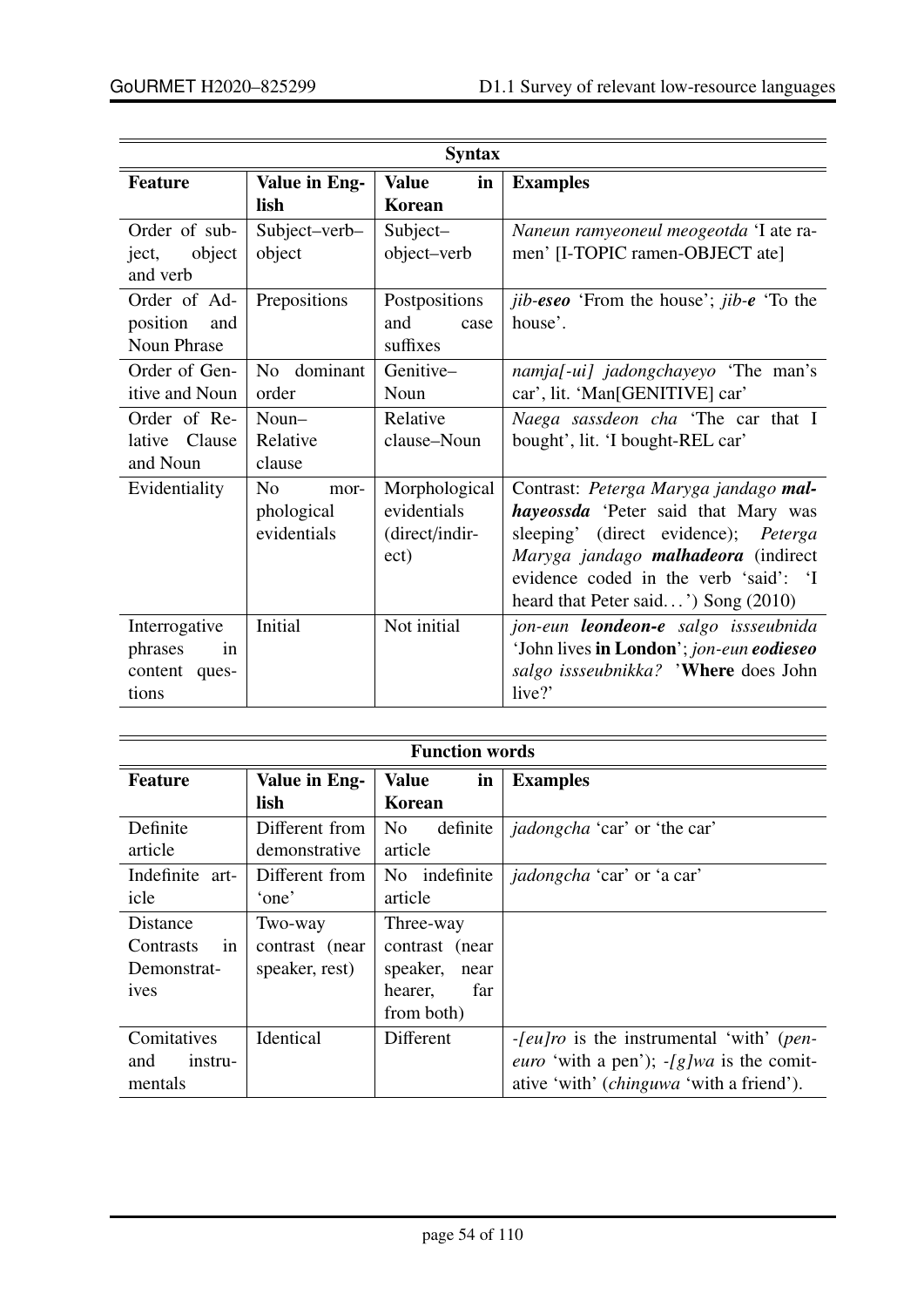# **2.10.3 Corpora**

**Monolingual corpora:** The KAIST corpus ([http://semanticweb.kaist.ac.kr/home/index.php/](http://semanticweb.kaist.ac.kr/home/index.php/KAIST_Corpus) KAIST Corpus) collects a series of sub-corpora including monolingual and bilingual data. Some of these sub-corpora are domain-specific. In addition, some corpora are augmented with morphologic and syntactic annotations.

A number of corpora obtained from transcriptions is available; namely:

- Korean Telephone Conversations Transcripts corpus (<https://catalog.ldc.upenn.edu/LDC2003T08>): consists of 100 telephone conversations in Korean transcribed;
- the Korean Broadcast News Transcripts corpus (<https://catalog.ldc.upenn.edu/LDC2006T14>): collects 18 text files containing transcripts from Voice of America satellite radio news broadcasts in Korean;
- the Ryu Spoken Corpus (<https://childes.talkbank.org/access/EastAsian/Korean/Ryu.html>) and the Jiwon Spoken Corpus ([https://childes.talkbank.org/access/EastAsian/Korean/Jiwon](https://childes.talkbank.org/access/EastAsian/Korean/Jiwon.html). [html](https://childes.talkbank.org/access/EastAsian/Korean/Jiwon.html)): transcriptions of children speaking in Korean.

Korean Newswire corpus (<https://catalog.ldc.upenn.edu/LDC2000T45>) and Korean Newswire corpus second edition (<https://catalog.ldc.upenn.edu/LDC2010T19>) are a collection of Korean Press Agency news articles. The Korean Treebank Annotations Version 2.0 ([https://catalog.ldc.](https://catalog.ldc.upenn.edu/LDC2006T09) [upenn.edu/LDC2006T09](https://catalog.ldc.upenn.edu/LDC2006T09)) is an electronic corpus of Korean texts annotated with morphological and syntactic information; original texts come for the Korean Treebank 2.0 and were selected from The Korean Newswire corpus. The C4Corpus (<https://dkpro.github.io/dkpro-c4corpus/>) is extracted from the on-line available CommonCrawl, a massive crawl of documents from the Internet. The monolingual dump of the Korean wikipedia is periodically made available at [https://dumps.](https://dumps.wikimedia.org/kowiki/) [wikimedia.org/kowiki/](https://dumps.wikimedia.org/kowiki/). Sejong corpus ([http://universal.elra.info/product\\_info.php?cPath=42\\_43&](http://universal.elra.info/product_info.php?cPath=42_43&products_id=1975) [products\\_id=1975](http://universal.elra.info/product_info.php?cPath=42_43&products_id=1975)).

Some corpora are only available after paying a fee. The Qualified POS Tagged Corpus ([http:](http://catalog.elra.info/en-us/repository/browse/ELRA-W0034/) [//catalog.elra.info/en-us/repository/browse/ELRA-W0034/](http://catalog.elra.info/en-us/repository/browse/ELRA-W0034/)) is produced by KAIST KORTERM, containing 1,020,000 eojeols (Korean terms). A Korean lexicon ([http://catalog.elra.info/en-us/](http://catalog.elra.info/en-us/repository/browse/ELRA-L0044/) [repository/browse/ELRA-L0044/](http://catalog.elra.info/en-us/repository/browse/ELRA-L0044/)) is also available consisting of 31,476 compound nouns in Korean.

In addition to BBC (<https://www.bbc.com/korean>) the following international media outlets produce content in Korean: Global Voices (<https://ko.globalvoices.org/>), The Voice of America ([https:](https://www.voakorea.com/) [//www.voakorea.com/](https://www.voakorea.com/)) , China Plus (formerly China Radio International, <http://korean.cri.cn/>), Vatican Radio (<https://www.vaticannews.va/ko.html>), NHK World ([https://www3.nhk.or.jp/nhkwo](https://www3.nhk.or.jp/nhkworld/ko/)rld/ [ko/](https://www3.nhk.or.jp/nhkworld/ko/)), and TWR360 (<https://www.twr360.org/>, although mostly multimedia content). These outlets may be interesting sources from which to obtain monolingual corpora.

**Bilingual corpora:** The JHE Korean–English evaluation data ([https://zenodo.org/record/89129](https://zenodo.org/record/891295#.XKxazkPgpD8)5# [.XKxazkPgpD8](https://zenodo.org/record/891295#.XKxazkPgpD8)) is a small parallel corpus for machine translation evaluation by [Park et al.](#page-107-4) [\(2016\)](#page-107-4). The Korean English News v1 ([https://github.com/jungyeul/korean-parallel-corpora/tree/master/](https://github.com/jungyeul/korean-parallel-corpora/tree/master/korean-english-news-v1) [korean-english-news-v1](https://github.com/jungyeul/korean-parallel-corpora/tree/master/korean-english-news-v1)) is a parallel corpus from news articles.

Ten corpora are available at OPUS, from three free/open-source software projects (details are available in table [11\)](#page-55-0):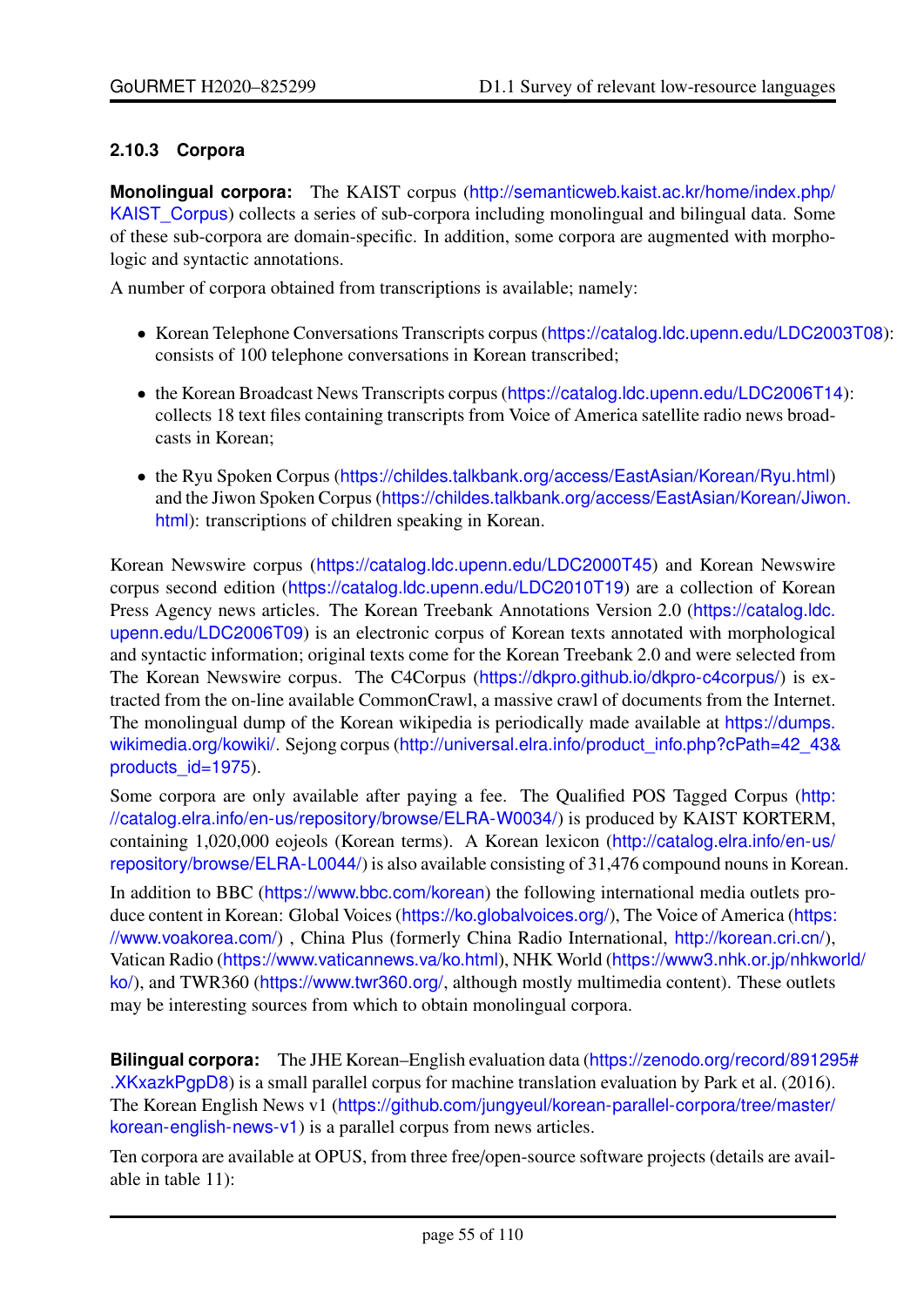<span id="page-55-0"></span>

| corpus               | doc's | sent's | en tokens | ko tokens         |
|----------------------|-------|--------|-----------|-------------------|
| JW300 v1             | 22692 | 1.9M   | 32.9M     | 49.4M             |
| OpenSubtitles v2018  | 1774  | 1.6M   | 12.4M     | 7.8M              |
| QED v2.0a            | 6012  | 0.7M   | 10.1M     | 6.2M              |
| Tatoeba v20190709    | 1     | 2.8k   | 11.0M     | 22.2k             |
| GNOME v1             | 1581  | 0.6M   | 3.1M      | 2.4M              |
| Tanzil v1            | 15    | 93.6k  | 2.8M      | 1.6M              |
| hible-uedin y1       | 2     | 62.2k  | 1.8M      | 0.9M              |
| KDE4v2               | 597   | 87.3k  | 0.6M      | 0.4M              |
| Ubuntu $v14.10$      | 357   | 91.9k  | 0.6M      | 0.3M              |
| PHP v1               | 3220  | 50.7k  | 0.5M      | $\mathbf{\Omega}$ |
| GlobalVoices v2017q3 | 348   | 8.2k   | 0.2M      | 0.2M              |
| total                | 36599 | 5.1M   | 76.1M     | 69.1M             |

**Table 11:** Distribution of the sentences in the Opus Korean–English corpus.

- JW300, the largest corpus, based on Jehova's Witnesses' texts.
- Open Subtitles: [http://opus.nlpl.eu/download.php?f=OpenSubtitles/v2018/moses/en-ko.](http://opus.nlpl.eu/download.php?f=OpenSubtitles/v2018/moses/en-ko.txt.zip) [txt.zip](http://opus.nlpl.eu/download.php?f=OpenSubtitles/v2018/moses/en-ko.txt.zip)
- QED <https://object.pouta.csc.fi/OPUS-QED/v2.0a/moses/en-ko.txt.zip>
- GNOME: <http://opus.nlpl.eu/download.php?f=GNOME/v1/moses/en-ko.txt.zip>
- Tanzil (Quran): <http://opus.nlpl.eu/download.php?f=Tanzil/v1/moses/en-ko.txt.zip>
- Tatoeba: <http://opus.nlpl.eu/download.php?f=Tatoeba/v2/moses/en-ko.txt.zip>
- KDE4: <http://opus.nlpl.eu/download.php?f=KDE4/v2/moses/en-ko.txt.zip>
- PHP: <http://opus.nlpl.eu/download.php?f=PHP/v1/moses/en-ko.txt.zip>
- GlobalVoices: [http://opus.nlpl.eu/download.php?f=GlobalVoices/v2017q3/moses/en-ko.](http://opus.nlpl.eu/download.php?f=GlobalVoices/v2017q3/moses/en-ko.txt.zip) [txt.zip](http://opus.nlpl.eu/download.php?f=GlobalVoices/v2017q3/moses/en-ko.txt.zip)
- Ubuntu: <http://opus.nlpl.eu/download.php?f=Ubuntu/v14.10/moses/en-ko.txt.zip>

The *KAIST Corpus*<sup>19</sup> consists of a collection of corpora in Korean, among which we can find several parallel corpora:

- Corpus7: <http://semanticweb.kaist.ac.kr/home/index.php/Corpus7>
- Corpus9: <http://semanticweb.kaist.ac.kr/home/index.php/Corpus9>
- Corpus10: <http://semanticweb.kaist.ac.kr/home/index.php/Corpus10>
- Newspaper corpus: <http://semanticweb.kaist.ac.kr/download/form.php?cid=12>

<sup>19</sup>[http://semanticweb.kaist.ac.kr/home/index.php/KAIST\\_Corpus](http://semanticweb.kaist.ac.kr/home/index.php/KAIST_Corpus)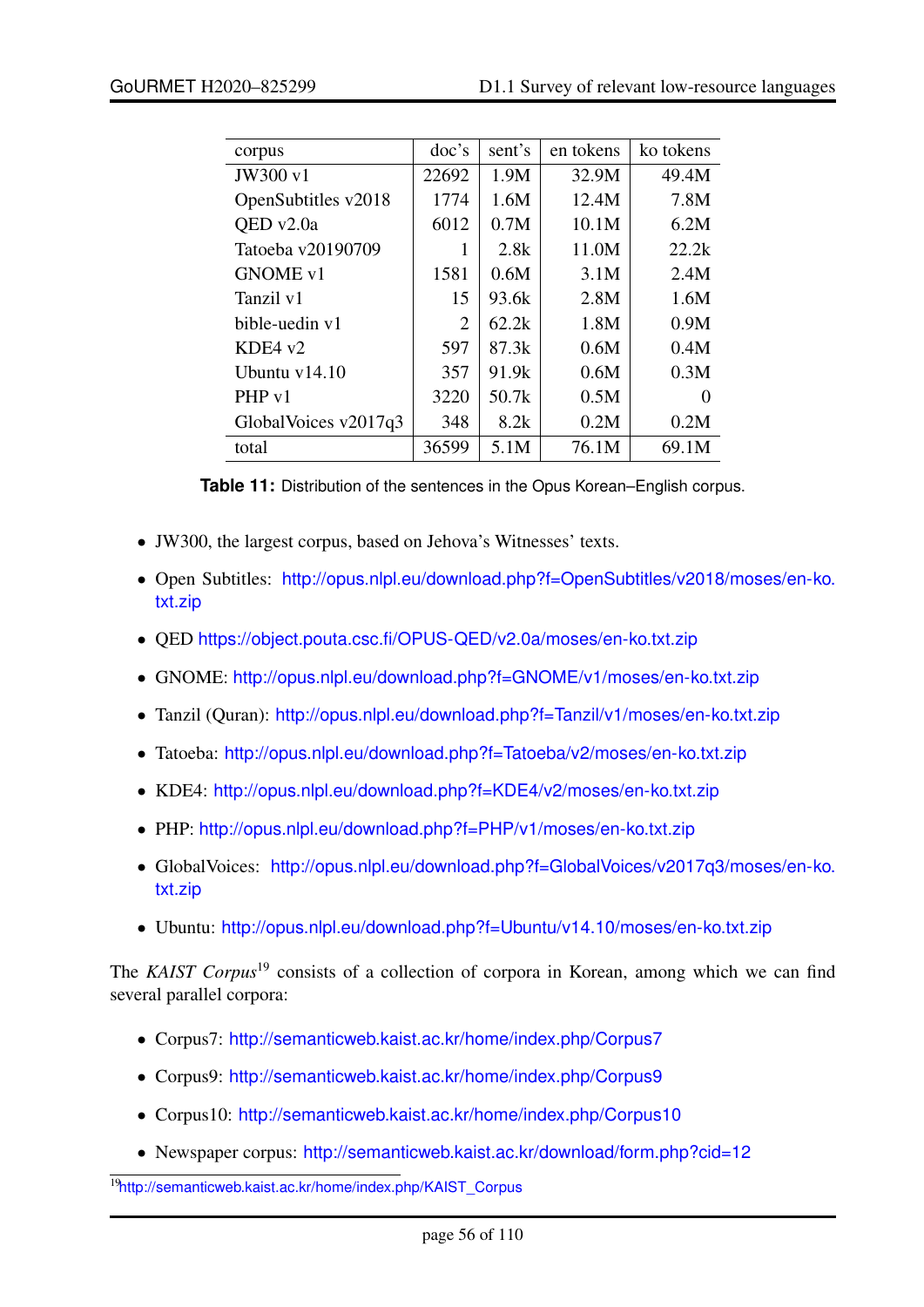By subscribing to the Sketch Engine it is possible to access two more corpora:

- Timestamped JSI web corpus ([https://www.sketchengine.eu/jozef-stefan-institute-newsfee](https://www.sketchengine.eu/jozef-stefan-institute-newsfeed-corpus/#toggle-id-1)d[corpus/#toggle-id-1](https://www.sketchengine.eu/jozef-stefan-institute-newsfeed-corpus/#toggle-id-1))
- koTenTen: Corpus of the Korean Web (<https://www.sketchengine.eu/kotenten-korean-corpus/>)

Some additional corpora are only available after paying a fee, such as the Collins Multilingual database (MLD) - PhraseBank (<http://catalog.elra.info/en-us/repository/browse/ELRA-T0377/>) and WordBank (<http://catalog.elra.info/en-us/repository/browse/ELRA-T0376/>). The Computer Science Database (<http://catalog.elra.info/en-us/repository/browse/ELRA-T0366/>) is a 76,272 entries in Korean and in English in the field of computer science. A Multilingual Corpus ([http:](http://catalog.elra.info/en-us/repository/browse/ELRA-W0035/) [//catalog.elra.info/en-us/repository/browse/ELRA-W0035/](http://catalog.elra.info/en-us/repository/browse/ELRA-W0035/)) of expressions in Korean is available, containing the equivalents in Chinese and English. A Biology Database ([http://catalog.](http://catalog.elra.info/en-us/repository/browse/ELRA-T0365/) [elra.info/en-us/repository/browse/ELRA-T0365/](http://catalog.elra.info/en-us/repository/browse/ELRA-T0365/)) is also available, consisting of 31,884 entries in Korean and English in the field of biology.One of the

### **2.10.4 Resources**

**Monolingual resources:** Some monolingual resources are provided within the Sketch Engine ([https://www.sketchengine.eu/user-guide/user-manual/corpora/by-language/korean-text](https://www.sketchengine.eu/user-guide/user-manual/corpora/by-language/korean-text-corpora/)[corpora/](https://www.sketchengine.eu/user-guide/user-manual/corpora/by-language/korean-text-corpora/)); it is mandatory to be a subcriber to access them: Korean Word Sketch, Korean thesaurus, Korean word lists, Korean concordance, and N-grams in Korean.

As regards language technologies, there is a number of natural-language-processing tools freely available for Korean. KoNLPy (<https://github.com/konlpy/konlpy>) is a tools that enables morphological analysis and part-of-speech tagging. In addition, it provides a collection of corpora and dictionaries. The library open-korean-text ([https://github.com/open-korean-text/open-korean](https://github.com/open-korean-text/open-korean-text)[text](https://github.com/open-korean-text/open-korean-text)) allows text processing with Java. Namely, it provides text normalization and tokenization. RKMA (<https://github.com/youhyunjo/rkma>) is an R library for morphological analysis. Kormoran (<https://github.com/shineware/komoran-2.0>) is one of the most popular morphological analysers for Korean. There are wrappers for several programming languages: Java, Python, R, etc.

**Bilingual resources:** Some machine translation systems are freely available on the Internet:

- Yandex translate: <https://translate.yandex.com>
- Bing translate: <https://www.bing.com/translator>
- Google Translate: <https://translate.google.com/#ko/en/>

A crowd-sourced Korean–English dictionary ([http://www.seas.upenn.edu/~nlp/resources/TACL](http://www.seas.upenn.edu/~nlp/resources/TACL-data-release/dictionaries.tar.gz)[data-release/dictionaries.tar.gz](http://www.seas.upenn.edu/~nlp/resources/TACL-data-release/dictionaries.tar.gz)) has been made available by [Pavlick et al.](#page-107-0) [\(2014\)](#page-107-0). In addition to this, the Korean Propbank (<https://catalog.ldc.upenn.edu/LDC2006T03>), provides a semantic annotation of the Korean–English Treebank Annotations and Korean Treebank Version 2.0.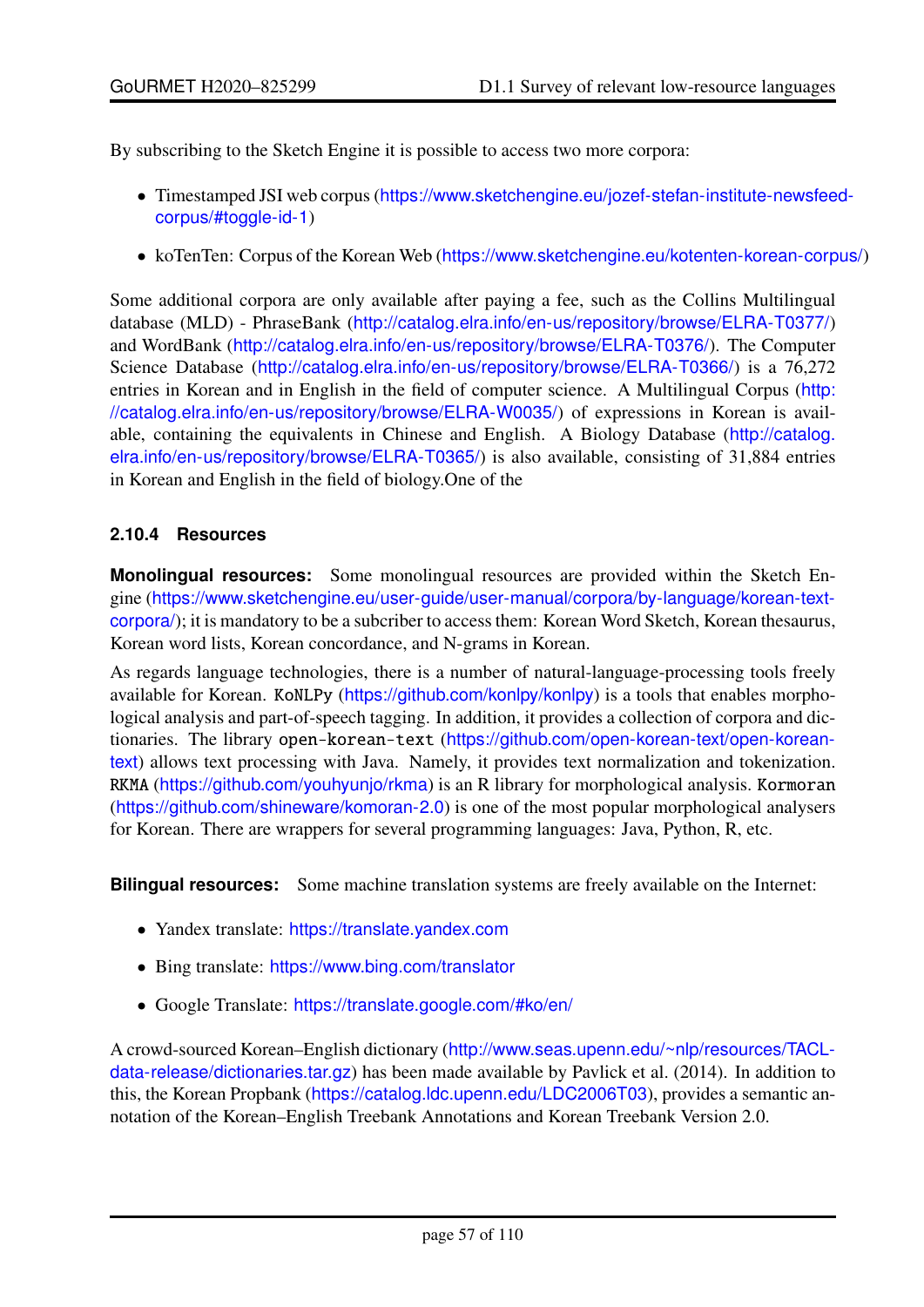### **2.10.5 Challenges for corpus-based MT to English**

One of the main challenges when translating from Korean into English is the difference in the structure of these languages. While English is a subject–verb– object language, Korean is a subject–object–verb language; this may require long-range reordering during translation.

Moreover, there are linguistic phenomena that exist in Korean and do not have an equivalent in English, which may make difficult to decide which is the best choice when translating into English. Namely:

- the fact that Korean uses evidentiality marks, a phenomenon that does not exist in English and may not be easy to translate;
- the lack of articles (both definite and indefinite) in Korean, which makes difficult to choose the right article in English;
- the difference in the definition of the distance levels between speakers.

Finally, the lack of corpora and resources covering specifically the Northern variety of Korean, will surely make it more challenging to deal with the specific grammar, spelling, spacing, and named entities found in North Korean.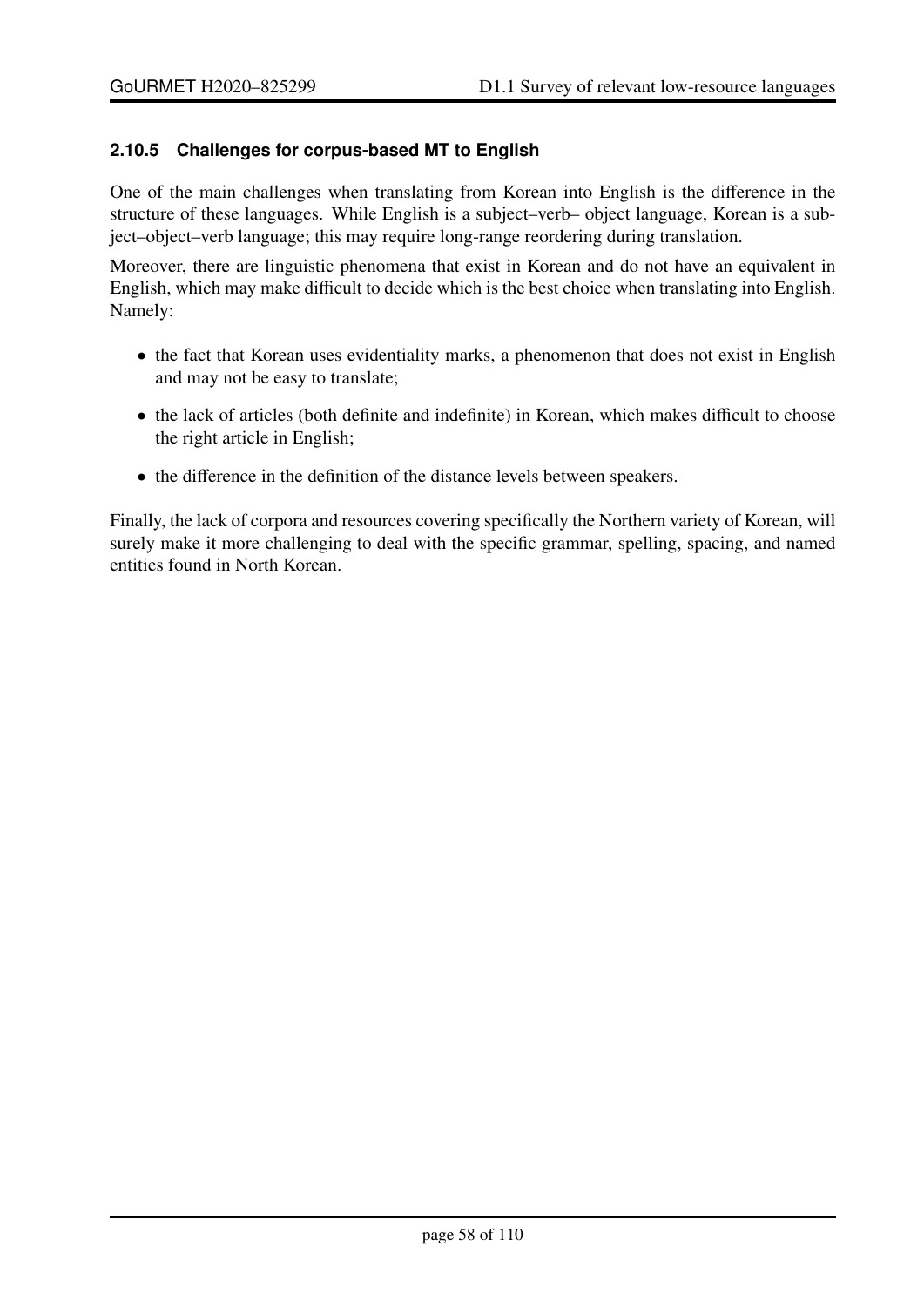# <span id="page-58-0"></span>**2.11 Kurdish (**ku**,** kur**,** kmr**,** ckb**,** sdh**)**

### **2.11.1 Factsheet**

According to Wikipedia, Kurdish is a continuum of languages spoken by the Kurds in Western Asia. These languages belong to the Indo-Iranian family inside the Indo-European family, as do two other languages in this project, namely Gujarati (§ [2.7\)](#page-39-0) and Punjabi (§ [2.14\)](#page-71-0).

Kurdish languages form three groups known as Northern Kurdish (Kurmanji, individual code kmr), Central Kurdish (Sorani, individual code ckb), and Southern Kurdish (Palewani or Kirmashani, individual code sdh); they are not mutually intelligible without learning. Studies as of 2009 estimate between 8 and 20 million native Kurdish speakers in Turkey.

The majority of Kurds speak Northern Kurdish (Kurmanji) in Turkey, Syria, northern Iraq, and northwest and northeast Iran. Central Kurdish is spoken by an estimated 7 million Kurds in the Iraqi Kurdistan and the Iranian Kurdistan Province. Kurmanji is written in the Latin script, whereas Sorani is mainly written in a modified version of the Arabic–Persian script, although the Latin script is often used in particular contexts such as messaging applications.

The *endonymic glossonym* (name of the language as given by its own native speakers) for Central Kurdish is *Kurdîy nawendî* and also *Soranî*. The endonymic glossonym for Northern Kurdish is *Kurmancî* (Kurmanji).

Two related languages are Zaza–Gorani and Persian. The last one is better resourced than any Kurdish variety.

The Internet geographic top-level domain for Kurdistan Region of Iraq is .krd.

### **2.11.2 Contrasts with English**

The following description may be more accurate for Sorani, as this is the Kurdish language for which the World Atlas of Linguistic Structures reports more contrasts with English. Examples —where given— are taken from Wikipedia and from [Thackston](#page-108-2) [\(2006a\)](#page-108-2) and [Thackston](#page-108-3) [\(2006b\)](#page-108-3).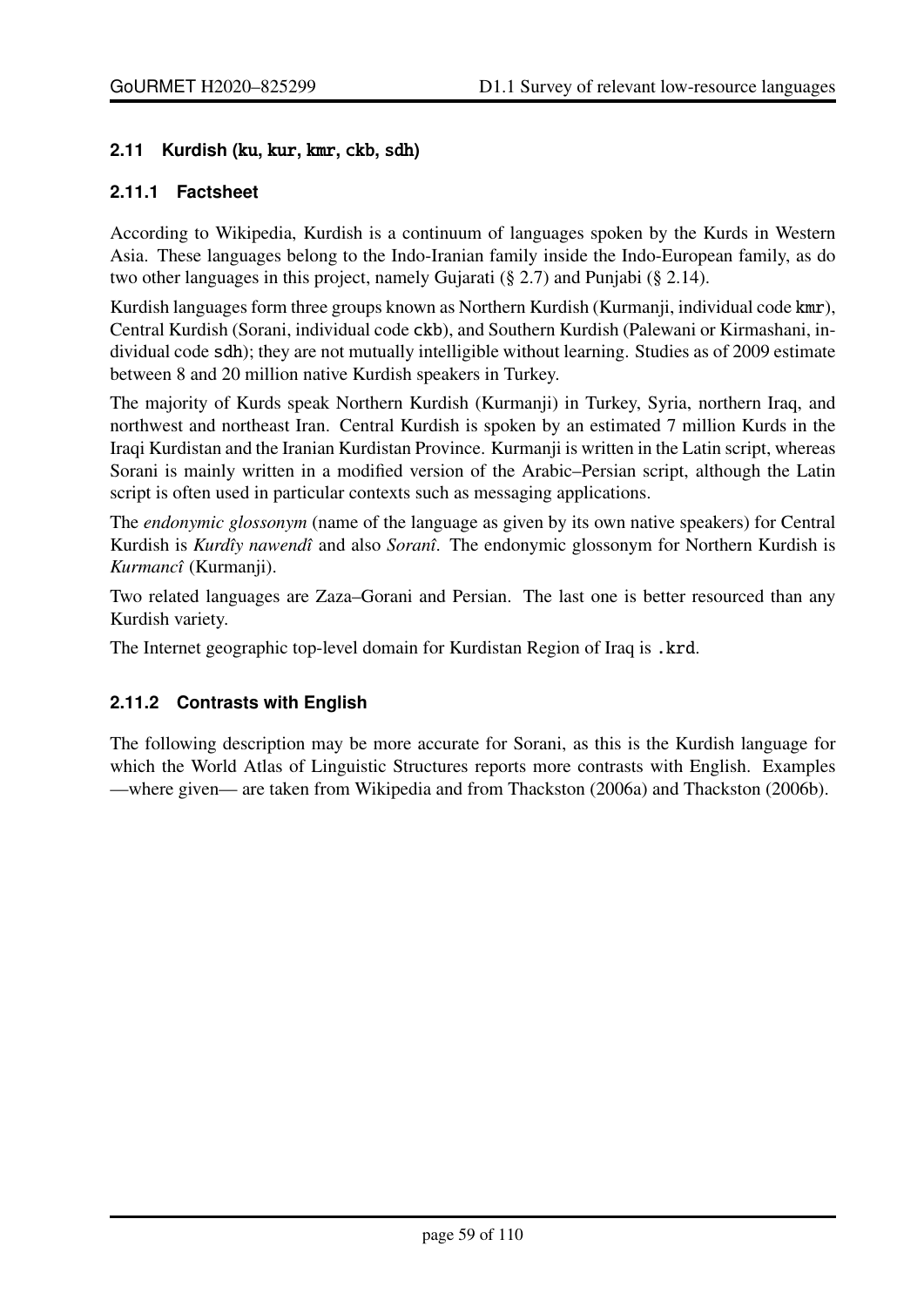| <b>Morphology</b>                         |                                                                  |                                                                                                                                                                                                                                                       |                                                                                                                                                                   |  |  |
|-------------------------------------------|------------------------------------------------------------------|-------------------------------------------------------------------------------------------------------------------------------------------------------------------------------------------------------------------------------------------------------|-------------------------------------------------------------------------------------------------------------------------------------------------------------------|--|--|
| <b>Feature</b>                            | Value in Eng-<br>lish                                            | Value in Kur-<br>dish                                                                                                                                                                                                                                 | <b>Examples</b>                                                                                                                                                   |  |  |
| Morphological<br>cases                    | Two,<br>only<br>pronouns<br>and<br>some<br>closed-class<br>words | Thackston<br>(2006a)<br>re-<br>four<br>ports<br>(nominative,<br>oblique,<br>con-<br>struct, $20$<br>and<br>vocative)<br>for<br>for Kurmanji,<br>but Thackston<br>$(2006b)$ does<br>not explicitly<br>discuss<br>case,<br>for<br>except<br>ergativity. |                                                                                                                                                                   |  |  |
| Gender                                    | Two, only 3rd-<br>person singu-<br>lar pronouns                  | Thackston<br>(2006a)<br>re-<br>ports<br>two<br>genders<br>for<br>Kurmanji, but<br>Thackston<br>(2006b)<br>does<br>report<br>not<br>for<br>gender<br>Sorani.                                                                                           |                                                                                                                                                                   |  |  |
| Morphological<br>indicators<br>in<br>verb | Tense, person,<br>number                                         | in-<br>Verbs<br>flect<br>with<br>person,<br>num-<br>ber,<br>mood,<br>tense, polarity.<br>bíchim<br>$(Kur-$<br>manji)<br>$\sqrt{2}$<br>ez<br>bíçim (Sorani)<br>'That I go'                                                                             |                                                                                                                                                                   |  |  |
| The transitive<br>verb<br>agrees<br>with  | the A argu-<br>ment ('agent')                                    | $\dots$ the<br>A<br>in<br>argument<br>imperfective<br>verb<br>forms,<br>the<br>P<br>and<br>argument<br>('patient')<br>perfective<br>in<br>verb<br>forms<br>(split ergativ-<br>ity)                                                                    | Kurmanji, perfective Thackston (2006a):<br><i>wî ez dîtim</i> 'he saw me' (lit. 'he me saw-<br>me') vs. <i>wî em dîtin</i> 'he saw us' (lit. 'he<br>$us saw-us$ ) |  |  |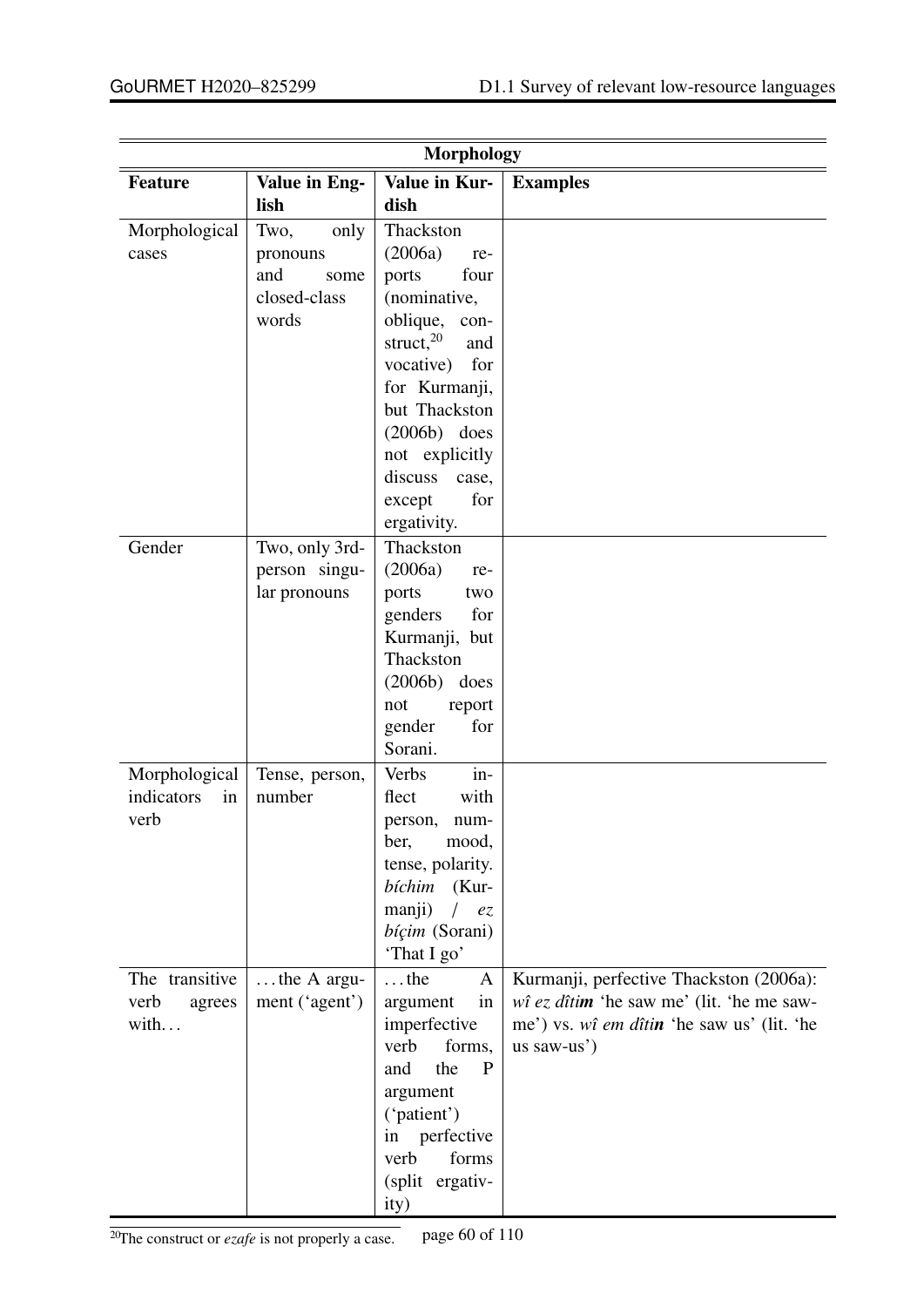| <b>Function words</b> |               |                  |                                                     |  |  |
|-----------------------|---------------|------------------|-----------------------------------------------------|--|--|
| <b>Feature</b>        | Value in Eng- | Value in Kur-    | <b>Examples</b>                                     |  |  |
|                       | lish          | dish             |                                                     |  |  |
| Definite              | Definite word | Definite affix   | <i>pyâw</i> 'man', <i>pyâwaká</i> 'the man'         |  |  |
| Articles              | distinct from | (Sorani,<br>not  |                                                     |  |  |
|                       | demonstrative | Kurmanji)        |                                                     |  |  |
| Indefinite Art-       | Indefinite    | Indefinite affix | <i>miróvek</i> 'a man' ( <i>mirov</i> '(the) man')) |  |  |
| icles                 | word distinct |                  | (Kurmanji, Thackston (2006a)); pyâwèk               |  |  |
|                       | from 'one'    |                  | 'a man' (pyâw 'man') (Sorani, Thackston             |  |  |
|                       |               |                  | $(2006b)$ ).                                        |  |  |

| Word order      |                                |             |                                                     |  |  |
|-----------------|--------------------------------|-------------|-----------------------------------------------------|--|--|
| Feature         | Value in Eng-<br>Value in Kur- |             | <b>Examples</b>                                     |  |  |
|                 | lish                           | dish        |                                                     |  |  |
| Order of Sub-   | Subject-                       | Subject-    | Ew wî mirovî dibîne 'He sees that man',             |  |  |
| Object<br>ject, | Verb-Object                    | Object-Verb | lit. 'He that man sees' (Kurmanji, Thack-           |  |  |
| and Verb        |                                |             | ston $(2006a)$                                      |  |  |
| Order of Gen-   | No dominant                    | $Noun-$     | <i>jega-y pasa</i> 'The king's place', lit. 'place- |  |  |
| itive and Noun  | order                          | Genitive    | CONSTRUCT king' [As many other lan-                 |  |  |
|                 |                                |             | guages, even so unrelated as Hausa (2.8)            |  |  |
|                 |                                |             | do, Kurdish marks the <i>modified</i> noun          |  |  |
|                 |                                |             | with the ending -y, sometimes called the            |  |  |
|                 |                                |             | <i>construct</i> state or <i>ezafe</i> .]           |  |  |
| Order of Ad-    | Adjective-                     | $Noun-$     | <i>pyaw-i čak</i> [Note that, as in genitive con-   |  |  |
| jective<br>and  | Noun                           | Adjective   | structs, the modified noun is in the con-           |  |  |
| Noun            |                                |             | struct state (carries an <i>ezafe</i> ending).]     |  |  |

| Other syntax   |               |                          |                                                           |  |  |
|----------------|---------------|--------------------------|-----------------------------------------------------------|--|--|
| <b>Feature</b> | Value in Eng- | Value in Kur-   Examples |                                                           |  |  |
|                | lish          | dish                     |                                                           |  |  |
| Negative       | Negative      |                          | Negative affix   Sorani: dáchim 'I go', nádachim 'I don't |  |  |
|                | particle      | in verb (except $\vert$  | go'; Kurmanji: ez védikim 'I do', ez                      |  |  |
|                |               | in copulas)              | venákim 'I don't do'.                                     |  |  |

### **2.11.3 Corpora**

**Monolingual corpora:** The Kurdish-BLARK project ([https://github.com/hosseinhassani/Kurd](https://github.com/hosseinhassani/Kurdish-BLARK)ish-[BLARK](https://github.com/hosseinhassani/Kurdish-BLARK)) contains monolingual corpora of Kurmanji (around 12,000 words) and Sorani (around 273,000 words) released under a GNU AGPL v3 license.

In 2019, the AsoSoft Sorani corpus by [Veisi et al.](#page-108-4) [\(2019\)](#page-108-4) has been released ([https://github.com/](https://github.com/AsoSoft/AsoSoft-Text-Corpus) [AsoSoft/AsoSoft-Text-Corpus](https://github.com/AsoSoft/AsoSoft-Text-Corpus)) under non-comercial license. It contains 75 million tokens.

The Voice of America has two services for Kurdistan (<https://www.dengiamerika.com/>, Arabic script, probably the Sorani variety, and <https://www.dengeamerika.com/>, Latin script, probably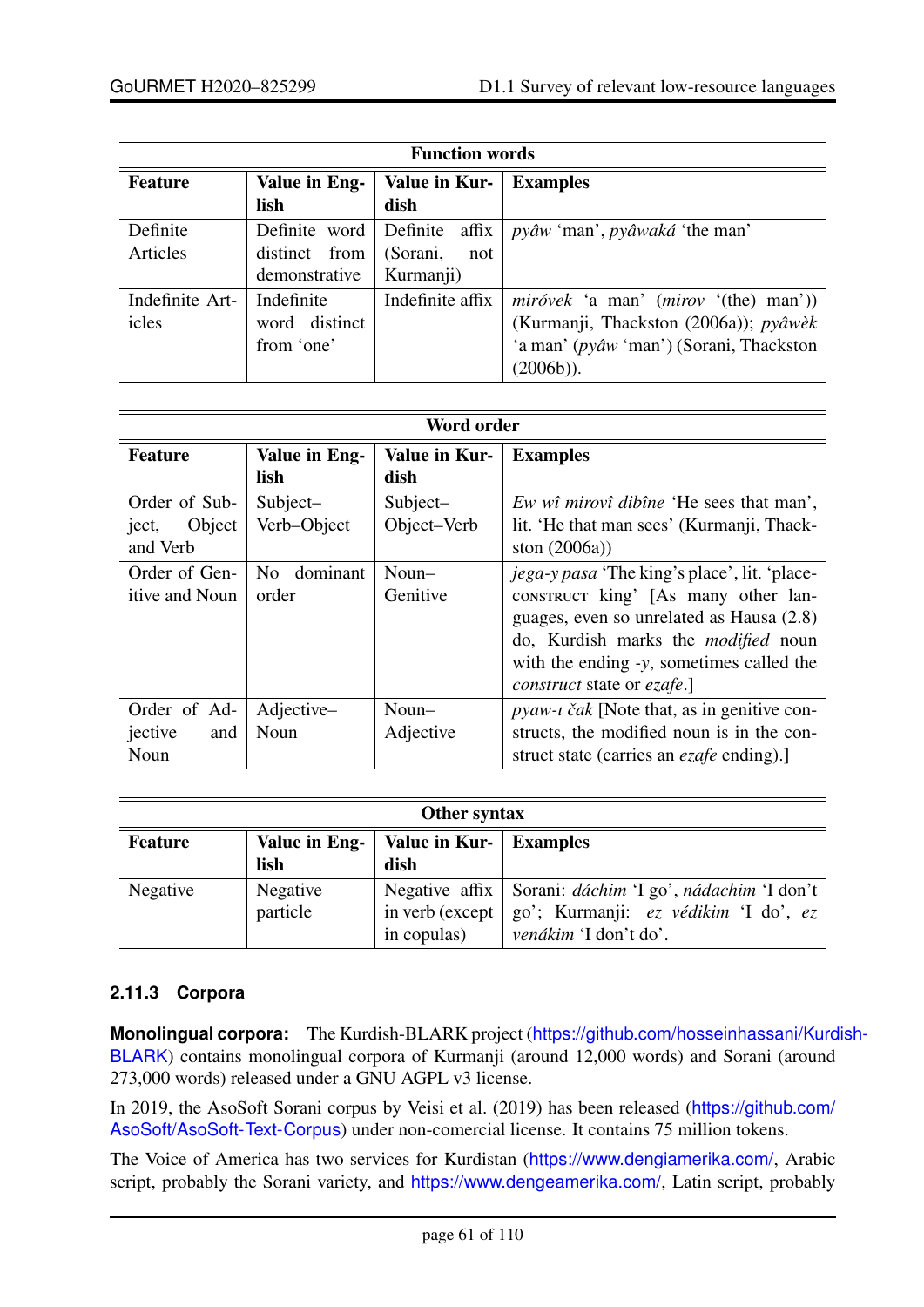| corpus              | doc's | sent's | en tokens | ku tokens |
|---------------------|-------|--------|-----------|-----------|
| Tatoeba v20190709   | 1     | 0.1k   | 11.0M     | 4.2k      |
| Tanzil v1           | 15    | 93.5k  | 2.8M      | 7.0M      |
| wikimedia v20190628 | 1     | 0.2k   | 7.7M      | 59.2k     |
| <b>GNOME</b> v1     | 717   | 0.2M   | 1.4M      | 0.7M      |
| QED v2.0a           | 195   | 27.6k  | 0.4M      | 0.3M      |
| Ubuntu $v14.10$     | 209   | 19.6k  | 0.3M      | 64.8k     |
| KDE4 v2             | 360   | 26.8k  | 0.3M      | 93.9k     |
| Bianet v1           | 1     | 6.5k   | 0.2M      | 0.1M      |
| total               | 1499  | 0.3M   | 24.2M     | 8.4M      |

**Table 12:** Distribution of the sentences in the Opus Kurdish–English corpus.

the Kurmanji script.). TWR360 (<https://www.twr360.org/>) has a Sorani site, mostly with multimedia content. Global Voices has what looks like a Sorani site which it calls Kurdish ([https:](https://ku.globalvoices.org/) [//ku.globalvoices.org/](https://ku.globalvoices.org/).

There are two independent online newspapers in Iraqi Kurdistan written in Sorani: *Awene* ([http:](http://www.awene.com/) [//www.awene.com/](http://www.awene.com/)) and *Hawlati* (<http://www.hawlati.co/>).

The Sorani Wikipedia is available on <https://ckb.wikipedia.org/wiki/>. As of April 2019 it contains 22,894 entries (see stats on <https://stats.wikimedia.org/EN/SummaryCKB.htm>). A monolingual dump is periodically made available at <https://dumps.wikimedia.org/ckbwiki/>.

The Kurmanji Wikipedia is available on <https://ku.wikipedia.org/>. As of April 2019 it contains 24,404 entries (see stats on <https://stats.wikimedia.org/EN/SummaryKU.htm>). A monolingual dump is periodically made available at <https://dumps.wikimedia.org/kuwiki/>.

The Iranian Studies site at Harvard University contains selected readings in Sorani Kurdish ([https://](https://sites.fas.harvard.edu/~iranian/Sorani) [sites.fas.harvard.edu/~iranian/Sorani](https://sites.fas.harvard.edu/~iranian/Sorani)) and Kurmanji Kurdish ([https://sites.fas.harvard.edu/~iran](https://sites.fas.harvard.edu/~iranian/Kurmanji)ian/ [Kurmanji](https://sites.fas.harvard.edu/~iranian/Kurmanji)). They are distributed under a CC BY-NC-ND 4.0 license. The site also contains reference grammars in English for both languages [\(Thackston,](#page-108-2) [2006a](#page-108-2)[,b\)](#page-108-3).

**Bilingual corpora:** Bianet [\(Ataman,](#page-105-4) [2018\)](#page-105-4) contains 6,486 English–Kurmanji parallel sentences in the news domain. It can be downloaded from <https://d-ataman.github.io/bianet> and it is distributed under a CC-BY-SA-4.0 license. It also contains parallel sentences for English–Turkish and Turkish–Kurmanji.

Opus (<http://opus.nlpl.eu>) has a corpus of Kurdish–English of approximately 300,000 sentences of which around 93,000 are Quran translations and the remaining sentences belong to the documentation of Ubuntu, GNOME and KDE.

Kurdish News Network (<https://www.knnc.net/>) contains news articles in Sorani and English but it needs to be checked whether they are actually parallel texts. A similar study needs to be carried out for the Kurmanji and English articles published by the Hawar News Agency ([https://www.](https://www.hawarnews.com/kr/) [hawarnews.com/kr/](https://www.hawarnews.com/kr/)).

Another Iraqi media network, Rudaw Media Network, has a newspaper (<http://www.rudaw.net>) published in English, Kurmanji and Sorani, as well as radio and TV channels.

Google Translate supports Kurmanji–English translation since 2016; Sorani is not supported as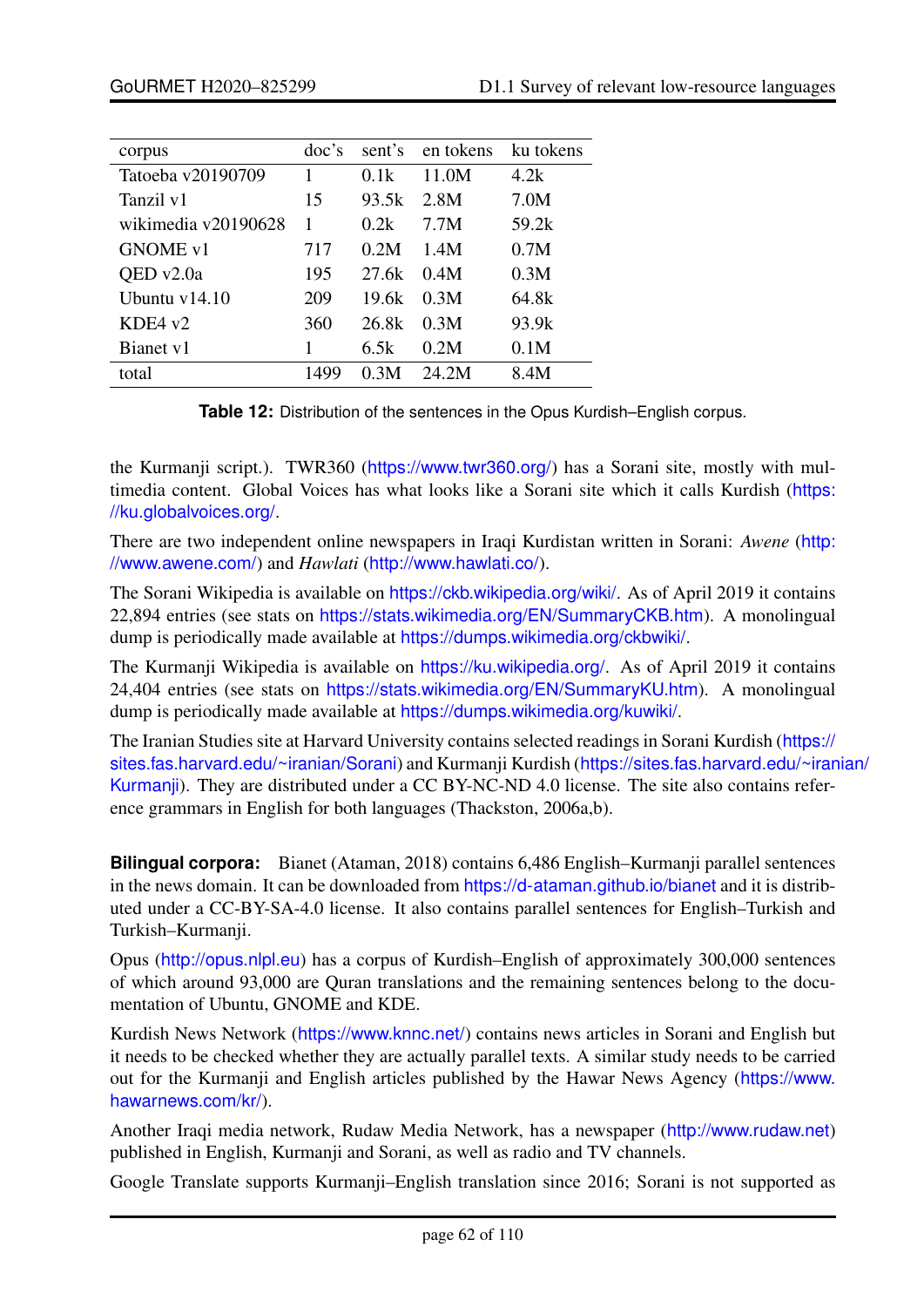of April 2019 (but see <http://www.rudaw.net/english/kurdistan/110220193>). Inkurdish ([https:](https://www.inkurdish.com/) [//www.inkurdish.com/](https://www.inkurdish.com/)) is another commercial system. Apertium (see below) also has Kurmanji– English translation. In 2016, Translators Without Borders released Apertium-based machine translation systems for Kurmanji–English and Sorani–English (see [https://translatorswithoutborders.](https://translatorswithoutborders.org/translators-without-borders-develops-worlds-first-crisis-specific-machine-translation-system-kurdish-languages/) [org/translators-without-borders-develops-worlds-first-crisis-specific-machine-translation-syste](https://translatorswithoutborders.org/translators-without-borders-develops-worlds-first-crisis-specific-machine-translation-system-kurdish-languages/)m[kurdish-languages/](https://translatorswithoutborders.org/translators-without-borders-develops-worlds-first-crisis-specific-machine-translation-system-kurdish-languages/); the corresponding resources are free/open source: [https://github.com/apertium](https://github.com/apertium/apertium-kmr-eng)/ [apertium-kmr-eng](https://github.com/apertium/apertium-kmr-eng), <https://github.com/apertium/apertium-ckb-eng>).

# **2.11.4 Resources**

**Monolingual resources:** The Kurdish-BLARK project ([https://github.com/hosseinhassani/](https://github.com/hosseinhassani/Kurdish-BLARK) [Kurdish-BLARK](https://github.com/hosseinhassani/Kurdish-BLARK)) contains some tools (published under a GNU AGPL v3 license) such as a transliterator from Persian/Arabic texts into Latin script, a tokenizer, a stemmer to find Kurmanji and Sorani stems, a word-level translator from Kurmanji to Sorani (and vice versa) based on a bilingual dictionary, an a Kurdish proper names recognizer. The tools have been described by [Hassani](#page-106-4) [\(2018\)](#page-106-4).

KurLex (<https://gforge.inria.fr/scm/viewvc.php/alexina/kurlex/trunk/>) is a morphological lexicon for Kurmanji Kurdish as described by [Walther et al.](#page-108-5) [\(2010\)](#page-108-5). KurLex is distributed under the LGPLLR license; the release 0.0.1 can be downloaded from [https://gforge.inria.fr/frs/?group\\_id=482](https://gforge.inria.fr/frs/?group_id=482).

SoraLex (<https://gforge.inria.fr/scm/viewvc.php/alexina/soralex/trunk/>) is a morphological lexicon for Sorani Kurdish as described by [Walther and Sagot](#page-108-6) [\(2010\)](#page-108-6). SoraLex is distributed under the LGPL-LR license; the release 0.0.1 can be downloaded from [https://gforge.inria.fr/frs/?group\\_](https://gforge.inria.fr/frs/?group_id=482) [id=482](https://gforge.inria.fr/frs/?group_id=482).

An Crúdabán (<http://crubadan.org/writingsystems>) has lists of words and bigrams for different variants and scripts of Kurdish; files containing a small number of URLs that were used to compile the words are also included.

Apertium includes linguistic data for Kurmanji (<https://github.com/apertium/apertium-kmr>) and Sorani (<https://github.com/apertium/apertium-ckb>): morphological analysers and part-of-speech taggers. See 'Bilingual Resources' below for more detail.

The paper by [Esmaili](#page-105-5) [\(2012\)](#page-105-5) and the webpage "Building a Kurdish Language Corpus: an overview of the Technical Problems" ([http://ggautierk.free.fr/e/icem\\_98.htm](http://ggautierk.free.fr/e/icem_98.htm)) by Gérard Gautier discuss some interesting points about linguistic resource development for Kurdish.

The first syntactically annotated corpus of Kurmanji Kurdish contains approximately 10,000 words and was developed by [Gökırmak and Tyers\(2017\)](#page-106-5) and released under a Creative Commons License Attribution-ShareAlike 4.0 International at [https://github.com/UniversalDependencies/UD\\_Kurm](https://github.com/UniversalDependencies/UD_Kurmanji-MG)anji-[MG](https://github.com/UniversalDependencies/UD_Kurmanji-MG).

**Bilingual resources:** Apertium also contains bilingual data for Kurmanji–English ([https://github](https://github.com/apertium/apertium-kmr-eng). [com/apertium/apertium-kmr-eng](https://github.com/apertium/apertium-kmr-eng)) and Sorani–English ([https://github.com/apertium/apertium](https://github.com/apertium/apertium-ckb-eng)[ckb-eng](https://github.com/apertium/apertium-ckb-eng)): bilingual dictionaries and structural transfer-rules. The final report (see [http://wiki.](http://wiki.apertium.org/wiki/Kurmanji_and_English/Final_report) [apertium.org/wiki/Kurmanji\\_and\\_English/Final\\_report](http://wiki.apertium.org/wiki/Kurmanji_and_English/Final_report)) by the Google Summer of Code 2016 student that created most of the data stated that the Kurmanji–English system contained around 17,000 dictionary entries, 157 paradigms and 23 transfer rules. All data are published under a GPL3 license.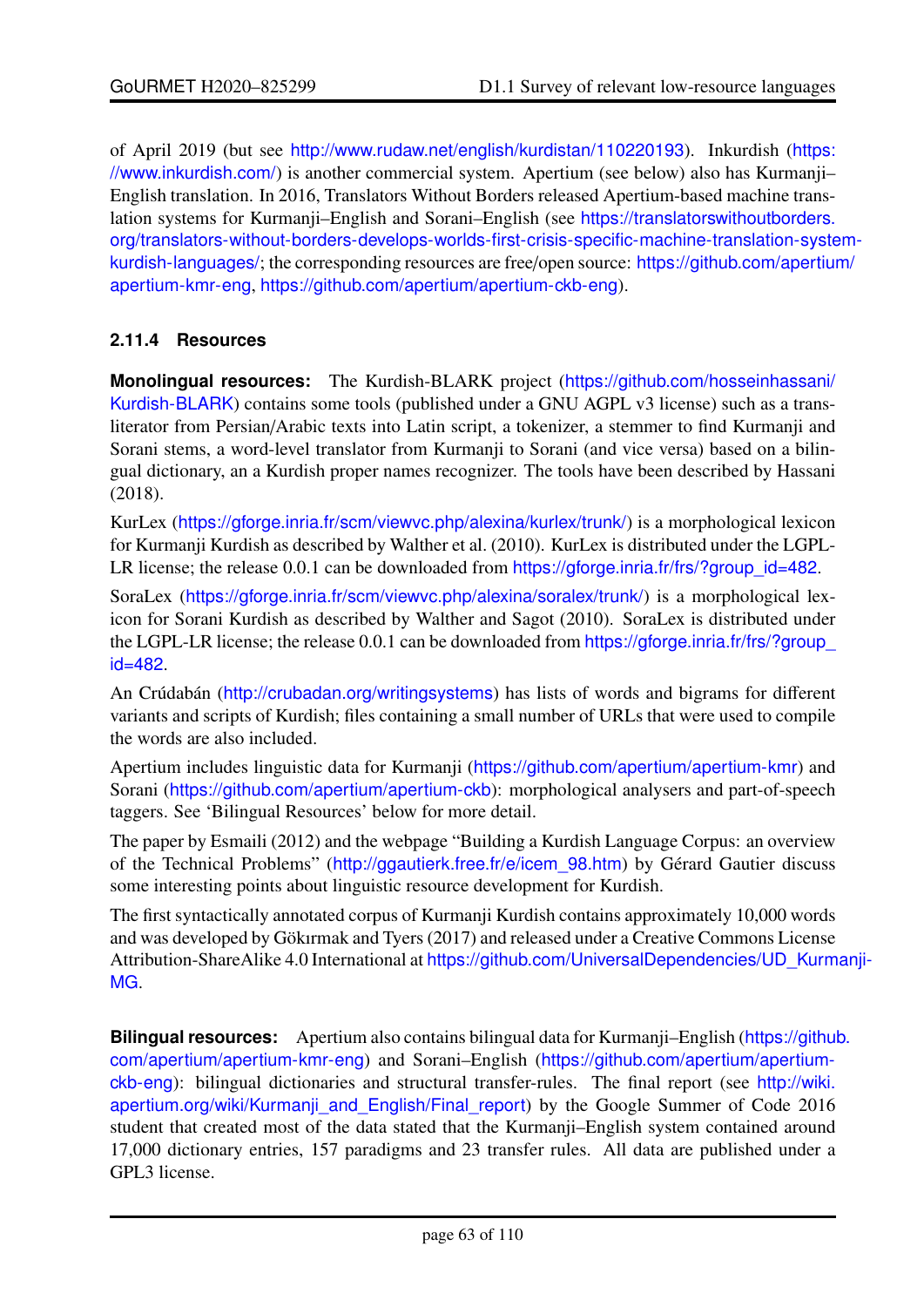The Iranian Studies site at Harvard University contains a Sorani Kurdish vocabulary in English (<https://sites.fas.harvard.edu/~iranian/Sorani>) and also a Kurmanji Kurdish vocabulary in English (<https://sites.fas.harvard.edu/~iranian/Kurmanji>). They are distributed under a CC BY-NC-ND 4.0 license.

# **2.11.5 Challenges for corpus-based MT to English**

The main challenges when translating from both Sorani and Kurmanji Kurdish to English come from grammatical differences:

- agglutination in noun-based phrases to represent gender and case (Kurmanji) or pronominal suffixes (Sorani);
- radically different sentence and phrase structures —position of object, obliques, and verb; use of postpositional elements and circumpositions in Kurmanji, etc.—;
- absence of a definiteness mark in Kurmanji implies that the machine translation system would have to add the English article;
- cases in Kurmanji might simplify the task of identifying the sentence constituents by the machine translation system when compared to Sorani.

Kurdish is a strongly inflected language. This can cause data sparseness problems if the MT system treats the words as atomic units. It is desirable that that the different grammatical suffixes are represented as independent tokens to allow the system to generalize better from the training data. Moreover, the absence of specific news-related bilingual corpora may be an obstacle to good results in a media monitoring task. The lack of a single standard in the case of both languages may result in non-homogeneous corpora.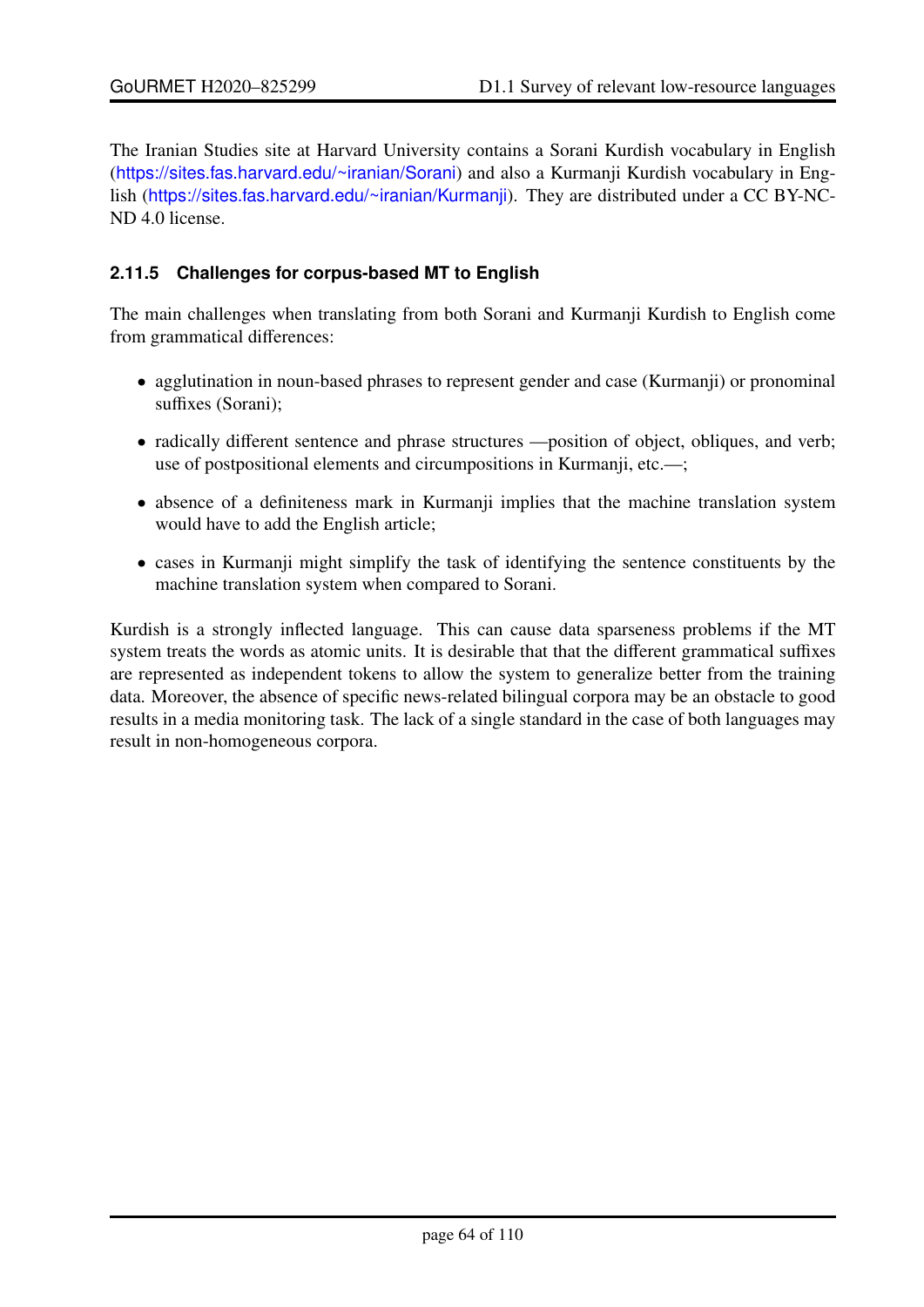# **2.12 Kyrgyz (**ky**,** kir**)**

### **2.12.1 Factsheet**

According to Wikipedia, Kyrgyz has around 4 million speakers. It is spoken in Kyrgyzstan, where it is official, and also in Afghanistan, Tajikistan, Pakistan, Russia, and the Xinjiang province of China. It is a Turkic language in the same family (Kypchak) as Kazakh.

Kyrgyz is officially written in a Cyrillic alphabet (a superset of the Russian alphabet, with three additional letters) in Kyrgyzstan, and in Xinjiang a Perso-Arabic alphabet is used. A Latin alphabet similar to that used by Turkish is also unofficially used sometimes, mostly by academics and in diaspora.

# **2.12.2 Contrasts with English**

As regards syntax, the contrasts between English and Kyrgyz are similar to those between English and other Turkic languages such as Turkish (see section [2.19\)](#page-92-0). Kyrgyz examples are given in Google Translate transliteration.

| <b>Verbs</b>                                                            |                                       |                                                                                                                                        |                                                                                                                                                                                                                                                                      |  |  |  |
|-------------------------------------------------------------------------|---------------------------------------|----------------------------------------------------------------------------------------------------------------------------------------|----------------------------------------------------------------------------------------------------------------------------------------------------------------------------------------------------------------------------------------------------------------------|--|--|--|
| <b>Feature</b>                                                          | Value in Eng-<br>lish                 | <b>Value</b><br>in<br><b>Kyrgyz</b>                                                                                                    | <b>Examples</b>                                                                                                                                                                                                                                                      |  |  |  |
| of<br>Number<br>categories<br>encoded<br>in a<br>single<br>verb<br>form | A few (person,<br>number, tense)      | Many<br>(also<br>potentiality,<br>negation,<br>voice<br>[pass-<br>ive/active],<br>evidentiality<br>$\Gamma$ it<br>seems'],<br>$etc.$ ) | <i>turam/turamin</i> 'I [will] get up' (affirm-<br>ative); turbaym~turbaymin 'I don't get<br>up'/'I won't get up' (negative); turaminbi<br>'Do I get up'/'Will I get up' (interrogat-<br>ive); turbaptırmın 'It seems I didn't get<br>up' (negative, past, mirative) |  |  |  |
| Evidentiality                                                           | Expressed<br>through<br>constructions | expressed                                                                                                                              | Morphologically <i>Al keliptir</i> ('I understand that she came')<br>vs. Al keldi ('She came').                                                                                                                                                                      |  |  |  |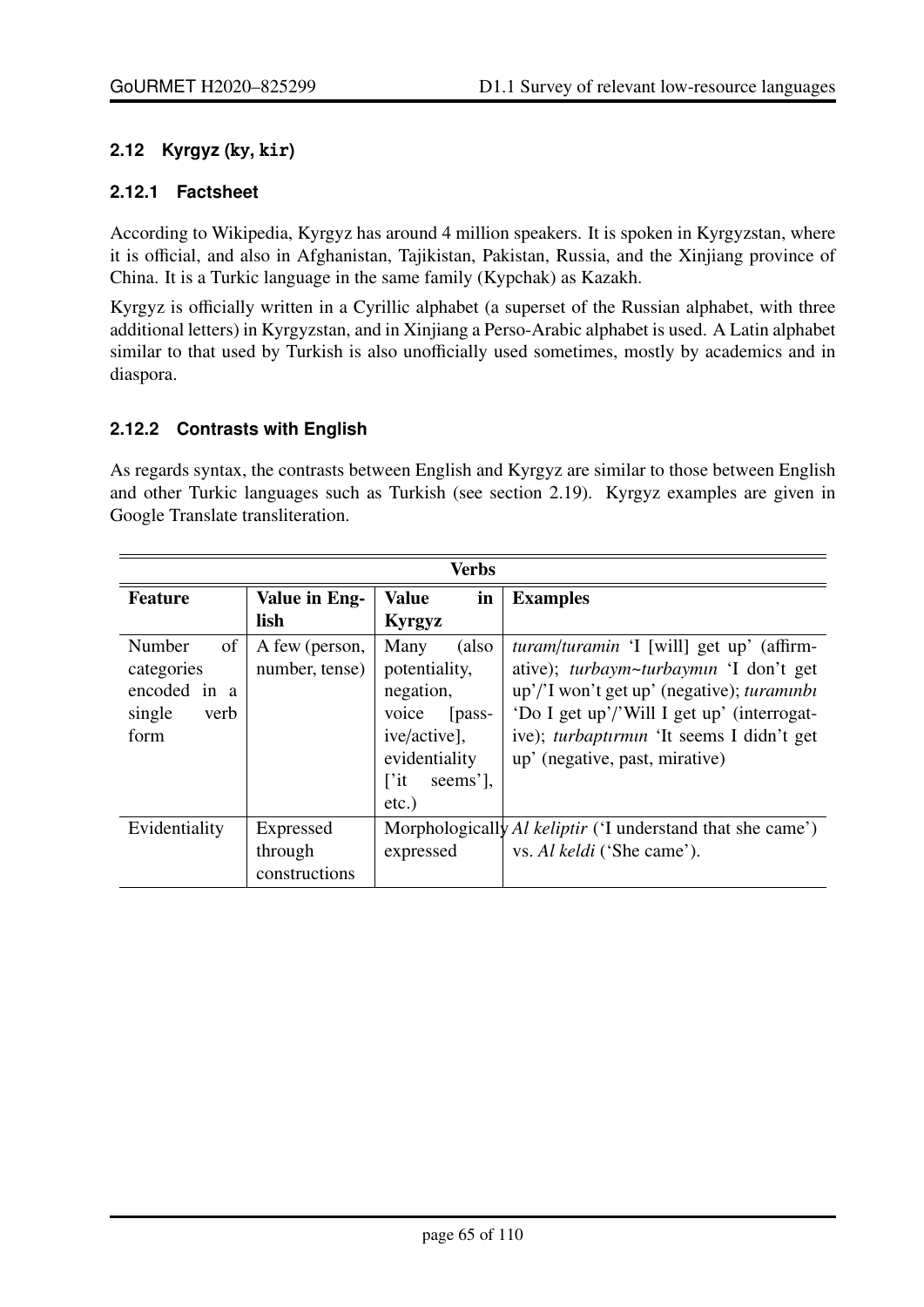| Morphology                                            |                            |                                                                                                                                                                                                                                                                                               |                                                                                                                                                                                                                                                                                                                                                                                                                                                                                                                                                                                                                                                                                                          |  |  |
|-------------------------------------------------------|----------------------------|-----------------------------------------------------------------------------------------------------------------------------------------------------------------------------------------------------------------------------------------------------------------------------------------------|----------------------------------------------------------------------------------------------------------------------------------------------------------------------------------------------------------------------------------------------------------------------------------------------------------------------------------------------------------------------------------------------------------------------------------------------------------------------------------------------------------------------------------------------------------------------------------------------------------------------------------------------------------------------------------------------------------|--|--|
| <b>Feature</b>                                        | Value in Eng-<br>lish      | <b>Value</b><br>in<br><b>Kyrgyz</b>                                                                                                                                                                                                                                                           | <b>Examples</b>                                                                                                                                                                                                                                                                                                                                                                                                                                                                                                                                                                                                                                                                                          |  |  |
| How is case<br>expressed<br>Number<br>of              | It is not<br>Two (but only | It is<br>by<br>$\rm{a}$<br>single, distinct<br>morpheme<br>Nine (nomin-                                                                                                                                                                                                                       | Case in nouns is expressed by a morph<br>that comes just after number or pos-<br>sessive morphs (either of which may be<br>present or absent): <i>üylörümdö</i> ('in my<br>houses, lit. üy 'house' lör plural mark, üm<br>first person possessive mark, dö locative<br>$\infty$ .                                                                                                                                                                                                                                                                                                                                                                                                                        |  |  |
| morphologically-in<br>marked cases                    | pronouns,<br>$etc.$ )      | ative,<br>accus-<br>ative,<br>dative,<br>locative, ablat-<br>ive, genitive,<br>similative,<br>abessive, and<br>equative),<br>most appear-<br>ing as distinct<br>suffixes.<br>(Genitive and<br>accusative<br>appear<br>may<br>without<br>a<br>morpheme<br>if<br>the noun<br>is<br>indefinite.) | • Keme çögüp ketken ('the ship<br>sank', nominative, no mark);<br>• Men kemeni kördüm. ('I saw the<br>ship', accusative $-ni$ );<br>• Men kemege bardım ('I went to the<br>ship', dative $-ge$ );<br>• Men kemede boldum. ('I was on<br>the ship', locative $-de$ ;<br>• Kemeden keldim. ('I came from the<br>ship', ablative -den);<br>• <i>Kemenin kapitani</i> ('The captain of<br>the ship', genitive <i>-nin</i> ).<br>• Kapitan kemesiz kaldı. ('The cap-<br>tain ended up without a ship',<br>abessive -siz).<br>• Kemedey kalkıdı. ('It floated like a<br>ship.', similative -dey).<br>• Kapitança keme ayday alam. ('I<br>can pilot a ship like a captain.',<br>equative $-ca$ ). <sup>21</sup> |  |  |
| Position<br>of<br>Pronominal<br>Possessive<br>Affixes | No possessive<br>affixes   | Possessive<br>suffixes (after<br>number,<br>before case)                                                                                                                                                                                                                                      | keme ('[the] ship') vs. [menin] keme <b>m</b><br>('my ship')                                                                                                                                                                                                                                                                                                                                                                                                                                                                                                                                                                                                                                             |  |  |

<sup>21</sup>A more idiomatic alternative to *kapitança* in this sentence would be the post-positional expression using the similative *-day* ending: *kapitanday bolup*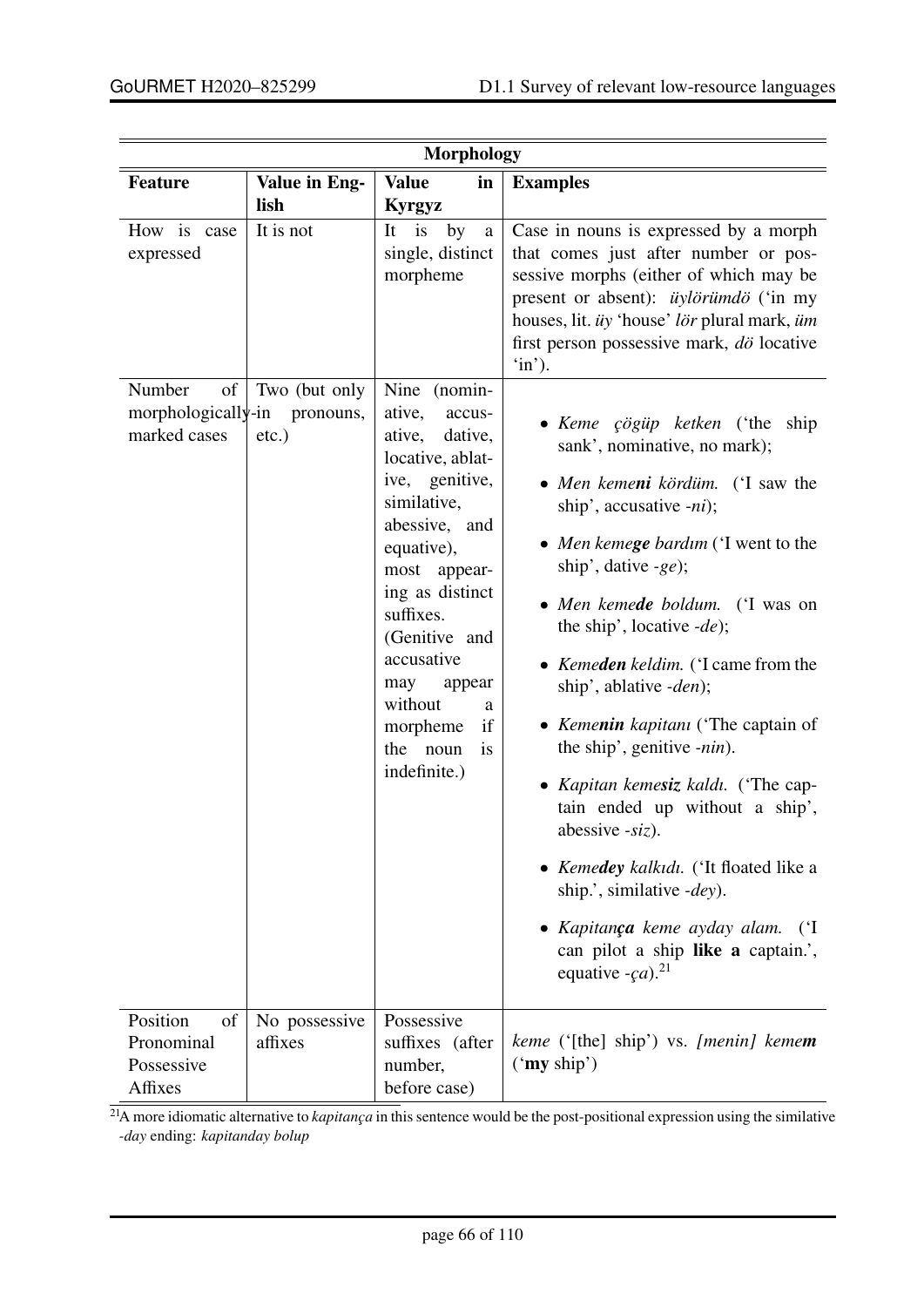| <b>Syntax</b>          |                            |                            |                                                  |  |  |
|------------------------|----------------------------|----------------------------|--------------------------------------------------|--|--|
| <b>Feature</b>         | Value in Eng-              | <b>Value</b><br>in         | <b>Examples</b>                                  |  |  |
|                        | lish                       | <b>Kyrgyz</b>              |                                                  |  |  |
| Order of Sub-          | Subject-                   | Subject-                   | Azamat janı üy satıp aldı 'Azamat bought         |  |  |
| ject, Object           | Verb-Object                | Object-Verb                | a new house', lit 'Azamat new house              |  |  |
| and Verb               |                            |                            | bought'                                          |  |  |
| Order of Ob-           | Verb-Object-               | Oblique-                   | Men terezeden eki gül kördüm 'I saw              |  |  |
| ject, Oblique,         | Oblique                    | Object-Verb                | two flowers out the window', that is, I          |  |  |
| and Verb               |                            |                            | window-ABLATIVE two flower saw'                  |  |  |
| Adpositions:           | Prepositions               | Postpositions              | <i>qaşıq</i> 'spoon'; <i>qaşıq menen</i> 'with a |  |  |
| Prepositions           | (before noun)              | (after noun)               | spoon', lit. 'spoon with'                        |  |  |
| postposi-<br><b>or</b> |                            |                            |                                                  |  |  |
| tions?                 |                            |                            |                                                  |  |  |
| Definite               | different<br>Yes,          | definite<br>N <sub>o</sub> | Kemeler may mean 'Boats'<br>or 'The              |  |  |
| article                | from demon-                | article                    | boats'.                                          |  |  |
|                        | strative.                  |                            |                                                  |  |  |
| Order of Gen-          | No dominant                | Genitive-                  | jaşoobuzdun güldörü 'The flowers of our          |  |  |
| itive and Noun         | order                      | Noun                       | lives', that is, life-our-GENITIVE flower-       |  |  |
|                        |                            |                            | PLURAL-POSSESSIVE                                |  |  |
| Order of Re-           | Noun-                      | Relative                   | düynönü satkan adam 'The man who sold            |  |  |
| Clause<br>lative       | Relative                   | clause-Noun                | the world', lit 'world-ACCUSATIVE sell-          |  |  |
| and Noun               | clause                     |                            | VERBAL ADJECTIVE man'                            |  |  |
| Position<br>of         | question<br>N <sub>o</sub> | Final                      | Sen keldin 'You arrived'; Sen keldinbi?          |  |  |
| Polar<br>Ques-         | particle                   |                            | 'Did you arrive?'                                |  |  |
| tion Particles         |                            |                            |                                                  |  |  |
| Position<br>$\sigma$ f | Fronted                    | In situ                    | Sen kayda jaşaysın?<br>'Where do you             |  |  |
| Interrogat-            | (initial)                  |                            | live'?                                           |  |  |
| Phrases<br>ive         |                            |                            |                                                  |  |  |
| Content<br>in.         |                            |                            |                                                  |  |  |
| Questions              |                            |                            |                                                  |  |  |

| <b>Pronouns</b>   |                |                        |                                                            |  |  |
|-------------------|----------------|------------------------|------------------------------------------------------------|--|--|
| <b>Feature</b>    | Value in Eng-  | in<br><b>Value</b>     | <b>Examples</b>                                            |  |  |
|                   | lish           | <b>Kyrgyz</b>          |                                                            |  |  |
| <b>Politeness</b> | No distinction | <b>Binary</b><br>$po-$ | <i>sen</i> is the familiar 2nd person singu-               |  |  |
| distinction<br>in |                | liteness               | lar pronoun; the polite form is siz; the                   |  |  |
| pronouns          |                | distinction,           | plurals are <i>siler</i> and <i>sizder</i> , respectively. |  |  |
|                   |                | sometimes              | Sometimes <i>siler</i> is used with singular se-           |  |  |
|                   |                | ternary                | mantics and intermediate politeness, <i>i.e.</i>           |  |  |
|                   |                |                        | familiar but respectful. All case forms                    |  |  |
|                   |                |                        | show this distinction.                                     |  |  |
| Expression of     | Obligatory     | Subject affixes        | Keldim ('I arrived'); Keldik ('We ar-                      |  |  |
| Pronominal        | pronouns       | on verb only if        | rived').                                                   |  |  |
| Subjects          | subject<br>1n  | needed                 |                                                            |  |  |
|                   | position       |                        |                                                            |  |  |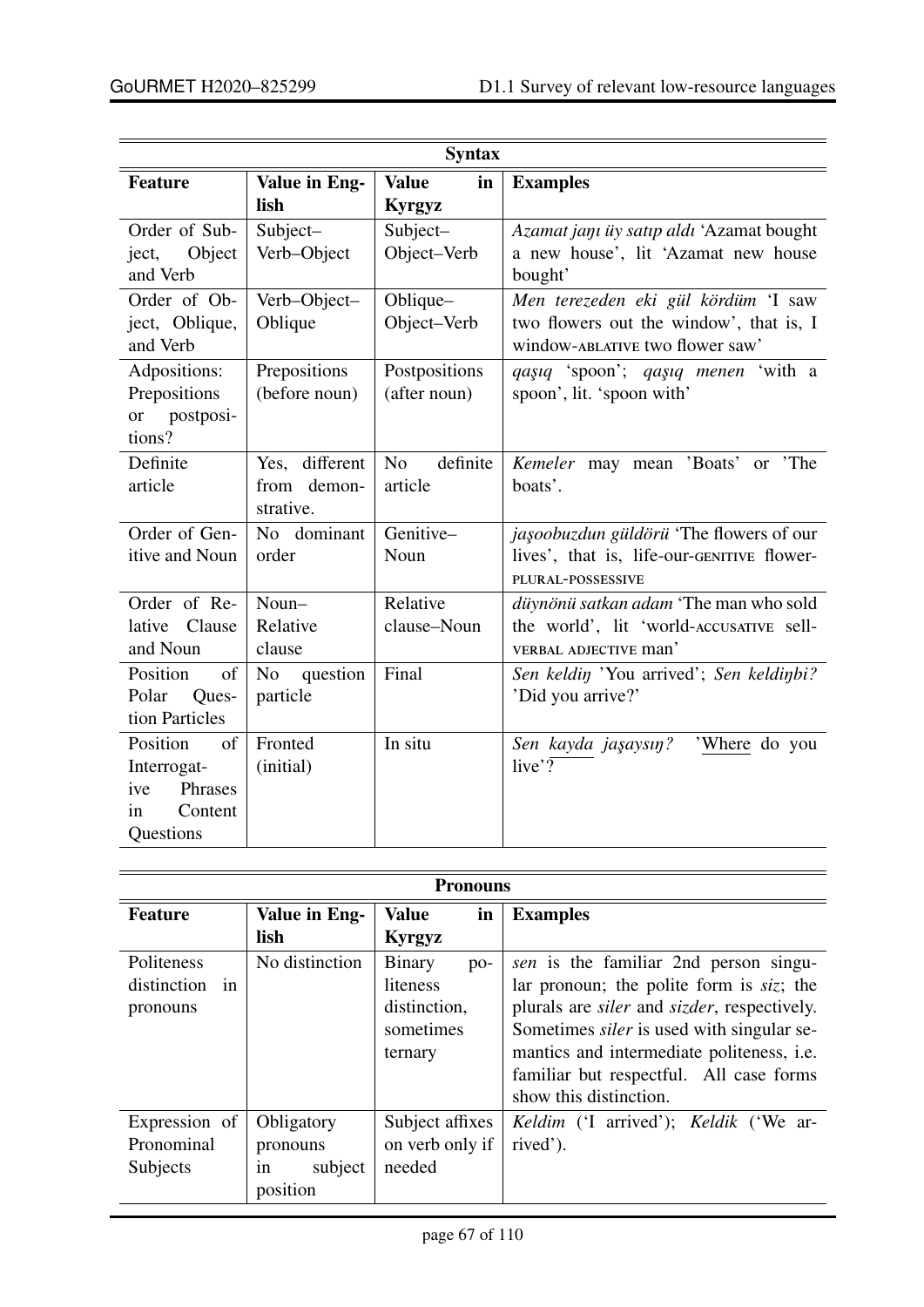<span id="page-67-0"></span>

| corpus              | doc's | sent's  | ky tokens | en tokens  |
|---------------------|-------|---------|-----------|------------|
| Tatoeba v20190709   |       | 100     | 900       | 11,000,000 |
| JW300 v1            | 4,065 | 300,000 | 4,800,000 | 5,900,000  |
| Wikimedia v20190628 |       | 41      | 21,800    | 7,700,000  |
| <b>GNOME</b> v1     | 176   | 71,400  | 300,000   | 300,000    |
| Ubuntu $v14.10$     | 105   | 10,100  | 31,500    | 200,000    |
| QED v2.0a           | 28    | 2,100   | 23,900    | 34,600     |
| total               | 4,376 | 383,841 | 5,178,100 | 25,134,600 |

**Table 13:** Distribution of the sentences in the OPUS Kyrgyz–English corpus (data from [http://opus.](http://opus.nlpl.eu/) [nlpl.eu/\)](http://opus.nlpl.eu/).

# **2.12.3 Corpora**

**Monolingual Corpora:** The monolingual dump of the Kyrgyz wikipedia is periodically made available at <https://dumps.wikimedia.org/kywiki/> . The *kyWaC* is available from the sketch platform, but requires a subscription: [https://www.sketchengine.eu/corpora-and-languages/kyrgyz](https://www.sketchengine.eu/corpora-and-languages/kyrgyz-text-corpora/)[text-corpora/](https://www.sketchengine.eu/corpora-and-languages/kyrgyz-text-corpora/). The *Kyrgyz-tidy-Dataset* is an R-formatted selection of texts from a selection of Kyrgyz News groups 1 month prior to the Presidential election in 2017.

**Bilingual corpora:** The availability of bilingual corpora for Kyrgyz and English is quite limited. Table [13](#page-67-0) gives an overview of what is available in the OPUS (<http://opus.nlpl.eu>) repository. About 384,000 sentences are available, of which 300,000 come from Jehova's Witnesses material.

### **2.12.4 Resources**

**Monolingual resources:** Apertium project provides a collection of resources for Kyrgyz ([https:](https://github.com/apertium/apertium-kir) [//github.com/apertium/apertium-kir](https://github.com/apertium/apertium-kir)) language under GPL v3 license. Among these resources, it is possible to find a morphological analyzer, a morphological generator and a part-of-speech tagger.

**Bilingual resources:** The Apertium platform provides machine translation data and resources for several language pairs involving Kyrgyz; all of them contain bilingual dictionary skeletons with a small number of entries, except for the Kyrgyz–Kazakh ([https://github.com/apertium/apertium](https://github.com/apertium/apertium-kaz-kir)[kaz-kir](https://github.com/apertium/apertium-kaz-kir)) dictionary, with about 8000 bilingual entries. This last dictionary could be crossed with the Apertium Kazakh–English dictionary to obtain a larger English–Kyrgyz dictionary than the one currently available at <https://github.com/apertium/apertium-eng-kir> which has only about 300 bilingual dictionary entries.

# **2.12.5 Challenges for corpus-based MT to/from English**

The main obstacle to building a corpus-based MT system between Kyrgyz and English is the scarcity of parallel corpora available. In addition to this, the syntax divergence between Kyrgyz and English is typical of that between any Turkic language and English: very substantial reordering is needed to translate sentences, Kyrgyz, being agglutinative, has much richer noun and verb morphology than that of English.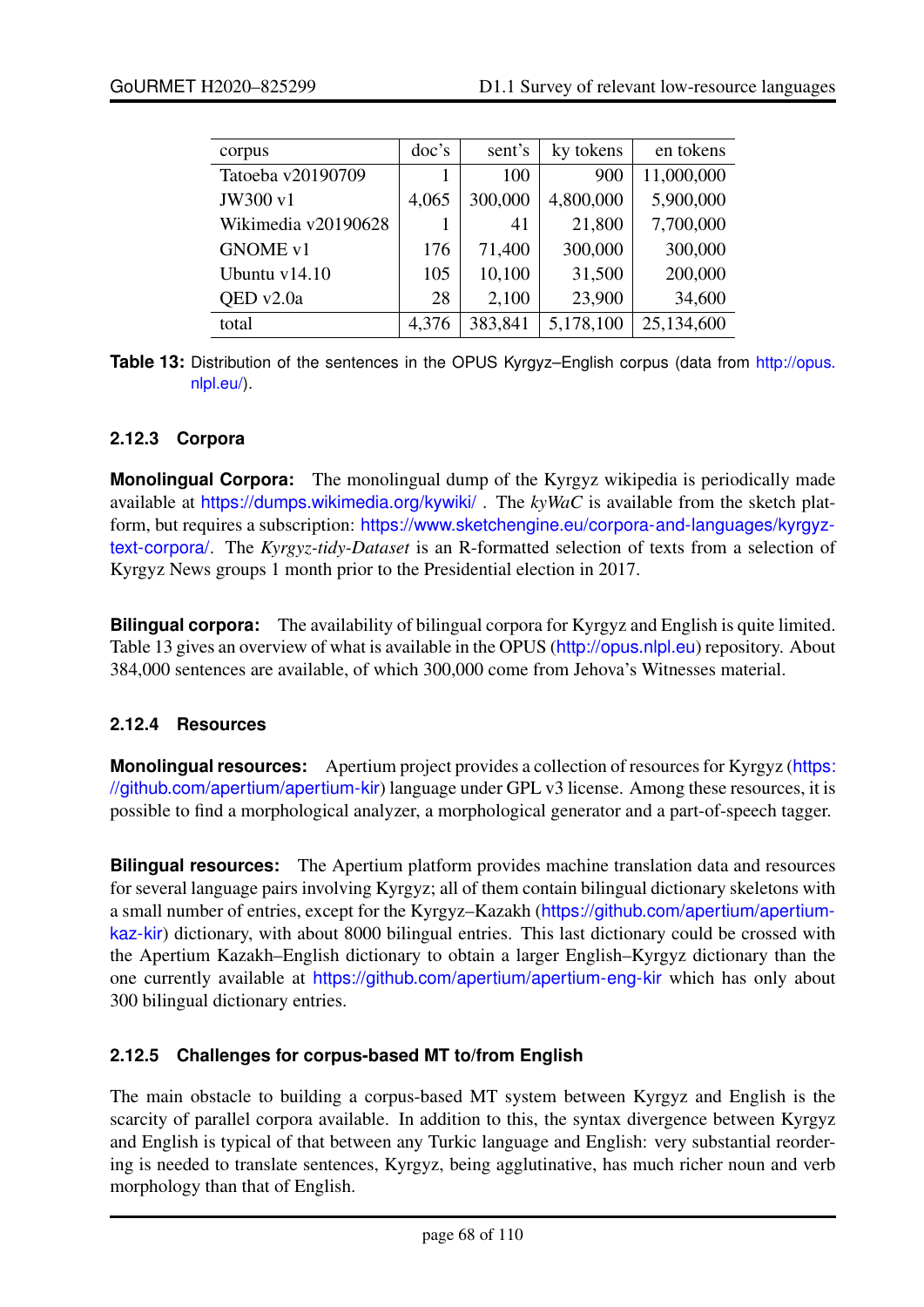### **2.13 Macedonian (**mk**,** mkd**,** mac**)**

### **2.13.1 Factsheet**

Macedonian is the official language of North Macedonia and also a minority language in parts of Albania, Romania, and Serbia, and it is spoken as a first language by about 2,000,000 people.

Macedonian's *endonymic glossonym*, transliterated, is *makedonski jazik*. Macedonian's closest relatives are Bulgarian (Macedonian dialects are part of a continuum with Bulgarian dialects) and, farther on, Serbo-Croatian (see sections [2.6](#page-34-0) and [2.15\)](#page-76-0). The Internet country code top-level domain for North Macedonia is .mk.

Macedonian uses the Cyrillic alphabet, but differs in some letters from other languages with the same script.

# **2.13.2 Contrasts with English**

Macedonian and Bulgarian are so closely related that the contrasts described for Bulgarian in section [2.4.2](#page-23-1) are basically valid. Minor formal differences with Bulgarian exist such as the existence in Macedonian of three forms (proximal, medial, and distal) of the definite article instead of just one (the same characteristic is only dialectal in Bulgarian). The most common form of the definite article in Macedonian (medial) is equivalent to the one used in standard Bulgarian.

### **2.13.3 Corpora**

**Monolingual corpora:** Macedonian Wikipedia is available on <https://mk.wikipedia.org/>. As of April 2019 it contains 98,188 entries (see stats on [https://stats.wikimedia.org/EN/SummaryMK.](https://stats.wikimedia.org/EN/SummaryMK.htm) [htm](https://stats.wikimedia.org/EN/SummaryMK.htm)). A monolingual dump is periodically made available at <https://dumps.wikimedia.org/mkwiki/>.

This is a list of Macedonian newspapers and magazines: *Nova Makedonija* ([https://www.novamake](https://www.novamakedonija.com.mk/)donija. [com.mk/](https://www.novamakedonija.com.mk/)), *Vecher* (<https://vecer.mk/>), *Sloboden Pechat* (<https://www.slobodenpecat.mk/>), *Nezavisen Vesnik* (<https://nezavisen.mk/>), *Kapital* (<https://kapital.mk/>), *Zenit* ([http://zenitprilep.com.](http://zenitprilep.com.mk/)  $mk$ ).

In addition to DW (<https://www.dw.com/mk/>), the following international media outlets publish content in Macedonian: The Voice of America (<https://mk.voanews.com/>) and Radio Free Europe (<https://www.slobodnaevropa.mk>).

**Bilingual corpora:** The Southeast European Times (SETimes) is a central source of news and information about Southeastern Europe in ten languages: Albanian, Bosnian, Bulgarian, Croatian, English, Greek, Macedonian, Romanian, Serbian and Turkish. The SETimes corpus ([http://www.](http://www.statmt.org/setimes/) [statmt.org/setimes/](http://www.statmt.org/setimes/)) was compiled and put in the public domain by [Tyers and Serdar Alperen](#page-108-7) [\(2010\)](#page-108-7). The Macedonian–English corpus contains approximatedly 153,000 sentences.<sup>22</sup>

ParaSol (<http://parasolcorpus.org/>) is a parallel aligned corpus of translated and original belletristic texts in Slavic and some other languages. The amount of parallel corpora depends on the particular language pair. Languages include Bulgarian, Belarusian, Czech, Croatian, Macedonian, Polish, Russian, Slovak, Slovene, Serbian, Ukrainian, Upper Sorbian, German, English, Dutch,

<sup>&</sup>lt;sup>22</sup>There is a cleaner version available at <http://nlp.ffzg.hr/resources/corpora/setimes/>.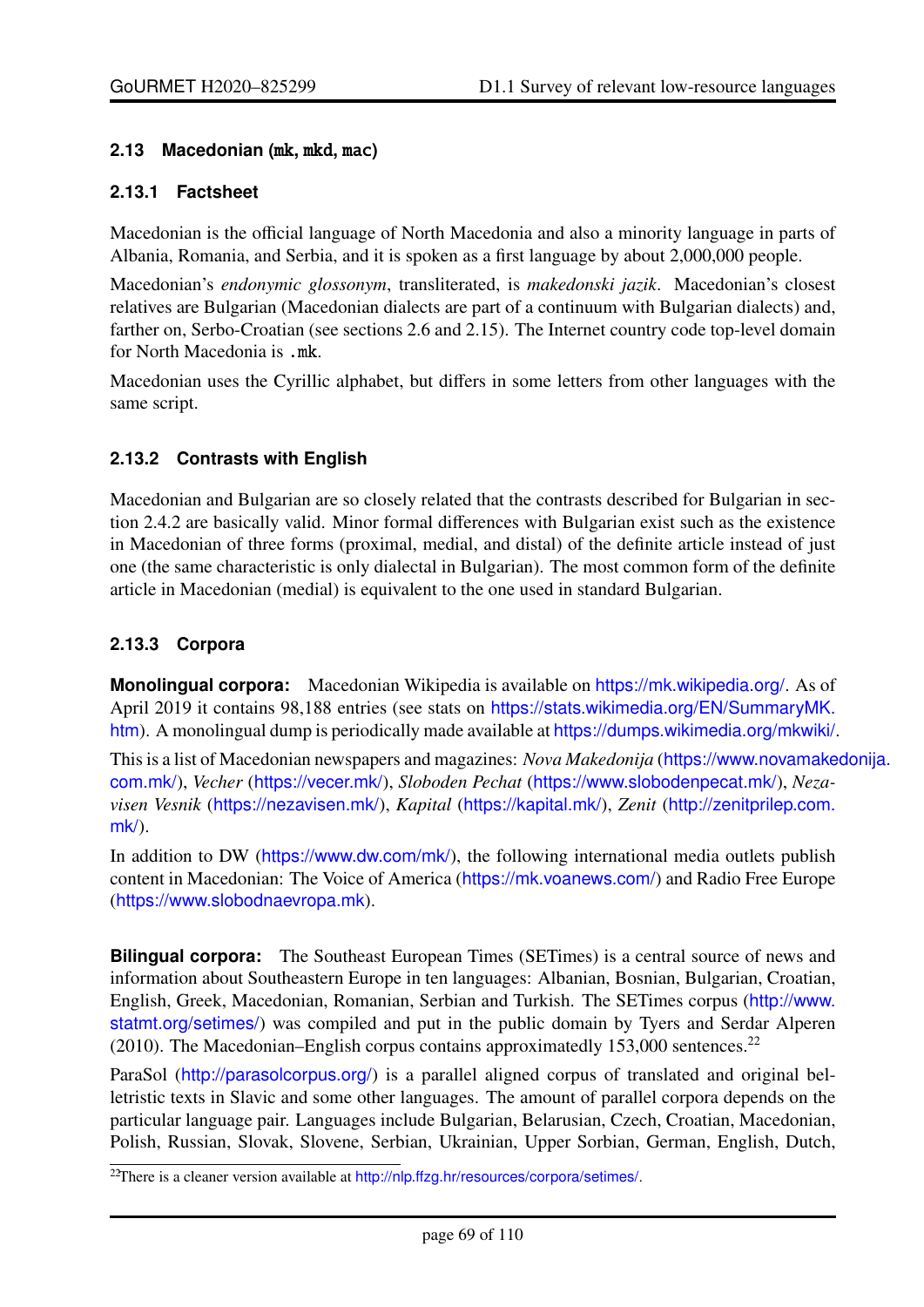<span id="page-69-0"></span>

| corpus               | doc's | sent's            | en tokens | mk tokens |
|----------------------|-------|-------------------|-----------|-----------|
| OpenSubtitles v2018  | 3948  | 3.7M              | 28.9M     | 23.7M     |
| JW300 v1             | 7211  | 0.5M              | 9.0M      | 8.6M      |
| Tatoeba v20190709    | 1     | 80.3k             | 11.0M     | 0.5M      |
| <b>SETIMES</b> v2    | 1     | 0.2M              | 5.1M      | 5.2M      |
| GNOME v1             | 1030  | 0.5M              | 2.3M      | 2.5M      |
| QED v2.0a            | 517   | 76.4k             | 1.2M      | 1.1M      |
| GlobalVoices v2017q3 | 2292  | 50.0 <sub>k</sub> | 1.2M      | 1.1M      |
| KDE4 v2              | 450   | 85.0k             | 0.5M      | 0.4M      |
| Ubuntu $v14.10$      | 171   | 42.0k             | 0.3M      | 0.2M      |
| EUbookshop v2        | 13    | 2.6k              | 0.1M      | 96.3k     |
| total                | 15634 | 5.3M              | 59.7M     | 43.4M     |

**Table 14:** Distribution of the sentences in the OPUS Macedonian–English corpus.

Spanish, French, Italian, and a few others. Macedonian texts are tagged and lemmatized. The Macedonian part has 1,193,788 tokens and 49,678 lemmas, whereas the English part has 814,289 tokens and 19,886 lemmas. Access to ParaSol and downloads are provided by a web interface which requires authentication.

The novel "1984" by George Orwell tagged with lemma and PoS in Macedonian and English can be downloaded from <https://www.clarin.si/repository/xmlui/handle/11356/1043>. English original has 79,718 sentences and 106,4424 words. The corpus is licensed under a CC BY-NC-SA 4.0 license.

Opus (<http://opus.nlpl.eu>) has a Macedonian–English corpus of approximately 5 million sentences distributed as shown in table [14.](#page-69-0)

Google Translate supports Macedonian–English translation. Apertium (see below) also has Macedonian– English translation as well as Macedonian–Serbo-Croatian, and to a lesser extent Macedonian– Albanian and Macedonian–Bulgarian.

### **2.13.4 Resources**

**Monolingual resources:** An Crúdabán (<http://crubadan.org/writingsystems>) has lists of words and bigrams for different variants and scripts of Kurdish; files containing a small number of URLs that were used to compile the words are also included.

Apertium includes stable linguistic data for Macedonian–English and Macedonian–Serbo-Croatian in the form of morphological analysers, bilingual dictionaries and rule-based machine translation. The language pairs Macedonian–Albanian and Macedonian–Bulgarian seem to be in an earlier stage of development. The annoucement in 2010 of the first release of the Macedonian–English system (see <https://www.mail-archive.com/apertium-stuff@lists.sourceforge.net/msg00271.html>) stated that it contained around 8,000 dictionary entries and 66 transfer rules. The data can be downloaded from <https://github.com/apertium?q=mk> and is published under a GPL2 or GPL3 license depending on the language pair.

The MULTEXT-East non-commercial Macedonian lexicon ([https://www.clarin.si/repository/xmlui](https://www.clarin.si/repository/xmlui/handle/11356/1042)/ [handle/11356/1042](https://www.clarin.si/repository/xmlui/handle/11356/1042)) contains 1,323,572 entries with surface form, lemma and morphosyntactic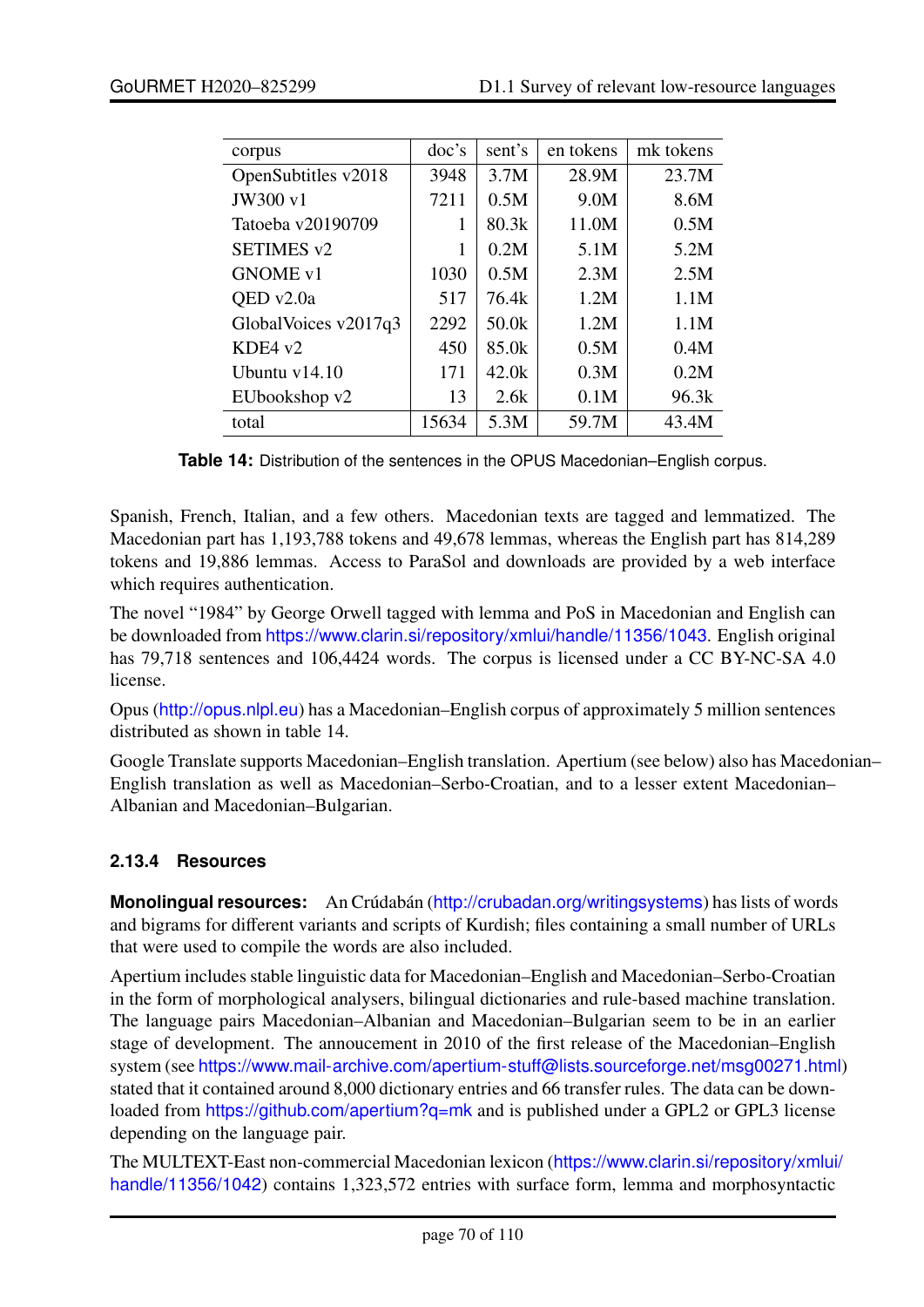tags.

**Bilingual resources:** A crowd-sourced Macedonian–English dictionary ([http://www.seas.upen](http://www.seas.upenn.edu/~nlp/resources/TACL-data-release/dictionaries.tar.gz)n. [edu/~nlp/resources/TACL-data-release/dictionaries.tar.gz](http://www.seas.upenn.edu/~nlp/resources/TACL-data-release/dictionaries.tar.gz)) has been made available by [Pavlick](#page-107-0) [et al.](#page-107-0) [\(2014\)](#page-107-0).

The so-called machine readable English–Macedonian dictionary ([https://time.mk/trajkovski/tools/](https://time.mk/trajkovski/tools/dict/) [dict/](https://time.mk/trajkovski/tools/dict/)) contains 23,296 translation pairs. The dictionary is provided under the Creative Commons Attribution-NonCommercial 3.0 Unported License and its development has been described by [Saveski and Trajkovski](#page-107-5) [\(2010\)](#page-107-5).

See the description in the previous section about the resources provided by the Apertium project.

# **2.13.5 Challenges for corpus-based MT from English**

As already stated, the linguistic contrasts are basically the same as those between Bulgarian and English (see section [2.4.2\)](#page-23-1) and so are the challenges for corpus-based MT from English (see section [2.4.5\)](#page-28-0). The fact that, unlike Bulgarian, Macedonian is not an official language of the European Union results in a smaller availability of Macedonian-English parallel corpora, but the high degree of similarity between Macedonian and Bulgarian becomes an opportunity as transfer learning from an NMT system trained from English to Bulgarian may work with Macedonian.

Note that language detection systems are unlikely to misclassify Macedonian as Bulgarian (or vice versa), as there are a few different letters in the Cyrillic alphabets of both languages: for example, the sound /dz/ is represented by the letter Dze (which may look identical to the Latin letter S) in Macedonian and a digraph in Bulgarian.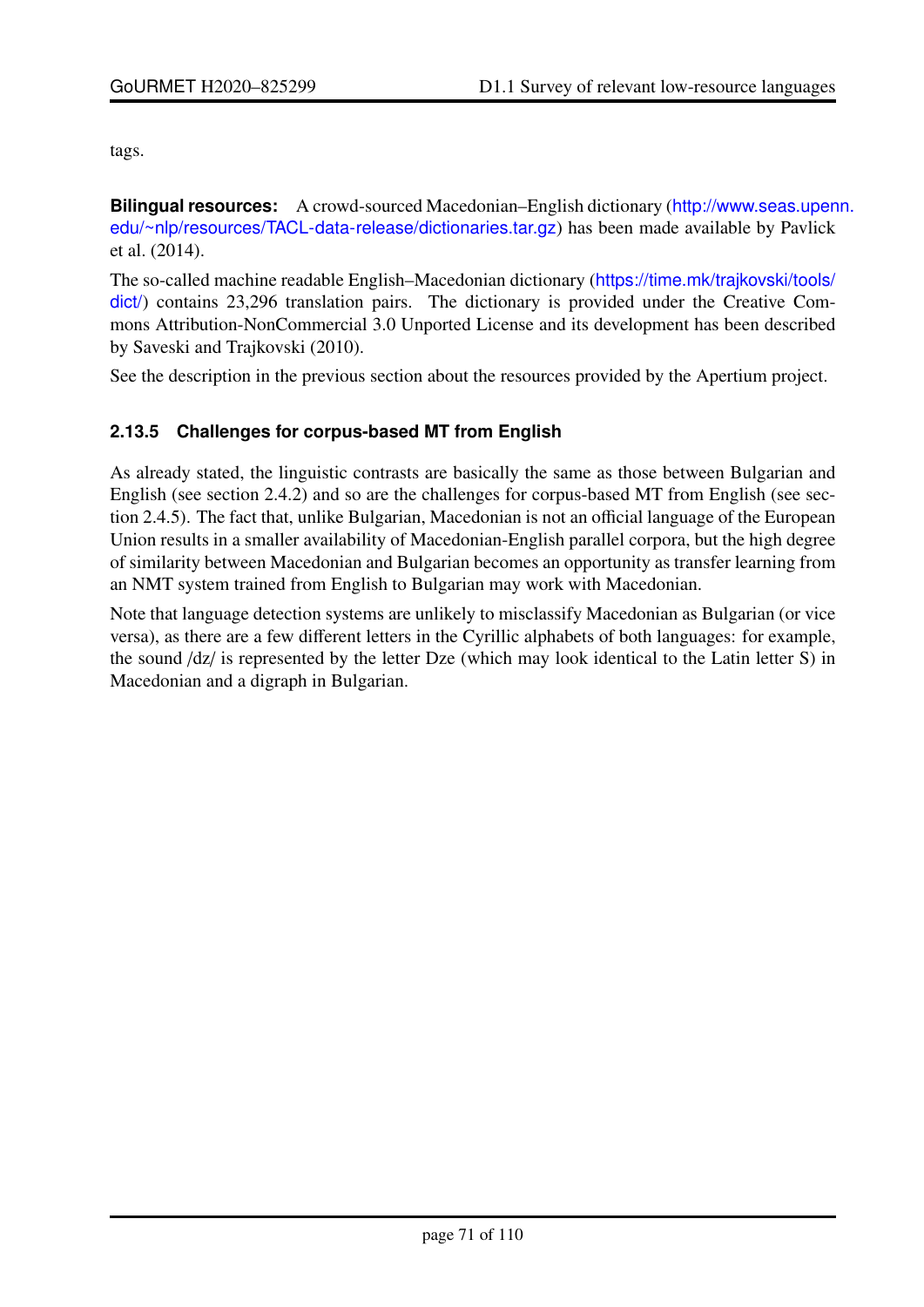# <span id="page-71-0"></span>**2.14 Punjabi (**pa**,** pan**)**

#### **2.14.1 Factsheet**

According to Wikipedia, Panjabi or Punjabi has around 120 million speakers. It is spoken (and official) in the Pakistani province of Punjab and in India, in the states of Punjab, Haryana, the Union territory of Chandigarh and the capital city, Delhi. It belongs to a very large family, the Indo-European family, as do many other languages in this project, namely Bosnian (§ [2.3\)](#page-21-0), Croatian (§ [2.6\)](#page-34-0), Serbian (§ [2.15\)](#page-76-0), Bulgarian (§ [2.4\)](#page-23-0), and Macedonian (§ [2.4\)](#page-23-0); however, these five languages are Slavic, while Gujarati (§ [2.7\)](#page-39-0) belongs to the Indo-Arian group.

Punjabi is written both in the Shahmukhi alphabet (based on the Perso-Arabic script, mainly in Pakistan) and in the Gurmukhi *alphasyllabary* in which consonant–vowel groups are written as a single character, with vowels being secondary to consonants.

### **2.14.2 Contrasts with English**

What follows are tables of contrasts between English and Punjabi. They are not meant to be exhaustive (many other contrasts are described in  $WALS^{23}$ ). Examples (where available) are given in Google-style transliteration.

| <b>Function words</b>   |                                                 |                                       |                                                                                                |  |  |
|-------------------------|-------------------------------------------------|---------------------------------------|------------------------------------------------------------------------------------------------|--|--|
| <b>Feature</b>          | Value in Eng-<br>lish                           | Value in Pun-<br>jabi                 | <b>Examples</b>                                                                                |  |  |
| Indefinite art-<br>icle | Different from<br>'one'                         | No indefinite<br>article              | <i>oha kute nala a'i'a</i> 'They came with a<br>small dog', lit. 'They small dog with<br>came' |  |  |
| Definite<br>article     | Definite word<br>distinct from<br>demonstrative | definite<br>N <sub>0</sub><br>article | <i>adami</i> 'The man' or 'A man'.                                                             |  |  |

<sup>23</sup><https://wals.info/>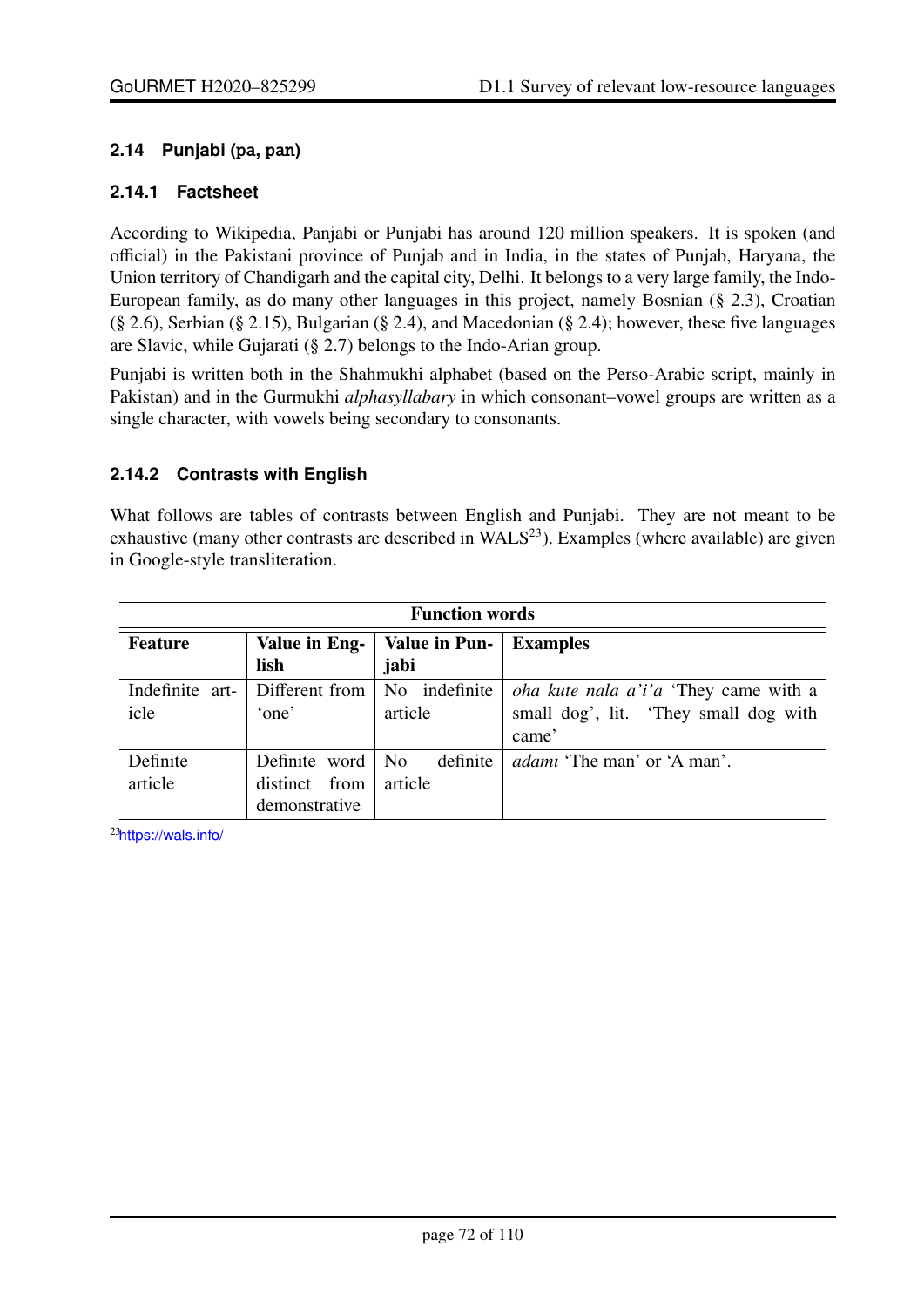| <b>Morphology</b> |                        |                       |                                              |  |  |
|-------------------|------------------------|-----------------------|----------------------------------------------|--|--|
| <b>Feature</b>    | Value in Eng-          | <b>Value in Pun-</b>  | <b>Examples</b>                              |  |  |
|                   | lish                   | jabi                  |                                              |  |  |
| Politeness        | No distinction         | dis-<br><b>Binary</b> |                                              |  |  |
| distinction<br>in |                        | tinction              |                                              |  |  |
| pronouns          |                        |                       |                                              |  |  |
| of<br>Position    | N <sub>0</sub><br>case | Case suffixes         | Ghara '[The] house'. Ghara vica 'In          |  |  |
| case affixes      | affixes,<br>no         |                       | [the] house'. <i>Ghara tom</i> 'From the     |  |  |
|                   | pre- or post-          |                       | house'.                                      |  |  |
|                   | positional             |                       |                                              |  |  |
|                   | clitics                |                       |                                              |  |  |
| of<br>Number      | Three<br>$(sex-$       | Two (formally         | caga ghara 'good house' (masc.) but          |  |  |
| genders           | only<br>based,         | and semantic-         | <i>cagi premika</i> 'good girlfriend' (fem.) |  |  |
|                   | singular<br>1n         | ally assigned)        |                                              |  |  |
|                   | pronouns and           |                       |                                              |  |  |
|                   | possessives)           |                       |                                              |  |  |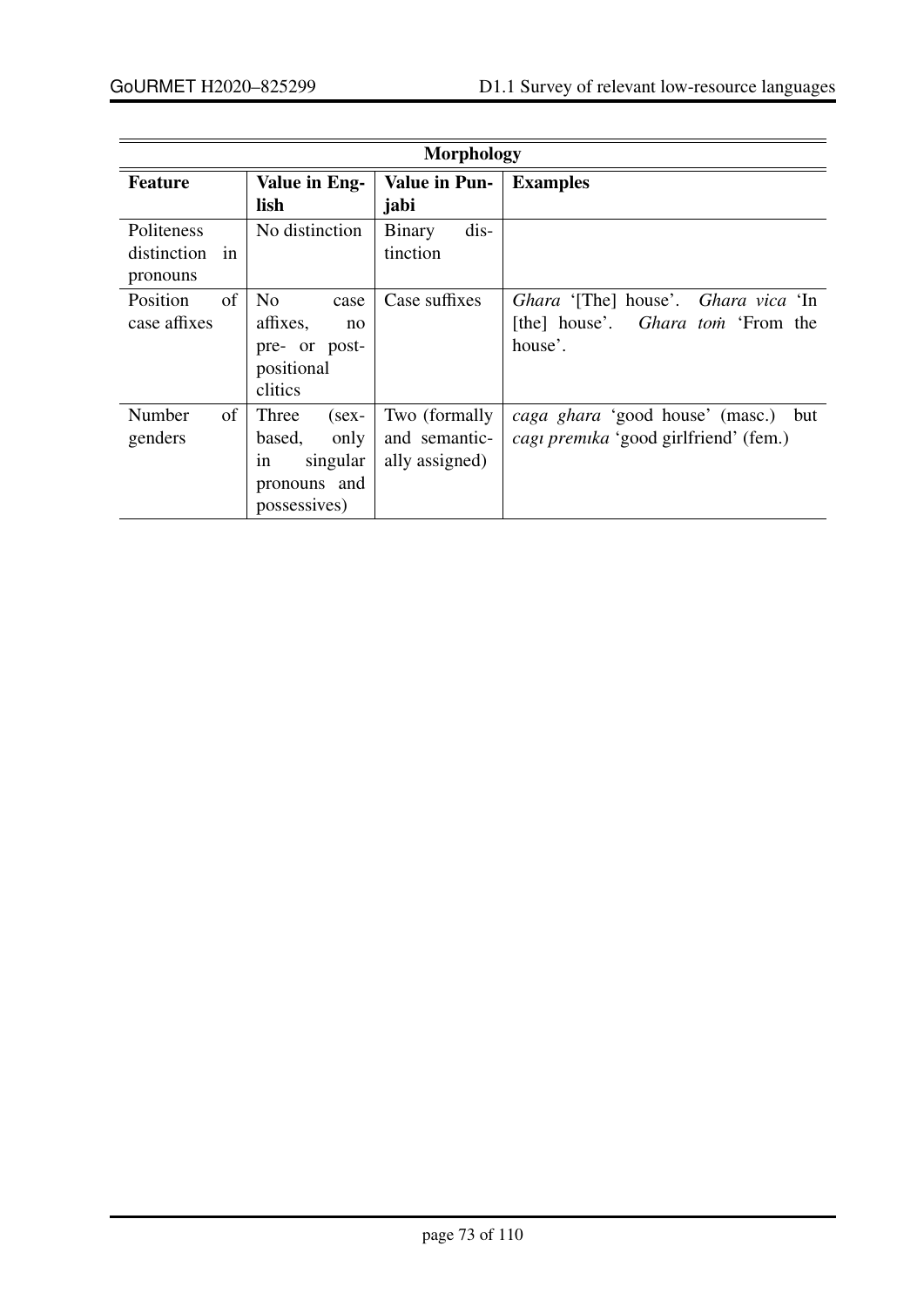| <b>Syntax</b>                                                                |                                                                                                        |                                                                                                                                                                                                                   |                                                                                                                                                                                       |  |  |
|------------------------------------------------------------------------------|--------------------------------------------------------------------------------------------------------|-------------------------------------------------------------------------------------------------------------------------------------------------------------------------------------------------------------------|---------------------------------------------------------------------------------------------------------------------------------------------------------------------------------------|--|--|
| <b>Feature</b>                                                               | Value in Eng-<br>lish                                                                                  | <b>Value in Pun-</b><br>jabi                                                                                                                                                                                      | <b>Examples</b>                                                                                                                                                                       |  |  |
| Order of Sub-<br>Object<br>ject,<br>and Verb:                                | Subject-<br>Verb-Object                                                                                | Subject-<br>Object-Verb                                                                                                                                                                                           | Adamı ne ghara kharídi'á 'The man<br>bought the house', lit. 'Man (particle)<br>house bought'                                                                                         |  |  |
| Postpositions<br>preposi-<br>or<br>tions?                                    | Prepositions                                                                                           | Postpositions                                                                                                                                                                                                     | Ghara de piche 'behind the house', lit.<br>'House-of back'; Ghara de sahamane 'In<br>front of the house', lit. 'House-of front'                                                       |  |  |
| Order of gen-<br>itive and noun                                              | No dominant<br>order                                                                                   | Genitive-<br>noun                                                                                                                                                                                                 | Ghara di chata 'The roof of the house',<br>lit. 'House of roof'.                                                                                                                      |  |  |
| Polar<br>ques-<br>tions                                                      | question<br>N <sub>o</sub><br>particle,<br>re-<br>ordering<br>and<br>optional<br>use<br>of auxiliaries | Initial<br>ques-<br>particle,<br>tion<br>no reordering                                                                                                                                                            | Bilı kala hai 'The cat is black' kı bilı kala<br>hai? 'Is the cat black?'                                                                                                             |  |  |
| Position<br>of<br>interrogat-<br>phrase<br>ive<br>content<br>in<br>questions | Initial                                                                                                | Non-initial                                                                                                                                                                                                       | Tusin ghara vekhade ho 'You see<br>houses'; Tusin ki vekhade ho? 'What<br>do you see?'                                                                                                |  |  |
| The transitive<br>verb<br>agrees<br>with                                     | $\dots$ the<br>A<br>argument<br>$({}^{\prime}$ agent'), if it<br>does                                  | $\dots$ the<br>$\mathbf{A}$<br>in<br>argument<br>imperfective<br>verb<br>forms,<br>the<br>and<br>$\mathbf{P}$<br>argument<br>('patient')<br>perfective<br>in<br>forms<br>verb<br>ergativ-<br>(split)<br>ity) $24$ | Adamı ne kara kharıda la'i 'The man<br>bought the car', Adamı ne kara kharıda<br>la'e 'The man bought the cars' (note that<br>the verb agrees with the P argument in the<br>perfect). |  |  |

#### **2.14.3 Corpora**

**Monolingual corpora:** There are a number of monolingual corpora available as part of wikimedia dumps: the Punjabi Wikipedia contains 31,145 articles (<https://dumps.wikimedia.org/pawiki/>; Punjabi Wiktionary contains 13,795 entries (<https://dumps.wikimedia.org/pawiktionary/>); Punjabi Wikibooks cotains 64 books (<https://dumps.wikimedia.org/pawikibooks/>); Punjabi Wikisource consists of 200 texts (<https://dumps.wikimedia.org/pawikisource/>).

There are media outlets, in addition to BBC, containing Punjabi content which could be crawled to obtain monolingual corpora: TWR360 (<https://www.twr360.org/>), although most of it is multimedia content; Punjab Infoline News Network (<http://punjabi.punjabinfoline.com/>), and Punjabi

 $\frac{24}{4}$ Also shown by Gujarati, see section [2.7](#page-39-0) for more details.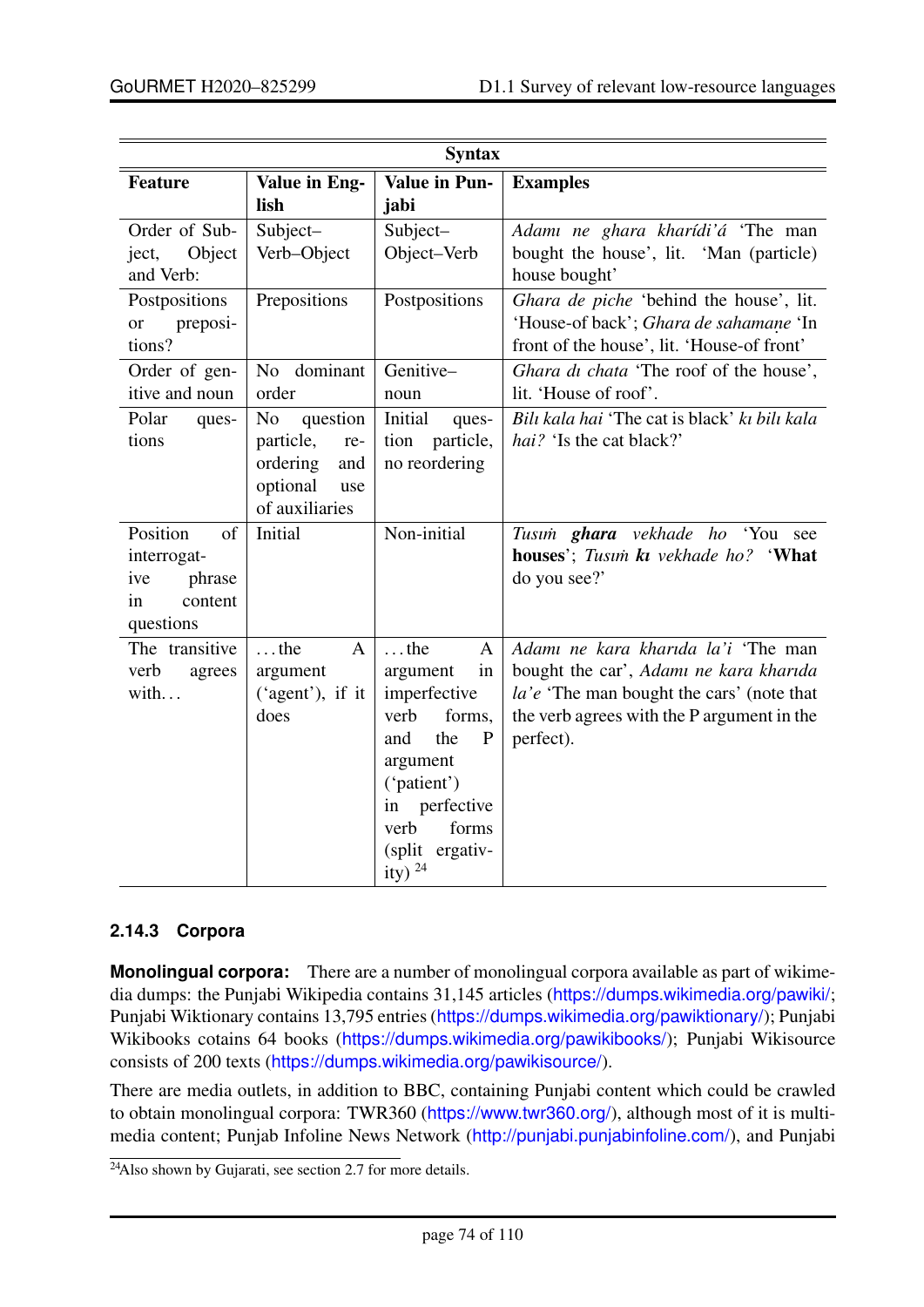<span id="page-74-0"></span>

| corpus            | doc's | sent's | en tokens | pa tokens |
|-------------------|-------|--------|-----------|-----------|
| JW300 v1          | 5099  | 0.5M   | 7.8M      | 9.0M      |
| Tatoeba v20190709 |       | 87     | 11.0M     | 1.7k      |
| <b>GNOME</b> v1   | 1428  | 0.5M   | 3.0M      | 3.5M      |
| KDE4v2            | 999   | 99.0k  | 0.8M      | 0.4M      |
| Ubuntu $v14.10$   | 221   | 63.9k  | 0.3M      | 0.3M      |
| total             | 7748  | 1.2M   | 23.0M     | 13.1M     |

|  |  |  |  | Table 15: OPUS resources for Punjabi-English. |
|--|--|--|--|-----------------------------------------------|
|--|--|--|--|-----------------------------------------------|

Tribune (<https://www.punjabitribuneonline.com/>).

Other sites from which monolingual corpora could be crawled: the Universal Declaration of Human Rights ([http://unicode.org/udhr/d/udhr\\_pan.html](http://unicode.org/udhr/d/udhr_pan.html)) and the Bible ([https://live.bible.is/bible/](https://live.bible.is/bible/PANWTC/MAT/1) [PANWTC/MAT/1](https://live.bible.is/bible/PANWTC/MAT/1))

**Bilingual corpora:** The amount of parallel corpora freely available is rather scarce. Table [15](#page-74-0) reports the amount of parallel sentence and words in each language for the corpora available at OPUS (<http://opus.nlpl.eu/>).

The EMILLE/CIIL Corpus (<http://catalog.elra.info/en-us/repository/browse/ELRA-W0037/>) contains bilingual corpora for Punjabi as well as for other language of interest to the GoURMET (Gujarati).

The website Jehovah's Witnesses (<https://www.jw.org>), could be crawled to obtained Punjabi– English parallel corpora in the religious domain.

[Jindal et al.](#page-106-0) [\(2017\)](#page-106-0) describes an English–Punjabi parallel corpus and cites several sources used to build the corpus, but the corpus does not seem to be available.

#### **2.14.4 Resources**

**Monolingual resources:** There is a open-source Punjabi grammar developed in Grammatical Framework [\(Virk et al.](#page-108-0) [\(2011\)](#page-108-0); <http://www.grammaticalframework.org/lib/src/punjabi/>).

**Bilingual resources:** A crowd-sourced Punjabi–English dictionary ([http://www.seas.upenn.](http://www.seas.upenn.edu/~nlp/resources/TACL-data-release/dictionaries.tar.gz) [edu/~nlp/resources/TACL-data-release/dictionaries.tar.gz](http://www.seas.upenn.edu/~nlp/resources/TACL-data-release/dictionaries.tar.gz)) has been made available by [Pavlick](#page-107-0) [et al.](#page-107-0) [\(2014\)](#page-107-0). It contains 98,027 bilingual entries.

There are also three online bilingual dictionaries: Glosbe (<https://glosbe.com/pa/en/>), Shabdkosh (<https://www.shabdkosh.com/dictionary/english-punjabi/>) and The Panjabi Dictionary ([http://dsa](http://dsal.uchicago.edu/dictionaries/singh/)l. [uchicago.edu/dictionaries/singh/](http://dsal.uchicago.edu/dictionaries/singh/)).

Finally, Google Translate offers MT between Punjabi and English.

#### **2.14.5 Challenges for corpus-based MT to English**

Here are the main challenges when generating English from Punjabi: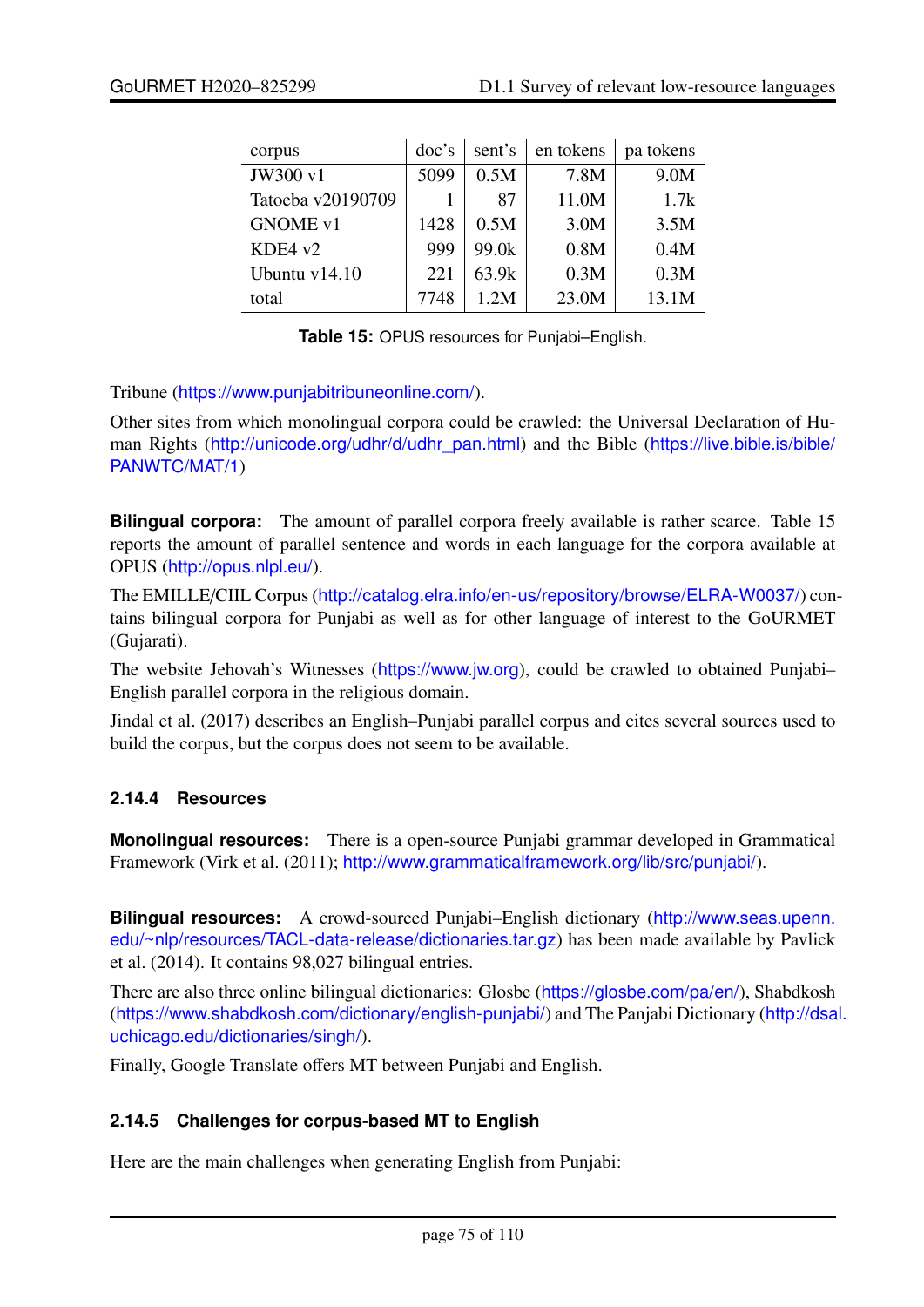- Scarcity of bilingual corpora.
- The order of genitive constructions maps differently.
- The absence of definite and indefinite articles in Punjabi may make the generation of grammatical English difficult.
- Extensive reordering (bringing the verb forward, or generating prepositions) may be challenging for complex sentence structures.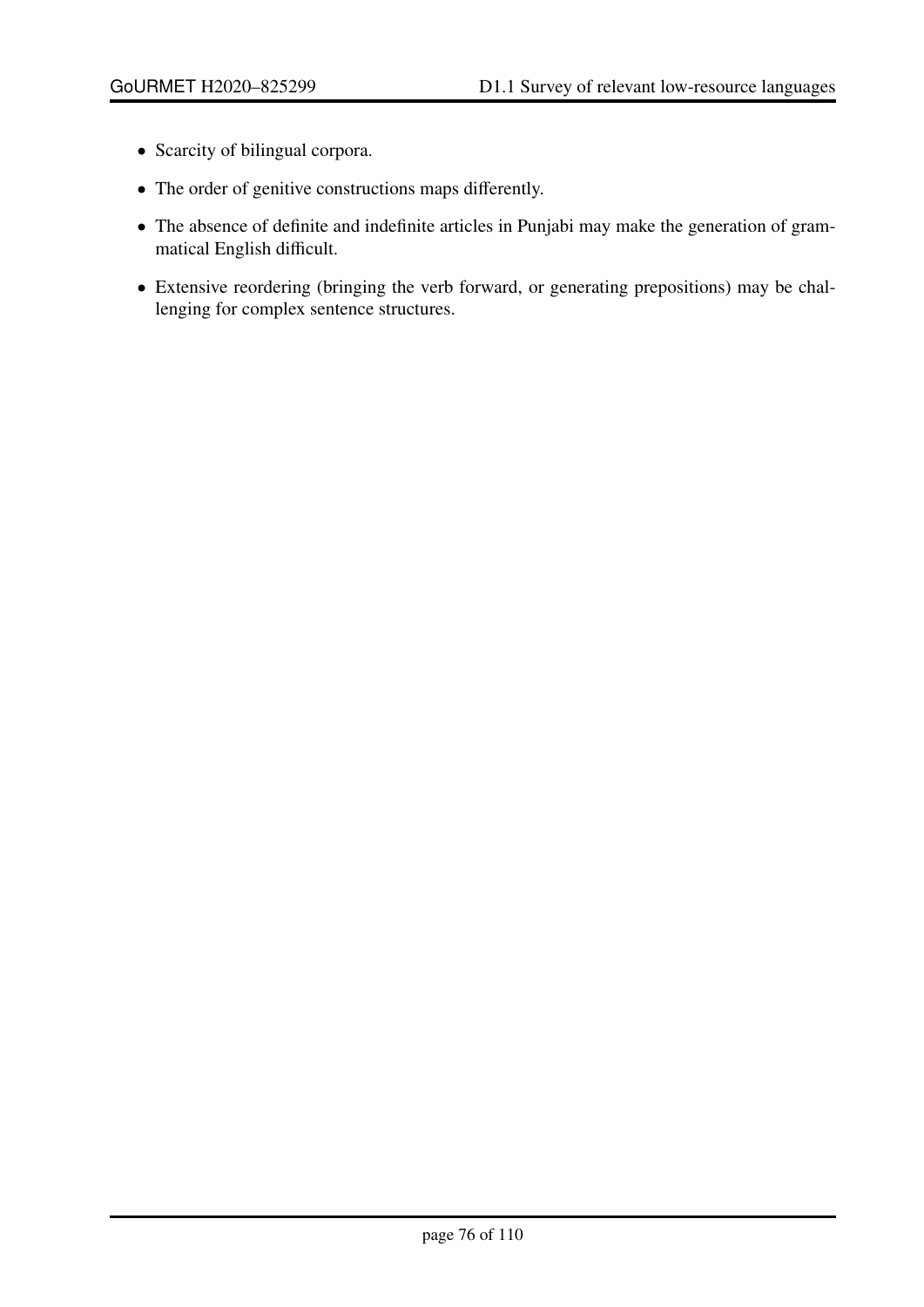# **2.15 Serbian (**sr**,** srp**)**

## **2.15.1 Factsheet**

According to Wikipedia, Serbian is the standardized variety of the Serbo-Croatian language mainly used by 9–10 million Serbs. "It is the official language of Serbia, co-official in [. . . ] Kosovo, and one of the three official languages of Bosnia and Herzegovina. In addition, it is a recognized minority language in Montenegro where it is spoken by the relative majority of the population as well as in Croatia, North Macedonia, Romania, Hungary, Slovakia, and the Czech Republic."

Serbian uses both the same Latin alphabet as Croatian (§ [2.6\)](#page-34-0) and a Cyrillic alphabet similar to that of Russian but containing some special letters corresponding to Croatian  $\acute{c}$   $\acute{d}$ ,  $\acute{d}z$ ,  $\acute{j}$ ,  $\acute{l}j$  and  $nj$ . Most Serbian speakers are used to both alphabets, and transliteration is basically one-to-one either way.

# **2.15.2 Contrasts with English**

Serbian has essentially the same contrasts with English as Croatian, see section [2.6.2;](#page-34-1) there are, however, some differences:

- differences in vocabulary (for instance, Serbian *hleb* instead of Croatian *kruh* for 'bread' or Serbian *januar*, *februar*, . . . instead of Croatian *sijeˇcanj*, *veljaˇca*, . . . );
- small differences in grammar (for instance Serbian *Želim da znam* 'I want to know', lit. 'I want that I know' instead of Croatian *Želim znati* 'I want to know', also lit.;
- there are a few spelling differences between Serbian and Croatian: for instance, Serbian often has *e* (*mleko* 'milk', *razumela je* 'She understood') where Croatian has *ije* (*mlijeko*) or *je* (*razumjela je*).

# **2.15.3 Corpora**

**Bilingual corpora:** The Southeast European Times (SETimes) is a central source of news and information about Southeastern Europe in ten languages: Albanian, Bosnian, Bulgarian, Croatian, English, Greek, Macedonian, Romanian, Serbian and Turkish. The SETimes corpus ([http://nlp.](http://nlp.ffzg.hr/resources/corpora/setimes/) [ffzg.hr/resources/corpora/setimes/](http://nlp.ffzg.hr/resources/corpora/setimes/)) was compiled and put in the public domain by [Tyers and](#page-108-1) [Serdar Alperen](#page-108-1) [\(2010\)](#page-108-1) and refined by the Natural Language Processing group at the University of Zagreb. The Serbian–English corpus contains approximately 225,000 sentences.

ParaSol (<http://parasolcorpus.org/>) is a parallel aligned corpus of translated and original belletristic texts in Slavic and some other languages. The amount of parallel corpora depends on the particular language pair. Languages include Bulgarian, Belarusian, Czech, Croatian, Macedonian, Polish, Russian, Slovak, Slovene, Serbian, Ukrainian, Upper Sorbian, German, English, Dutch, Spanish, French, Italian, and a few others. Croatian texts are tagged and lemmatized. The Serbian part has 1,324,929 tokens and 42,602 lemmas, whereas the English part has 814,289 tokens and 19,886 lemmas. Access to ParaSol and downloads are provided by a web interface which requires authentication.

The novel "1984" by George Orwell tagged with lemma and part-of-speech in Serbian and English can be downloaded from <https://www.clarin.si/repository/xmlui/handle/11356/1043>. English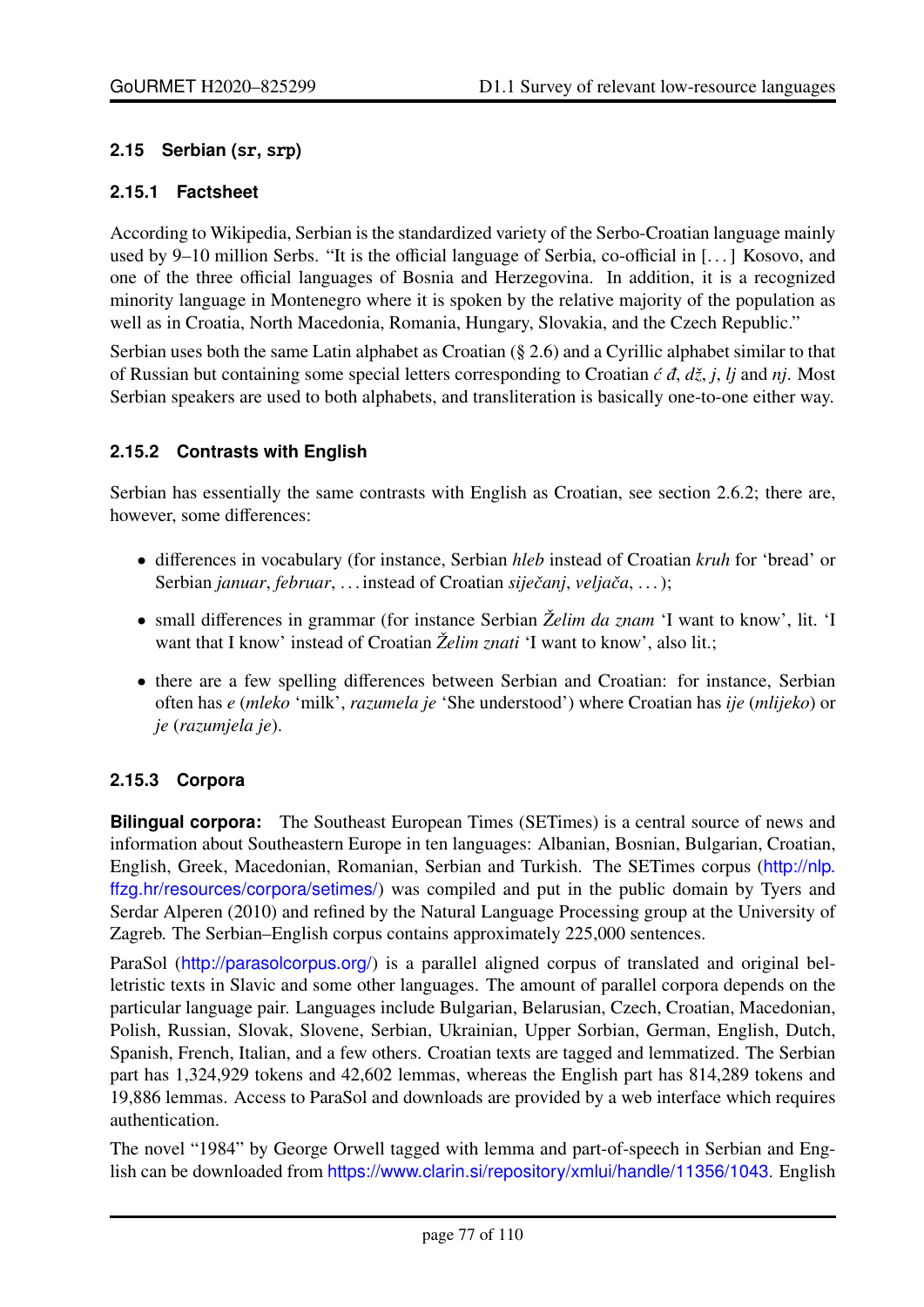<span id="page-77-0"></span>

| corpus               | doc's | sent's | en tokens | sr tokens |
|----------------------|-------|--------|-----------|-----------|
| OpenSubtitles v2018  | 55422 | 45.9M  | 371.3M    | 301.0M    |
| Tatoeba v20190709    | 1     | 13.5k  | 11.0M     | 0.2M      |
| <b>SETIMES</b> v2    | 1     | 0.2M   | 5.4M      | 5.2M      |
| QED v2.0a            | 2670  | 0.3M   | 5.0M      | 4.1M      |
| <b>GNOME</b> v1      | 1547  | 0.6M   | 3.2M      | 3.5M      |
| bible-uedin v1       | 2     | 62.2k  | 1.8M      | 1.4M      |
| TildeMODEL v2018     | 1     | 2.0k   | 2.8M      | 51.1k     |
| GlobalVoices v2017q3 | 1023  | 20.1k  | 0.7M      | 0.4M      |
| Ubuntu $v14.10$      | 421   | 97.0k  | 0.7M      | 0.3M      |
| KDE4 v2              | 764   | 64.5k  | 0.5M      | 0.5M      |
| EUbookshop v2        | 6     | 1.6k   | 83.4k     | 58.1k     |
| total                | 61858 | 47.3M  | 402.6M    | 316.8M    |

**Table 16:** Distribution of the sentences in the Opus Serbian–English corpus.

original has 79,718 sentences and 106,4424 words. The corpus is licensed under a CC BY-NC-SA 4.0 license.

The srenWaC — Serbian-English Parallel Web Corpus ([https://www.clarin.si/repository/xmlui/](https://www.clarin.si/repository/xmlui/handle/11356/1059/) [handle/11356/1059/](https://www.clarin.si/repository/xmlui/handle/11356/1059/)) consists on 534,682 Serbian–English sentence pairs. It is published under the CC-BY-SA license.

The ParCoLab French-Serbian-English corpus (<http://parcolab.univ-tlse2.fr/en/about/resources/>) contains two Serbian–English parallel subcorpora: the first is extracted from the Web magazine Pescanik (it contains 31,151 Serbian tokens and 34,275 English tokens) and the second one from TED talks (it contains 18,933 Serbian tokens and 21,410 English tokens).

Opus (<http://opus.nlpl.eu>) has a Serbian–English corpus of approximately 47 million sentences distributed as shown in table [16.](#page-77-0)

**Monolingual corpora:** srWaC is a web corpus collected from the .sr top-level domain by [Ljubeši](#page-106-1)c´ and Klubička [\(2014\)](#page-106-1). It contains 894 million tokens and is annotated with the lemma, morphosyntax and dependency syntax layers.

The Twitter corpus of BCMS (Ljubešić et al., [2014\)](#page-106-2) contains 379,255,987 words in Bosnian/Croatian/Montenegrin/Serbian. It is distributed as a set of tweet ids that should be used to rebuild the corpora via the Twitter API.

The Serbian Wikipedia is available at <https://sr.wikipedia.org/wiki/>. As of April 2019 it contains 614,211 entries (see stats on <https://stats.wikimedia.org/EN/SummarySR.htm>). A monolingual dump is periodically made available at <https://dumps.wikimedia.org/srwiki/>. There is a Wikipedia dump already preprocessed that is available in plain text format ([http://hdl.handle.net/11234/1-](http://hdl.handle.net/11234/1-2735) [2735](http://hdl.handle.net/11234/1-2735)). It contains around 25 million sentences and 66 million words.

The W2C (Web to Corpus) corpora is a set of corpora ([https://lindat.mff.cuni.cz/repository/xmlui/](https://lindat.mff.cuni.cz/repository/xmlui/handle/11858/00-097C-0000-0022-6133-9) [handle/11858/00-097C-0000-0022-6133-9](https://lindat.mff.cuni.cz/repository/xmlui/handle/11858/00-097C-0000-0022-6133-9)) for 120 languages automatically collected from Wikipedia and the web. The Serbian corpus contains around 250,000 sentences and 18 million words.

In addition to BBC, both in Latin alphabet (<https://www.bbc.com/serbian/lat>) and in Cyrillic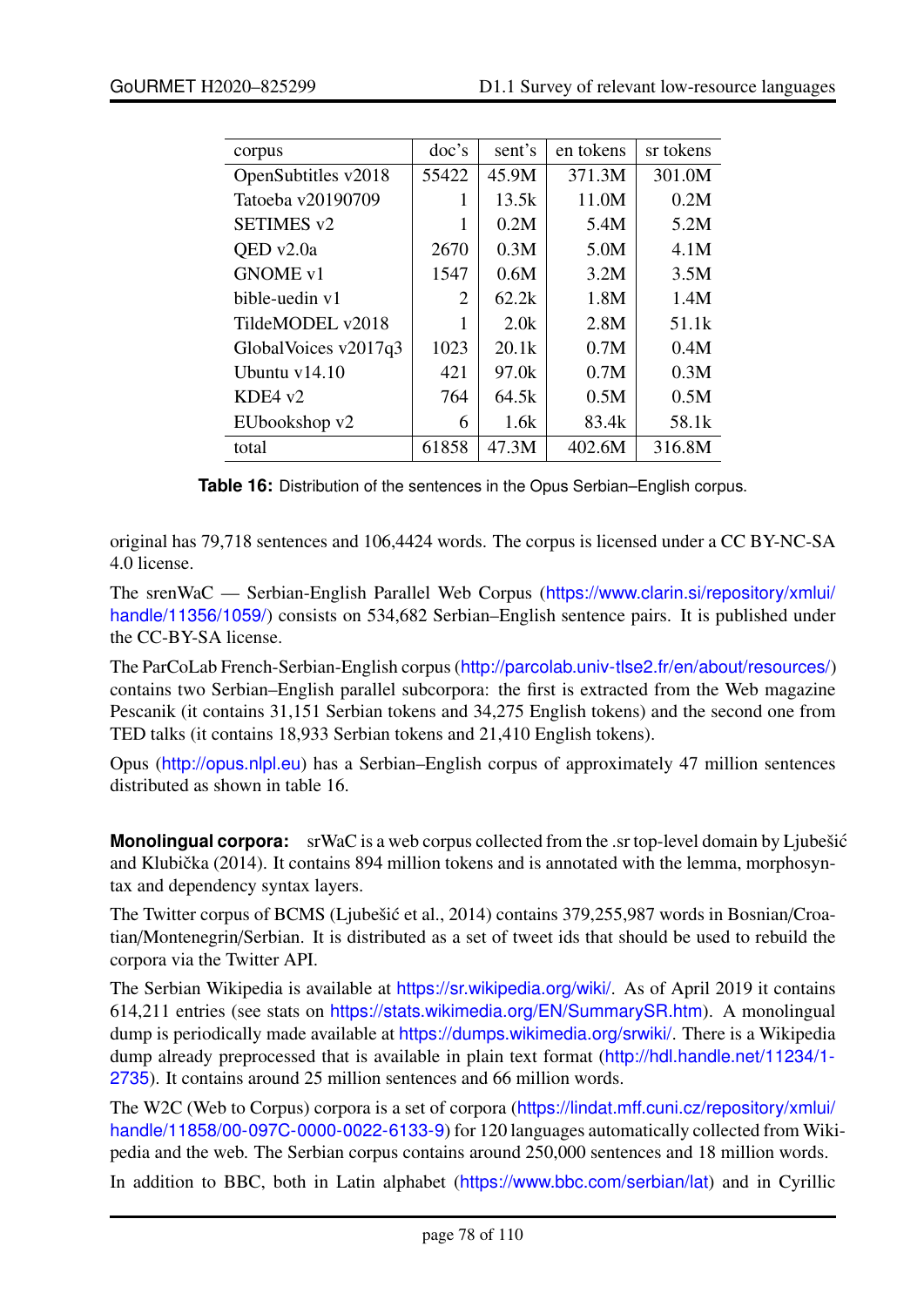(<https://www.bbc.com/serbian/cyr>), and DW (<https://www.dw.com/sr>), the following international media outlets produce content in Serbian: Global Voices (<https://sr.globalvoices.org/>, Latin), The Voice of America (<https://www.glasamerike.net/>, Latin) , China Plus (formerly China Radio International, <http://serbian.cri.cn> , Latin), and TWR360 (<https://www.twr360.org/>, Cyrillic), although mostly multimedia content). These outlets may be interesting sources from which to obtain monolingual corpora.

## **2.15.4 Resources**

**Bilingual resources:** Apertium provides rule-based machine translation between Bosnian/Croatian/Serbian and English. The rule-based system contains bilingual dictionaries and transfer rules released under free licenses (<https://github.com/apertium/apertium-hbs-eng>).

PanLex contains a bilingual Serbian–English dictionary that can be queried online ([https://translate](https://translate.panlex.org/?langDe=eng-000&langAl=srp-000). [panlex.org/?langDe=eng-000&langAl=srp-000](https://translate.panlex.org/?langDe=eng-000&langAl=srp-000)).

A crowd-sourced Serbian–English dictionary ([http://www.seas.upenn.edu/~nlp/resources/TACL](http://www.seas.upenn.edu/~nlp/resources/TACL-data-release/dictionaries.tar.gz)[data-release/dictionaries.tar.gz](http://www.seas.upenn.edu/~nlp/resources/TACL-data-release/dictionaries.tar.gz)) has been made available by [Pavlick et al.](#page-107-0) [\(2014\)](#page-107-0).

The set of open-source bilingual dictionaries FreeDict (<https://github.com/freedict/fd-dictionaries>) contains an Serbian–English bilingual dictionary.

The Glosbe bilingual concordancer can be used online at <https://glosbe.com/en/sr>.

The following online machine translation systems support Serbian–English translation:

- Google Translate (<https://translate.google.com>)
- Yandex Translate (<https://translate.yandex.com>)
- Bing Translator (<https://www.bing.com/translator>)

**Monolingual resources** Apertium contains a morphological analyser/part-pf-speech tagger/ morphological generator for Bosnian, Croatian and Serbian ([https://github.com/apertium/apertium](https://github.com/apertium/apertium-hbs)[hbs](https://github.com/apertium/apertium-hbs)) with 58,004 stems. The srLex morphological lexicon (Ljubešić et al., [2016\)](#page-107-1), released under a free licence, can be used together with a conditional random fields tagger (Ljubešić and Erjavec, [2016\)](#page-107-2) to morphologically analyze Serbian text.

Wikimorph-sr ([http://redac.univ-tlse2.fr/lexiques/wikimorph-sr\\_en.html](http://redac.univ-tlse2.fr/lexiques/wikimorph-sr_en.html)) is a morphosyntactic lexicon for Serbian that can be used for part-of-speech tagging, parsing and lemmatisation. It was mainly extracted from the Serbo-Croatian edition of the Wiktionary (sh.wiktionary.org).

#### **2.15.5 Challenges for corpus-based MT from English**

The linguistic contrasts between English and Serbian are basically the same as those between English and Croatian (§ [2.6.2\)](#page-34-1), and so are the challenges for corpus-based MT from English (§ [2.6.5\)](#page-37-0). The fact that Serbian can be written in the Cyrillic alphabet is not a relevant issue, since it can be transliterated from the Latin alphabet with a one-to-one mapping.

In addition, the main problem lies in harvesting new corpora for Serbian, as language identification is very likely to (expectedly) classify Croatian or Bosnian text as Serbian written with the Latin alphabet or vice-versa.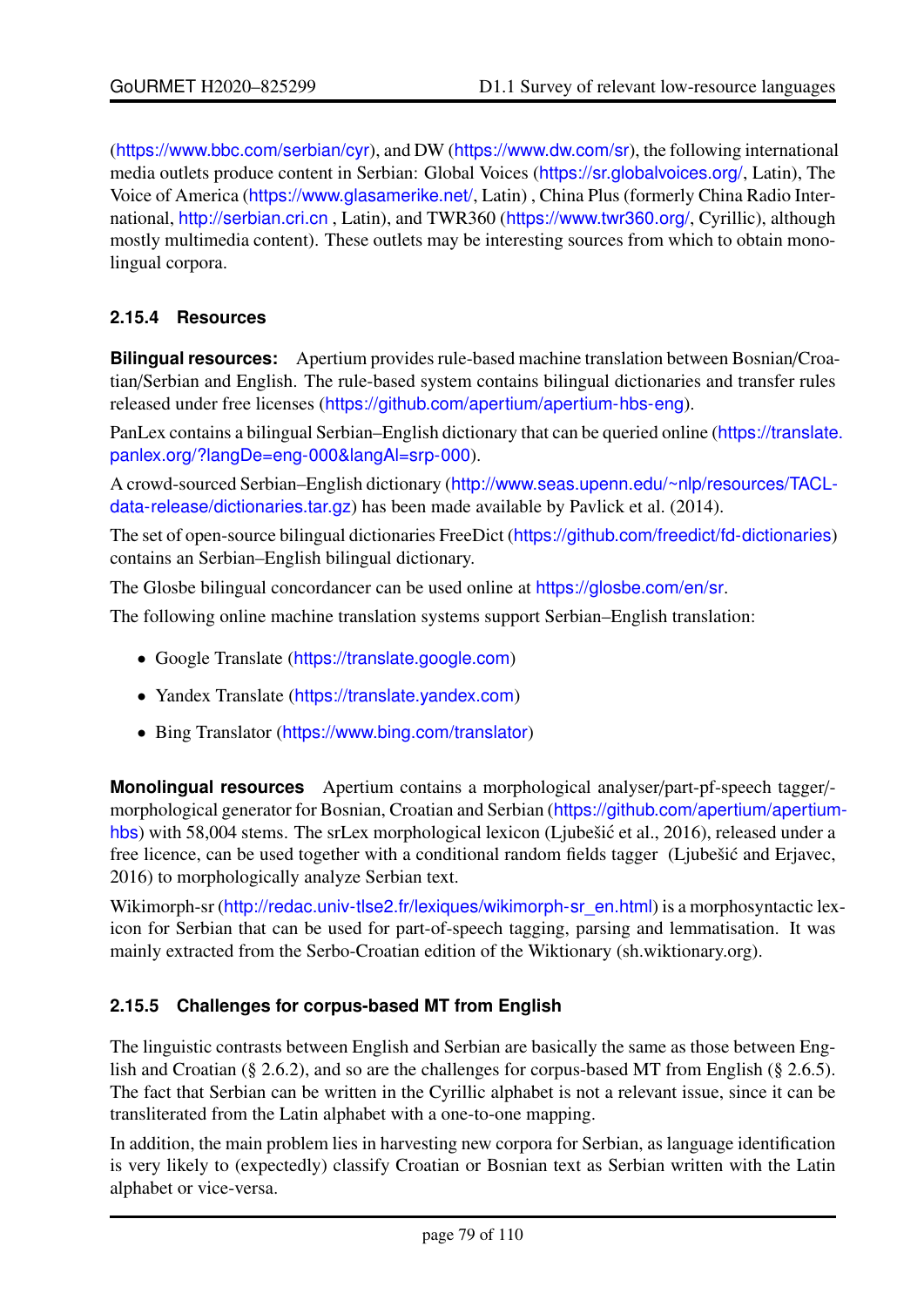## <span id="page-79-0"></span>**2.16 Swahili (**sw**,** swa**)**

#### **2.16.1 Factsheet**

According to Wikipedia, Swahili (also called *Kiswahili*) has estimates of between 2 and 15 million first-language speakers and about 90 million second-language speakers. It is spoken in Tanzania\*, Democratic Republic of the Congo\*, Kenya, Somalia (on the Bajuni islands and Barawa), Mozambique (mostly Mwani), Burundi, Rwanda\*, Uganda\*, Comoros, Mayotte, Zambia, Malawi, and Madagascar (official where marked with \*). It belongs to a very large family, the Niger–Congo family, as Yoruba (§ [2.20\)](#page-98-0) and Igbo (§ [2.9\)](#page-49-0), and more specifically to the Bantu group. Swahili is currently written in the Latin script, with no diacritics; the apostrophe is used in the seldomoccurring combination *ng'* which represents the sound of *ng* in *singer* (not *finger*), and can occur at the beginning of a word (*ng'ombe*, 'cow')

## **2.16.2 Contrasts with English**

The following tables summarize the main contrasts between Swahili and English. Some examples are from [Perrott](#page-107-3) [\(1965\)](#page-107-3).

| <b>Nouns</b>   |    |               |                    |                                                               |
|----------------|----|---------------|--------------------|---------------------------------------------------------------|
| <b>Feature</b> |    | Value in Eng- | <b>Value</b><br>in | <b>Examples</b>                                               |
|                |    | lish          | Swahili            |                                                               |
| Coding         | of | Plural suffix | Plural prefix      | <i>kichwa</i> ('head'), <i>vichwa</i> ('heads'); <i>jicho</i> |
| plurality      | 1n |               |                    | ('eye'), <i>macho</i> ('eyes')                                |
| nouns          |    |               |                    |                                                               |

| <b>Verb</b>    |                |                         |                                                           |  |  |  |
|----------------|----------------|-------------------------|-----------------------------------------------------------|--|--|--|
| <b>Feature</b> | Value in Eng-  | <b>Value</b><br>in      | <b>Examples</b>                                           |  |  |  |
|                | lish           | <b>Swahili</b>          |                                                           |  |  |  |
| Number<br>of   | Few (number,   | Many                    | <i>nimekinunua kitabu</i> 'I have bought the              |  |  |  |
| categories     | person, tense) | ("STROVE",              | book', where: <i>ni</i> 'I', subject; <i>me</i> , present |  |  |  |
| encoded in a   |                | that is, num-           | perfect; ki, 'it', object; nunua, 'buy', verb             |  |  |  |
| single-word    |                | ber and person          | root.                                                     |  |  |  |
| verb           |                | of<br>subject,          |                                                           |  |  |  |
|                |                | aspect<br>tense,        |                                                           |  |  |  |
|                |                | and<br>mood,            |                                                           |  |  |  |
|                |                | optional                |                                                           |  |  |  |
|                |                | relatives,              |                                                           |  |  |  |
|                |                | number<br>and           |                                                           |  |  |  |
|                |                | of<br>person            |                                                           |  |  |  |
|                |                | object,<br><b>v</b> erb |                                                           |  |  |  |
|                |                | and<br>root,            |                                                           |  |  |  |
|                |                | optional                |                                                           |  |  |  |
|                |                | extensions)             |                                                           |  |  |  |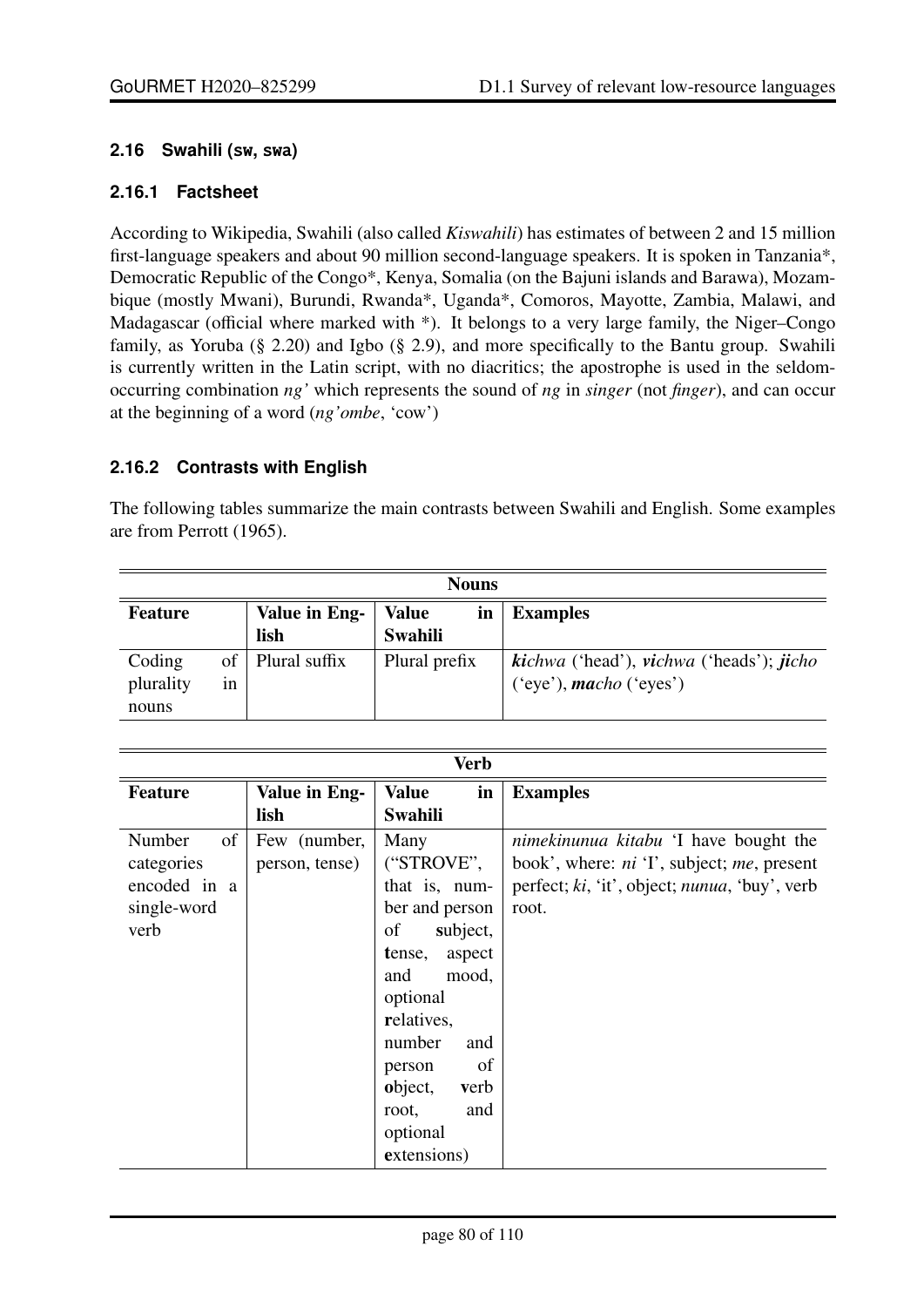| <b>Function words</b> |                  |                       |                                               |  |
|-----------------------|------------------|-----------------------|-----------------------------------------------|--|
| <b>Feature</b>        | Value in Eng-    | in<br><b>Value</b>    | <b>Examples</b>                               |  |
|                       | lish             | Swahili               |                                               |  |
| Definite              | Definite word    | Demonstrative         | <i>kitabu</i> ('book', 'the book', 'a book'). |  |
| articles              | distinct from    | (seldom) used         |                                               |  |
|                       | demonstrative    | definite<br><b>as</b> |                                               |  |
|                       |                  | article               |                                               |  |
| Phrase<br>Noun        | different<br>And | And identical         | Lete chai na maziwa ('Bring tea and           |  |
| Conjunction           | from <i>with</i> | to <i>with</i>        | milk'); Yesu alikuja na Baba yake ('Jesus     |  |
|                       |                  |                       | came with his Father').                       |  |

| <b>Morphology</b>          |                                     |                       |                                                                                                                                                       |  |
|----------------------------|-------------------------------------|-----------------------|-------------------------------------------------------------------------------------------------------------------------------------------------------|--|
| Feature                    | Value in Eng-<br><b>Value</b><br>in |                       | <b>Examples</b>                                                                                                                                       |  |
|                            | lish                                | Swahili               |                                                                                                                                                       |  |
| Inflectional<br>morphology | Suffixing                           | Mainly prefix-<br>ing | kitabu ('book'), vitabu ('books'); nilin-<br><i>unua</i> ('I bought'), <i>ulinunua</i> ('You<br>bought'); but jenga ('build'), jengwa<br>('be built') |  |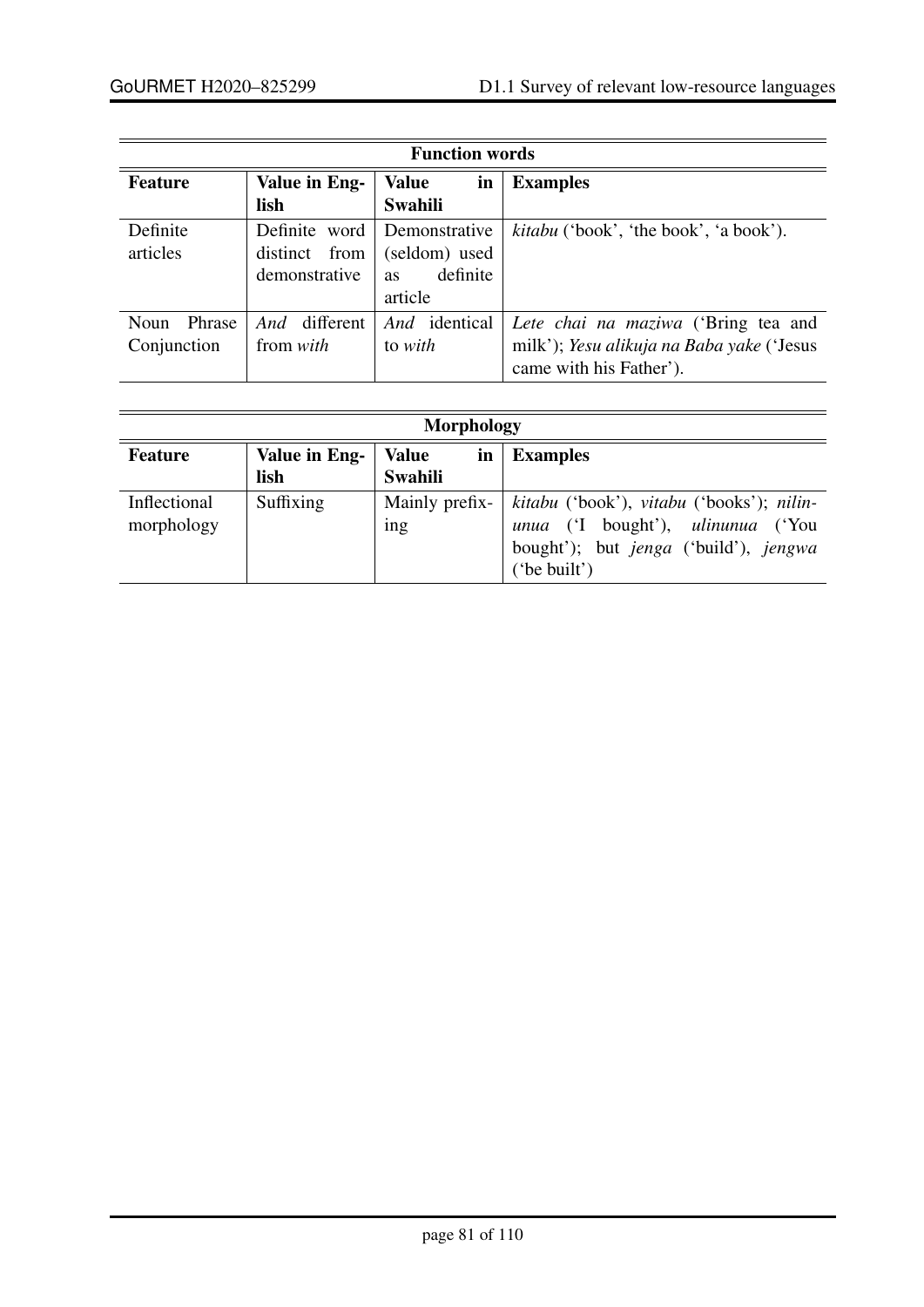| <b>Syntax</b>                                                                 |                                                                                                         |                                                           |                                                                                                                                                                                                                                                                                      |  |  |
|-------------------------------------------------------------------------------|---------------------------------------------------------------------------------------------------------|-----------------------------------------------------------|--------------------------------------------------------------------------------------------------------------------------------------------------------------------------------------------------------------------------------------------------------------------------------------|--|--|
| <b>Feature</b>                                                                | Value in Eng-<br>lish                                                                                   | <b>Value</b><br>in<br><b>Swahili</b>                      | <b>Examples</b>                                                                                                                                                                                                                                                                      |  |  |
| Reduplication                                                                 | No productive<br>reduplication                                                                          | Productive<br>full and partial<br>reduplication           | Mimi ninasoma kitabu 'I am reading the<br>book'; mimi ninasomasoma kitabu 'I am<br>reading the book bit by bit'                                                                                                                                                                      |  |  |
| Number<br>of<br>genders                                                       | Three,<br>sex-<br>based,<br>only<br>3rd<br>per-<br>in<br>singular<br>son<br>pronouns and<br>possessives | Many,<br>not<br>based<br>on<br>(called<br>sex<br>classes) | kitabu 'book' (ki-vi-class): plural vit-<br>abu 'books'; mtoto 'child' (m-wa-<br>class): plural <i>watoto</i> 'children' ; etc.<br>Note that adjectives and verbs have to<br>agree: kitabu kidogo 'small book', vit-<br>abu vidogo 'small books'; mtoto mdogo<br>'small child', etc. |  |  |
| Order of gen-<br>itive and noun                                               | No dominant<br>order                                                                                    | Noun-<br>genitive                                         | gari la mama 'Mom's (mama) car<br>(gari)'; paa la nyumba 'The roof (paa)<br>of the house ( <i>nyumba</i> )'.                                                                                                                                                                         |  |  |
| Order of adjet-<br>ive and noun                                               | adjective-<br>noun                                                                                      | noun-<br>adjective                                        | mtoto mdogo 'small child', lit. 'child<br>small'                                                                                                                                                                                                                                     |  |  |
| Order<br>of<br>demonstrative<br>and noun                                      | demonstrative-<br>noun                                                                                  | noun-<br>demonstrative                                    | <i>gari hili</i> 'this car', lit. 'car this'                                                                                                                                                                                                                                         |  |  |
| Order<br>of<br>numeral<br>and<br>noun                                         | numeral-noun                                                                                            | noun-numeral                                              | vitabu viwili ('two books', lit. 'books<br>$two$ )                                                                                                                                                                                                                                   |  |  |
| Expression of<br>Pronominal<br>Subjects                                       | Obligatory<br>pronouns<br>subject<br>in<br>position                                                     | Subject affixes<br>on verb                                | Nilinunua ('I bought'), ulinunua ('You<br>bought')                                                                                                                                                                                                                                   |  |  |
| Negation                                                                      | Particle<br>or<br>construction                                                                          | Negative form<br>of verb                                  | Ninasoma ('I am reading'), Sisomi ('I am<br>not reading'); Unasoma ('You are read-<br>ing'), husomi ('You are not reading');                                                                                                                                                         |  |  |
| Position<br>of<br>Interrogat-<br>Phrases<br>ive<br>Content<br>in<br>Questions | Initial<br>in-<br>terrogative<br>phrase                                                                 | initial<br><b>Not</b><br>interrogative<br>phrase          | Unasoma vitabu ('You are reading<br>books'); <i>Unasoma nini?</i> ('What are you<br>reading', lit. 'you are reading what?')                                                                                                                                                          |  |  |
| Polar<br>ques-<br>tions                                                       | Change<br>in<br>word<br>or-<br>der,<br>of<br>use<br>auxiliaries                                         | No change in<br>word order                                | Amesoma ('He has read'); Amesoma?<br>('Has he read?')                                                                                                                                                                                                                                |  |  |
| Comparative                                                                   | Comparative<br>form of ad-<br>jective ('-er')<br>or 'more'                                              | Absolute form<br>of adjective                             | Virusi ni ndogo ('A virus is small') Vir-<br>usi ni ndogo kuliko bakteria ('A virus is<br>smaller than a bacterium', lit. 'A virus is<br>small where there is a bacterium')                                                                                                          |  |  |
| Predicative<br>Possession                                                     | 'have'                                                                                                  | conjunctional<br>('to be with')                           | <i>Nina swali</i> ('I have a question', lit. 'I-am-<br>with question')                                                                                                                                                                                                               |  |  |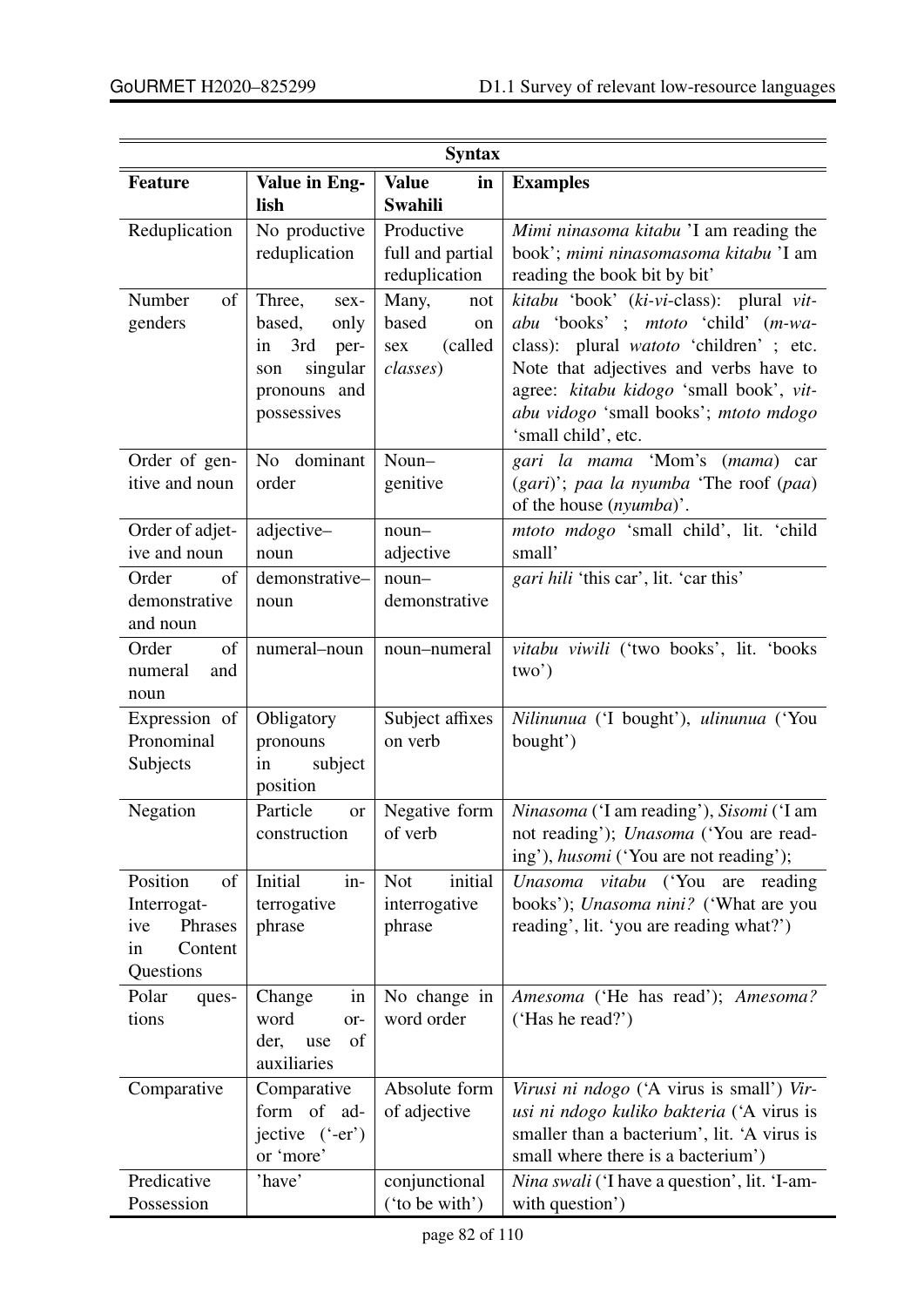<span id="page-82-0"></span>

| doc's | sent's | en tokens | sw tokens |
|-------|--------|-----------|-----------|
| 13336 | 1.0M   | 17.2M     | 15.9M     |
|       | 0.9k   | 7.7M      | $\theta$  |
| 15    | 0.1M   | 2.8M      | 2.1M      |
| 1474  | 29.8k  | 0.7M      | $\Omega$  |
| 45    | 1.0k   | 59.6k     | 3.6k      |
| 3     | 17     | 0.3k      | 0.3k      |
| 3     | 40     | 0.3k      | 0.2k      |
| 14877 | 1.2M   | 28.4M     | 18.0M     |
|       |        |           |           |

**Table 17:** OPUS resources for Swahili–English.

## **2.16.3 Corpora**

**Monolingual corpora:** Crawls of Swahili news text are available at [http://data.statmt.org/](http://data.statmt.org/news-crawl/sw/) [news-crawl/sw/](http://data.statmt.org/news-crawl/sw/).

The Helsinki Corpus of Swahili v.2 (<https://www.kielipankki.fi/news/hcs-a-v2-in-korp/>) is available in unannotated form at <https://korp.csc.fi/download/HCS/na-v2/hcs-na-v2.zip>, and in annotated form at <https://korp.csc.fi/download/HCS/a-v2/hcs-a-v2-dl>. The annotations are in a format called VRT and contain: form, lemma, part of speech, morphological indicators, *English translation*, dependency relations, etc. The licence for the unannotated corpus is very permissive;  $25$  the licence for the annotated form restricts it to academic and research use.<sup>26</sup>

The monolingual dump of the Swahili wikipedia is periodically made available at [https://dumps.](https://dumps.wikimedia.org/swwiki/) [wikimedia.org/swwiki/](https://dumps.wikimedia.org/swwiki/). As of April 29th it contains around 49,592 articles.

In addition to BBC and DW, the following international media outlets produce content in Swahili: Radio France Internationale (<http://sw.rfi.fr/>), Global Voices (<https://globalvoices.org/>), The Voice of America (<https://www.voaswahili.com/>), China Plus (formerly China Radio International, [http:](http://swahili.cri.cn/) [//swahili.cri.cn/](http://swahili.cri.cn/)), Vatican Radio (<https://www.vaticannews.va/sw.html>), and TWR360 ([https://](https://www.twr360.org/) [www.twr360.org/](https://www.twr360.org/), although mostly multimedia content). These outlets may be interesting sources from which to obtain monolingual corpora.

**Bilingual corpora:** OPUS<sup>27</sup> contains ready-made corpora for Swahili (see table [17\)](#page-82-0) and reports a total of 1.2 million segments, with about 80% coming from the Jehova's Witnesses' website.

[De Pauw et al.](#page-105-0) [\(2011\)](#page-105-0) report a Swahili–English parallel corpus (SAWA) containing 73,700k. Alacant has contacted the authors and they have made it available to GoURMET under a researchonly license. The corpus provided contains about 200,000 sentence pairs, which may contain segments which are already in OPUS.

<sup>27</sup><http://opus.nlpl.edu>

<sup>25</sup><http://creativecommons.org/licenses/by/4.0/>

<sup>26</sup><https://www.kielipankki.fi/lic/hcs-a-v2-dl/?lang=en>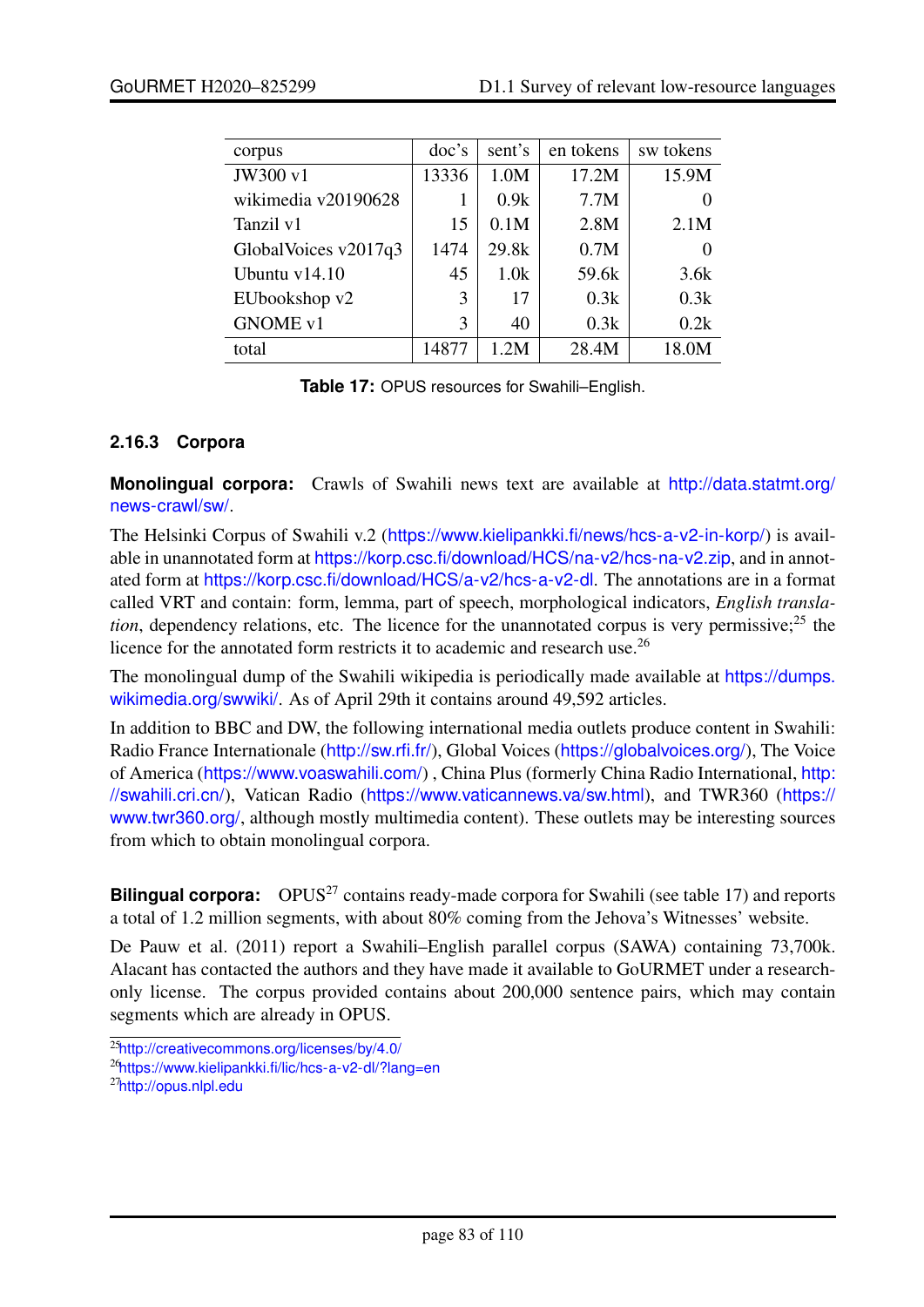## **2.16.4 Resources**

**Monolingual resources** The Unimorph project (<https://github.com/unimorph>) contains a set of morphologically-annotated Swahili forms (<https://github.com/unimorph/swc>); the coverage of the 2018 version of the Swahili news crawls described above is low (15%) with 10200 forms.

After extracting the unique forms (all of which are analysed morphologically) in the Helsinki Corpus of Swahili, they give a better coverage of the Swahili news crawls of about 88%.

There is a free/open-source Swahili verb segmenter in PHP: <https://github.com/donnekgit/segmenter>.

[Lipps](#page-106-3) [\(2011\)](#page-106-3) describes a morphological analyser for Swahili. The paper contains listings, but they are clearly marked as research-only after requesting for permission. The Salama morphological analyser/tagger for Swahili (<http://77.240.23.241/tagger/>) makes use of rule-based language technology and can only be used online. TreeTagger ([https://www.cis.uni-muenchen.de/~schmid/](https://www.cis.uni-muenchen.de/~schmid/tools/TreeTagger/) [tools/TreeTagger/](https://www.cis.uni-muenchen.de/~schmid/tools/TreeTagger/)) also contains a model for Swahili.

**Bilingual resources:** A crowd-sourced Swahili–English dictionary ([http://www.seas.upenn.](http://www.seas.upenn.edu/~nlp/resources/TACL-data-release/dictionaries.tar.gz) [edu/~nlp/resources/TACL-data-release/dictionaries.tar.gz](http://www.seas.upenn.edu/~nlp/resources/TACL-data-release/dictionaries.tar.gz)) has been made available by [Pavlick](#page-107-0) [et al.](#page-107-0) [\(2014\)](#page-107-0).

There is a commercial bilingual Swahili–English dictionary that may be installed in Windows (<https://africanlanguages.com/swahili/>)

Both Google Translate and Yandex have Swahili translators.

#### **2.16.5 Challenges for corpus-based MT to English**

Swahili is morphologically and syntactically quite different from English, in spite of the fact that both are subject–verb–object languages. Swahili verb morphology is rich and agglutinative, and a large number of morphologically-marked nominal genders participate in nominal and verbal agreement.

In summary:

- Parallel corpora are rather scarce, and it remains to be seen how much more bilingual text may be crawled using tools such as Bitextor.<sup>28</sup> Approaches based on monolingual corpora [\(Artetxe et al.,](#page-105-1) [2018\)](#page-105-1) may be worth trying as monolingual corpora beyond a few million words may be easily retrievable. Another approach worth trying would be synthetic bilingual corpora (perhaps back-translated using commercial systems such as Google translate and Yandex).
- A correct segmentation of verbs, which are very rich and complex, is not too complicated, but it may be needed as a preprocessing step.
- Word-order differences seem to occur locally (basically inside the noun phrase). This may only be a problem for longer noun phrases.
- The absence of definite and indefinite articles in Swahili may make the generation of grammatical English tricky.

<sup>28</sup><https://github.com/bitextor/bitextor/>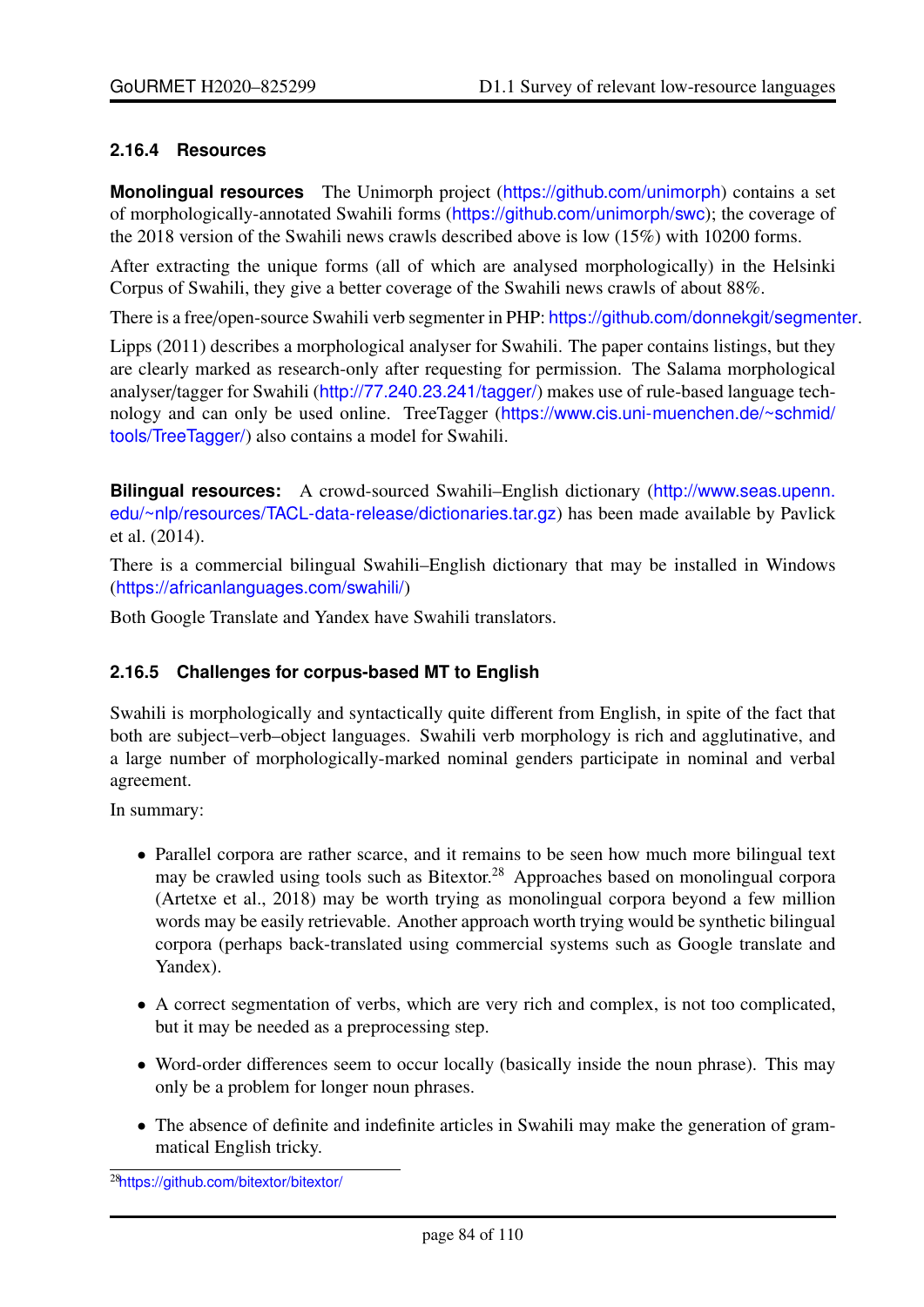- Genders in Swahili do not mark sex; generating the correct English 3rd-person pronouns and possessives may be challenging.
- Swahili interrogatives have to be reordered when translating to English.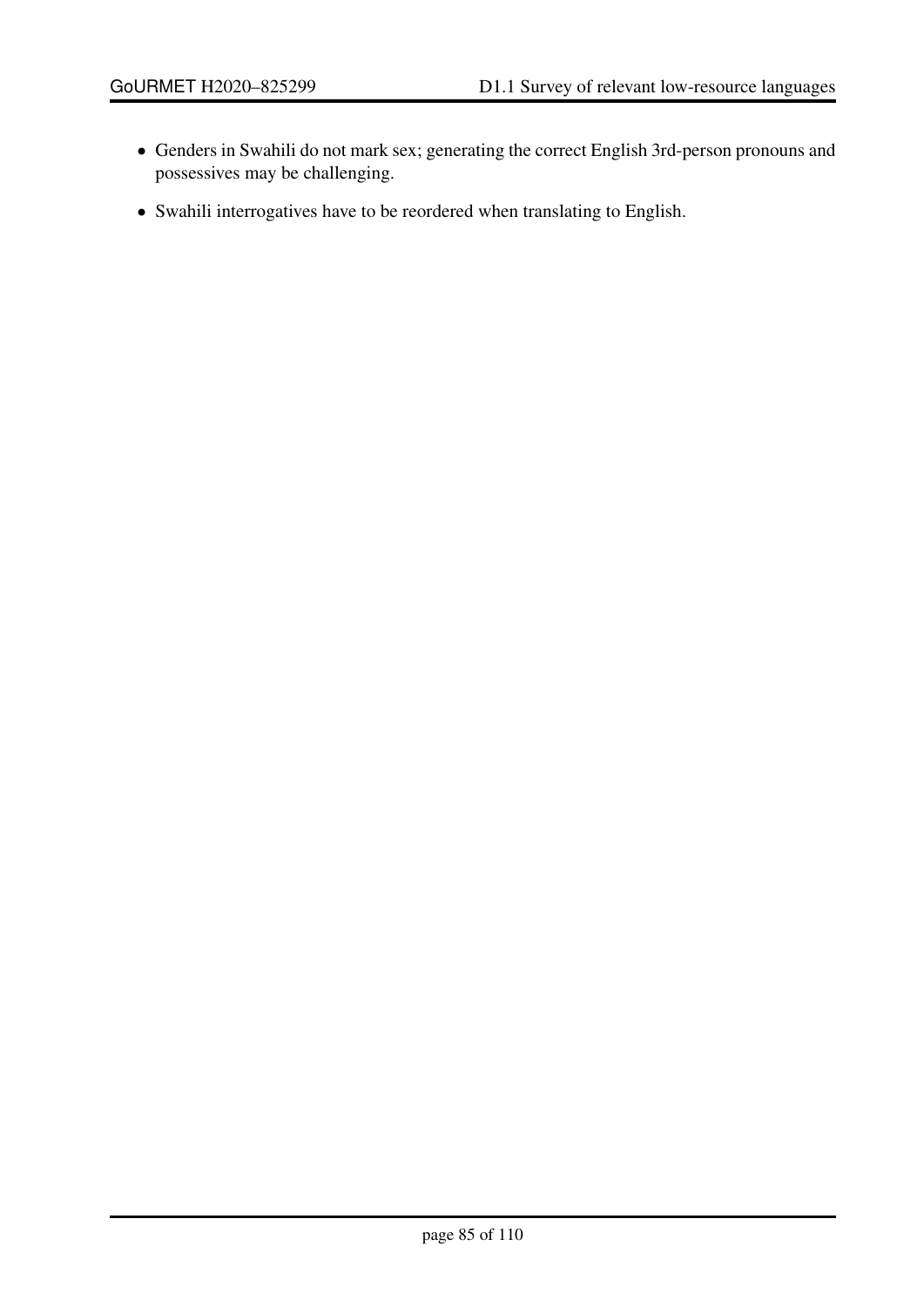## **2.17 Tamil (**ta**,** tam**)**

#### **2.17.1 Factsheet**

According to Wikipedia, Tamil has around 75 million speakers. It is spoken (and official) in Sri Lanka, Singapore and the Indian provinces of Tamil Nadu and Puducherry. It belongs to the Dravidian family, together with Malayalam and Kannada.

Tamil is written in its own system, the Tamil writing system, an abugida (alphasyllabary) in the group of Brahmic writing systems, in which consonant–vowel groups are written as a single character, with vowels being secondary to consonants.

## **2.17.2 Contrasts with English**

Examples given in Google transliteration.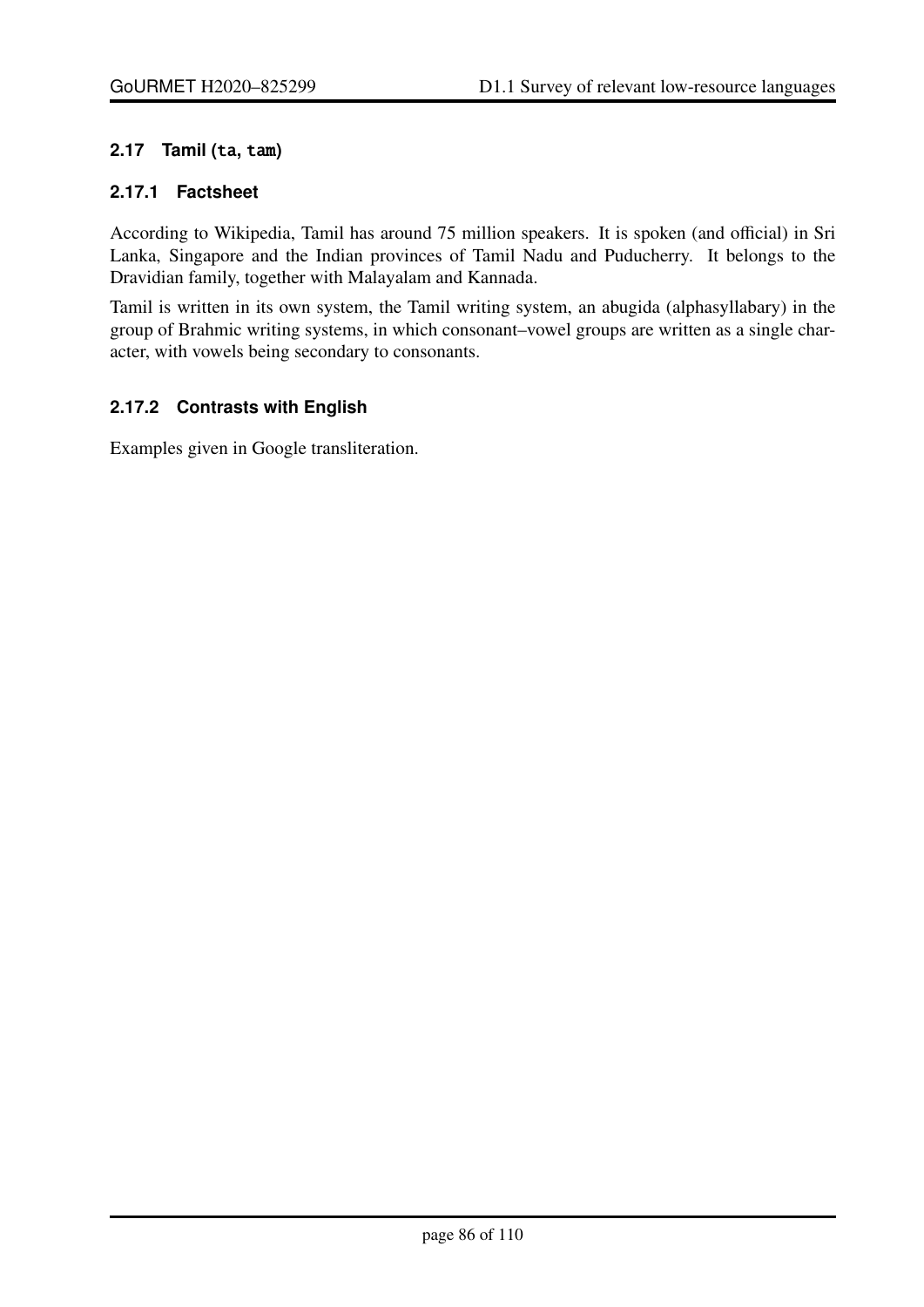| <b>Syntax</b>              |                   |                       |                                                 |  |
|----------------------------|-------------------|-----------------------|-------------------------------------------------|--|
| <b>Feature</b>             | Value in Eng-     | <b>Value</b><br>in    | <b>Examples</b>                                 |  |
|                            | lish              | <b>Tamil</b>          |                                                 |  |
| Order of Sub-              | Subject-          | Subject-              | Aval muttaikalai vēka vaittāl 'She boiled       |  |
| Object<br>ject,            | Object-Verb       | Verb-Object           | the eggs', lit. 'She (Aval) the eggs            |  |
| and Verb                   |                   |                       | (muttaikaļai) boiled (vēka vaittāl)'            |  |
| Adpositions:               | Prepositions      | Postpositions         | ēriyil 'In the lake' where ēri 'lake'           |  |
| prepositions               |                   |                       |                                                 |  |
| postposi-<br><sub>or</sub> |                   |                       |                                                 |  |
| tions?                     |                   |                       |                                                 |  |
| Position<br>of             | Initial<br>in-    | initial<br><b>Not</b> | Ninkal enke pokirirkal? 'Where are you          |  |
| Interrogat-                | terrogative       | interrogative         | going?'                                         |  |
| Phrases<br>ive             | phrase            | phrase                |                                                 |  |
| Content<br>in              |                   |                       |                                                 |  |
| Questions                  |                   |                       |                                                 |  |
| Polar<br>ques-             | Interrogative     | Question suf-         | Avar vantu 'He came'; Avar vantārā?             |  |
| tions                      | word order        | fix                   | 'Did he come?'                                  |  |
| Order of gen-              | No dominant       | Genitive-             | speyinin rājā 'The king of Spain' (lit.         |  |
| itive and noun             | order             | Noun                  | 'Spain-of king')                                |  |
| Definite                   | Definite word     | Demonstrative         | Anta manitan 'The man' or 'That man'            |  |
| articles                   | distinct from     | word<br>used          |                                                 |  |
|                            | demonstrative     | sometimes as          |                                                 |  |
|                            |                   | definite article      |                                                 |  |
| Indefinite Art-            | Indefinite        | Indefinite            | Oru pen 'A woman' or 'One woman'                |  |
| icles                      | word distinct     | word same as          |                                                 |  |
|                            | from 'one'        | 'one'                 |                                                 |  |
| Order of Re-               | Noun-             | Relative              | 'The<br>Itai unkalukku anuppiya<br>napar        |  |
| Clause<br>lative           | Relative          | clause-Noun           | <b>person</b> who gave you this'                |  |
| and Noun:                  | clause            |                       |                                                 |  |
| $\sigma$ f<br>Order        | Initial<br>$sub-$ | Subordinating         | Iruttāka irukkum polutu nāņ vekiyē pōka         |  |
| adverbial                  | ordinator         | suffix                | <i>virumpuvatillai.</i> 'I don't want to go out |  |
| subordinator               | word              |                       | when it's dark'                                 |  |
| and clause                 |                   |                       |                                                 |  |

# **2.17.3 Corpora**

**Monolingual Corpora:** A list of web pages containing text in Tamil is available at [http://](http://crubadan.org/languages/ta) [crubadan.org/languages/ta](http://crubadan.org/languages/ta)

The taWaC - Tamil web corpus contains more than 26M words and can be downloaded from <https://www.sketchenine.eu/tawac-tamil-corpus/>.

Open Source Tamil Corpus of 58M words is available at <https://github.com/ajithalbus/TamilCorpus>.

The AUKBC Tamil Part-of-Speech Corpus (<http://au-kbc.org/nlp/corpusrelease.html>) is a manuallyannotated corpus in Tamil that contains more than 50k sentences and 515k tokens. The corpus is annotated with the BIS tagset.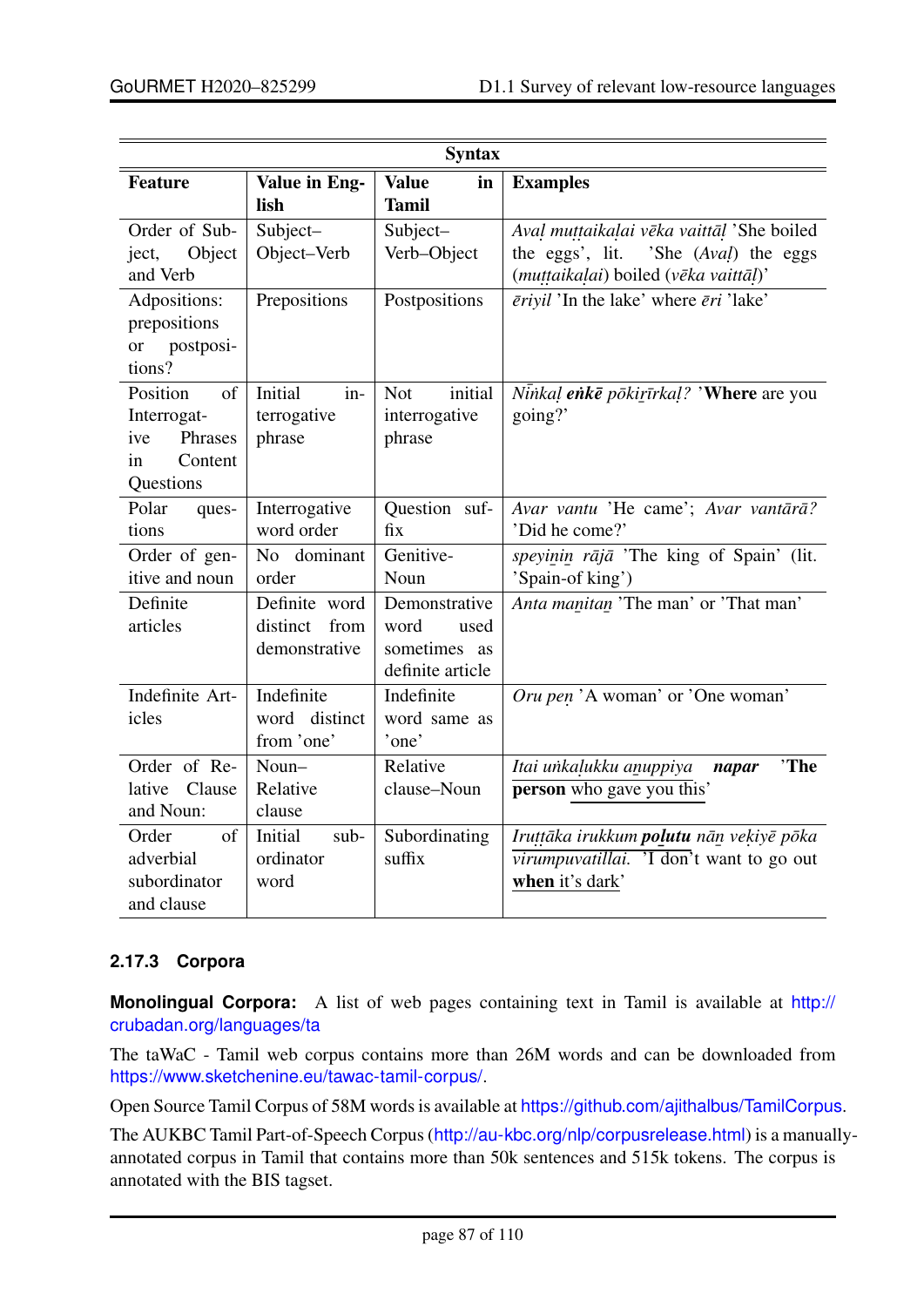<span id="page-87-0"></span>

| corpus              | doc's  | sent's | en tokens | ta tokens |
|---------------------|--------|--------|-----------|-----------|
| JW300 v1            | 11,198 | 1.0M   | 15.7M     | 12.1M     |
| Tatoeba v2019070    | 1      | 0.3k   | 11.0M     | 1.6k      |
| Tanzil v1           | 15     | 93.5k  | 2.8M      | 7.0M      |
| <b>GNOME</b> v1     | 1,093  | 0.5M   | 2.1M      | 5.1M      |
| QED v2.0a           | 922    | 54.9k  | 1.0M      | 0.5M      |
| KDE4 v2             | 543    | 0.1M   | 0.7M      | 0.4M      |
| Ubuntu v14.10       | 262    | 59.4k  | 0.4M      | 0.5M      |
| OpenSubtitles v2018 | 28     | 33.1k  | 0.2M      | 0.2M      |
| total               | 14,062 | 1.8M   | 33.9M     | 25.8M     |

**Table 18:** OPUS resources for Tamil–English.

The Leipzig Corpora Collection contains a Tamil news corpus based on material crawled in 2011 with around 1.3M sentences and 14.5M tokens. Information about the corpus is available at [https://corpora.uni-leipzig.de/en?corpusId=tam\\_newscrawl\\_2011](https://corpora.uni-leipzig.de/en?corpusId=tam_newscrawl_2011), but it seems there is no way to download it.

The EMILLE/CIIL Corpus (<http://catalog.elra.info/en-us/repository/browse/ELRA-W0037/>) contains monolingual texts in fourteen South Asian languages, including Tamil. This corpus is available for free.

**Bilingual corpora:** Table [18](#page-87-0) reports the amount of parallel sentence and words in each language for the corpora available at OPUS (<http://opus.nlpl.eu/>). As can be seen, about 60% of the sentence pairs comes from religious texts such as the Quran (Tanzil) or Jehova's Witnesses' web, and about 33% being information technology texts.

The EMILLE Lancaster Corpus (<http://catalog.elra.info/en-us/repository/browse/ELRA-W0038/>) provides parallel sentences between English (about 200,000 tokens) and seven Sout Asian languages, including Tamil. This corpus is only available after paying a fee.

The EnTam, a sentence-aligned parallel corpus, containing texts from the bible, cinema and in the news domains, is publicly available and can be download from [https://lindat.mff.cuni.cz/repository/](https://lindat.mff.cuni.cz/repository/xmlui/handle/11234/1-1454) [xmlui/handle/11234/1-1454](https://lindat.mff.cuni.cz/repository/xmlui/handle/11234/1-1454). It contains circa 170k parallel sentences.

Many Indian Government sites (under gov. in) are multilingual and contain parallel texts in English and other indian languages, like Tamil. For example, the web page of the Prime Minister of India (<http://www.pmindia.gov.in>) 3,606 articles in Tamil and 5,722 in English.

# **2.17.4 Resources**

**Monolingual resources:** The AUKBC Tamil Part-of-Speech Corpus and tagger [http://au-kbc.](http://au-kbc.org/nlp/corpusrelease.html) [org/nlp/corpusrelease.html](http://au-kbc.org/nlp/corpusrelease.html) can be accessed upon request.

There is a morphological analyser of Tamil available at [https://github.com/tacola-aucse/Morpholog](https://github.com/tacola-aucse/Morphological-Analyzer-For-Tamil)ical-[Analyzer-For-Tamil](https://github.com/tacola-aucse/Morphological-Analyzer-For-Tamil), although its development was discintinued four years ago.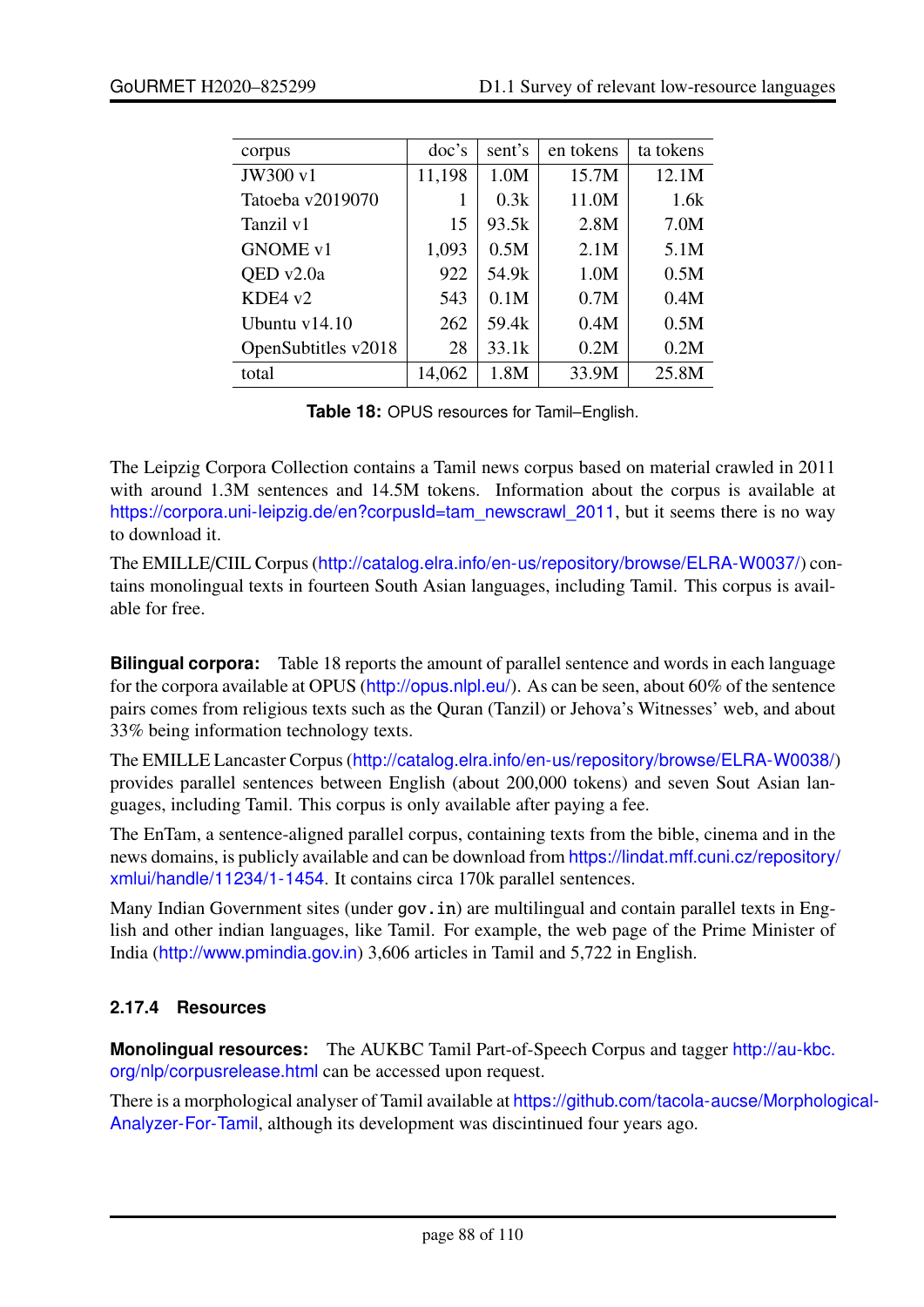**Bilingual resources:** A dictionary with 6,597 English verbs translated into Tamil is available at <https://catalog.ldc.upenn.edu/LDC2009L01>

An English–Tamil phrasebook with common school-related sentences and phrases can be downloaded from [http://ealhighland.org.uk/wp-content/uploads/Tamil\\_Bracknell-Forest-Phrases-for-](http://ealhighland.org.uk/wp-content/uploads/Tamil_Bracknell-Forest-Phrases-for-Schools-english.pdf)[Schools-english.pdf](http://ealhighland.org.uk/wp-content/uploads/Tamil_Bracknell-Forest-Phrases-for-Schools-english.pdf).

## **2.17.5 Challenges for corpus-based MT To/from English**

One of the challenges comes from the fact that tamil is rather poorly-resourced considering its size (75 million speakers).

Moreover, the syntax of Tamil is quite different from that of English. Modifiers (genitives, relative clauses, adverbial clauses etc.) usually precede the words they modify; numerals follow nouns; Tamil verbs usually go at the end of the sentence. This means that heavy reordering occurs during translation in either direction, with little data to learn it.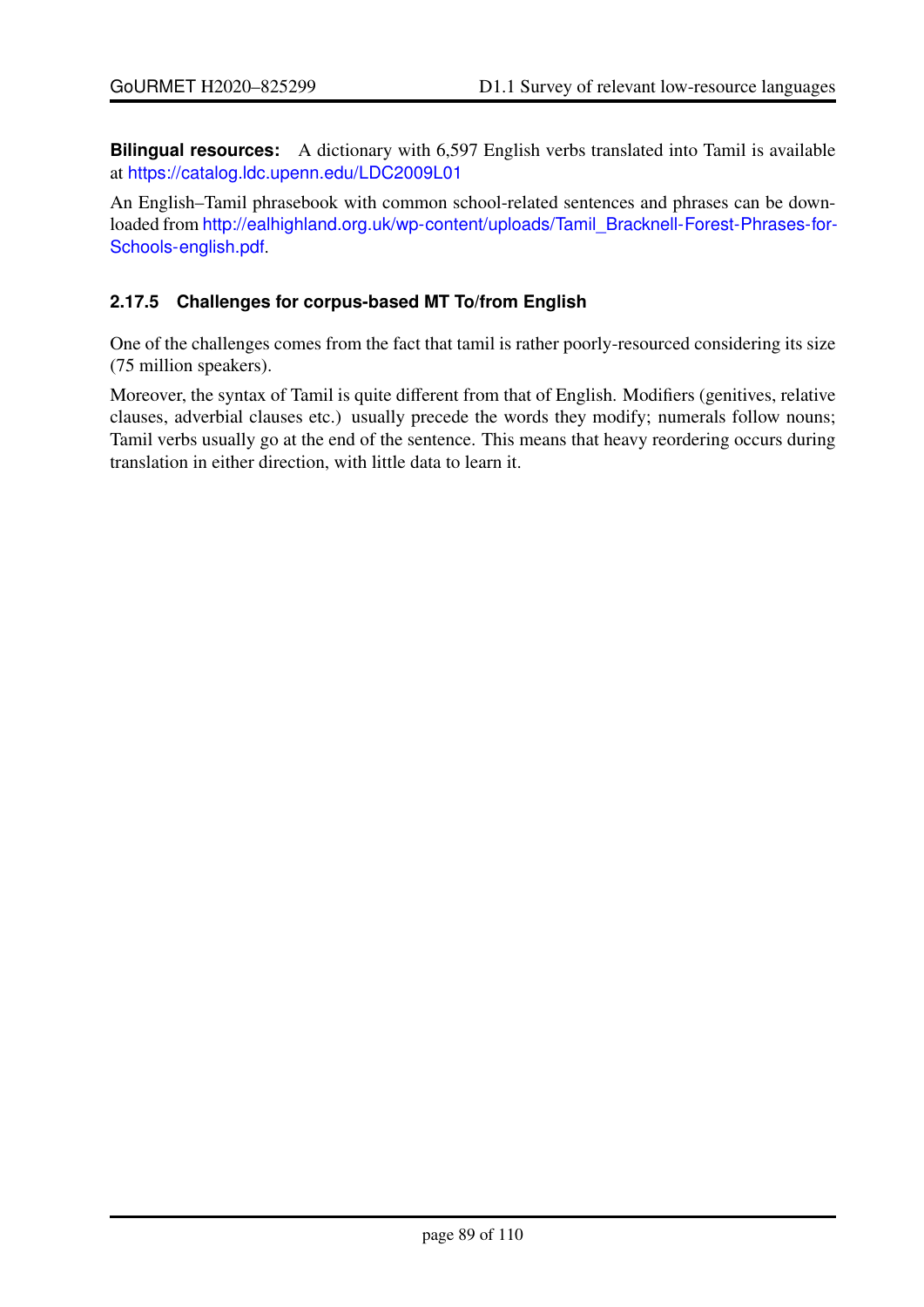# **2.18 Tigrinya (**ti**,** tir**)**

## **2.18.1 Factsheet**

According to Wikipedia, Tigrinya has around 7 million speakers. It is spoken (and official) in Eritrea, and a recognized minority language in Ethiopia (Tigray state). It is a Semitic language.

Tigrinya is written in the Ge'ez script, an *abugida* (syllabary) which is also used for its larger neighbour Amharic (spoken in Ethiopia).

## **2.18.2 Contrasts with English**

Examples are not provided for all contrasts described in the World Atlas of Linguistic Studies, and the tables may still miss important contrasts. Where provided, they are given in transliteration, and the main source is Wikipedia.

| <b>Syntax</b>                                             |                             |                                       |                                                                                               |  |  |
|-----------------------------------------------------------|-----------------------------|---------------------------------------|-----------------------------------------------------------------------------------------------|--|--|
| <b>Feature</b>                                            | Value in Eng-<br>lish       | <b>Value</b><br>in<br><b>Tigrinya</b> | <b>Examples</b>                                                                               |  |  |
| Order of Sub-<br>Object<br>ject,<br>and Verb              | Subject-<br>Object-Verb     | Object-Verb-<br>Subject               |                                                                                               |  |  |
| Adpositions:<br>prepositions<br>postposi-<br>or<br>tions? | Prepositions                | <b>Both</b>                           |                                                                                               |  |  |
| Polar<br>ques-<br>tions                                   | Interrogative<br>word order | Same order as<br>affirmative          |                                                                                               |  |  |
| Order of gen-<br>itive and noun                           | No dominant<br>order        | $Noun-$<br>genitive                   |                                                                                               |  |  |
| Negative<br>Morphemes                                     | Negative<br>particle        | Negative affix                        | yəsəbbäruläy ('they are broken for me'),<br>ayyəsəbbäruläyə ('they are not broken<br>for me') |  |  |
| Passive<br>$con-$<br>structions                           | Present                     | Absent                                |                                                                                               |  |  |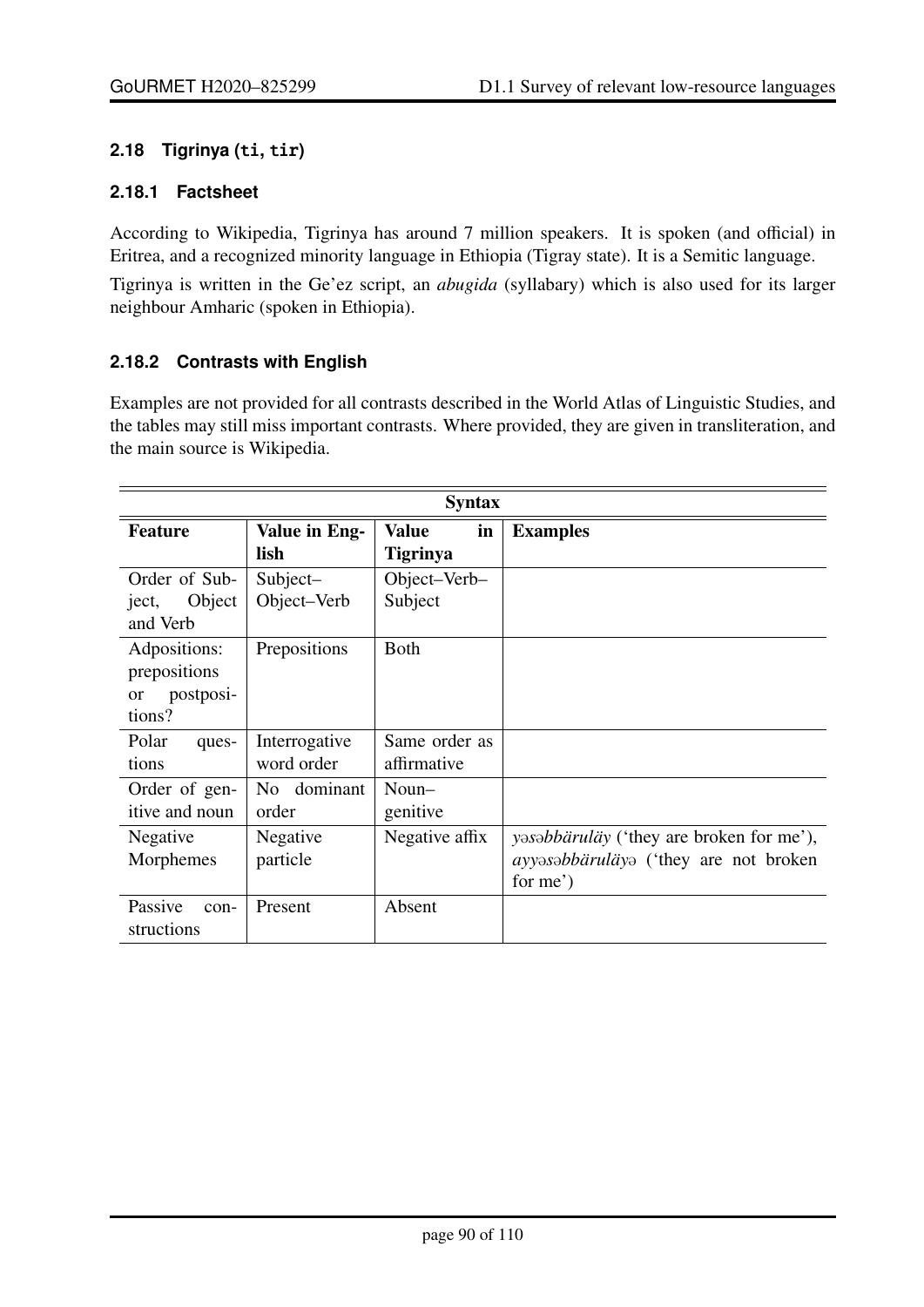| <b>Syntax</b>    |                  |                    |                                                                                        |  |
|------------------|------------------|--------------------|----------------------------------------------------------------------------------------|--|
| <b>Feature</b>   | Value in Eng-    | <b>Value</b><br>in | <b>Examples</b>                                                                        |  |
|                  | lish             | <b>Tigrinya</b>    |                                                                                        |  |
| Prefixing<br>VS. | Strongly<br>suf- | Equal prefix-      |                                                                                        |  |
| Suffixing<br>in  | fixing           | ing and suffix-    |                                                                                        |  |
| Inflectional     |                  | ing                |                                                                                        |  |
| Morphology       |                  |                    |                                                                                        |  |
| Possessives      | Separate         | Affixes            | gäza 'house', gäza-y 'my house', gäza-                                                 |  |
|                  | words            |                    | ' <i>a</i> 'her house'; also for pronouns after                                        |  |
|                  |                  |                    | prepositions $b$ <sub>27</sub> a' <i>ba</i> 'about', $b$ <sub>27</sub> a' <i>ba</i> -y |  |
|                  |                  |                    | 'about me', bəa 'bə-'a 'about her'                                                     |  |
| inflec-<br>Noun  | Mainly<br>suffix | Semitic<br>tem-    | Template: färäs 'horse', 'afras 'horses'.                                              |  |
| tion             | (plural)         | plate<br>and       | Suffix: 'arat 'bed', 'aratat 'beds'.                                                   |  |
|                  |                  | suffix             |                                                                                        |  |
| Verbal Person    | Only the<br>A    | A (agent) or $P$   | rə'yä-yya ('I-saw-her', both the subject                                               |  |
| Marking          | argument         | (patient) argu-    | and object are marked as part of the verb)                                             |  |
|                  | (agent)          | ment               |                                                                                        |  |
| The Morpho-      | No<br>specific   | Second singu-      |                                                                                        |  |
| logical Imper-   | second-person    | lar and second     |                                                                                        |  |
| ative            | imperatives      | plural             |                                                                                        |  |
| dis-<br>Gender   | Only 3rd sin-    | 2nd and 3rd,       |                                                                                        |  |
| tinction<br>in   | gular            | singular<br>and    |                                                                                        |  |
| pronouns         |                  | plural             |                                                                                        |  |

#### **2.18.3 Corpora**

**Monolingual corpora:** There are corpora available as part of wikimedia dumps: Tigrinya Wikipedia contains 169 articles (<https://dumps.wikimedia.org/tiwiki/> and Tigrinya Wiktionary contains 115 entries (<https://dumps.wikimedia.org/tiwiktionary/>).

The Nagaoka Tigrinya Corpus [\(Tedla et al.,](#page-108-2) [2016\)](#page-108-2) (<https://eng.jnlp.org/yemane/ntigcorpus>) consists of news articles and contains 72,080 tokens annotated with part-of-speech. The corpus is encoded in TEI.

The Tigrinya Web Corpus (tiWaC; <http://hdl.handle.net/11234/1-2592>) is available for research after login with an account from an European university. Information about the web pages from which the texts were crawled is provided at <https://habit-project.eu/wiki/TigrinyaCorpus>. The corpus contains part-of-speech annotations based on Universal dependencies.<sup>29</sup>

In addition to BBC, the following media outlets produce content in Tigrinya: the Voice of America (<tigrinya.voanews.com>), Vatican Radio (<https://www.vaticannews.va/ti.html>) and Asmarino News (<http://www.asmarino.com/tig>). Eritrea Haddas publishs PDFs of weekly newspapers published by the Eritrean Ministry of Information (<http://www.shabait.com/eritrea-haddas>).

Other sources from which monolingual corpora could be downloaded include the Universal Declaration of Human Rights ([http://unicode.org/udhr/d/udhr\\_tir.html](http://unicode.org/udhr/d/udhr_tir.html)) and the URLs included in the Crúbadán repository for Tigrinya (<http://crubadan.org/languages/ti>).

<sup>29</sup><https://www.sketchengine.eu/universal-pos-tags/>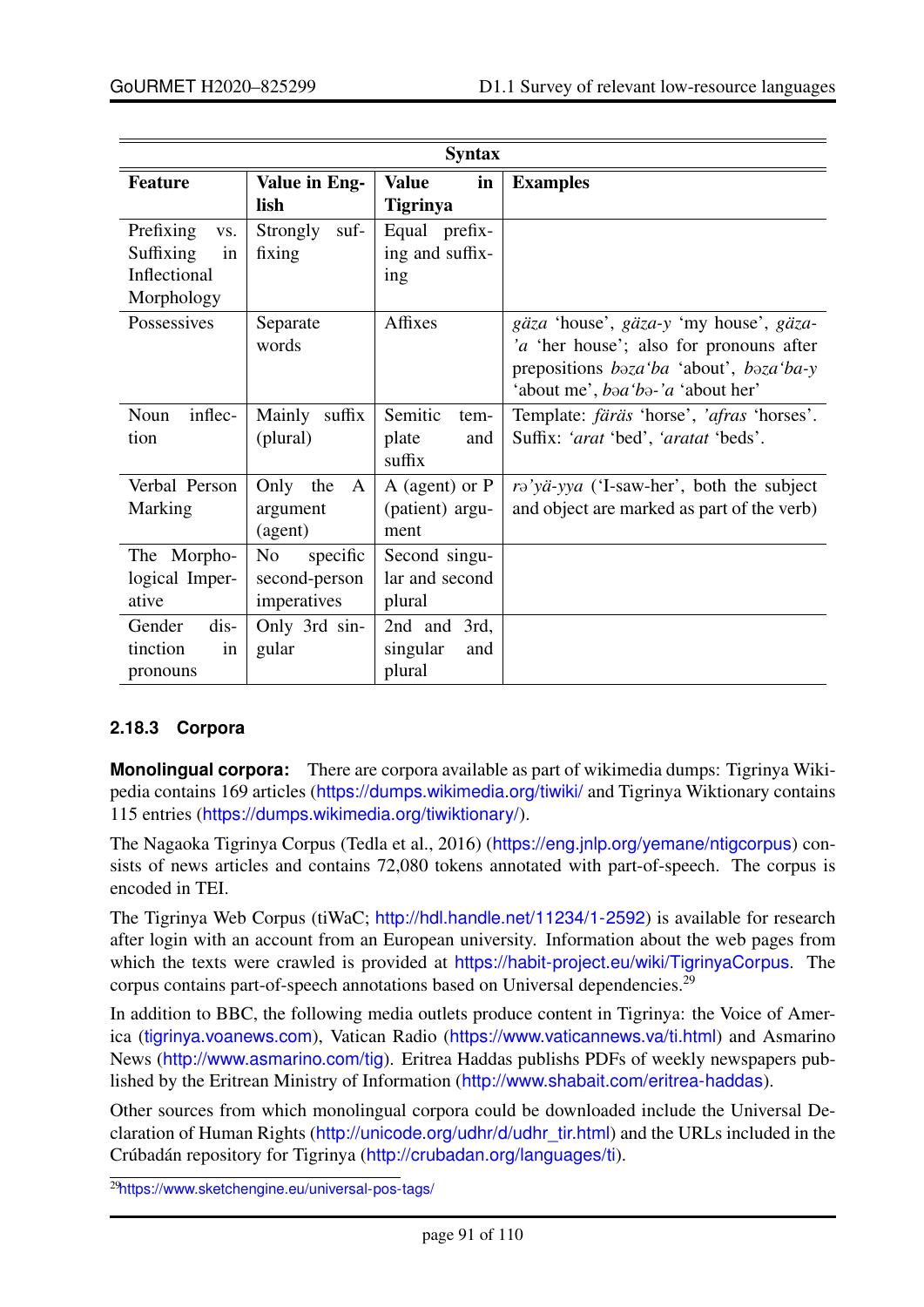<span id="page-91-0"></span>

| corpus              | doc's |      | sent's en tokens | ti tokens |
|---------------------|-------|------|------------------|-----------|
| JW300 v1            | 5124  | 0.4M | 6.8M             | 5.9M      |
| Tatoeba v20190709   |       | 69   | 11.0M            | 0.6k      |
| wikimedia y20190628 |       | 5    | 7.7M             | 0.2k      |
| Ubuntu $v14.10$     | 19    | 1.4k | 42.3k            | 2.0k      |
| total               | 5145  | 0.4M | 25.6M            | 5.9M      |
|                     |       |      |                  |           |

#### **Table 19**

**Bilingual corpora:** OPUS<sup>30</sup> contains very little bilingual material for Tigrinya: it reportsa about 400,000 segment pairs of Ubuntu translations of which 99% come from Jehova's Witnesses' content (see table [19\)](#page-91-0). The Tigrinya side of some of the corpora has many segments in English.

What follows is a list of websites from which parallel corpora could be harvested, all in the religious domain: Ethiopicbible (<https://www.ethiopicbible.com>), Ebible (<http://ebible.org>) and Ge'ez experience (<https://www.geezexperience.com>).

#### **2.18.4 Resources**

**Monolingual resources:** HornMorpho (<https://github.com/adamsamson/HornMorpho2.5>) is a morphological analyser and generator for Tigrinya, as well as for Amharic and Afaan Oromoo (§ [2.1\)](#page-10-0).

**Bilingual resources:** The GeezLab Tigrinya BiLingual Lexicon ([https://github.com/fgaim/Tigri](https://github.com/fgaim/Tigrinya-BiLexicon)nya-[BiLexicon](https://github.com/fgaim/Tigrinya-BiLexicon)) contains 78642 bilingual entries statistically obtained from a parallel corpus that the authors do not specify.

There are three online bilingual dictionaries —Tigrinya dictionary ([https://www.geezexperience.](https://www.geezexperience.com/) [com/](https://www.geezexperience.com/)), Memhr.org Dictionary (urlhttp://www.memhr.org/dic/) and Glosbe ([https://glosbe.com/ti/](https://glosbe.com/ti/en) [en](https://glosbe.com/ti/en))—. and a phrasebook available for learners of Tigrinya as a foreign language ([http://www.](http://www.goethe-verlag.com/book2/EN/ENTI/ENTI002.HTM) [goethe-verlag.com/book2/EN/ENTI/ENTI002.HTM](http://www.goethe-verlag.com/book2/EN/ENTI/ENTI002.HTM)).

Finally, to our knowledge, no online commercial MT systems offers Tigrinya.

#### **2.18.5 Challenges for corpus-based MT from English**

Here are the main challenges when generating Tigrinya from English:

- Scarcity of bilingual corpora.
- Radically different sentence structure. In particular, interrogatives have to be reordered when translating from English.
- The absence of passive voice may make the translation of the English passive voice difficult.
- The absence of gender distinction on second person pronouns in English may make difficult to translate to the appropriate second-person pronoun in Tigrinya.

<sup>30</sup><http://opus.nlpl.edu>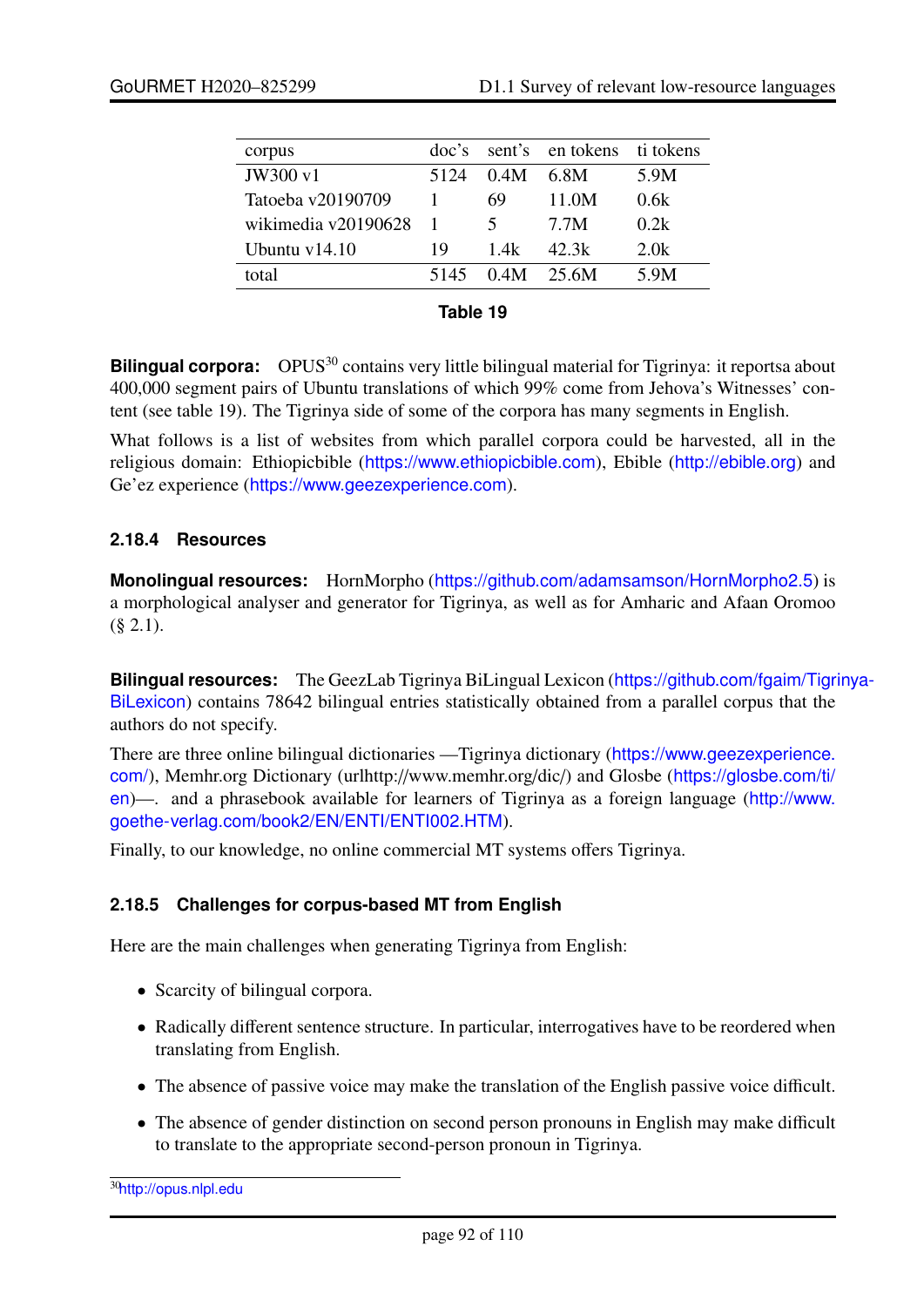# **2.19 Turkish (**tr**,** tur**)**

## **2.19.1 Factsheet**

According to Wikipedia, Turkish has around 75 million first-language (*L*1) speakers and 85 million who speak it either as  $L_1$  or  $L_2$ . It is spoken (and official) in Turkey, Northern Cyprus, and Cyprus and it is a recognized minority language in Bosnia and Herzegovina, Greece, Iraq, Kosovo, Macedonia and Romania. It is the largest language in the Turkic language family, followed by Azeri, Uzbek, Kazakh and Uygur.

Turkish is written in a modified Latin script that contains some letters with diacritics:  $\zeta$ ,  $\zeta$ ,  $\zeta$ ,  $\zeta$ ,  $\zeta$ ,  $\zeta$ ,  $\zeta$ ,  $\zeta$ ,  $\zeta$ ,  $\zeta$ ,  $\zeta$ ,  $\zeta$ ,  $\zeta$ ,  $\zeta$ ,  $\zeta$ ,  $\zeta$ ,  $\zeta$ ,  $\zeta$ ,  $\zeta$  $\hat{I}$ ,  $\ddot{\sigma}$ ,  $\ddot{\sigma}$ ,  $\ddot{\sigma}$ . The letters  $\hat{a}/\hat{A}$ ,  $\hat{i}/\hat{I}$  and  $\hat{u}/\hat{U}$  are also used occasionally to mark palatalization of the following consonant or lengthening of the vowel. The script was introduced and adopted by the Turkish republic in the late 1920's and is widely and consistently used.

Unlike English, Turkish is an agglutinative language (it creates long words made up of many morphemes) with extensive vowel harmony and some consonant harmony (vowels and consonants to either side of a morpheme boundary have to belong to the same family) Each morpheme usually distinctly encodes a single category, an exception being the fusion of person and number in pronouns, possessives and verbs.

# **2.19.2 Contrasts with English**

| <b>Verbs</b>                                                         |                                       |                                                                                                                                      |                                                                                                                                                    |  |  |
|----------------------------------------------------------------------|---------------------------------------|--------------------------------------------------------------------------------------------------------------------------------------|----------------------------------------------------------------------------------------------------------------------------------------------------|--|--|
| <b>Feature</b>                                                       | Value in Eng-                         | <b>Value</b><br>in                                                                                                                   | <b>Examples</b>                                                                                                                                    |  |  |
|                                                                      | lish                                  | <b>Turkish</b>                                                                                                                       |                                                                                                                                                    |  |  |
| of<br>Number<br>categories<br>encoded in a<br>single<br>verb<br>form | A few (person,<br>number, tense)      | Many<br>(also<br>potentiality,<br>negation,<br>voice<br>[pass-<br>ive/active],<br>evidentiality<br>$\int$ it<br>seems'],<br>$etc.$ ) | <i>gelmedim</i> ('I did not come') vs <i>geldim</i> ('I<br>came')                                                                                  |  |  |
| Perfective/im-<br>perfective as-<br>pect                             | No grammat-<br>ical marking           | Grammatical<br>marking                                                                                                               | <i>vürüdüm</i> ( $\simeq$ 'I walked [and had finished<br>walking]') vs. <i>yürüyordum</i> ( $\simeq$ 'I walked<br>[and had not finished walking]') |  |  |
| Possibility<br>(situational or<br>epistemic)                         | Verbal<br>con-<br>structions          | Affixes<br>on<br>verbs                                                                                                               | Gelebirim ('I can come'), Gelemem ('I<br>cannot come')                                                                                             |  |  |
| Evidentiality                                                        | Expressed<br>through<br>constructions | expressed                                                                                                                            | Morphologically $O$ gelmiş ('I was told that she came') vs.<br>O geldi ('She came').                                                               |  |  |
| Negative<br>Morphemes                                                | Negative<br>particle                  | Negative affix                                                                                                                       | Anladım. ('I understood'); Anlamadım<br>('I did not understand').                                                                                  |  |  |

Many examples taken from [https://en.wikipedia.org/wiki/Turkish\\_grammar](https://en.wikipedia.org/wiki/Turkish_grammar).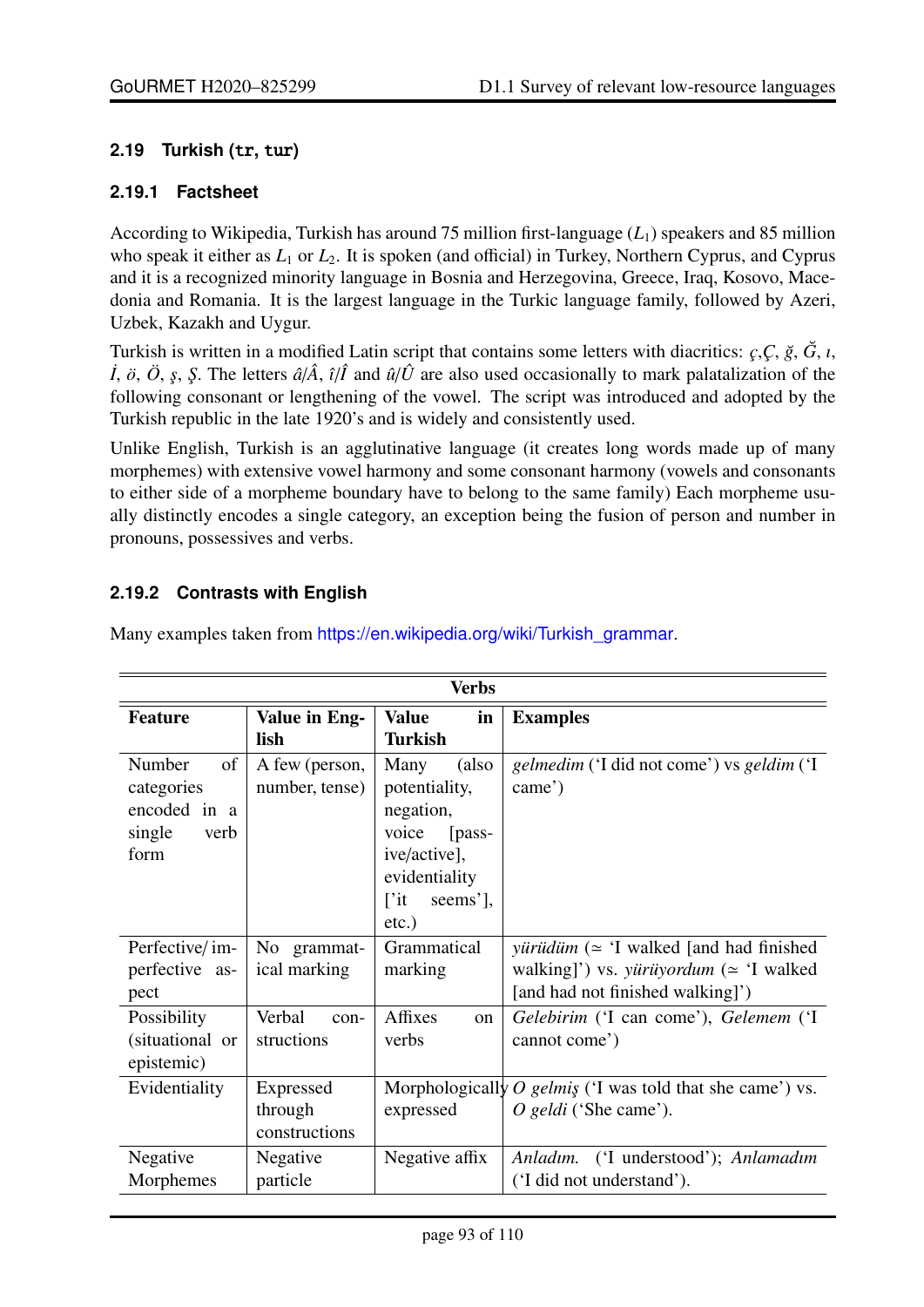| <b>Morphology</b>                                     |                                                           |                                                                                                                                                             |                                                                                                                                                                                                                                                                                                                                                                                                               |  |
|-------------------------------------------------------|-----------------------------------------------------------|-------------------------------------------------------------------------------------------------------------------------------------------------------------|---------------------------------------------------------------------------------------------------------------------------------------------------------------------------------------------------------------------------------------------------------------------------------------------------------------------------------------------------------------------------------------------------------------|--|
| <b>Feature</b>                                        | Value in Eng-                                             | <b>Value</b><br>in                                                                                                                                          | <b>Examples</b>                                                                                                                                                                                                                                                                                                                                                                                               |  |
|                                                       | lish                                                      | <b>Turkish</b>                                                                                                                                              |                                                                                                                                                                                                                                                                                                                                                                                                               |  |
| How is case<br>expressed                              | It is not                                                 | It is<br>by<br>a<br>single, distinct<br>morpheme                                                                                                            | Case in nouns is expressed by a morph<br>that comes just after the number and pos-<br>sessive morphs: <i>Bahçelerimde</i> ('in my<br>gardens, lit. Bahçe 'garden' ler plural<br>mark, im first person possessive mark, de<br>locative 'in').                                                                                                                                                                  |  |
| of<br>Number<br>marked cases                          | Two (but only<br>morphologically-in pronouns,<br>$etc.$ ) | <b>Six</b><br>$(nom-$<br>inative,<br>accusative,<br>dative, locat-<br>ablative<br>ive,<br>and genitive),<br>appearing<br>distinct<br><b>as</b><br>suffixes. | $\bullet$ Ev yandı ('the house<br>burned<br>down', nominative, no mark);<br>• <i>Evi gördüm</i> ('I saw the house', ac-<br>cusative $-i$ ;<br>• Eve gittim ('I went to the house',<br>dative $-e$ );<br>• <i>Evde yattım</i> ('I slept in the house,<br>locative $-de$ ;<br>• <i>Evden geldim</i> ('I came from the<br>house, ablative -den);<br>• Evin catist ('The roof of the<br>house', genitive $-in$ ). |  |
| Position<br>of<br>Pronominal<br>Possessive<br>Affixes | No possessive<br>affixes                                  | Possessive<br>suffixes                                                                                                                                      | <i>Ev yandı</i> ('[the] house burned down') vs.<br><i>Evim yandı</i> ('my house burned down')                                                                                                                                                                                                                                                                                                                 |  |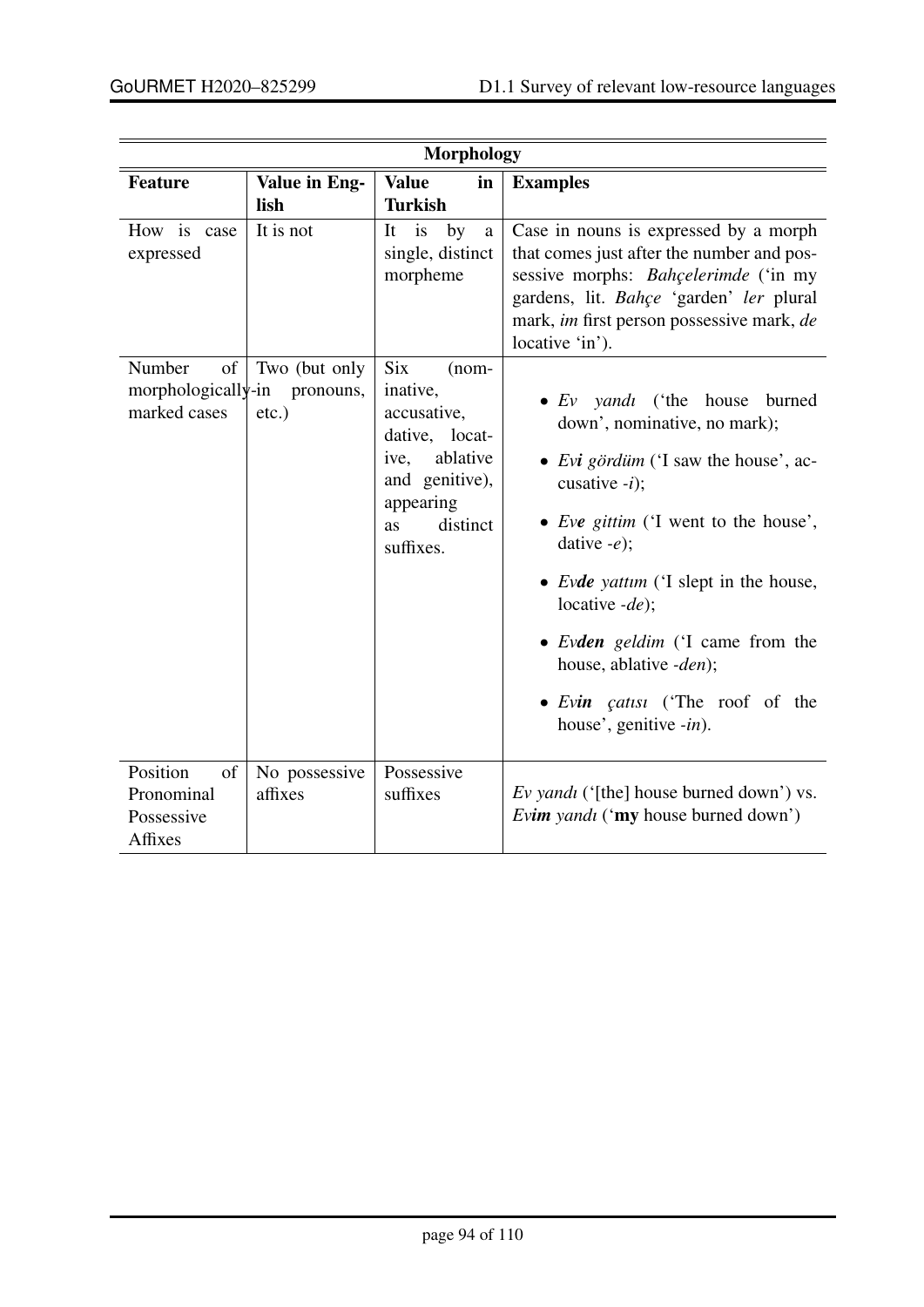| <b>Syntax</b>                                                                 |                                                             |                                                                                     |                                                                                                                                                 |  |  |
|-------------------------------------------------------------------------------|-------------------------------------------------------------|-------------------------------------------------------------------------------------|-------------------------------------------------------------------------------------------------------------------------------------------------|--|--|
| <b>Feature</b>                                                                | Value in Eng-<br>lish                                       | <b>Value</b><br>in<br><b>Turkish</b>                                                | <b>Examples</b>                                                                                                                                 |  |  |
| How<br>is<br>possession<br>marked?                                            | Only on the<br>dependent<br>(possessor<br>in<br>this case). | the<br><b>Both</b><br>at<br>dependent<br>(possessor)<br>and the head<br>(possessed) | başkanın evi (the president's house, lit.<br><i>başkan</i> , 'president'; <i>in</i> , GENITIVE;<br>$ev$ ,<br>'house'; i, 3RD-PERSON-POSSESSIVE) |  |  |
| Reduplication                                                                 | No productive<br>reduplication                              |                                                                                     | May lead to a different sense: zaman za-<br><i>man</i> ('occasionally', lit. 'time time')                                                       |  |  |
| Order of Sub-<br>Object<br>ject,<br>and Verb                                  | Subject-<br>Verb-Object                                     | Subject-<br>Object-Verb                                                             | Peter arabayı gördü ('Peter saw the car',<br>lit. 'Peter the-car saw')                                                                          |  |  |
| Order of Ob-<br>ject and Verb                                                 | Verb-Object                                                 | Object-Verb                                                                         | Kedi fareleri kovalamaya geldi ('The cat<br>came to chase mice', lit. '[The] cat mice<br>to-chase came')                                        |  |  |
| Order of Ob-<br>ject, Oblique,<br>and Verb                                    | Verb-Object-<br>Oblique                                     | Oblique-<br>Object-Verb                                                             | Dükkandan bir kitap aldım ('I bought a<br>book from the shop', lit. 'Shop-from one<br>book bought-I')                                           |  |  |
| Adpositions:<br>Prepositions<br>postposi-<br>or<br>tions?                     | Prepositions<br>(before noun)                               | Postpositions<br>(after noun)                                                       | Dükkan ('shop'); Dükkandan ('from the<br>shop', lit. 'shop-from')                                                                               |  |  |
| Order of Gen-<br>itive and Noun                                               | dominant<br>N <sub>o</sub><br>order                         | Genitive-<br>Noun                                                                   | Evin çatısı ('The roof of the house', gen-<br>itive $-in$ ).                                                                                    |  |  |
| Order of Re-<br>Clause<br>lative<br>and Noun                                  | Noun-<br>Relative<br>clause                                 | Relative<br>clause-Noun                                                             | Camı kıran adamı gördüm ('I saw<br>the man who broke the window', lit.<br>'window-the broke-who man-the saw-I')                                 |  |  |
| Position of<br>Ques-<br>Polar<br>tion Particles                               | No question<br>particle                                     | Final                                                                               | Onu gördün ('You saw her'); Onu gördün<br>$mi?$ ('Did you see her?')                                                                            |  |  |
| Position<br>of<br>Interrogat-<br>Phrases<br>ive<br>Content<br>in<br>Questions | Initial                                                     | Not initial                                                                         | Onu nerede gördün? ('Where did you see<br>her', lit. 'Her where saw-you?')                                                                      |  |  |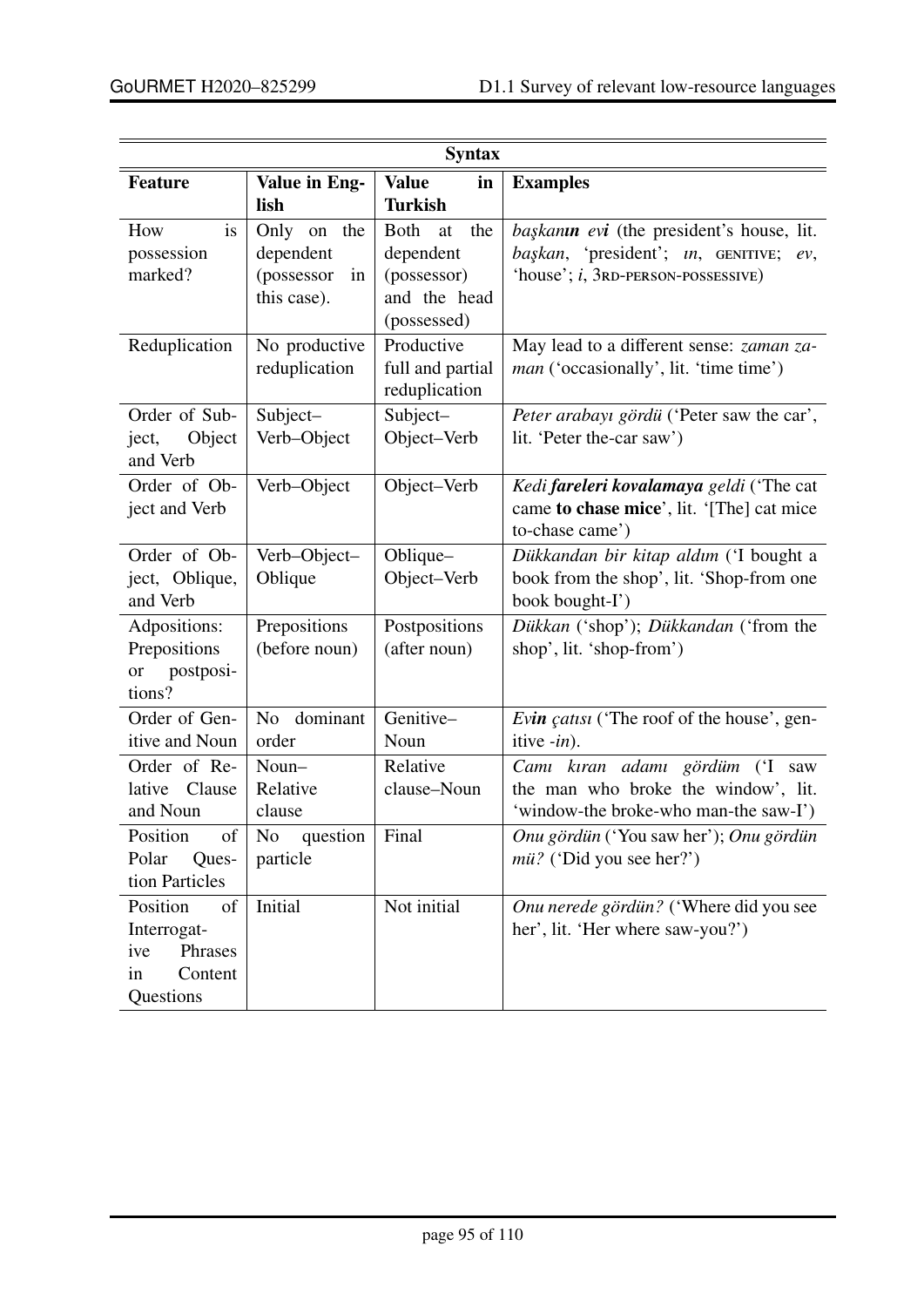| <b>Function words</b> |                                               |                                       |                                                                                                                                                                                                                                                                                                             |  |  |  |
|-----------------------|-----------------------------------------------|---------------------------------------|-------------------------------------------------------------------------------------------------------------------------------------------------------------------------------------------------------------------------------------------------------------------------------------------------------------|--|--|--|
| <b>Feature</b>        | Value in Eng-                                 | <b>Value</b><br>in                    | <b>Examples</b>                                                                                                                                                                                                                                                                                             |  |  |  |
|                       | lish                                          | <b>Turkish</b>                        |                                                                                                                                                                                                                                                                                                             |  |  |  |
| Definite<br>article   | different<br>Yes.<br>from demon-<br>strative. | definite<br>N <sub>0</sub><br>article | <i>başkan</i> may mean 'president' or 'the<br>president' (note, however, that when the<br>noun is an object, the presence of the<br>accusative case ending may have a sim-<br>ilar function as English 'the' Adam kapıyı<br><i>kapatt</i> ('The man closed the door', lit<br>'Man door-ACCUSATIVE closed'). |  |  |  |
| Indefinite art-       | Different from                                | Same word as                          | Küçük bir evim var may be interpreted                                                                                                                                                                                                                                                                       |  |  |  |
| icle                  | 'one'                                         | 'one'                                 | as 'I have one small house' and 'I have<br>a small house'                                                                                                                                                                                                                                                   |  |  |  |

| <b>Pronouns</b>   |                |                        |                                                |  |  |
|-------------------|----------------|------------------------|------------------------------------------------|--|--|
| <b>Feature</b>    | Value in Eng-  | in<br>Value            | <b>Examples</b>                                |  |  |
|                   | lish           | <b>Turkish</b>         |                                                |  |  |
| Politeness        | No distinction | <b>Binary</b><br>$DO-$ | <i>sen</i> is the familiar 2nd person singular |  |  |
| distinction<br>in |                | liteness               | pronoun; the polite form is siz, which is      |  |  |
| pronouns          |                | distinction            | the same as the 2nd person plural.             |  |  |
| Expression of     | Obligatory     | Subject affixes        | Geldim ('I arrived'); geldimiz ('We ar-        |  |  |
| Pronominal        | pronouns       | on verb                | rived').                                       |  |  |
| Subjects          | subject<br>1n  |                        |                                                |  |  |
|                   | position       |                        |                                                |  |  |

#### **2.19.3 Corpora**

**Monolingual corpora:** Crawls of Turkish news text are available at [http://data.statmt.org/](http://data.statmt.org/news-crawl/tr/) [news-crawl/tr/](http://data.statmt.org/news-crawl/tr/).

The monolingual dump of the Turkish wikipedia is periodically made available at [https://dumps.](https://dumps.wikimedia.org/trwiki/20190120/) [wikimedia.org/trwiki/20190120/](https://dumps.wikimedia.org/trwiki/20190120/).

In addition to BBC and DW, the following international media outlets produce content in Turkish: Global Voices (<https://globalvoices.org/>), The Voice of America ([https://www.amerikaninsesi.](https://www.amerikaninsesi.com/) [com/](https://www.amerikaninsesi.com/)) , China Plus (formerly China Radio International, <http://turkish.cri.cn/>), and TWR360 ([https:](https://www.twr360.org/) [//www.twr360.org/](https://www.twr360.org/), although most of it is multimedia content). These outlets may be interesting sources from which to obtain monolingual corpora.

**Bilingual corpora:** OPUS<sup>31</sup> contains ready-made corpora for Turkish (see table [20\)](#page-96-0) and reports a total of 52 million parallel sentences. Most of it comes from OpenSubtitles.

<sup>31</sup><http://opus.nlpl.edu>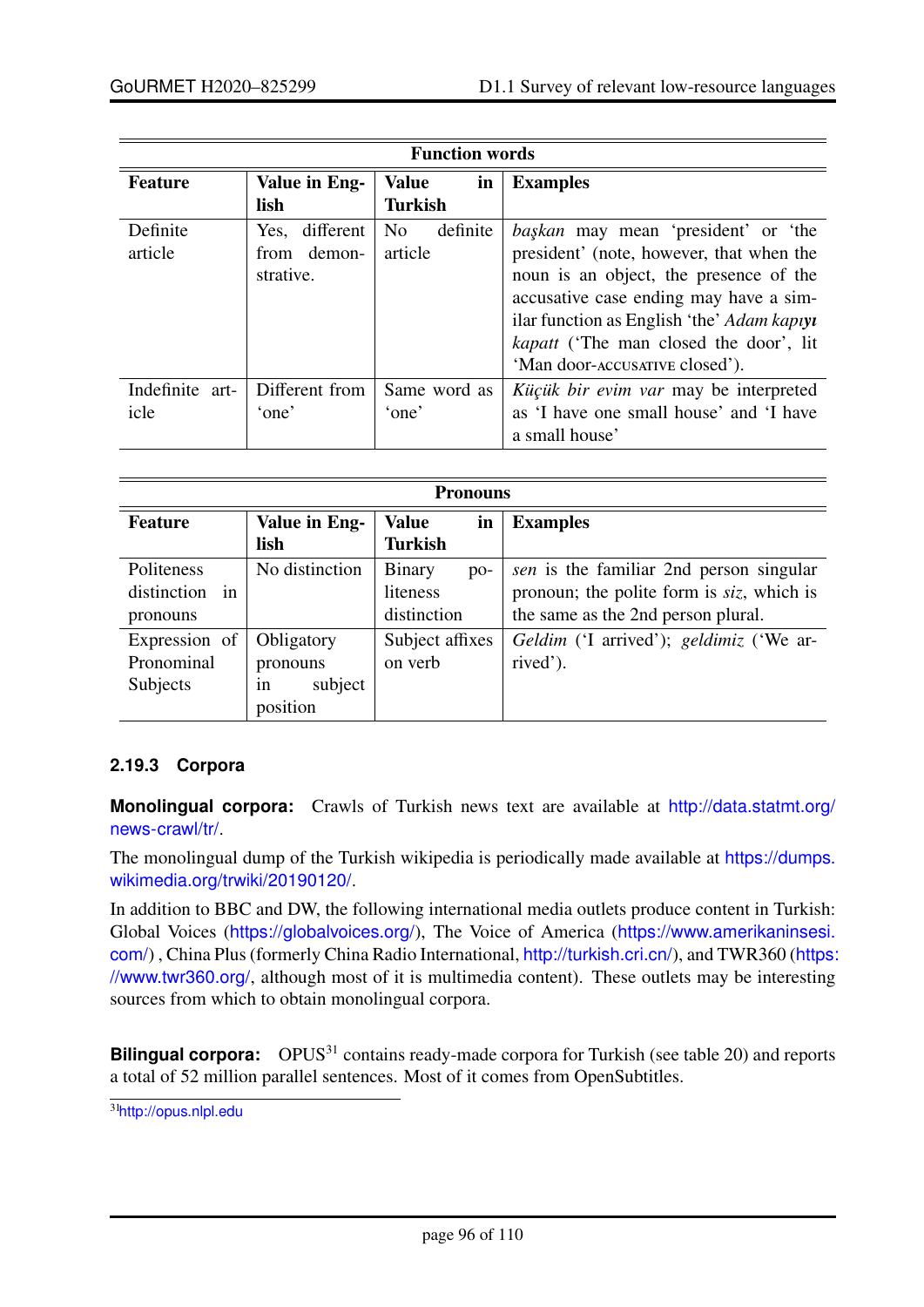<span id="page-96-0"></span>

| corpus               | doc's          | sent's | en tokens | tr tokens |
|----------------------|----------------|--------|-----------|-----------|
| OpenSubtitles v2018  | 58210          | 47.4M  | 374.3M    | 274.7M    |
| Tanzil v1            | 135            | 1.3M   | 25.4M     | 20.8M     |
| JW300 v1             | 7245           | 0.5M   | 8.9M      | 7.0M      |
| Tatoeba v20190709    | 1              | 0.7M   | 11.0M     | 4.3M      |
| QED v2.0a            | 5272           | 0.6M   | 9.1M      | 6.1M      |
| <b>SETIMES v2</b>    | 1              | 0.2M   | 5.1M      | 4.5M      |
| Wikipedia v1.0       | $\overline{2}$ | 0.2M   | 4.8M      | 4.2M      |
| TED2013 v1.1         | $\mathbf{1}$   | 0.1M   | 2.7M      | 2.0M      |
| <b>GNOME</b> v1      | 1235           | 0.5M   | 2.3M      | 2.3M      |
| bible-uedin v1       | 2              | 60.4k  | 1.8M      | 1.2M      |
| TildeMODEL v2018     | 1              | 1.6k   | 2.8M      | 40.2k     |
| KDE4 v2              | 1285           | 0.2M   | 1.1M      | 0.8M      |
| Bianet v1            | 1              | 35.1k  | 0.9M      | 0.8M      |
| EUbookshop v2        | 67             | 24.1k  | 0.9M      | 0.7M      |
| Ubuntu $v14.10$      | 459            | 0.1M   | 0.8M      | 0.5M      |
| infopankki v1        | 246            | 44.6k  | 0.6M      | 0.5M      |
| WMT-News v2019       | 8              | 20.0k  | 0.5M      | 0.4M      |
| PHP v1               | 2855           | 38.5k  | 0.5M      | 0.1M      |
| GlobalVoices v2017q3 | 192            | 5.6k   | 0.1M      | 96.7k     |
| total                | 77218          | 52.0M  | 453.7M    | 331.0M    |

**Table 20:** OPUS resources for Turkish–English.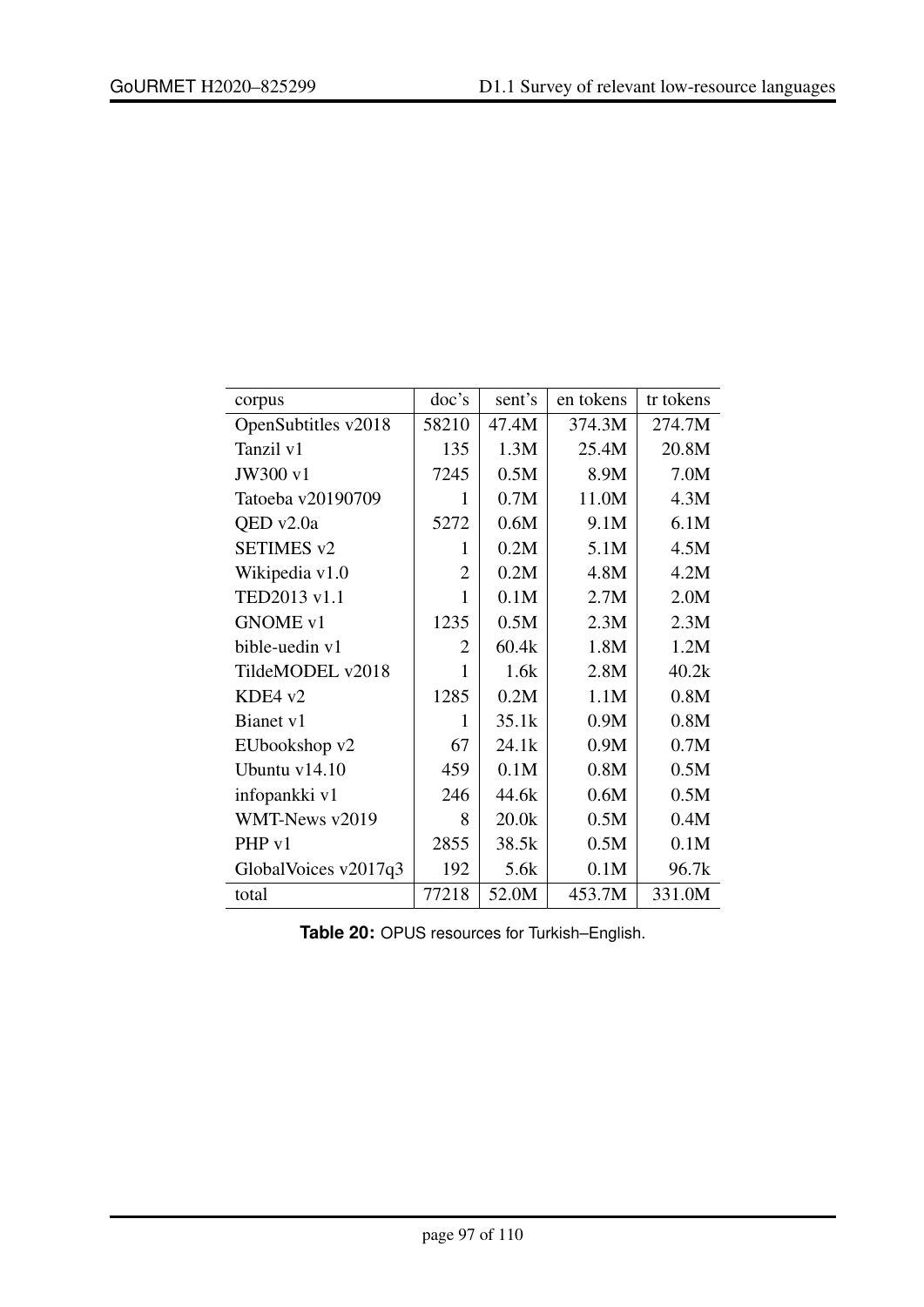## **2.19.4 Resources**

**Monolingual resources:** Apertium has fair-coverage morphological resources for Turkish ([https](https://github.com/apertium/apertium-tur): [//github.com/apertium/apertium-tur](https://github.com/apertium/apertium-tur): 17,721 lemmata, 76 disambiguation rules, 92.2% coverage on the SETimes corpus<sup>32</sup>, 82.3% on Wikipedia dumps (2013)).

There is a GPL-licensed morphological analyser for Turkish, TRmorph ([http://wiki.apertium.org/](http://wiki.apertium.org/wiki/Trmorph) [wiki/Trmorph](http://wiki.apertium.org/wiki/Trmorph)) with about 37,300 stems and 90% coverage on SETimes.

The Unimorph project (<https://github.com/unimorph>) contains a set of morphologically-annotated Turkish forms (<https://github.com/unimorph/tur>); the coverage of the 2018 version of the Turkish news crawls described above is low (14%) with 213,540 forms.

Crawls of Turkish news text are available at <http://data.statmt.org/news-crawl/tr/>.

**Bilingual resources:** A crowd-sourced Turkish–English dictionary ([http://www.seas.upenn.](http://www.seas.upenn.edu/~nlp/resources/TACL-data-release/dictionaries.tar.gz) [edu/~nlp/resources/TACL-data-release/dictionaries.tar.gz](http://www.seas.upenn.edu/~nlp/resources/TACL-data-release/dictionaries.tar.gz)) has been made available by [Pavlick](#page-107-0) [et al.](#page-107-0) [\(2014\)](#page-107-0).

The following online commercial MT systems offer Turkish–English:

- Bing Translator (<https://www.bing.com/translator>)
- Google Translate (<https://translate.google.com>)
- PROMT Online (<https://www.online-translator.com>)
- Yandex Translate (<https://translate.yandex.com>)

#### **2.19.5 Challenges for corpus-based MT to English**

The main challenges when translating from English to Turkish come from grammatical differences:

- agglutination in noun-based phrases, especially in the form of case or possessive suffixes;
- very complex verb forms;
- generation of affixes for features not explicitly encoded in English such as perfective/imperfective aspect, evidentiality, cases, etc.
- absence of gender marks in 3rd-person pronouns;
- radically different sentence and phrase structures —position of object, obliques, and verb, use of postpositions, relative clauses and genitives before noun, etc.—;

Turkish is a highly inflected language. This can cause data sparseness problems, but mainly if the MT system treats the words as atomic units. It may therefore be desirable that that the different grammatical suffixes are represented as independent tokens to allow the system to generalize better from the training data, or that an unsupervised sub-word strategy is learned. Moreover, the absence of specific news-related bilingual corpora may be an obstacle to good results in a content creation task.

<sup>32</sup><http://nlp.ffzg.hr/resources/corpora/setimes/>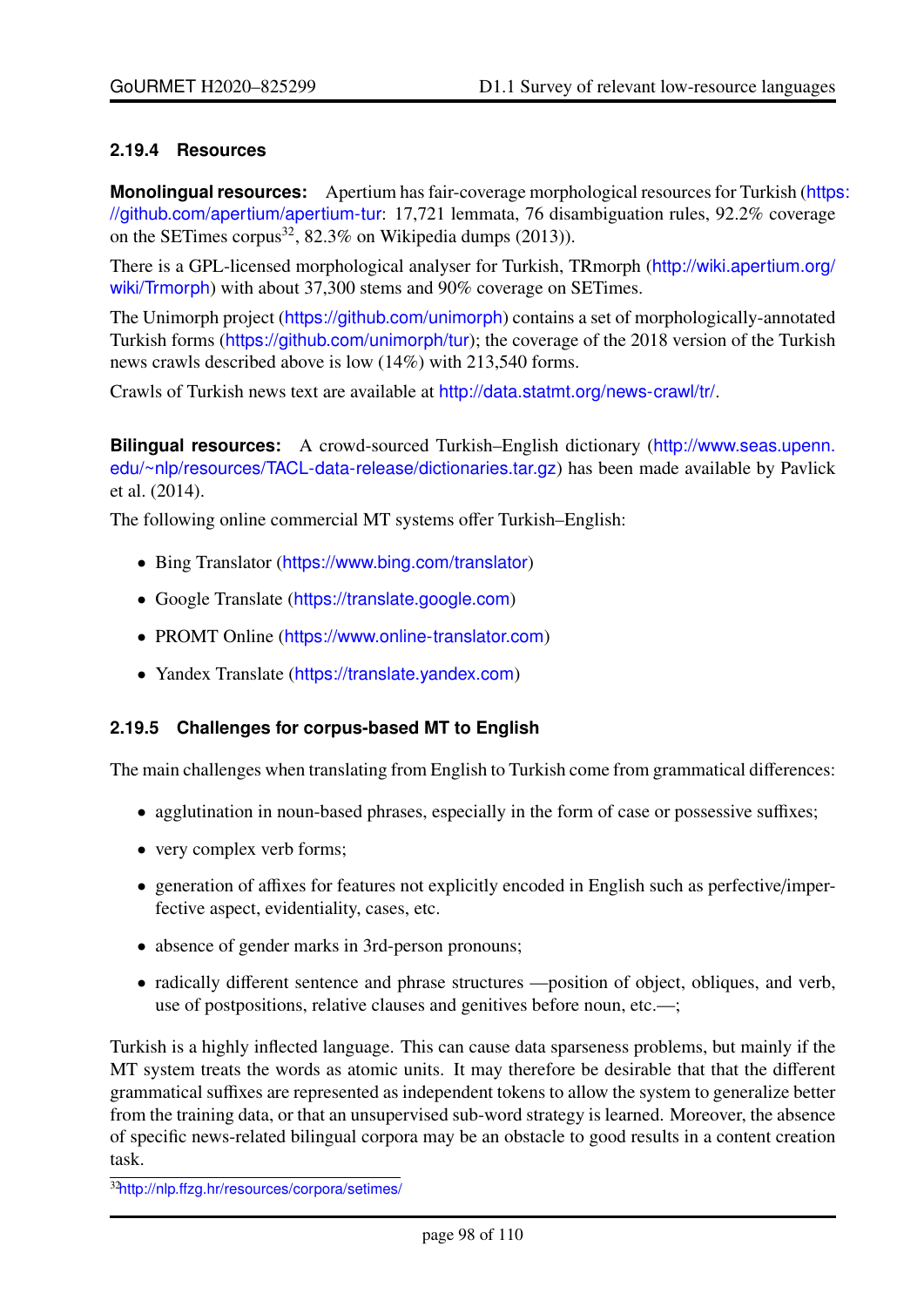# <span id="page-98-0"></span>**2.20 Yoruba (**yo**,** yor**)**

## **2.20.1 Factsheet**

According to Wikipedia, Yoruba has around 28 million speakers. It is spoken (and official) in Nigeria, Benin, and Congo. It belongs to a very large family, the Niger–Congo family, as Swahili (§ [2.16\)](#page-79-0), and more specifically to the Volta–Niger group, as Igbo (§ [2.9\)](#page-49-0).

Yoruba is written in a variety of writing systems, all based on the Latin alphabet. As Yoruba vowels may be uttered in three different *tones*, high, middle and low. A change in tone may mean a change in meaning (*bàtà*, low–low, means 'shoe'; *bàtá*, low–high, refers to a kind of drum). Spelling systems may or may not mark tones with diacritics, leading to lexical ambiguity; examples in this deliverable may also be inconsistent in this respect. Reputed sources such as the BBC news in Yoruba site (<https://www.bbc.com/yoruba>) sometimes decide not to mark tone in some part of a news piece: one can find, for instance *Nàìjíríà* ('Nigeria') in headlines or in the first few paragraphs of a news piece along with *Naijiria* in the remaining text. BBC acknowledges that they are aware that the official way to write Yoruba is with all tone marks included, and that is done for as much as possible of the headline and first three paragraphs, as many readers do not read any further, and that the decision to mark tones or not may also depend on the target audience of each particular, as younger people feel more comfortable with Yoruba without tone marks.

| <b>Nouns</b> |    |                |                |                                                          |  |
|--------------|----|----------------|----------------|----------------------------------------------------------|--|
| Feature      |    | Value in Eng-  | Value in Yor-  | <b>Examples</b>                                          |  |
|              |    | lish           | uba            |                                                          |  |
| Coding       | of | Plural suffix  | Plural word    | <i>ilé</i> ('house') vs. <i>àwon ilé</i> ('houses', i.e. |  |
| plurality    | 1n |                |                | 'PLURAL-MARKER house')                                   |  |
| nouns        |    |                |                |                                                          |  |
| Occurence    | of | All nouns, al- | All nouns, al- | <i>ilé púpò</i> ('many houses', lit. 'house              |  |
| plurality    | 1n | ways obligat-  | ways optional  | many') vs. <i>awon ilé</i> ('houses', i.e.               |  |
| nouns        |    | ory            |                | 'PLURAL-MARKER house')                                   |  |

# <span id="page-98-1"></span>**2.20.2 Contrasts with English**

| <b>Gender</b>  |    |               |          |               |                                                           |  |
|----------------|----|---------------|----------|---------------|-----------------------------------------------------------|--|
| <b>Feature</b> |    | Value in Eng- |          | Value in Yor- | <b>Examples</b>                                           |  |
|                |    | lish          |          | uba           |                                                           |  |
| Number         | of | Three         | (sex,    | None          | English has <i>she</i> , he, and <i>it</i> , where Yoruba |  |
| genders        |    | based,        | only     |               | uses only $\acute{o}$ .                                   |  |
|                |    | 1n            | singular |               |                                                           |  |
|                |    | pronouns and  |          |               |                                                           |  |
|                |    | possessives)  |          |               |                                                           |  |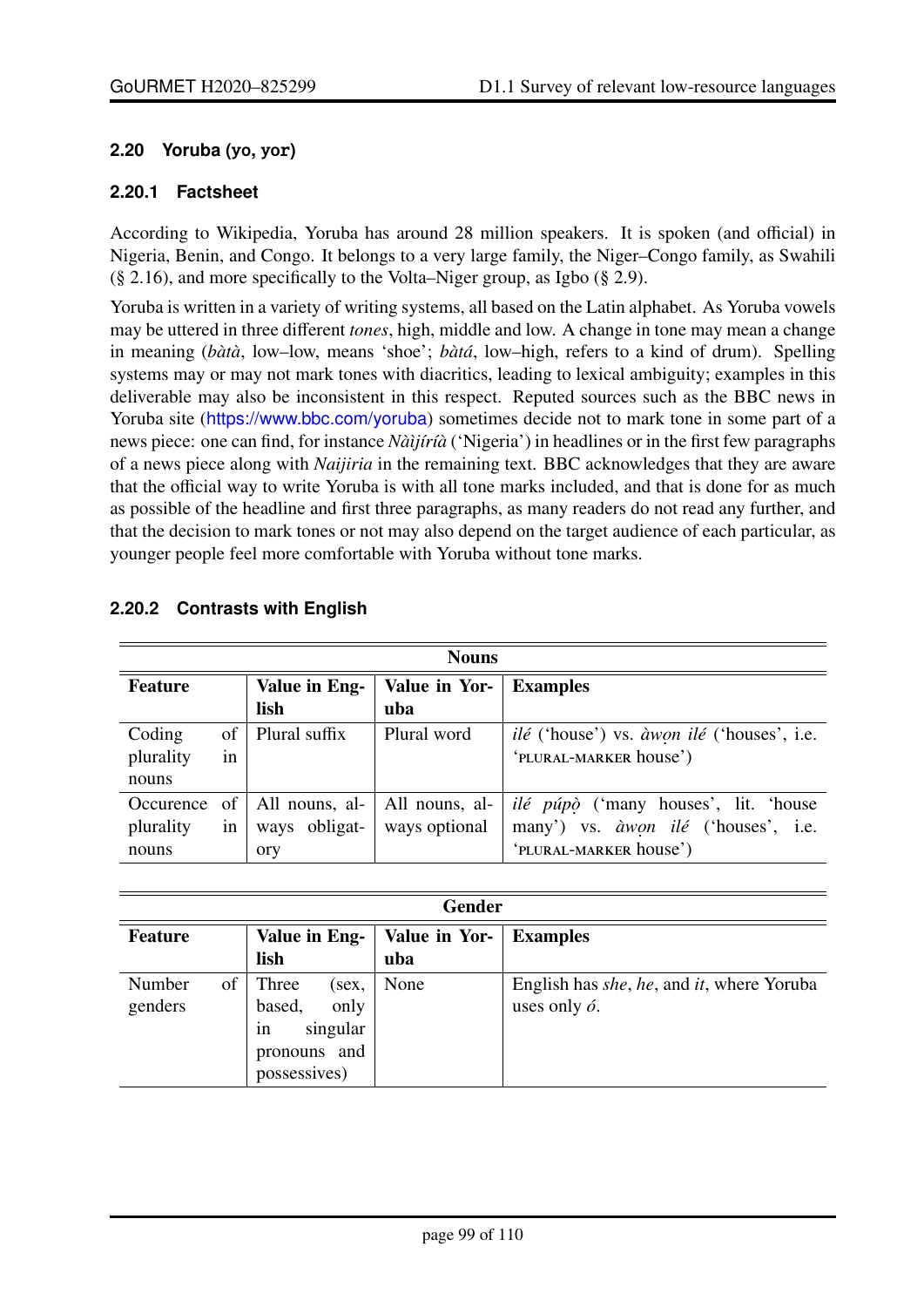| <b>Verbs</b>                                                                                           |                                                                      |                                                                             |                                                                                                                                                                                                                                                                                                                                                                                                             |  |
|--------------------------------------------------------------------------------------------------------|----------------------------------------------------------------------|-----------------------------------------------------------------------------|-------------------------------------------------------------------------------------------------------------------------------------------------------------------------------------------------------------------------------------------------------------------------------------------------------------------------------------------------------------------------------------------------------------|--|
| <b>Feature</b>                                                                                         | Value in Eng-                                                        | Value in Yor-                                                               | <b>Examples</b>                                                                                                                                                                                                                                                                                                                                                                                             |  |
|                                                                                                        | lish                                                                 | uba                                                                         |                                                                                                                                                                                                                                                                                                                                                                                                             |  |
| Person mark-                                                                                           | Only<br>the                                                          | N <sub>o</sub><br>person                                                    | Mo korin ('I sing', 'I sang'); O korin ('He                                                                                                                                                                                                                                                                                                                                                                 |  |
| ing in verbs                                                                                           | $(\simeq$ agent)<br>A                                                | marking                                                                     | sings', 'He sang')                                                                                                                                                                                                                                                                                                                                                                                          |  |
|                                                                                                        | argument                                                             |                                                                             |                                                                                                                                                                                                                                                                                                                                                                                                             |  |
|                                                                                                        | (3rd)<br>person                                                      |                                                                             |                                                                                                                                                                                                                                                                                                                                                                                                             |  |
|                                                                                                        | singular,<br>to<br>be)                                               |                                                                             |                                                                                                                                                                                                                                                                                                                                                                                                             |  |
| Passive<br>con-<br>structions                                                                          | Present                                                              | Absent                                                                      | Yoruba would use constructions with a<br>('they') as subject when no agent is<br>provided: A ri mi ('I am seen', lit. 'They<br>see me')                                                                                                                                                                                                                                                                     |  |
| Verb inflection                                                                                        | Some<br>in-<br>with<br>flection<br>person,<br>num-<br>ber and tense. | Invariable<br>verbs<br>(but)<br>contractions<br>with<br>some<br>particles o | In Yoruba, particles occur between the<br>subject and the verb. The bare verb usu-<br>ally indicates a past, completed action.<br>Examples: <i>ń</i> , imperfective/progressive;<br>$ti$ , perfective; $\acute{a}$ , future. Some of these<br>particles may combine: mo ti ń gba létà<br>re 'I have started to receive your letters'<br>(lit. I 'PERFECTIVE IMPERFECTIVE receive let-<br>ter your' $)^{33}$ |  |
| Nominal<br>and<br>locational pre-<br>dication<br>(tot<br>be something'<br>'to be<br>VS.<br>somewhere') | Identical                                                            | Different                                                                   | English uses the same verb for nominal<br>predication ('She is an Engineer') and<br>locational predication ('She is in the res-<br>taurant'). Yoruba has different verbs.                                                                                                                                                                                                                                   |  |

| <b>Function words</b> |                  |                 |                                              |  |  |
|-----------------------|------------------|-----------------|----------------------------------------------|--|--|
| <b>Feature</b>        | Value in Eng-    | Value in Yor-   | <b>Examples</b>                              |  |  |
|                       | lish             | uba             |                                              |  |  |
| Definite<br>and       | Definite<br>art- | No definite or  | <i>ilé</i> may be 'house', 'the house' or 'a |  |  |
| indefinite            | icle<br>(word    | indefinite art- | house'.                                      |  |  |
| articles              | distinct from    | icles           |                                              |  |  |
|                       | demonstrat-      |                 |                                              |  |  |
|                       | ive)<br>and      |                 |                                              |  |  |
|                       | indefinite       |                 |                                              |  |  |
|                       | article (word    |                 |                                              |  |  |
|                       | distinct from    |                 |                                              |  |  |
|                       | 'one')           |                 |                                              |  |  |

<sup>33</sup><http://www.languagesgulper.com/eng/Yoruba.html>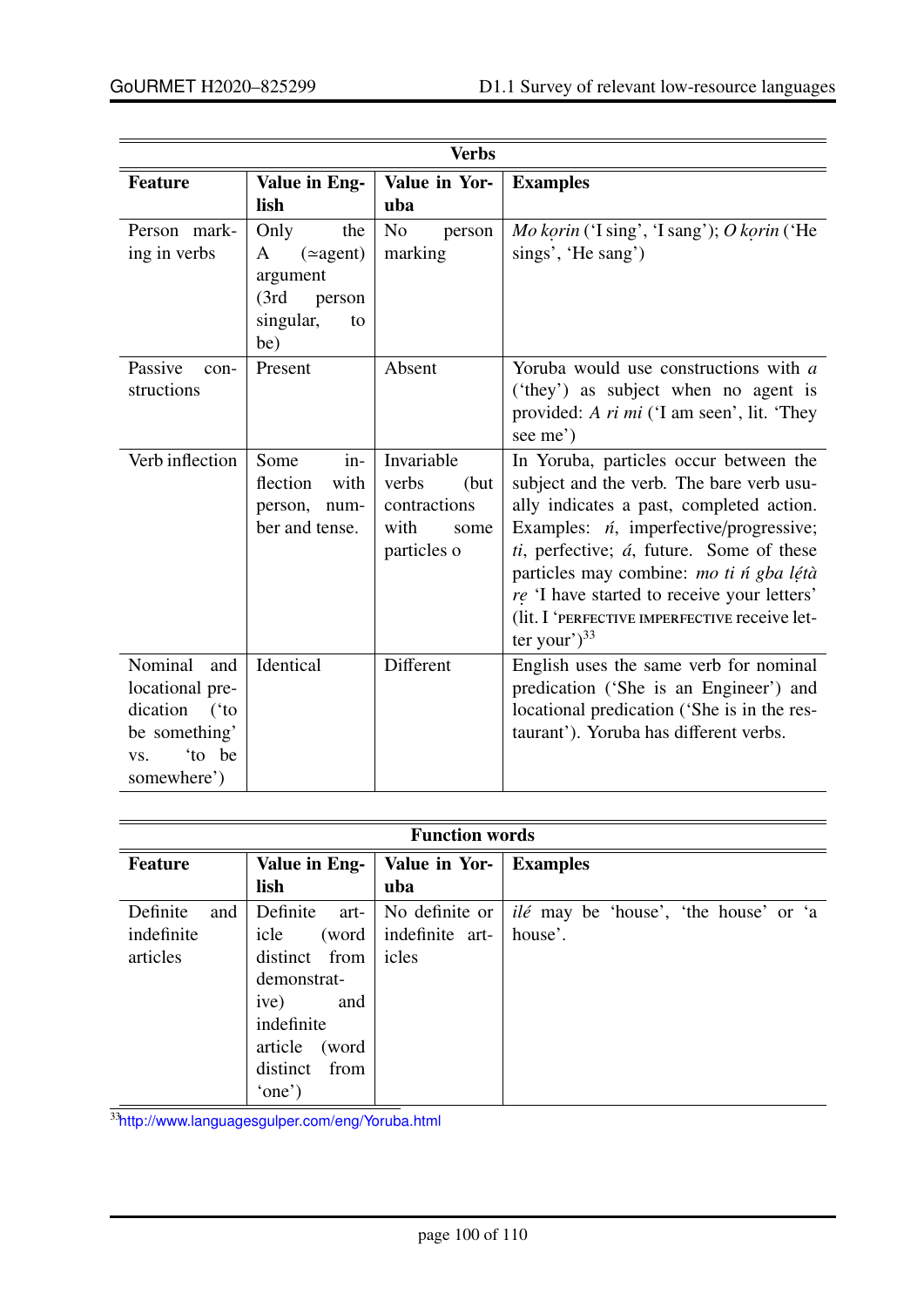| <b>Pronouns</b>   |                |                        |                                                      |  |
|-------------------|----------------|------------------------|------------------------------------------------------|--|
| <b>Feature</b>    | Value in Eng-  | Value in Yor-          | <b>Examples</b>                                      |  |
|                   | lish           | uba                    |                                                      |  |
| $dis-$<br>Gender  | 3rd<br>person  | No definite or         | <i>O</i> ri <i>mi</i> may be 'he saw me' or 'she saw |  |
| in<br>tinctions   | singular only  | indefinite             | me'.                                                 |  |
| independ-         |                |                        |                                                      |  |
| personal<br>ent   |                |                        |                                                      |  |
| pronouns          |                |                        |                                                      |  |
| Politeness        | No distinction | <b>Binary</b><br>$po-$ |                                                      |  |
| distinction<br>in |                | liteness               |                                                      |  |
| pronouns          |                | distinction            |                                                      |  |

| Word order and syntax                    |                                                                                |                                           |                                                                                                                                                                                                             |  |
|------------------------------------------|--------------------------------------------------------------------------------|-------------------------------------------|-------------------------------------------------------------------------------------------------------------------------------------------------------------------------------------------------------------|--|
| <b>Feature</b>                           | Value in Eng-<br>lish                                                          | Value in Yor-<br>uba                      | <b>Examples</b>                                                                                                                                                                                             |  |
| Order of gen-<br>itive and noun          | Both occur                                                                     | Noun-<br>Genitive                         | "filà Àkàndé" ('Akande's cap'), "Àáre<br>Nàijiríà" ('[the] president of Nigeria')                                                                                                                           |  |
| Order of ad-<br>jective<br>and<br>noun   | Adjective-<br>noun                                                             | Noun-<br>adjective                        | <i>ilé n´lá</i> ('large house', lit. 'house large')                                                                                                                                                         |  |
| of<br>Order<br>demonstrative<br>and noun | Demonstrative-<br>noun                                                         | Noun-<br>demonstrative                    | <i>ilé naa</i> ('that house', lit. 'house that')                                                                                                                                                            |  |
| of<br>Order<br>numeral<br>and<br>noun    | Demonstrative-<br>numeral                                                      | Numeral-<br>demonstrative                 | <i>ilé naa</i> ('that house', lit. 'house that')                                                                                                                                                            |  |
| Polar<br>ques-<br>tions                  | Interrogative<br>word<br>order<br>differs<br>from<br>affirmative<br>word order | Uses<br>intona-<br>tion for word<br>order | O ri mi ('You see me') vs. Se o ri mi?<br>('Do you see me')                                                                                                                                                 |  |
| Verb chains or<br>verb series            | Very<br>uncom-<br>mon                                                          | Very common                               | $\acute{o}$ jeun sùn 'He ate before going to sleep'<br>(lit. 'He ate slept'); $\acute{O}$ jókòó mu oti ('He<br>sat to drink a glass', lit. 'He sat drank<br>a glass') (Sachnine and Akinyemi, 1997,<br>30). |  |

**Contractions:** This could be a potential issue with some Yoruba text, although its extent is not clear. In writing, adjacent words contract into a single word, usually with a loss of vowels (elision) and other phonological changes. Verbs contract with objects as in  $\dot{O}$  foso from  $\dot{O}$  fo. aso. 'He/she washes the clothes', sometimes with phonological alternations as *Ó lówó* from *Ó ní owó*<sup>34</sup> ('He/she has money'). This would increase the effective vocabulary considerably, as contractions

 $\frac{34}{10}$  The sounds *n* and *l* alternate in nasal and non-nasal contexts.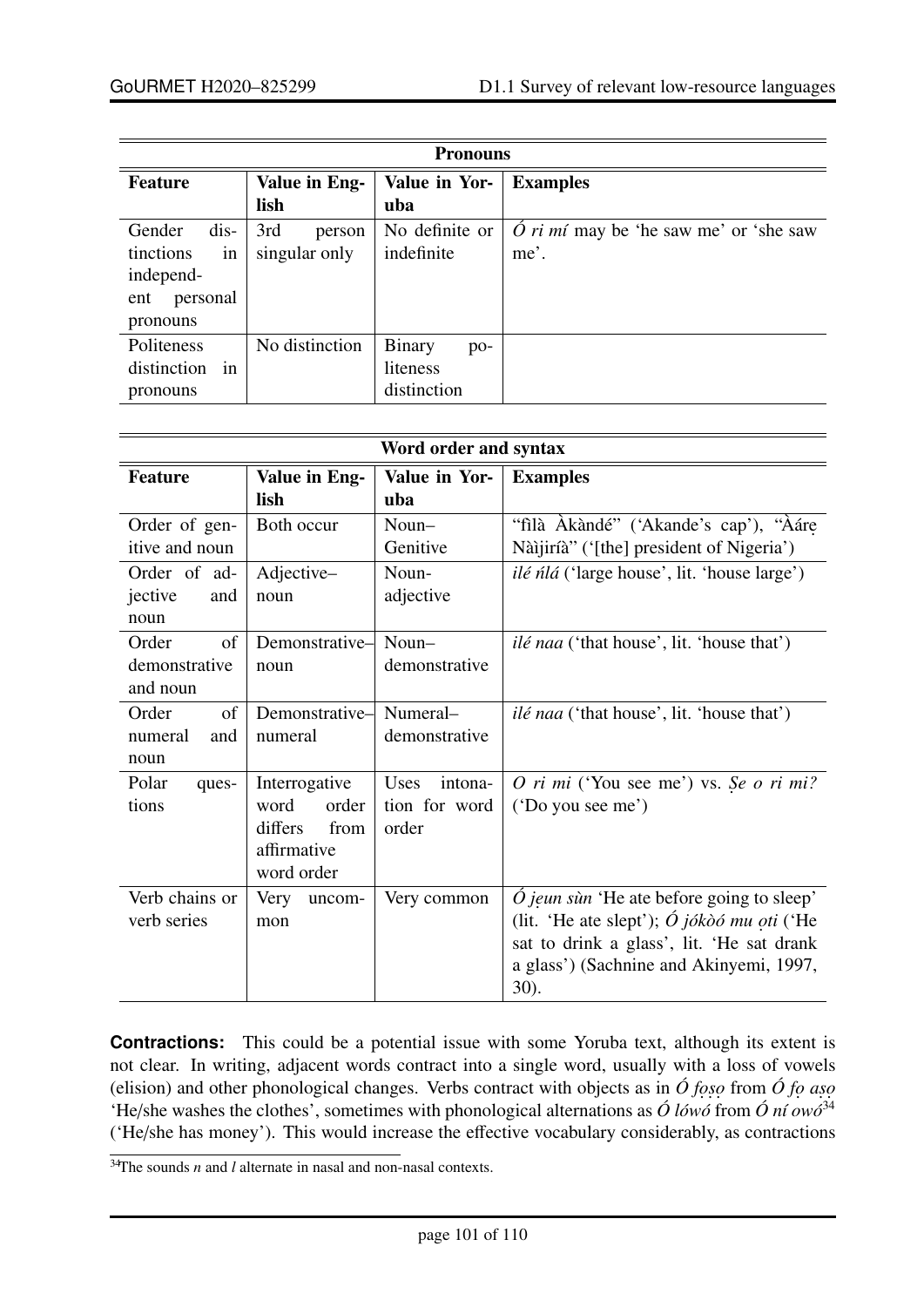affect content words in open classes. However, neither Google Translate nor Glosbe (see 'Bilingual resources' below) show these contractions, which are however described by [Sachnine and](#page-107-4) [Akinyemi](#page-107-4) [\(1997,](#page-107-4) 24).

## **2.20.3 Corpora**

**Monolingual Corpora:** The Yoruba Wikipedia<sup>35</sup> has about 32,000 articles containing about 1.2 million words.<sup>36</sup> The monolingual dump of the Yoruba wikipedia is periodically made available at <https://dumps.wikimedia.org/yowiki/>.

In addition to the BBC (<https://www.bbc.com/yoruba>), we have only identified Global Voices (<https://yo.globalvoices.org/>) as an international media outlet producing content in Yoruba.

Sketch Engine announces it has a YorubaWaC corpus (crawled with SpiderLing and WebBootCat) with 2.8 million words, but it is not available and licensing is not clear.<sup>37</sup>

Yòrubá Text (<https://github.com/Niger-Volta-LTI/yoruba-text>) is a repository which contains fully diacritized Yoruba text, converted to Unicode Normalization Form Composition format, where diacritized characters are composed into a single character.

A monolingual corpus of 27K sentences from CommonCrawl is available at Open Super-large Crawled Aggregated coRpus (<https://oscar-corpus.com/>).

The GoURMET project has also rececntly acquired 77,000 monolingual Yoruba sentences from the CC-100 dataset (*https:*//*metatext.io*/*datasets*/*cc100-yoruba*).

**Bilingual corpora:** Publicly available corpora are scarce. OPUS<sup>38</sup> lists four corpora<sup>39</sup>. A large part of the material consists of domain-specific sentence pairs from GNOME and Ubuntu.

There is also the *Menyo-20k* corpus which was recently released ([https://arxiv.org/abs/2103.](https://arxiv.org/abs/2103.08647) [08647](https://arxiv.org/abs/2103.08647)), which is split as follows: 10,000 sentences in the training set, 3,400 sentences in the develompent set and 6,600 sentence pairs in the test set.

#### **2.20.4 Resources**

**Monolingual resources:** A free/open-source morphology for Yoruba is announced as being available from the first author of an EACL-2009 paper [\(Finkel and Odejobi,](#page-106-4) [2009\)](#page-106-4) upon request.

**Bilingual resources:** A crowd-sourced Yoruba–English dictionary ([http://www.seas.upenn.](http://www.seas.upenn.edu/~nlp/resources/TACL-data-release/dictionaries.tar.gz) [edu/~nlp/resources/TACL-data-release/dictionaries.tar.gz](http://www.seas.upenn.edu/~nlp/resources/TACL-data-release/dictionaries.tar.gz)) has been made available by [Pavlick](#page-107-0) [et al.](#page-107-0) [\(2014\)](#page-107-0).

Google Translate has a Yoruba translator. It generally generates Yoruba without diacritics, or it does so inconsistently (for example, translations for the word 'snake' are sometimes *ejò* and some

<sup>35</sup><https://yo.wikipedia.org/>

<sup>36</sup><https://yo.wikipedia.org/wiki/Special:Statistics?action=raw>

<sup>37</sup><https://www.sketchengine.eu/yowac-yoruba-corpus/>

<sup>38</sup><http://opus.nlpl.eu>

<sup>&</sup>lt;sup>39</sup>In past edition, a very large part of this was material from the Jehova's Witnesses, which has now been removed from the repository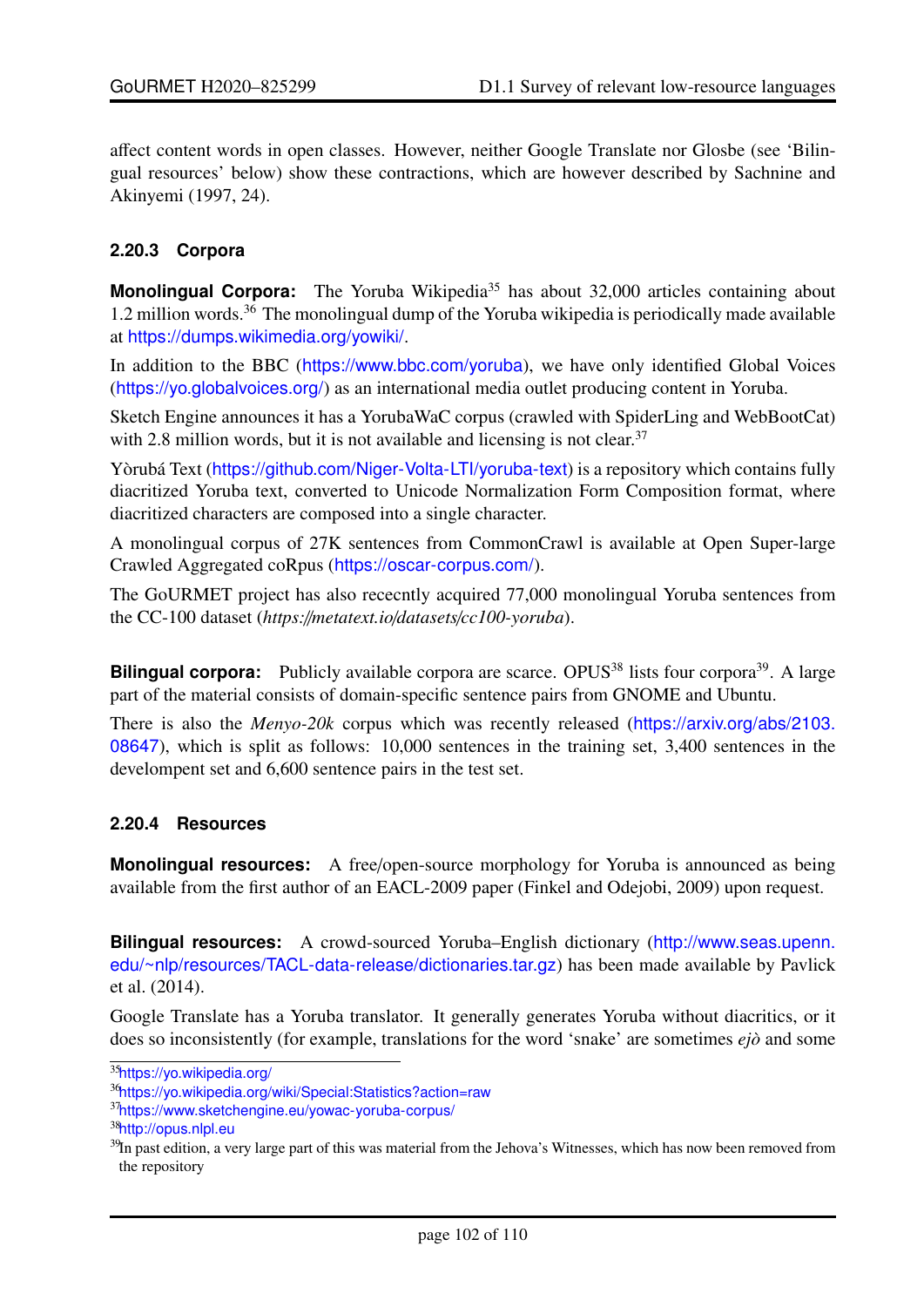| corpus               | doc's | sent's            | en tokens | yo tokens |
|----------------------|-------|-------------------|-----------|-----------|
| wikimedia v20210402  | 1     | 8.5k              | 349.2M    | 0.4M      |
| CCAligned v1         | 4     | 0.2M              | 2.7M      | 3.0M      |
| <b>GNOME v1</b>      | 72    | 24.0 <sub>k</sub> | 0.2M      | 0.5M      |
| Mozilla-I10 $n$ v1   | 1     | 4.1k              | 0.7M      | 18.8k     |
| $X$ LEnt v1.1        | 1     | 49.1k             | 0.1M      | 0.1M      |
| GlobalVoices v2018q4 | 3     | 0.1k              | 1.9k      | 2.2k      |
| Tatoeba v2021-07-22  | 1     | 34                | 0.2k      | 0.1k      |
| Ubuntu $v14.10$      | 12    | 0.7k              | 19.4k     | 9.0k      |
| QED v2.0a            | 11    | 0.7k              | 12.7k     | 1.1k      |
| Total                | 106   | 0.3M              | 353M      | 1.3M      |
|                      |       |                   |           |           |

**Table 21:** OPUS resources for Yoruba–English as of December 3, 2021

other times *ejo*. Also, it does not perform verb–object contractions such as the ones described above.

Facebook AI has trained its M2M 100 model ([https://github.com/pytorch/fairseq/tree/master/](https://github.com/pytorch/fairseq/tree/master/examples/m2m_100) examples/m2m 100) with Yoruba text, although they do not indicate the number of sentences or results.

Glosbe has an interface to search Yoruba–English dictionaries and examples ([https://glosbe.com/](https://glosbe.com/yo/en) [yo/en](https://glosbe.com/yo/en), <https://glosbe.com/en/yo>).

John Snow LABS has published a neural machine translation model from Yoruba to English ([https:](https://nlp.johnsnowlabs.com/2020/12/28/opus_mt_yo_en_xx.html) [//nlp.johnsnowlabs.com/2020/12/28/opus\\_mt\\_yo\\_en\\_xx.html](https://nlp.johnsnowlabs.com/2020/12/28/opus_mt_yo_en_xx.html)).

The code of a web application for translation from English to Yoruba is available at [https://github.](https://github.com/steveoni/nmt-app) [com/steveoni/nmt-app](https://github.com/steveoni/nmt-app).

There is a list of resources dedicated to Natural Language Processing in the Yoruba Language, like papers and datasets (<https://github.com/Olamyy/awesome-yoruba-nlp#datasets>). This list is open for collaboration.

#### **2.20.5 Challenges for corpus-based MT from English**

One could say that Yoruba is not too different from English. Both are subject–verb–object languages which are not too inflected. When translating from English to Yoruba, some of the contrasts described above in [2.20.2](#page-98-1) are not relevant (for instance, the three genders of English 3rd-person pronouns and possessives, or the absence of definite and indefinite articles. In summary:

• There is a sheer scarcity of parallel corpora, and it remains to be seen how much more bilingual text may be crawled using tools such as Bitextor.<sup>40</sup> Approaches based on monolingual corpora [\(Artetxe et al.,](#page-105-1) [2018\)](#page-105-1) may be unfeasible unless the project manages to crawl Yoruba (for instance, using Spiderling[\(Suchomel et al.,](#page-108-3) [2012\)](#page-108-3)) texts beyond a few million words. Another approach worth trying would be synthetic bilingual corpora (perhaps backtranslated using commercial systems such as Google translate).

<sup>40</sup><https://github.com/bitextor/bitextor/>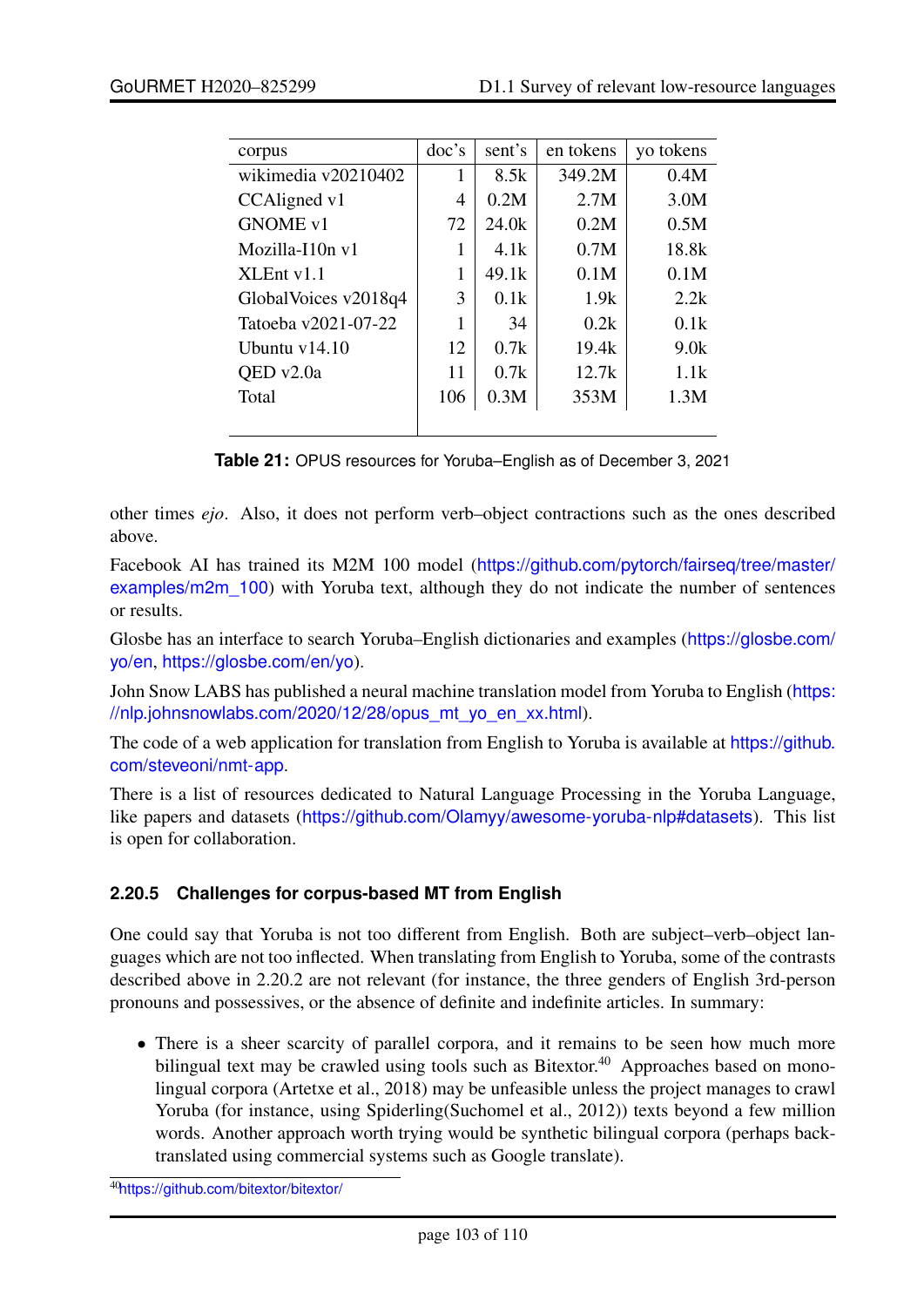- Word-order differences seem to occur locally (basically inside the noun phrase). This may only be a problem for longer noun phrases.
- The Yoruba side of corpora may be inconsistent as regards tone diacritics. This may be a problem when generating Yoruba. One possible solution would be to strip all diacritics at train time and then use a corpus-trained standalone diacriticizer.
- Getting the right form of Yoruba verbs (beyond simple present and past) can be sometimes tricky. Categories such as aspect (finished versus unfinished actions) are more important in Yoruba (where they are marked with auxiliaries) than tense (past versus present), and mappings are asymmetrical. Also,
- Yoruba does not have plural forms. It uses an auxiliary word (àwon) but only where the plural meaning cannot be inferred from other words in the sentence or context. English plural nouns may have to be mapped to Yoruba structures where plural is not marked.
- Yoruba does not have a passive while English uses it often; it has to be mapped to impersonal *they* (Yoruba *a*) when there is not an agent, and converted to some active structure when there is an agent.
- English interrogatives have to be reordered when translating to Yoruba.
- Politeness distinctions in 2nd-person pronouns will be hard to generate in Yoruba as English does not mark politeness.
- Selecting a different translation for the verb 'to be' for 'to be something' and for 'to be somewhere' may pose some problems as both usages are quite abundant.
- In some texts, verbs may be written contracted with their objects, with elision phenomena and even some consonant changes, leading to a sharp increase in effective vocabulary size unless a sub-word approach is used.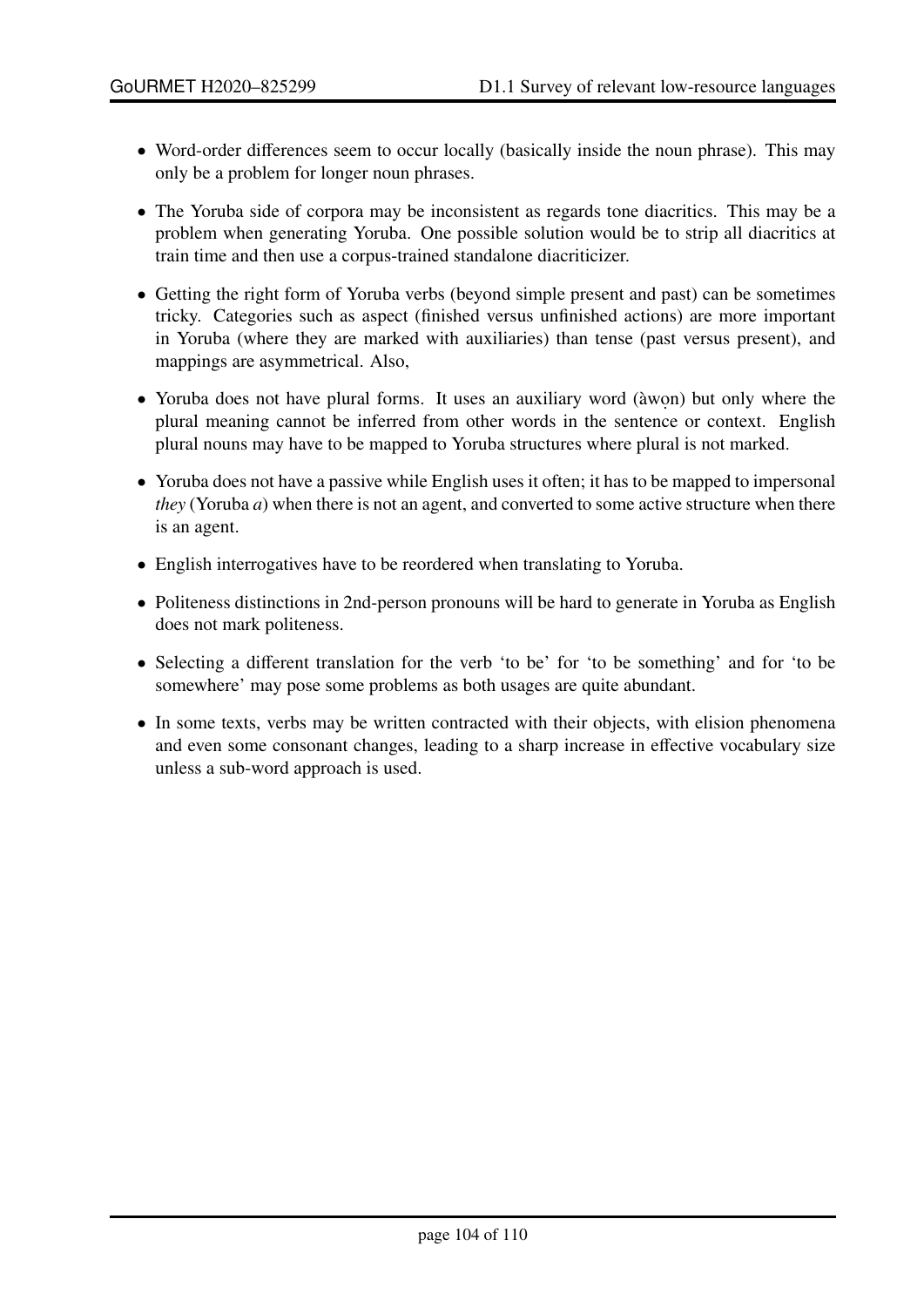# <span id="page-104-0"></span>**3 Conclusion**

This deliverable has described the available monolingual and bilingual resources and corpora, and the challenges that project GoURMET may expect to face when building neural machine translation between English and the sixteen low-resource languages of interest to the project GoURMET. Each description includes a quick fact sheet for the language, as well as a linguistic description of the main contrasts between the language and English.

The systematic description of the languages in this deliverable and the resources available for them will inform discussions about the languages to cover in years two and three of the project, as well as to document for researchers the challenges and opportunities available for these language pairs.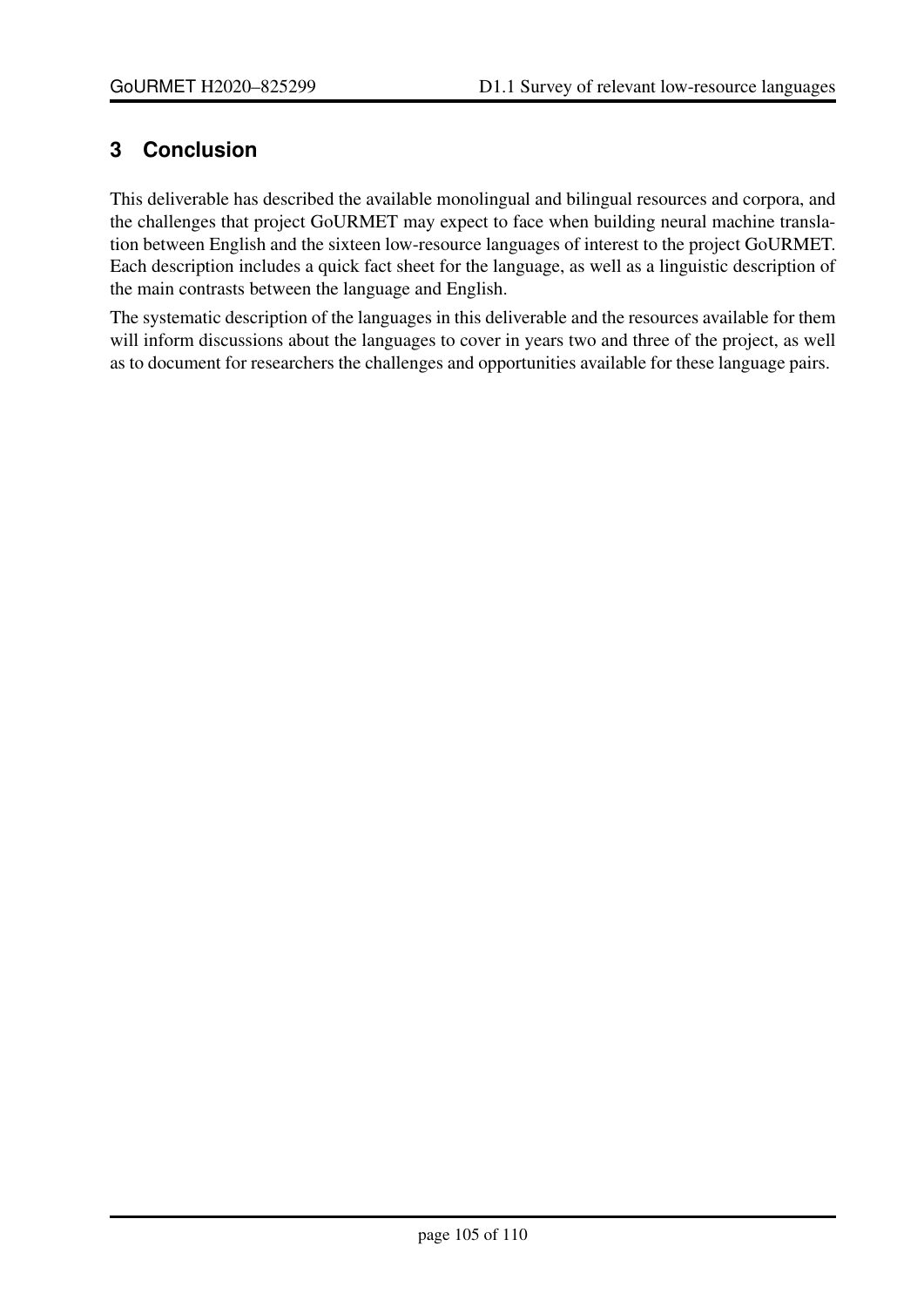# **References**

- Abate, M. and Assabie, Y. (2014). Development of amharic morphological analyzer using memory-based learning. In Przepiórkowski, A. and Ogrodniczuk, M., editors, *Advances in Natural Language Processing*, pages 1–13, Cham. Springer International Publishing.
- Abate, S. T., Melese, M., Tachbelie, M. Y., Meshesha, M., Atinafu, S., Mulugeta, W., Assabie, Y., Abera, H., Ephrem, B., Gebreselassie, T., Tufa, W. T., Lemma, A., Andargie, T., and Shifaw, S. (2019). English-Ethiopian languages statistical machine translation. In *Proceedings of the 2019 Workshop on Widening NLP*, pages 27–30, Florence, Italy. Association for Computational Linguistics.
- Agić, Ž. and Vulić, I. (2019). JW300: A wide-coverage parallel corpus for low-resource languages. In *Proceedings of the 57th Annual Meeting of the Association for Computational Linguistics*, pages 3204–3210, Florence, Italy. Association for Computational Linguistics.
- Akinremi, I. I. (2013). Impersonal constructions in igbo. *Theory and Practice in Language Studies*, 3(7):1129.
- Anagbogu, P. N. (1995). The semantics of reduplication in igbo. *Journal of West African Languages*, 25(1):43–52.
- Argaw, A. A. and Asker, L. (2005). Web mining for an amharic-english bilingual corpus. In *Proceedings of the First International Conference on Web Information Systems and Technologies*, pages 239–246.
- <span id="page-105-1"></span>Artetxe, M., Labaka, G., and Agirre, E. (2018). Unsupervised statistical machine translation. *arXiv preprint arXiv:1809.01272*.
- Ataman, D. (2018). Bianet: A parallel news corpus in Turkish, Kurdish and English. In *LREC Workshop MLP-MomenT 2018*.
- Birch, A., Osborne, M., and Koehn, P. (2008). Predicting success in machine translation. In *Proceedings of the Conference on Empirical Methods in Natural Language Processing*, pages 745–754. Association for Computational Linguistics.
- Campbell, G. L. and King, G. (2010). *The Routledge concise compendium of the world's languages*. Routledge.
- Christodouloupoulos, C. and Steedman, M. (2015). A massively parallel corpus: the bible in 100 languages. *Language Resources and Evaluation*, 49(2):375–395.
- <span id="page-105-0"></span>De Pauw, G., Wagacha, P. W., and De Schryver, G.-M. (2011). Exploring the sawa corpus: collection and deployment of a parallel corpus english—swahili. *Language resources and evaluation*, 45(3):331.
- Esmaili, K. S. (2012). Challenges in Kurdish text processing. *CoRR*.
- Esplà-Gomis, M., Klubička, F., Ljubešić, N., Ortiz-Rojas, S., Papavassiliou, V., and Prokopidis, P. (2014). Comparing two acquisition systems for automatically building an english—croatian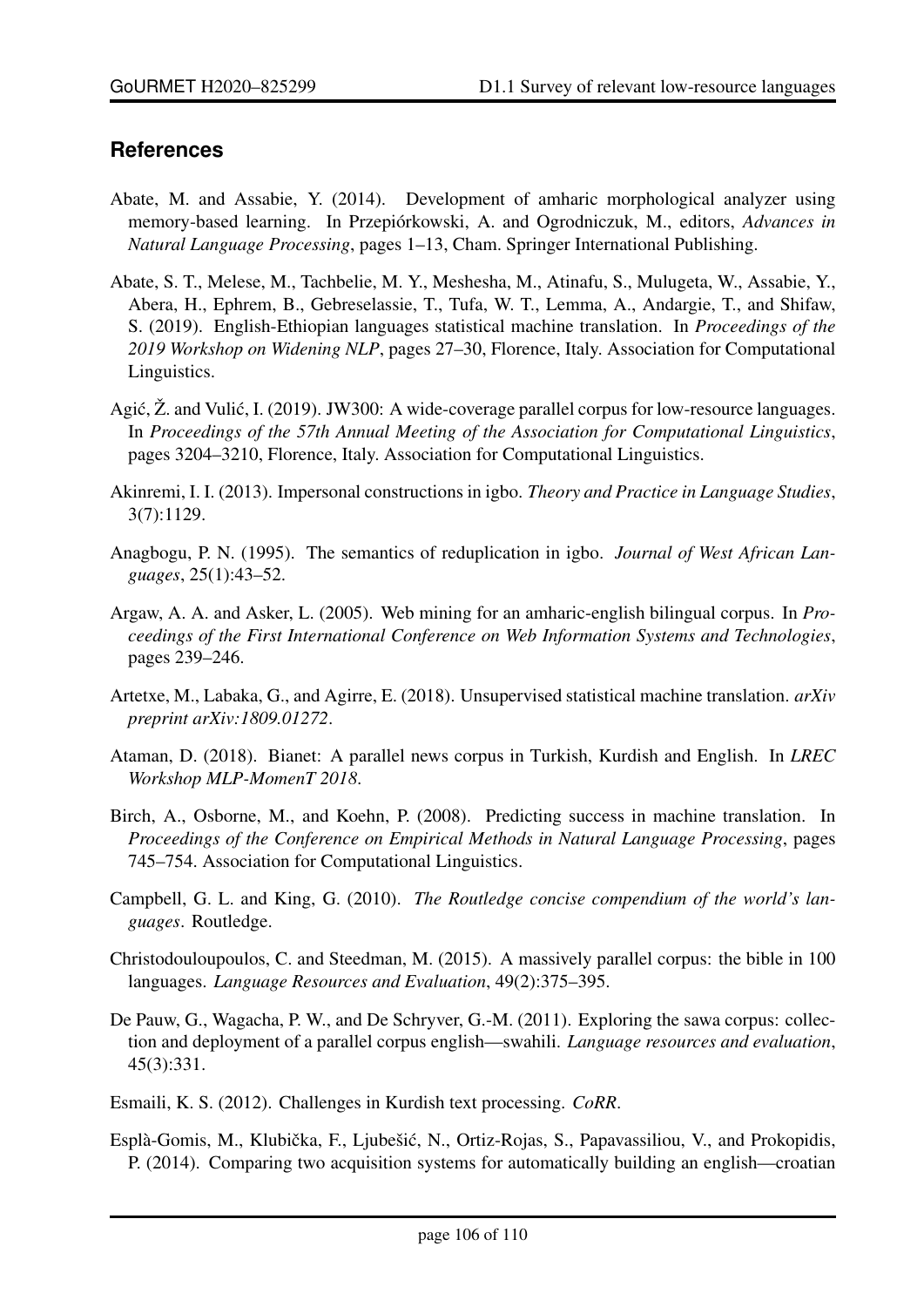parallel corpus from multilingual websites. In *Proceedings of the Ninth International Conference on Language Resources and Evaluation (LREC'14)*, pages 1252–1258, Reykjavik, Iceland. European Language Resources Association (ELRA).

- <span id="page-106-4"></span>Finkel, R. and Odejobi, O. A. (2009). A computational approach to yorubá morphology. In *Proceedings of the First Workshop on Language Technologies for African Languages*, pages 25–31. Association for Computational Linguistics.
- Gambäck, B., Olsson, F., Argaw, A. A., and Asker, L. (2009). An amharic corpus for machine learning. In *Proceedings of the 6th world congress of African linguistics*, Cologne, Germany.
- Gambäck, B. and Asker, L. (2010). Experiences with developing language processing tools and corpora for amharic. In *2010 IST-Africa*, pages 1–8.
- Gauthier, E., Besacier, L., Voisin, S., Melese, M., and Elingui, U. P. (2016). Collecting resources in sub-saharan African languages for automatic speech recognition: a case study of wolof. In *Proceedings of the Tenth International Conference on Language Resources and Evaluation (LREC 2016)*, pages 3863–3867, Portorož, Slovenia. European Language Resources Association (ELRA).
- Gezmu, A. M., Seyoum, B. E., Gasser, M., and Nürnberger, A. (2018). Contemporary Amharic corpus: Automatically morpho-syntactically tagged Amharic corpus. In *Proceedings of the First Workshop on Linguistic Resources for Natural Language Processing*, pages 65–70, Santa Fe, New Mexico, USA. Association for Computational Linguistics.
- Gökırmak, M. and Tyers, F. M. (2017). A dependency treebank for Kurmanji Kurdish. In *Proceedings of the Fourth International Conference on Dependency Linguistics (Depling 2017)*, pages 64–72.
- Hassani, H. (2018). BLARK for multi-dialect languages: Towards the Kurdish BLARK. *Lang. Resour. Eval.*, 52(2):625–644.
- Jaggar, P. J. (2001). *Hausa*, volume 7. John Benjamins Publishing.
- <span id="page-106-0"></span>Jindal, S., Goyal, V., and Bhullar, J. S. (2017). Building english-punjabi parallel corpus for machine translation. *International Journal of Computer Applications*, 180(8):26–29.
- Klubička, F., Toral, A., and Sánchez-Cartagena, V. M. (2018). Quantitative fine-grained human evaluation of machine translation systems: a case study on english to croatian. *Machine Translation*, 32(3):195–215.
- <span id="page-106-3"></span>Lipps, J. (2011). xsma: A finite-state morphological analyzer for swahili.
- <span id="page-106-2"></span>Ljubešic, N., Fišer, D., and Erjavec, T. (2014). TweetCaT: a Tool for Building Twitter Corpora ´ of Smaller Languages. In Chair), N. C. C., Choukri, K., Declerck, T., Loftsson, H., Maegaard, B., Mariani, J., Moreno, A., Odijk, J., and Piperidis, S., editors, *Proceedings of the Ninth International Conference on Language Resources and Evaluation (LREC'14)*, Reykjavik, Iceland. European Language Resources Association (ELRA).
- <span id="page-106-1"></span>Ljubešić, N. and Klubička, F. (2014).  $\{bs, hr, sr\}WaC$  – web corpora of Bosnian, Croatian and Serbian. In *Proceedings of the 9th Web as Corpus Workshop (WaC-9)*, pages 29–35, Gothenburg, Sweden. Association for Computational Linguistics.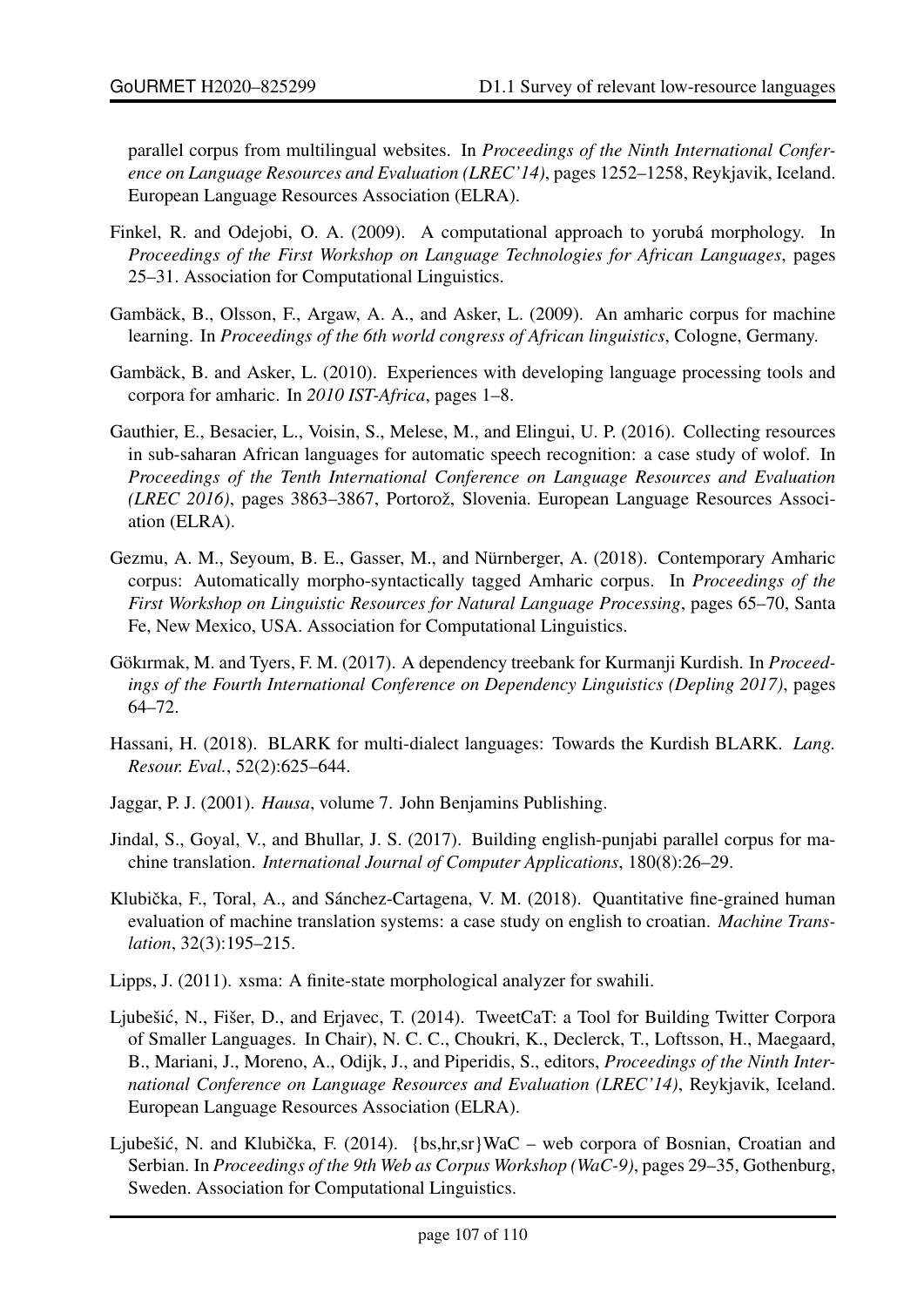- <span id="page-107-2"></span>Ljubešić, N. and Erjavec, T. (2016). Corpus vs. lexicon supervision in morphosyntactic tagging: the case of slovene. In Chair), N. C. C., Choukri, K., Declerck, T., Goggi, S., Grobelnik, M., Maegaard, B., Mariani, J., Mazo, H., Moreno, A., Odijk, J., and Piperidis, S., editors, *Proceedings of the Tenth International Conference on Language Resources and Evaluation (LREC 2016)*, Paris, France. European Language Resources Association (ELRA).
- <span id="page-107-1"></span>Ljubešić, N., Klubička, F., Željko Agić, and Jazbec, I.-P. (2016). New inflectional lexicons and training corpora for improved morphosyntactic annotation of croatian and serbian. In Chair), N. C. C., Choukri, K., Declerck, T., Goggi, S., Grobelnik, M., Maegaard, B., Mariani, J., Mazo, H., Moreno, A., Odijk, J., and Piperidis, S., editors, *Proceedings of the Tenth International Conference on Language Resources and Evaluation (LREC 2016)*, Paris, France. European Language Resources Association (ELRA).
- Marinov, S. and Nivre, J. (2005). A data-driven dependency parser for bulgarian. In *Proc. of the 4th Workshop on Treebanks and Linguistic Theories (TLT)*, pages 89–100.
- Melese, M., Besacier, L., and Meshesha, M. (2017). Amharic-English speech translation in tourism domain. In *Proceedings of the Workshop on Speech-Centric Natural Language Processing*, pages 59–66, Copenhagen, Denmark. Association for Computational Linguistics.
- Park, J., Hong, J.-P., and Cha, J.-W. (2016). Korean Language Resources for Everyone. In *Proceedings of the 30th Pacific Asia Conference on Language, Information and Computation (PACLIC 30)*, pages 49–58, Seoul, Korea.
- <span id="page-107-0"></span>Pavlick, E., Post, M., Irvine, A., Kachaev, D., and Callison-Burch, C. (2014). The language demographics of amazon mechanical turk. *Transactions of the Association for Computational Linguistics*, 2:79–92.
- <span id="page-107-3"></span>Perrott, D. V. (1965). *Teach Yourself Swahili*. english universities Press.
- Rychly, P. and Lemma, G. T. (2018). An update of the manually annotated amharic corpus. In *Proceedings of Recent Advances in Slavonic Natural Language Processing, RASLAN 2018*, pages 124–128.
- <span id="page-107-4"></span>Sachnine, M. and Akinyemi, A. (1997). *Dictionnaire yorùbá-français: suivi d'un index françaisyorùbá*. KARTHALA Editions.
- Saveski, M. and Trajkovski, I. (2010). Development of an English-Macedonian machine readable dictionary by using parallel corpora. In *International Conference on ICT Innovations 2010*, pages 195–204.
- Sennrich, R., Haddow, B., and Birch, A. (2016). Neural machine translation of rare words with subword units. In *Proceedings of the 54th Annual Meeting of the Association for Computational Linguistics (Volume 1: Long Papers)*, volume 1, pages 1715–1725.
- Simov, K., Osenova, P., Slavcheva, M., Kolkovska, S., Balabanova, E., Doikoff, D., Ivanova, K., Simov, A., and Kouylekov, M. (2002). Building a linguistically interpreted corpus of bulgarian: the bultreebank. In *Proceedings of the Third International Conference on Language Resources and Evaluation (LREC'02)*, Las Palmas, Canary Islands - Spain. European Language Resources Association (ELRA).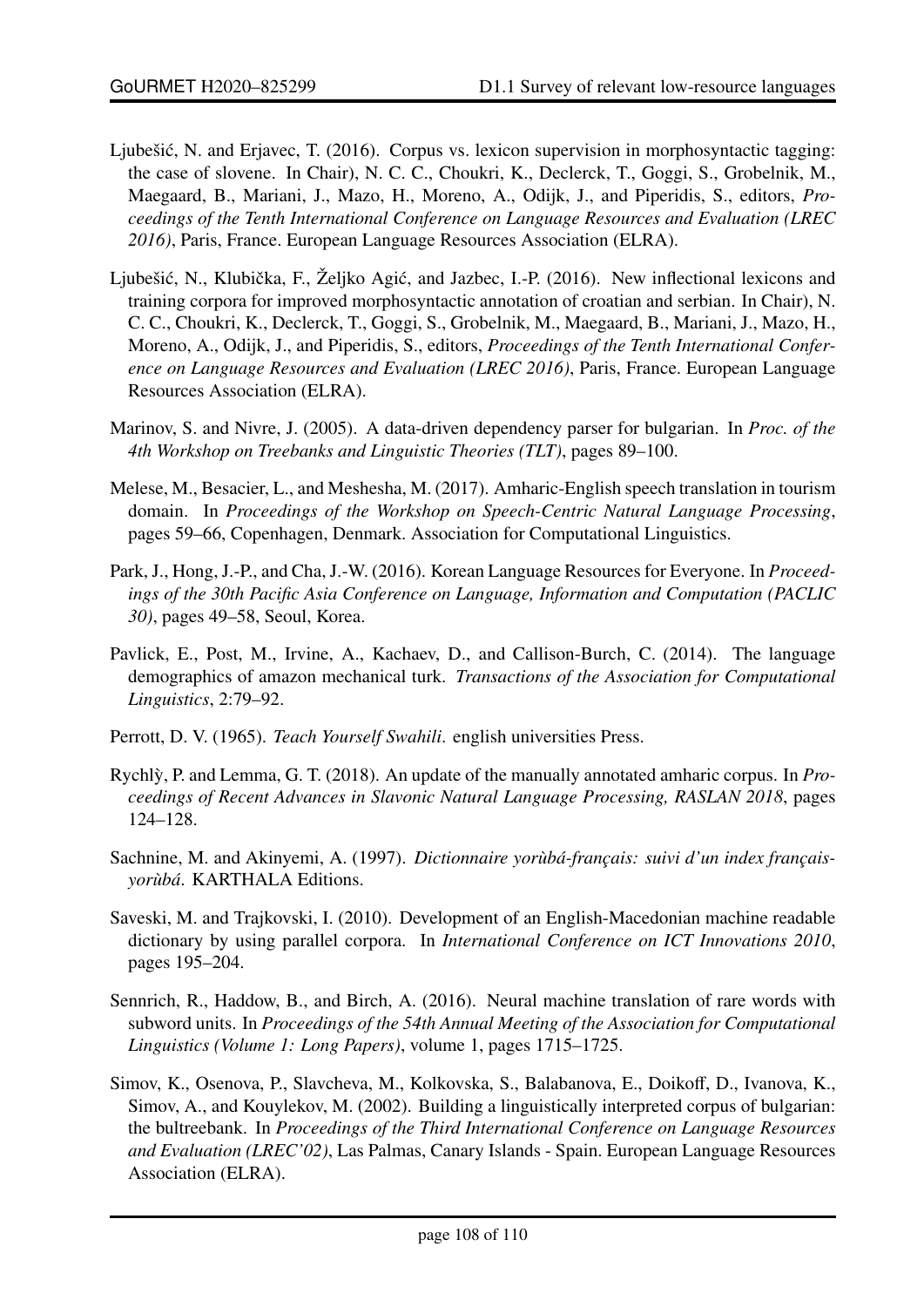- Song, K. A. (2010). Various evidentials in Korean. In *Proceedings of the 24th Pacific-Asia Conference on Language, Information and Computation*.
- Suchomel, V., Pomikálek, J., et al. (2012). Efficient web crawling for large text corpora. In *Proceedings of the seventh Web as Corpus Workshop (WAC7)*, pages 39–43.
- Tedla, Y. K., Yamamoto, K., and Marasinghe, A. (2016). Nagaoka tigrinya corpus: Design and development of part-of-speech tagged corpus. In *Proceedings of the 22nd Annual Conference of the Speech Processing Society of Japan*, pages 413–416.
- Tesfaye, D. and Abebe, E. (2010). Designing a rule based stemmer for afaan oromo text. *International journal of computational linguistics (IJCL)*, 1(2).
- Teshome, M. G. and Besacier, L. (2012). Preliminary experiments on english-amharic statistical machine translation. In *Proceedings of the Third Workshop on Spoken Language Technologies for Under-resourced Languages*, Cape Town, South Africa.
- Thackston, W. M. (2006a). *Kurmanji Kurdish:-A Reference Grammar with Selected Readings*. Renas Media.
- Thackston, W. M. (2006?b). Sorani kurdish:-a reference grammar with selected readings.
- Tyers, F. and Serdar Alperen, M. (2010). South-East European Times: A parallel corpus of Balkan languages. In *Proceedings of the Workshop on Exploitation of multilingual resources and tools for Central and (South) Eastern European Languages, LREC 2010*.
- Ugochukwu, F. (2004). *Dictionnaire igbo-français: suivi d'un index français-igbo*. KARTHALA Editions.
- Veisi, H., MohammadAmini, M., and Hosseini, H. (2019). Toward Kurdish language processing: Experiments in collecting and processing the AsoSoft text corpus. *Digital Scholarship in the Humanities*.
- Virk, S., Humayoun, M., and Ranta, A. (2011). An open-source punjabi resource grammar. In *Proceedings of RANLP-2011, Recent Advances in Natural Language Processing, Hissar, Bulgaria, 12-14 September, 2011*, pages 70–76.
- Walther, G. and Sagot, B. (2010). Developing a large-scale lexicon for a less-resourced language: General methodology and preliminary experiments on Sorani Kurdish. In *SaLTMiL Workshop on Creation and use of basic lexical resources for less-resourced languages (LREC 2010 workshop)*.
- Walther, G., Sagot, B., and Fort, K. (2010). Fast development of basic NLP tools: Towards a lexicon and a pos tagger for Kurmanji Kurdish. In *Proceedings of the 29th International Conference on Lexis and Grammar*.
- Wegari, G. M. (2011). Parts of speech tagging for afaan oromo. *International Journal of Advanced Computer Science and Applications Special Issue on Artificial Intelligence*.
- Woldeyohannis, M. M., Besacier, L., and Meshesha, M. (2018). A corpus for amharic-english speech translation: The case of tourism domain. In Mekuria, F., Nigussie, E. E., Dargie, W., Edward, M., and Tegegne, T., editors, *Information and Communication Technology for Development for Africa*, pages 129–139, Cham. Springer International Publishing.